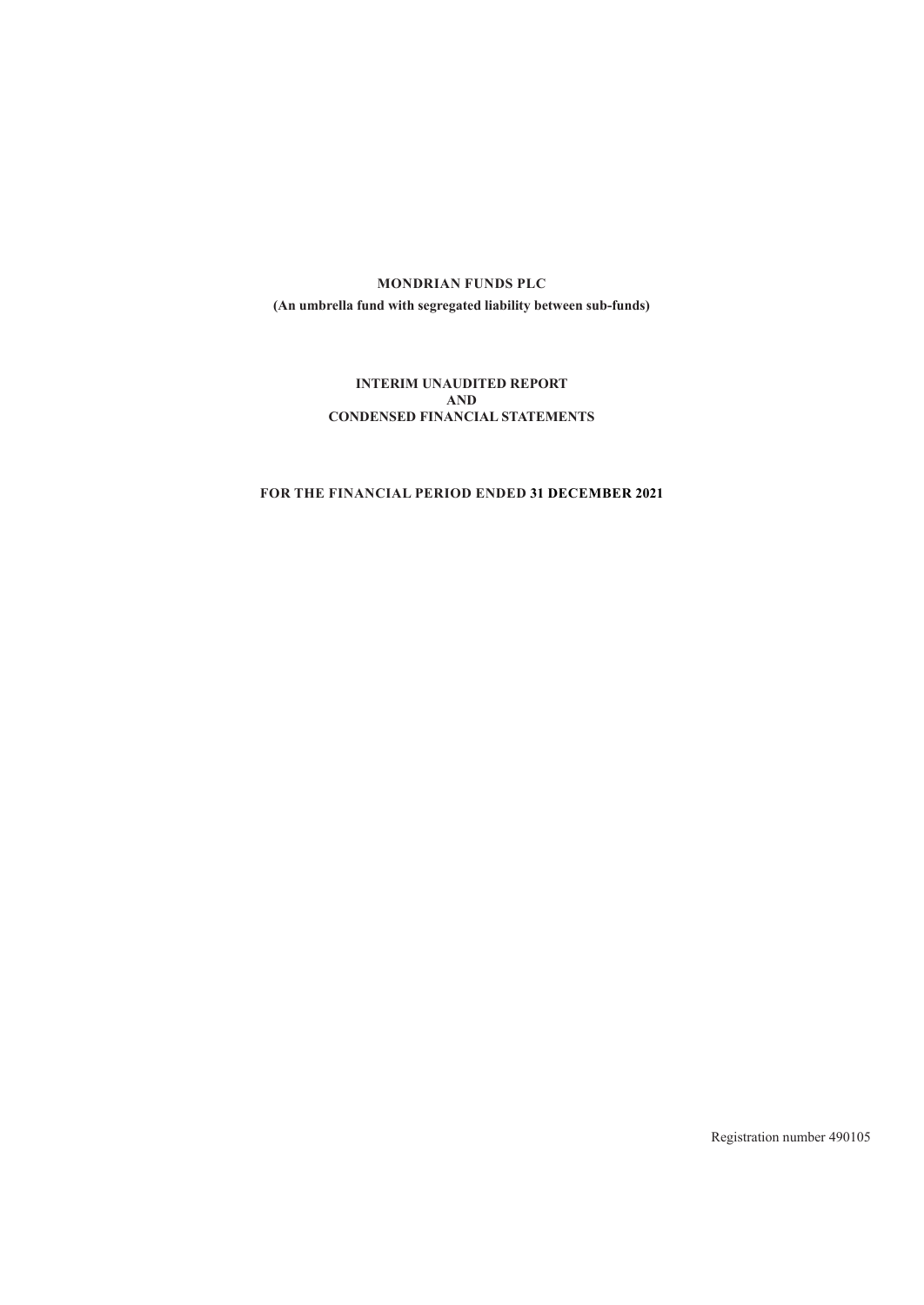# **TABLE OF CONTENTS**

|                                                         | Page         |
|---------------------------------------------------------|--------------|
| Management and Administration                           | $\mathbf{1}$ |
| Investment Manager's Report                             | $\sqrt{2}$   |
| Portfolio Statements                                    | 9            |
| Portfolio Changes - Material Acquisitions and Disposals | 32           |
| <b>Statement of Financial Position</b>                  | 37           |
| Statement of Comprehensive Income                       | 39           |
| Statement of Changes in Net Assets                      | 41           |
| <b>Statement of Cash Flows</b>                          | 43           |
| Notes to the Condensed Financial Statements             | 45           |
| Appendix 1: Supplementary Information (Unaudited)       | 57           |
| Appendix 2: Supplementary Information (Unaudited)       | 58           |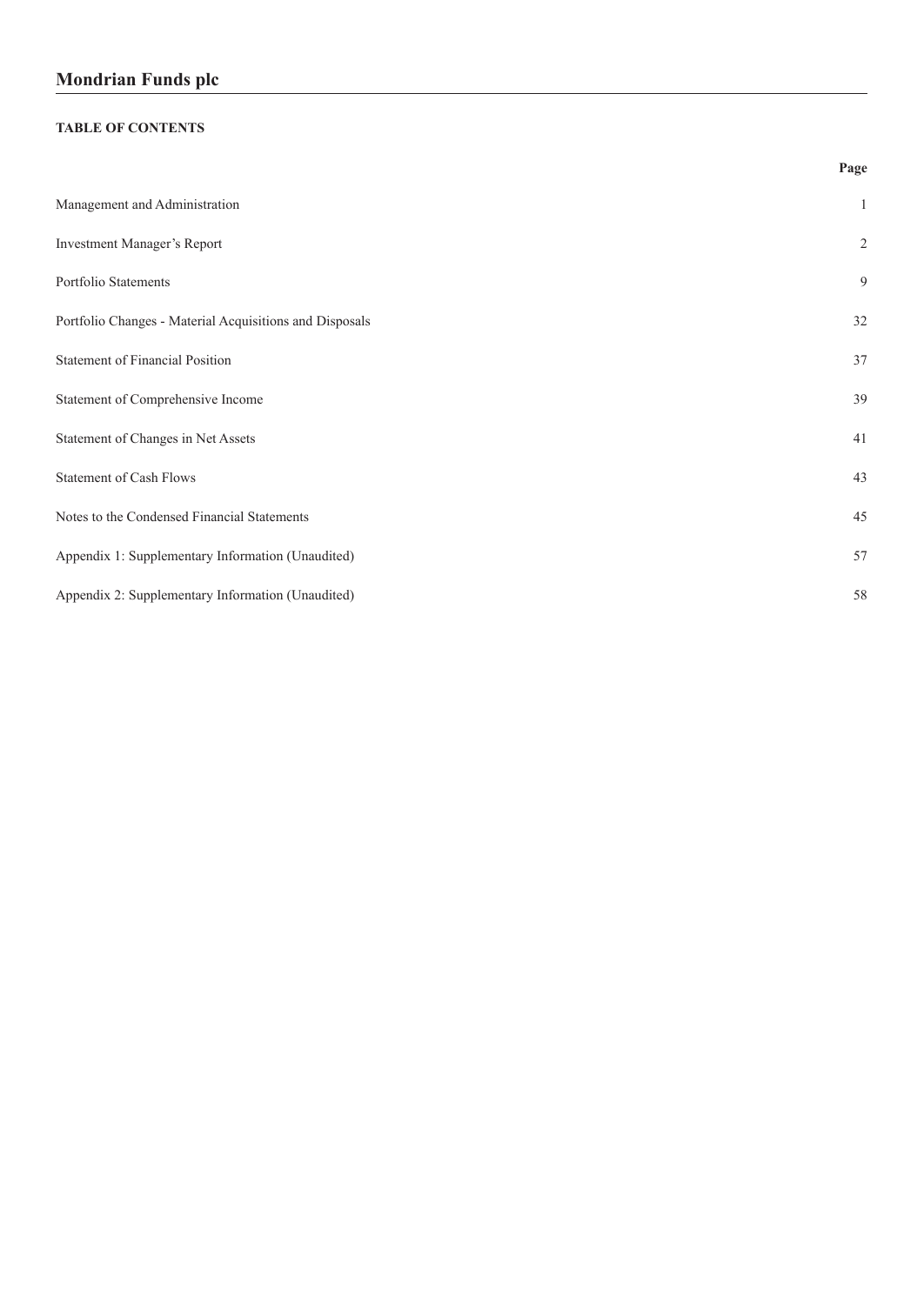# <span id="page-2-0"></span>**MANAGEMENT AND ADMINISTRATION**

Jason Menegakis\* (Dual, US/British) 25/28 North Wall Quay Kevin O'Brien\*\* (Irish) Dublin 1 Warren Shirvell\* (British) D01 H104 Bronwyn Wright\*\*\* (Irish) Ireland \* Non-Executive Director \*\* Independent Non-Executive Director \*\*\* Independent Non-Executive Director, Chairperson

Mondrian Investment Partners Limited Deloitte Ireland LLP London Deloitte & Touche House EC2V 7JD Earlsfort Terrace United Kingdom Dublin 2

Northern Trust Fiduciary Services (Ireland) Limited Northern Trust International Fund Administration Georges Court Services (Ireland) Limited 54-62 Townsend Street Georges Court Dublin 2 54-62 Townsend Street D02 R156 Dublin 2 Ireland D02 R156

# **Irish Legal Advisors Company Secretary**

A&L Goodbody Goodbody Goodbody Secretarial Limited International Financial Services Centre International Financial Services Centre North Wall Quay North Wall Quay Dublin 1 Dublin 1 D01 H104 D01 H104 Ireland Ireland

## **Directors Registered Office**

# **Investment Manager** Independent Auditors

Fifth Floor, 10 Gresham Street Chartered Accountants & Statutory Audit Firm D02 AY28 Ireland

# **Depositary Administrator**

Ireland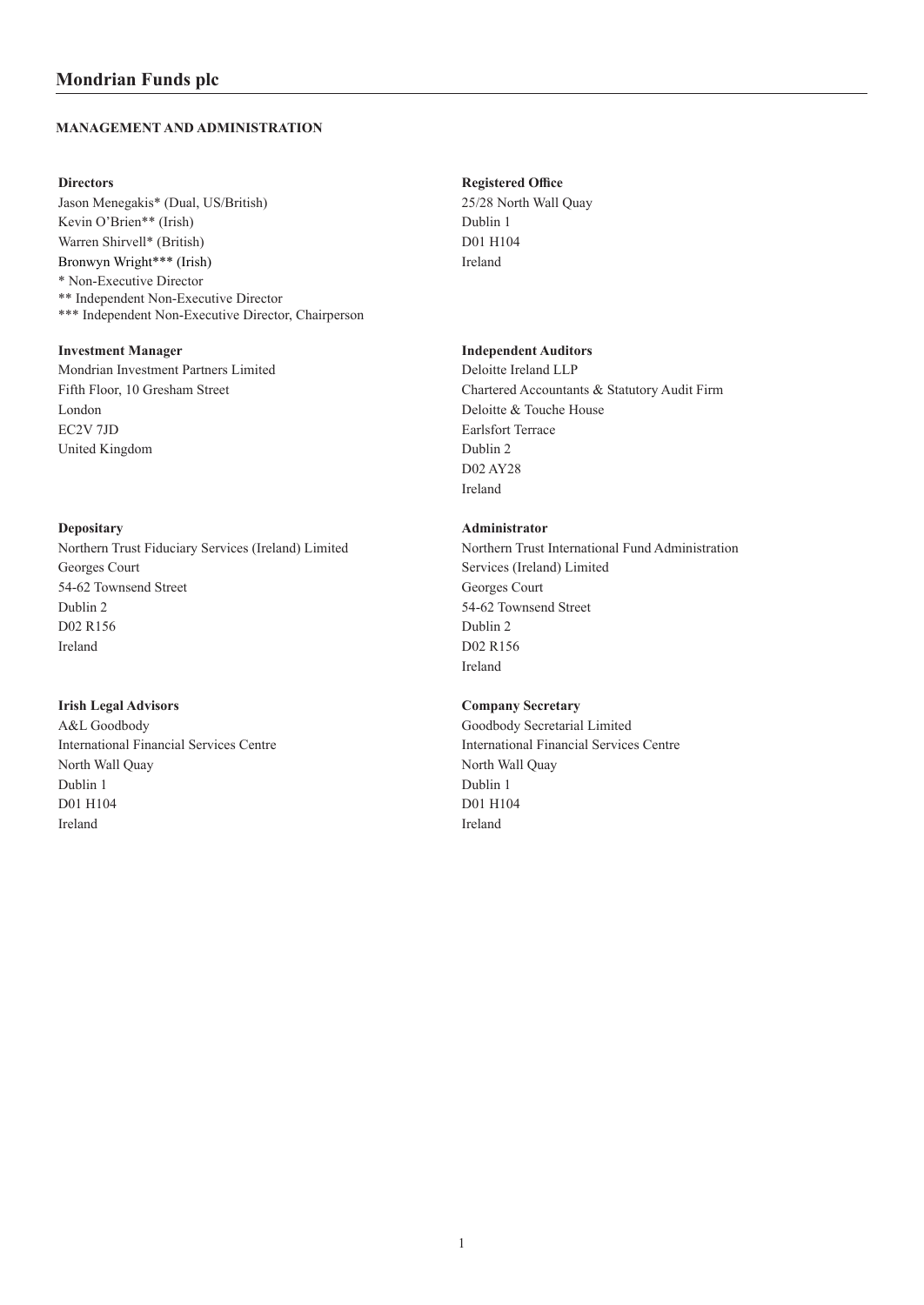# <span id="page-3-0"></span>**INVESTMENT MANAGER'S REPORT**

*For the financial period ended 31 December 2021*

## **Mondrian Local Currency Emerging Market Debt Fund (the "Fund")**

## **Investment Objective**

The objective of the Fund is to achieve total return (high current income and long term capital growth). The Fund seeks to achieve its investment objective primarily by investing in fixed-income securities of "emerging" or developing countries that may provide the potential for capital appreciation.

#### **Benchmark**

JPMorgan GBI-EM Global Diversified Index expressed in USD.

## **Fund Size**

US\$2.02 million as at 31 December 2021.

#### **Performance**

The fund fell by 5.7% in gross terms and 6.3% in NAV terms, marginally underperforming the benchmark in gross terms which fell by 5.6%. The overweight to Turkish bonds and currency as well as the overweight to Colombian bonds and currency was detrimental to performance over the period. However, this was offset somewhat by the underweights to the European markets (Poland, Czech Republic, Hungary and Romania) and positioning in the Russian rouble as well as the underweight to the Chilean peso.

#### **Investment Strategy**

- Overweight Brazilian real; overweight Brazilian duration
- Underweight Chilean peso; broadly neutral Chilean duration
- Overweight Colombian peso; overweight Colombian duration
- Overweight Mexican peso; overweight Mexican duration
- Overweight Peruvian sol; overweight Peruvian duration
- Underweight Indonesian rupiah; overweight Indonesian duration
- Overweight Malaysian ringgit; broadly neutral Malaysian duration
- Overweight Philippine peso; no Philippine bonds
- Underweight Thai baht; underweight Thai duration
- Underweight Chinese renminbi; underweight Chinese duration
- Underweight Hungary, Poland, Romania and Czech Republic (currency and duration)
- Overweight Turkish lira; overweight Turkish duration
- Underweight Russian ruble; overweight Russian duration
- Underweight South African rand; overweight South African duration
- No exposure to Uruguay, Serbia or Dominican Republic

## **Investment Outlook**

There are many benefits to having an allocation to emerging market local currency debt as part of an overall asset allocation of a financial plan. Importantly, the asset class provides diversification away from developed markets as well as offering an attractive yield above developed markets. With US treasuries yielding 1.6% at the end of December and most other developed markets yielding a lot lower, emerging market local currency debt with a yield of 5.7% for the benchmark index, the JP Morgan GBI-EM Global Diversified Index, offers a substantial premium over and above other investment grade fixed income asset classes.

In addition to having an attractive yield especially in an environment of low yields for other asset classes, there are opportunities to add value through currencies as the majority of markets within the emerging market local currency debt benchmark have currencies that are undervalued against the US dollar. Our currency valuation models, based on Purchasing Power Parity indicate that on average benchmark emerging market currencies are 8% undervalued against the US dollar, with some currencies, such as the Colombian peso, Peruvian sol and Philippine peso even more so.

Our value based investment methodology seeks to take advantage of value opportunities afforded by undervalued currencies and markets where yields compensate for both inflation and sovereign credit risks (Prospective Real Yields). Our track record across global fixed income markets, both developed and emerging shows this to deliver strong long term outperformance. We are currently overweight the Brazilian, Colombian, Indonesian, Russian and Peruvian bond markets as these local bond markets offer the highest Prospective Real Yields. We are also overweight the Colombian peso, Peruvian sol and the Philippine peso given their strong under valuations against the US dollar.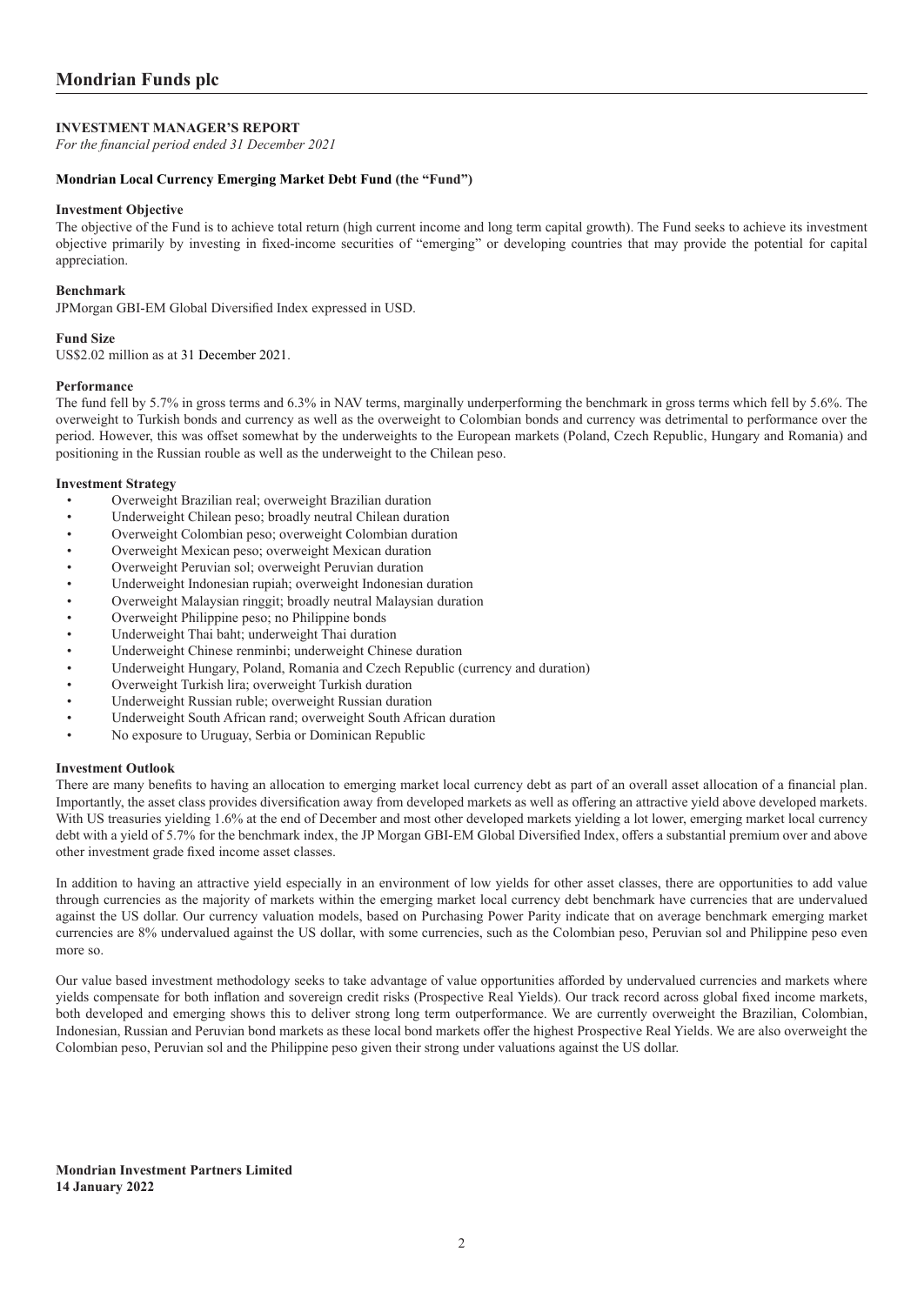*For the financial period ended 31 December 2021*

## **Mondrian Emerging Markets Equity Fund (the "Fund")**

## **Investment Objective**

The Fund's investment objective is long-term total return. The Fund's investment performance will be measured, over a full market cycle of threeto-five years, by comparing the total return of the Fund relative to the MSCI Emerging Markets Net Index (EM Index).

#### **Benchmark**

MSCI Emerging Markets Index.

# **Fund Size**

US\$32.5 million as at 31 December 2021.

#### **Performance**

The Fund declined 10.9% over the past six month period, underperforming the benchmark return which itself fell 9.3%. The negative return for the asset class was largely due to the underperformance of China (-23.1%). Chinese equities suffered as the market moved to discount concerns over the impact of "common prosperity" policies, over-leverage in the real estate development sector and the possible de-listing of ADRs. Elsewhere in Asia, Korea also lagged while India (+12.3%) and Taiwan (+6.2%) both considerably outperformed on the back of ongoing strength in the IT sector and improving domestic economic performance. Latin America was the worst performing region, down 15.6%, as political risks weighed on both Brazil (-25.4%) and Chile (-17.5%), this despite the relative stability of Mexico (+7.7%). The EMEA region was the clear outperformer; particularly the energy-influenced countries of the Middle East and Russia where returns were underpinned by rising energy prices. Meanwhile, Turkey declined 9.5% as unorthodox monetary policy led to severe currency depreciation.

At the sector level, energy, financials, and utilities all outperformed. Meanwhile, the influence of Chinese stocks held back the performance of the real estate, health care, communication services and consumer discretionary sectors.

The strategy underperformed the benchmark over the six month period. Market allocation was the chief factor weighing on relative performance, partially offset by gains from currency effects. From a top-down perspective, the portfolio was negatively impacted by a lack of exposure to energyheavy EMEA markets like Saudi Arabia, the UAE and Russia, alongside overweight exposure to China. This was partially offset by the impact of overweight exposures to Taiwan, Indonesia, and Peru. Positive currency effects were led by no exposure to the depreciation of the South African rand and Turkish lira as well as the combination of small positive contributions across Asia. Attribution from stock selection was a small negative, primarily due to China. The Fund experienced some large headwinds from holdings in life insurer Ping An Insurance, Autohome, Alibaba and Baidu over the reporting period, which were only partially offset by the outperformance of noodle and beverage producer Tingyi and domestic appliance manufacturer Midea. Elsewhere, stock selection in Korea and Brazil added value while Indian IT service group HCL Technologies continued to benefit from rising demand as their clients adapt their IT infrastructure to cope with the challenges created by the Covid-19 pandemic.

At the sector level, the portfolio investment performance was mainly held back by negative stock selection within the communication services and financials sectors. Partially offsetting this impact was positioning within the IT sector, where an overweight allocation to the sector's outperformance was supplemented by positive stock selection. Underweight exposure to the consumer discretionary sector also added value.

## **Investment Strategy**

The main highlights of the strategy being adopted for the account are:

- A long term approach underpinned by a clear valuation discipline. Amongst undervalued companies, the portfolio has a focus on strong companies within their sectors and markets, and those that generate sustainable free cash flow with a healthy balance sheet.
- Overweight China and Taiwan as we believe both markets have attractive long term dynamics and a high proportion of robust, worldleading, and stable companies. Underweight India given less attractive valuations.
- Underweight in EMEA given unattractive risk adjusted valuations. Zero exposure to Saudi Arabia and Central Eastern Europe, underweight to South Africa.
- Overweight exposure to IT where attractive valuations should be supported by a combination of strong balance sheets, long term structural growth drivers, and increased penetration of products and services. Overweight financials given many deeply undervalued stock opportunities.
- Underweight consumer discretionary given high valuations, and in more cyclical areas such as industrials and real estate where risk adjusted valuations mostly remain challenged.

#### **Investment Outlook**

 If global news flow in 2020 was dominated by a lethal virus that originated in China, in 2021 emerging markets were subject to countless policy related headlines placing a question mark over the health of investing in Chinese equities. While 2021 was notable for strong equity markets globally as a result of a post Covid-19 vaccine fueled recovery, MSCI China fell 21.7%. While many parts of the asset class posted strong returns, China was the notable laggard. MSCI EM therefore fell 2.5% despite MSCI EM ex-China appreciating 10%. While China accounts for approximately one third of MSCI EM, for EM overall to produce robust returns in 2022, a reversal in Chinese fortunes will be essential.

Upholding our disciplined valuation process, we move into 2022 confidently positioned. That confidence though rests on a recovery in China and our selected stocks in particular. We have added to extremely undervalued Chinese stocks and sit approximately 6% overweight the market. Within EMEA where we see less compelling valuations we are c.7% underweight. Additionally, we have reduced India to c.4% underweight post strong performance and the market trading on the highest PE in EM of 27x and index low dividend yield of 1%.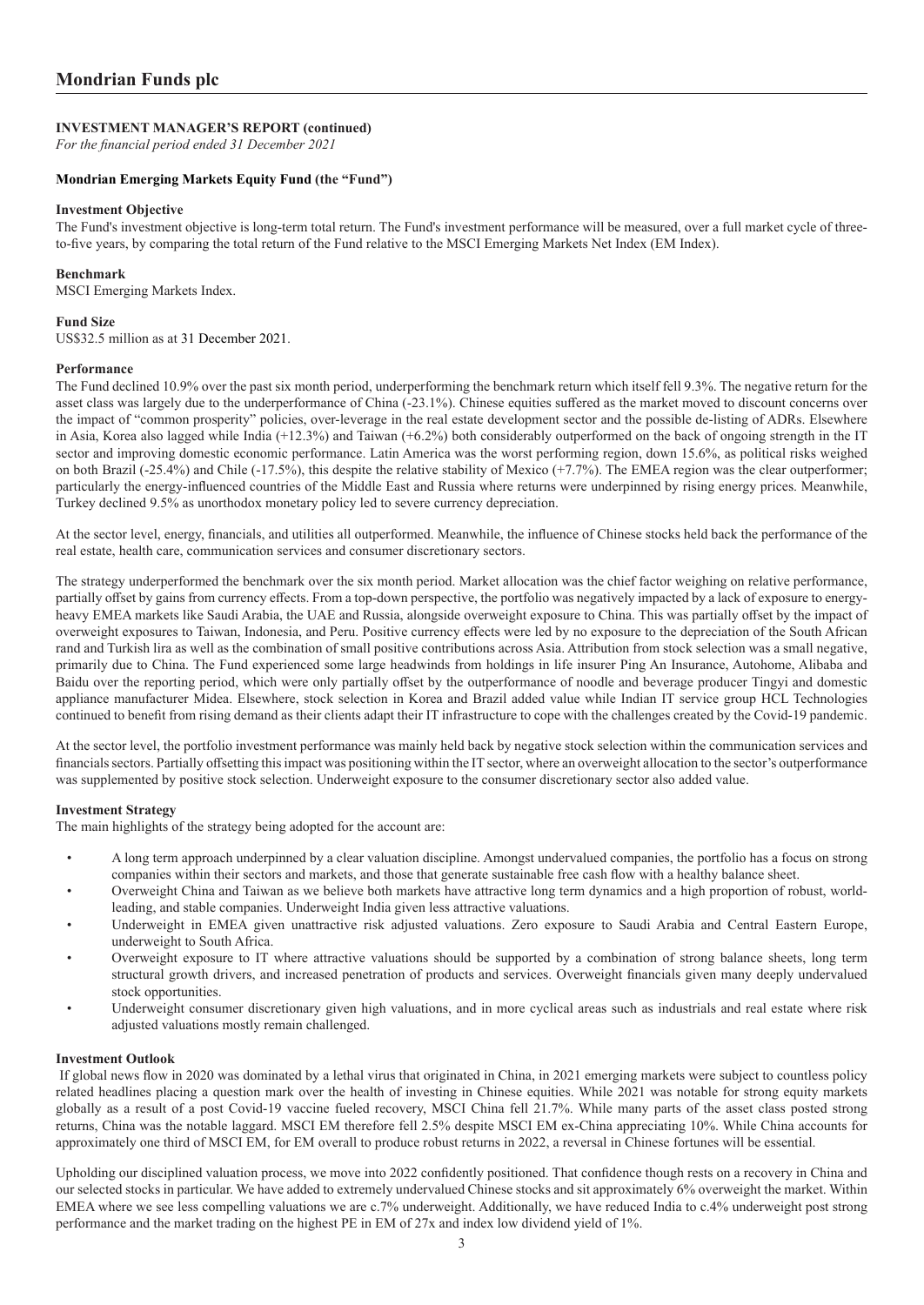*For the financial period ended 31 December 2021*

# **Mondrian Emerging Markets Equity Fund (the "Fund") (continued)**

# **Investment Outlook (continued)**

Therefore, any combination of mean reversion from 2021, with regard for underlying fundamental valuations, and 2022 should produce better relative and absolute returns for the portfolio.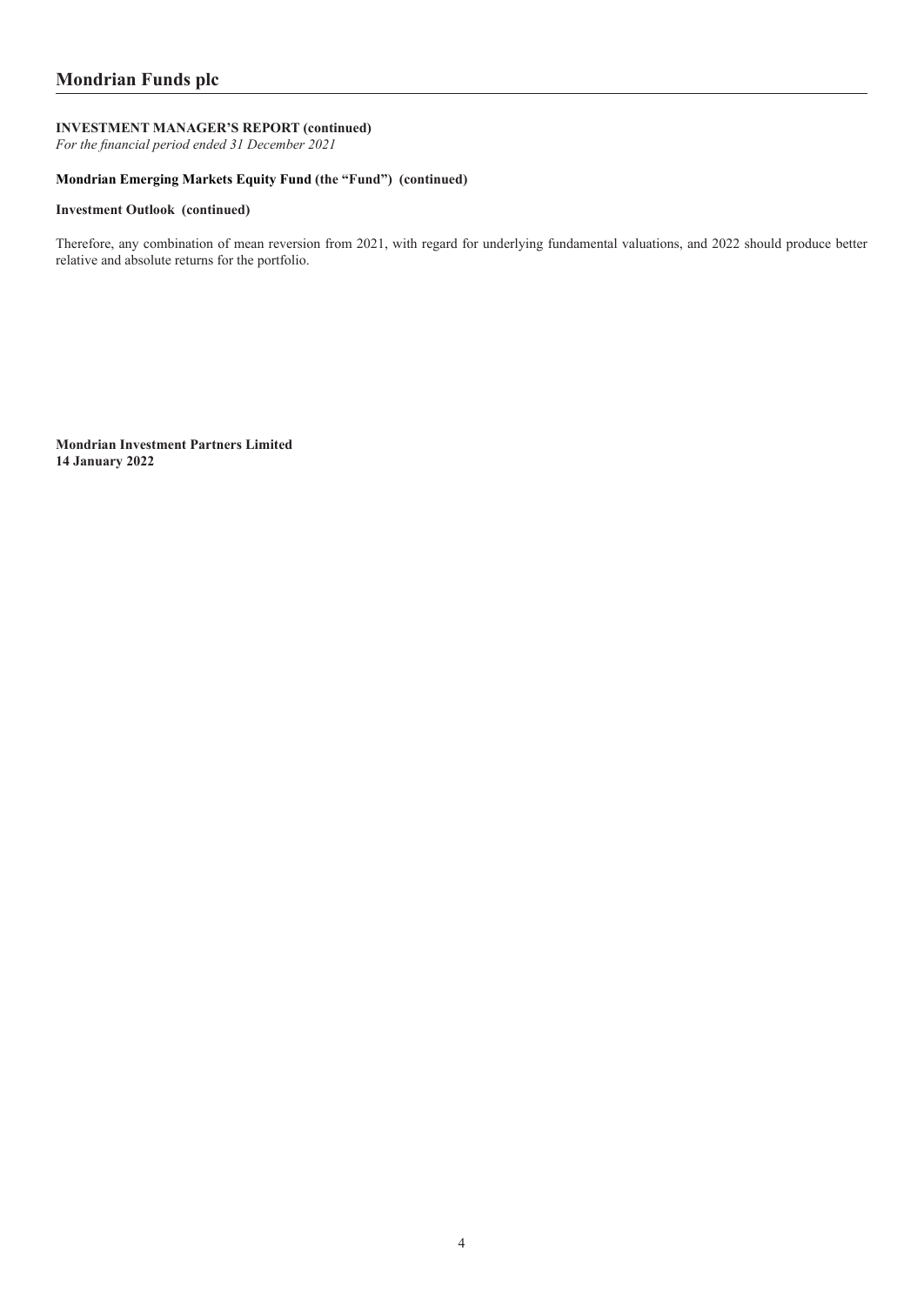*For the financial period ended 31 December 2021*

## **Mondrian Global Equity Fund (the "Fund")**

## **Investment Objective**

The Fund's investment objective is long-term total return. The Fund's investment performance will be measured, over a full market cycle of threeto-five years, by comparing the total return of the Fund relative to the MSCI World Index (World Index).

# **Benchmark**

MSCI World.

#### **Fund Size**

US\$20.8 million as at 31 December 2021.

#### **Performance**

The portfolio returned 1.5%, underperforming a strong benchmark that was up 7.8%

#### Country allocation detracted from returns

Overweight exposure to relatively weak Japan and China/ Hong Kong markets was negative for returns in the period, as was the underweight exposure to a strong US market. These effects were only partly offset by the portfolio's zero weights to the weak Australian and Canadian markets, and the overweight to the relatively strong French market.

#### Sector allocation was positive

The portfolio's relative returns benefitted from an overweight to the health sector, which was strong as the COVID-19 pandemic continued. The underweight positions to the communications services and materials was also positive, as was the exposure to the consumer discretionary sector. This was only partly offset by the underweight position in the very strong IT sector.

#### Stock selection was negative on a regional and sectoral basis

The portfolio benefited from strong stock selection in the US and Spain. Dollar Tree, the discount retailer, rallied strongly through the period after the company announced further plans to break its fixed price point strategy. HCA Healthcare also performed well as demand for health care services increased during the pandemic. These positive effects were more than offset by selections in Europe and Asia, particularly France and China/ Hong Kong. Thales, one of Europe's largest defense companies and a global leader in avionics, underperformed due to its exposure to civil aviation. Concerns that the new highly transmissible Omicron variant would lead to a reintroduction of travel restrictions led to a broad-based sell off in travel related names. Ubisoft, the video game developer, reported second quarter sales ahead of expectations but the stock lagged as they revised down full year guidance due to a delay in upcoming game releases. Ubisoft, along with its US peers, continues to struggle with productivity due to its staff working from home. By sector, selections were strong in the health care and communications services sectors, but these were offset by weaker selections in industrials, IT and consumer staples.

#### Currency allocation detracted from returns

There were small negative effects as a result of the portfolio being underweight the US, and being overweight the Japanese yen, British pound and euro.

## **Investment Strategy**

The main highlights of the strategy being adopted for the account are:

- A strong value stock orientation
- Underweight position in the US market
- Overweight position in Japan
- Overweight positions in the health care and consumer staples sectors
- Underweight positions in the IT and communication services sector

#### **Investment Outlook**

Global equity asset classes have benefited from a decade of prolonged, accommodative financial conditions. The speed and scale of recent monetary and fiscal stimulus, led by the US, to support a post-COVID-19 recovery has seen markets rebound strongly from the lows of March 2020. Expensive high growth names, especially those in the US market, have benefited from record low interest rates and structural changes in the economy that have led to a multi-year rise in their multiples. Additionally, deep "value", cyclical stocks enjoyed a sharp rebound as equity markets extrapolated a near-term cyclical earnings recovery into the future. In many cases, the share prices of equities at both these extreme ends of the market are now higher than they were pre-COVID. As a result, overall equity market valuations are looking increasingly stretched.

When economies return to normal after the pandemic, equity markets are likely to face volatility with the repricing of risk and cost of capital. In such an environment, valuations become increasingly consequential and this reinforces the importance of a consistent and disciplined valuation framework to identify mispricing. An environment of uncertainty and the presence of tail risks present opportunities for a manager like Mondrian, which uses a disciplined valuation framework to produce attractive real rates of return with defensive value performance characteristics. There are significant mispricing opportunities in markets today and we believe the skew is clearly in favour of defensive value investing.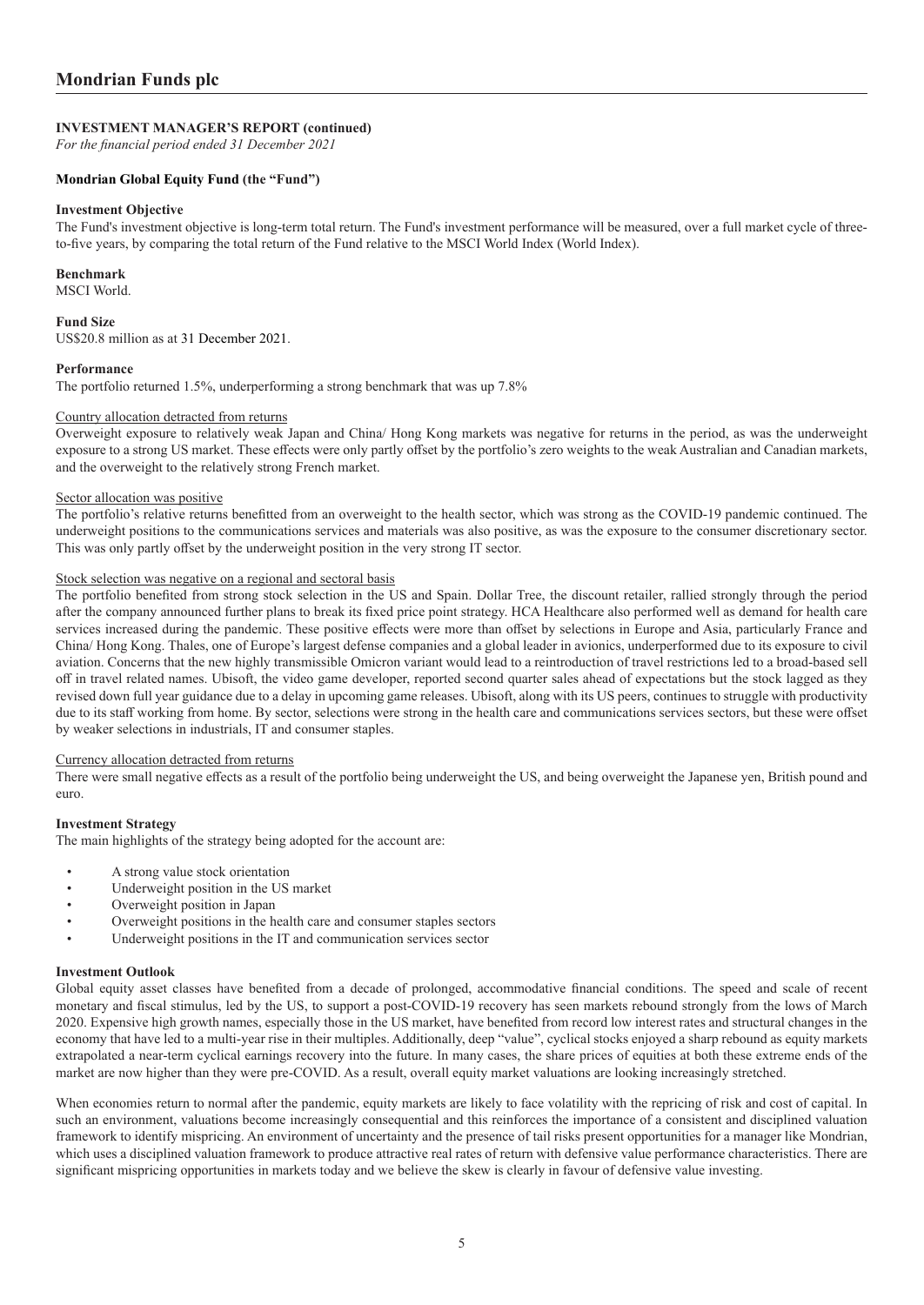*For the financial period ended 31 December 2021*

# **Mondrian Global Equity Fund (the "Fund") (continued)**

**Investment Outlook (continued)**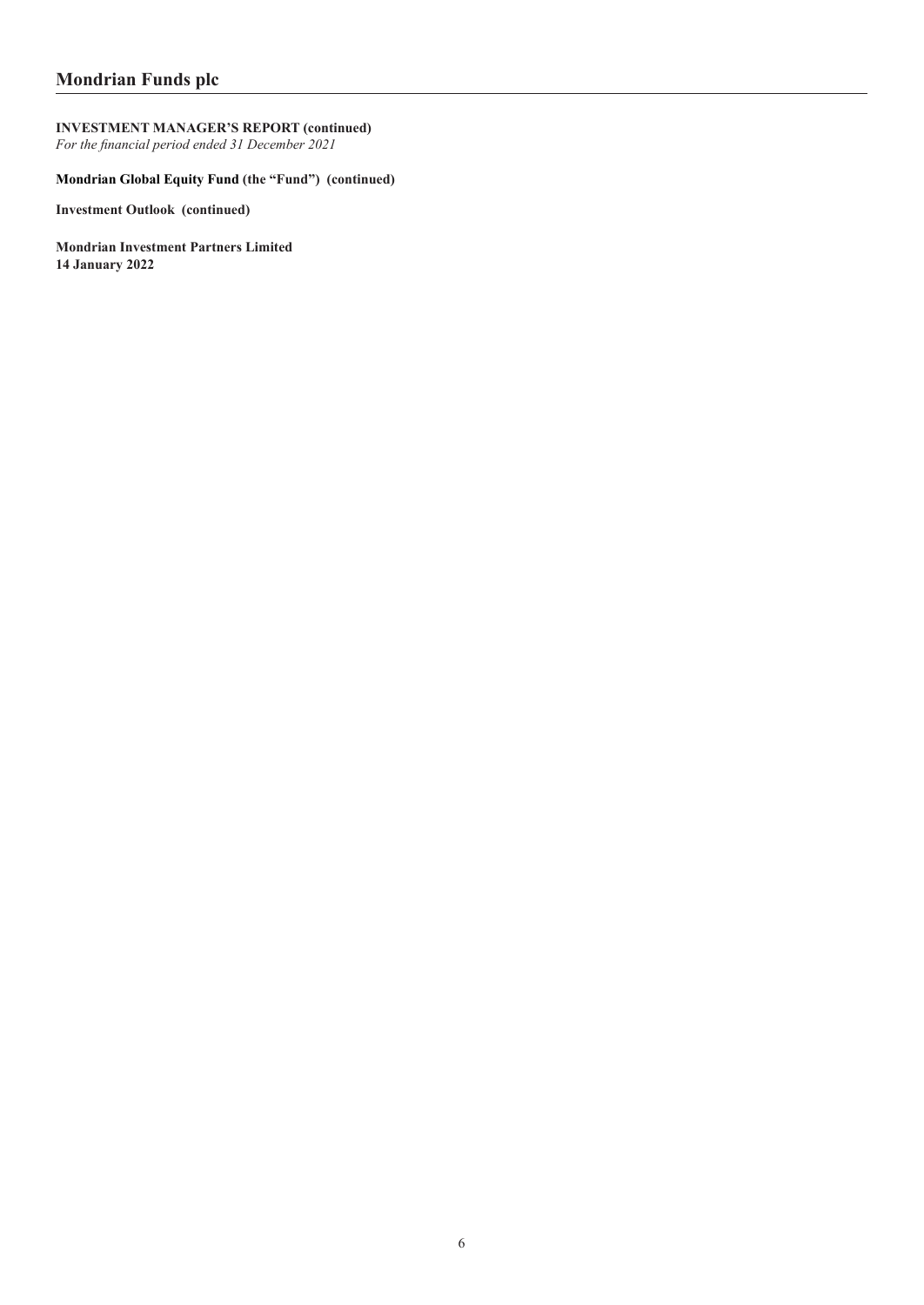*For the financial period ended 31 December 2021*

## **Mondrian Global Fixed Income Fund (the "Fund")**

## **Investment Objective**

The objective of the Fund is to generate current income consistent with the preservation of principal. The Fund seeks to achieve its investment objective primarily by investing in fixed-income securities of developed countries that may provide the potential for capital appreciation.

#### **Benchmark**

Over the six month period, the FTSE World Government Bond Index fell 0.4% in euro hedged terms. The strongest performing markets were Denmark and Israel (both up 0.6%) The weakest performing markets were Poland (down 9.8%) and Mexico (down 3.3%).

## **Fund Size**

EUR€97.58 million as at 31 December 2021.

#### **Performance**

The Fund lagged the performance of the benchmark index by 0.1% over the six month period. The modest overweight to the Mexican market detracted from performance over the period, as did the underweight to the relatively strong UK market. These positions were partially offset by the overweight to the Norwegian krone, which added to performance over the six month period.

#### **Investment Strategy**

- Underweight Eurozone (exposure to Belgium, France, Germany and Italy), underweight euro
- Underweight to the UK
- Overweight Norway, partially hedged
- Overweight Polish zloty
- Overweight Mexico, fully hedged.
- Overweight Peruvian sol
- Broadly neutral to Australia
- Underweight to the US
- Underweight Canada
- Overweight Japan
- Overweight China
- Overweight Singapore

## **Investment Outlook**

COVID-19 has cast a long shadow over the global economy. As we enter the third year of the pandemic, the situation – although much improved by the availability of vaccines and treatments - remains uncertain. Early indications suggest that the now dominant Omicron variant has relatively mild symptoms compared to the previously dominant Delta variant but at the same time is much more transmissible. As a result, some precautionary restrictions on social interaction have been re-introduced in many countries which will inevitably sap activity in the early part of the New Year.

Barring further shocks, inflation should start to decelerate in 2022 even though inflation readings outside Asia will remain elevated in the short term. Energy prices are likely to fall and evidence suggests that supply chain bottlenecks caused by factory shutdowns and transportation backlogs are starting to ease. In addition to these supply side improvements, the extraordinary stimulus that kept demand aloft in the pandemic is also starting to be withdrawn. The fiscal drag on growth this year will be significant. For instance, the US Congressional Budget Office forecasts that the total federal deficit will fall from 12.4% of GDP in fiscal year 2021 to 4.7% of GDP in fiscal year 2022; and in the Eurozone, the European Commission expects the weighted average government deficit in the region to fall from 7.1% of GDP in 2021 to 3.9% of GDP in 2022. On the monetary side, although policy is expected to remain loose in Japan and the Eurozone, many central banks are also now contemplating the withdrawal of their unprecedented stimulus or have actually already started to tighten policy. The US Federal Reserve, after accelerating the winding down of its asset purchases, may now modestly raise rates as early as March. At the same time as these cyclical disinflationary forces, the underlying secular forces that led to the long term decline of inflation remain present. Despite some evidence of labour shortages, organised labour bargaining power remains weak; globalisation has not reversed; income inequality is ever present; and populations have not stopped ageing.

Turning to our investment portfolios, global investment grade bond markets that currently provide relatively attractive Prospective Real Yields include Mexico, Peru, Singapore, Malaysia, Japan and China. Currencies that provide good value according to our Purchasing Power Parity models include the Polish zloty, the Japanese yen, the Malaysian ringgit, the Norwegian krone and the Peruvian sol. Credit spreads remain relatively tight. Therefore we are not currently holding credit on sovereign mandates permitted to do so and are slightly underweight credit on aggregate mandates. Our Quarterly Perspective provides a reminder of how we seek to extract additional value from the credit cycle across all market environments.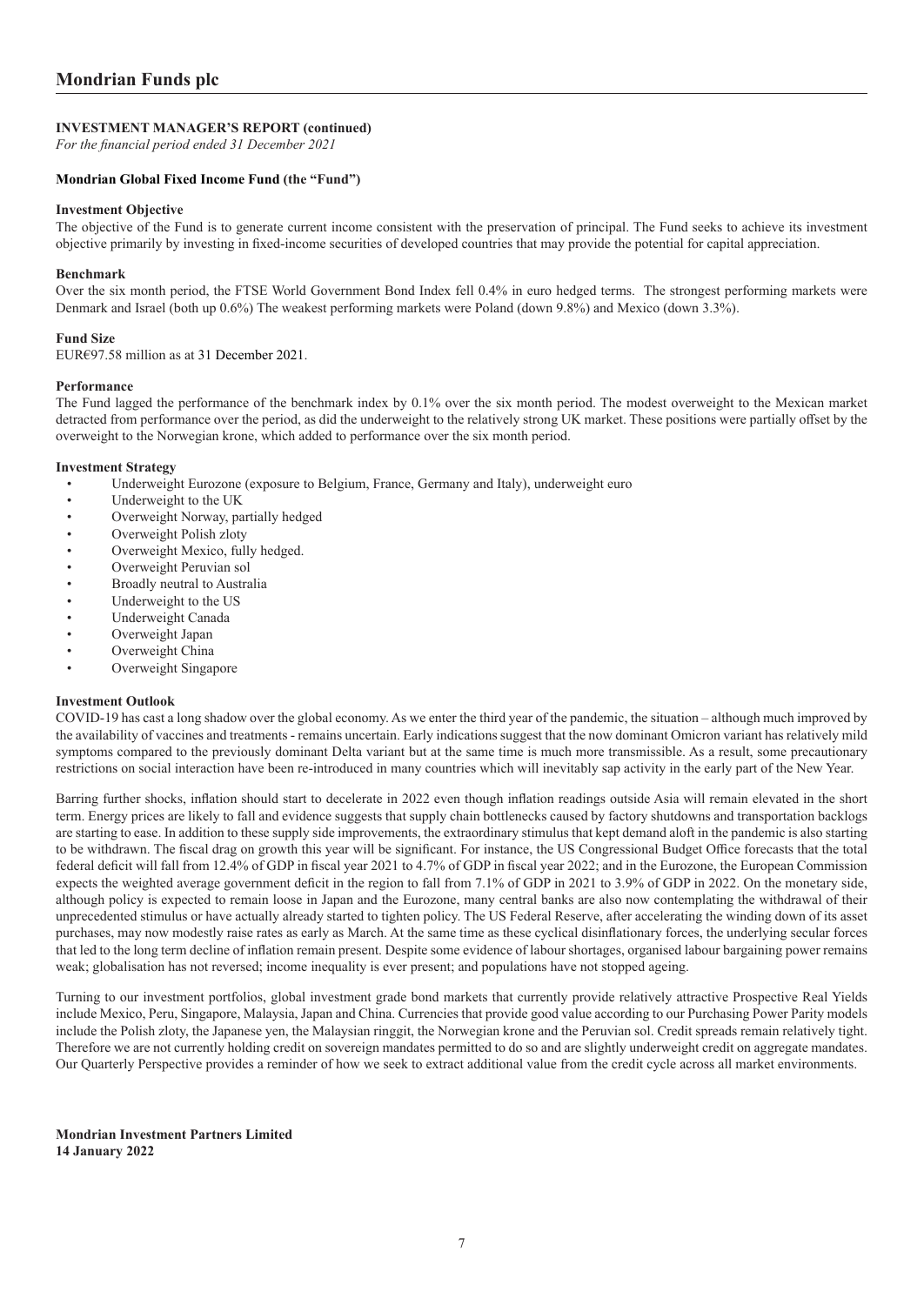*For the financial period ended 31 December 2021*

## **Mondrian Global Green Bond Fund (the "Fund")**

## **Investment Objective**

The Fund aims to generate returns consistent with the preservation of principal and the generation of income and capital growth over the long term with a focus on investment in green bonds.

#### **Benchmark**

Bloomberg Barclays MSCI Global Green Bond (EUR Hedged).

**Fund Size**  EUR€2.51 million as at 31 December 2021.

#### **Performance**

The fund returned -0.6% in gross terms in the six months ending 31 December 2021, which was equivalent to the benchmark return of -0.6%. In NAV terms the fund returned -0.8%. Positive for performance was the overweight to China and credit positioning across global markets. Offsetting this was the overweight to Australia and the duration positioning to certain securities within the Eurozone allocation.

#### **Investment Strategy**

- Modest underweight US local market on a duration-weighted basis
- Underweight Eurozone bonds (neutral Germany, Spain, Italy, underweight France, Belgium and Ireland)
- Neutral to Canada, Sweden local markets
- Underweight UK local market
- Overweight Australia
- Modest overweight China
- Broadly neutral to corporate credit risk
- Underweight government agency bonds
- Overweight Industrial corporate bonds
- Modestly underweight index duration

#### **Investment Outlook**

COVID-19 has cast a long shadow over the global economy. As we enter the third year of the pandemic, the situation – although much improved by the availability of vaccines and treatments - remains uncertain. Early indications suggest that the now dominant Omicron variant has relatively mild symptoms compared to the previously dominant Delta variant but at the same time is much more transmissible. As a result, some precautionary restrictions on social interaction have been re-introduced in many countries which will inevitably sap activity in the early part of the New Year.

Barring further shocks, inflation should start to decelerate in 2022 even though inflation readings outside Asia will remain elevated in the short term. Energy prices are likely to fall and evidence suggests that supply chain bottlenecks caused by factory shutdowns and transportation backlogs are starting to ease. In addition to these supply side improvements, the extraordinary stimulus that kept demand aloft in the pandemic is also starting to be withdrawn. The fiscal drag on growth this year will be significant. For instance, the US Congressional Budget Office forecasts that the total federal deficit will fall from 12.4% of GDP in fiscal year 2021 to 4.7% of GDP in fiscal year 2022; and in the Eurozone, the European Commission expects the weighted average government deficit in the region to fall from 7.1% of GDP in 2021 to 3.9% of GDP in 2022. On the monetary side, although policy is expected to remain loose in Japan and the Eurozone, many central banks are also now contemplating the withdrawal of their unprecedented stimulus or have actually already started to tighten policy. The US Federal Reserve, after accelerating the winding down of its asset purchases, may now modestly raise rates as early as March. At the same time as these cyclical disinflationary forces, the underlying secular forces that led to the long term decline of inflation remain present. Despite some evidence of labour shortages, organised labour bargaining power remains weak; globalisation has not reversed; income inequality is ever present; and populations have not stopped ageing.

Turning to our investment portfolios, global investment grade bond markets that currently provide relatively attractive Prospective Real Yields include Mexico, Peru, Singapore, Malaysia, Japan and China. Currencies that provide good value according to our Purchasing Power Parity models include the Polish zloty, the Japanese yen, the Malaysian ringgit, the Norwegian krone and the Peruvian sol. Credit spreads remain relatively tight. Therefore we are not currently holding credit on sovereign mandates permitted to do so and are slightly underweight credit on aggregate mandates. Our Quarterly Perspective provides a reminder of how we seek to extract additional value from the credit cycle across all market environments.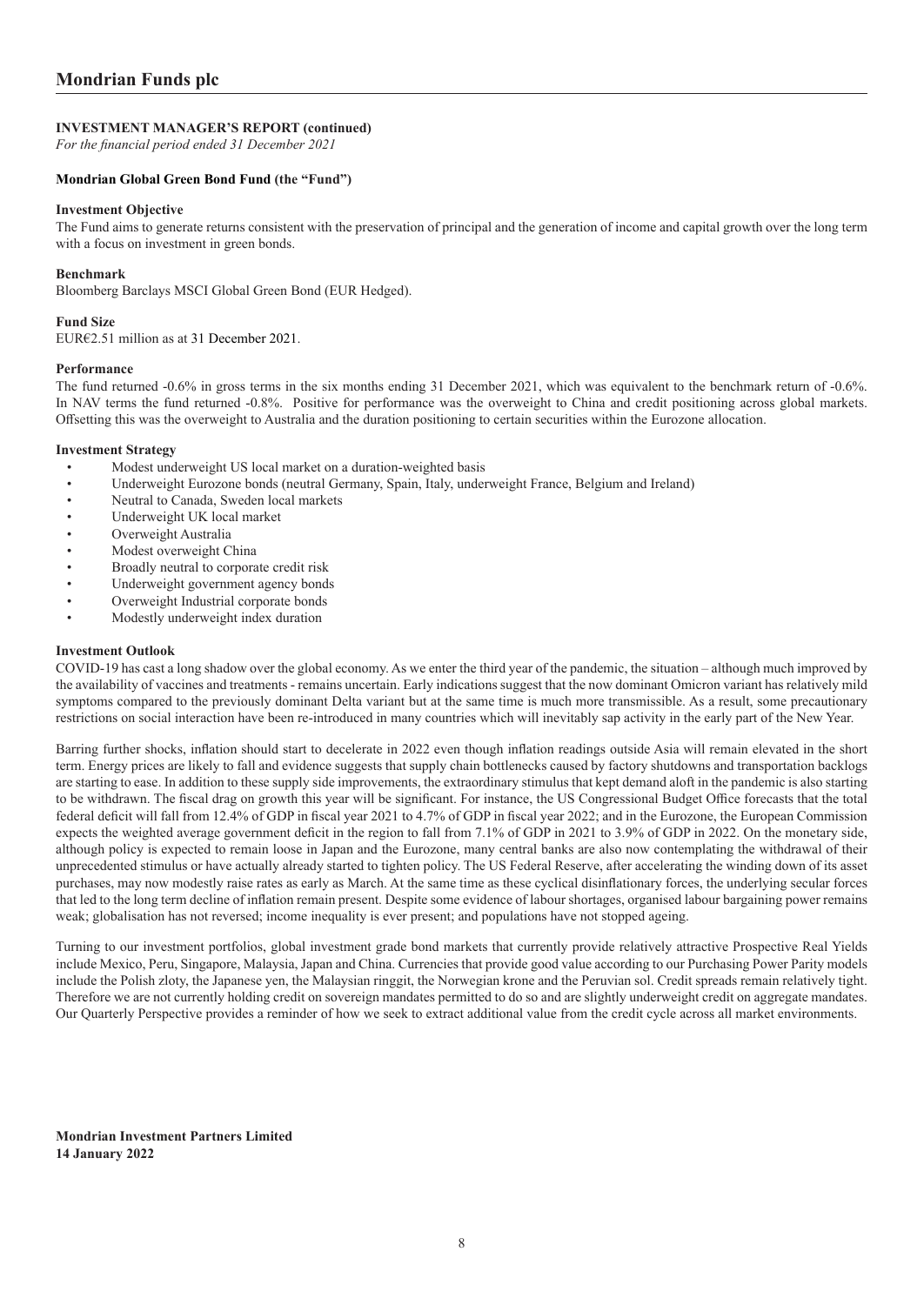# <span id="page-10-0"></span>**PORTFOLIO STATEMENTS**

# **Mondrian Local Currency Emerging Market Debt Fund**

| <b>Nominal</b><br>holdings | Financial assets at fair value through profit or loss      | Fair value<br>US\$ | $%$ of<br>net assets |
|----------------------------|------------------------------------------------------------|--------------------|----------------------|
|                            | Investments in transferable securities                     |                    |                      |
|                            | Government bonds: 96.26% (30 June 2021: 97.27%)            |                    |                      |
|                            | Brazil: 13.51% (30 June 2021: 11.50%)                      |                    |                      |
| 12,900                     | Brazil notas do tesouro nacional serie F 10.00% 01/01/2023 | 23,880             | 1.19                 |
| 28,700                     | Brazil notas do tesouro nacional serie F 10.00% 01/01/2025 | 53,095             | 2.64                 |
| 33,500                     | Brazil notas do tesouro nacional serie F 10.00% 01/01/2027 | 61,787             | 3.08                 |
| 74,000                     | Brazil notas do tesouro nacional serie F 10.00% 01/01/2031 | 132,474            | 6.60                 |
|                            | <b>Total Brazil</b>                                        | 271,236            | 13.51                |
|                            | Chile: 3.17% (30 June 2021: 3.69%)                         |                    |                      |
| 20,000,000                 | Bonos tesoreria PE 4.00% 01/03/2023                        | 23,583             | 1.17                 |
| 25,000,000                 | Bonos tesoreria PE 4.50% 01/03/2026                        | 28,822             | 1.44                 |
| 10,000,000                 | Bonos tesoreria PE 5.00% 01/03/2035                        | 11,158             | 0.56                 |
|                            | <b>Total Chile</b>                                         | 63,563             | 3.17                 |
|                            | Colombia: 7.84% (30 June 2021: 7.18%)                      |                    |                      |
| 355,900,000                | Colombian TES 6.00% 28/04/2028                             | 79,100             | 3.94                 |
| 321,000,000                | Colombian TES 7.50% 26/08/2026                             | 78,362             | 3.90                 |
|                            | <b>Total Colombia</b>                                      | 157,462            | 7.84                 |
|                            | Czech Republic: 2.88% (30 June 2021: 2.90%)                |                    |                      |
| 640,000                    | Czech Republic government bond 4.70% 12/09/2022            | 29,527             | 1.47                 |
| 590,000                    | Czech Republic government bond 5.70% 25/05/2024            | 28,340             | 1.41                 |
|                            | <b>Total Czech Republic</b>                                | 57,867             | 2.88                 |
|                            | Hungary: 3.00% (30 June 2021: 3.85%)                       |                    |                      |
| 20,400,000                 | Hungary government bond 2.50% 24/10/2024                   | 60,183             | 3.00                 |
|                            | <b>Total Hungary</b>                                       | 60,183             | 3.00                 |
|                            | Indonesia: 9.64% (30 June 2021: 9.92%)                     |                    |                      |
| 256,000,000                | Indonesia treasury bond 5.625% 15/05/2023                  | 18,437             | 0.92                 |
| 31,000,000                 | Indonesia treasury bond 7.00% 15/05/2022                   | 2,207              | 0.11                 |
| 1,307,000,000              | Indonesia treasury bond 8.375% 15/03/2034                  | 103,073            | 5.13                 |
| 860,000,000                | Indonesia treasury bond 9.00% 15/03/2029                   | 69,901             | 3.48                 |
|                            | <b>Total Indonesia</b>                                     | 193,618            | 9.64                 |
|                            | Malaysia: 7.41% (30 June 2021: 7.14%)                      |                    |                      |
| 155,000                    | Malaysia government bond 2.632% 15/04/2031                 | 34,399             | 1.71                 |
| 1,000                      | Malaysia government bond 3.733% 15/06/2028                 | 244                | 0.01                 |
| 17,000                     | Malaysia government bond 3.828% 05/07/2034                 | 4,064              | 0.20                 |
| 180,000                    | Malaysia government bond 3.885% 15/08/2029                 | 44,135             | 2.20                 |
| 40,000                     | Malaysia government bond 3.90% 30/11/2026                  | 9,924              | 0.50                 |
| 50,000                     | Malaysia government bond 3.906% 15/07/2026                 | 12,394             | 0.62                 |
| 110,000                    | Malaysia government bond 3.955% 15/09/2025                 | 27,260             | 1.36                 |
| 66,000                     | Malaysia government bond 4.059% 30/09/2024                 | 16,334             | 0.81                 |
|                            | <b>Total Malaysia</b>                                      | 148,754            | 7.41                 |
|                            | Mexico: 10.76% (30 June 2021: 9.91%)                       |                    |                      |
| 1,897,000                  | Mexican bonds 7.50% 03/06/2027                             | 93,021             | 4.63                 |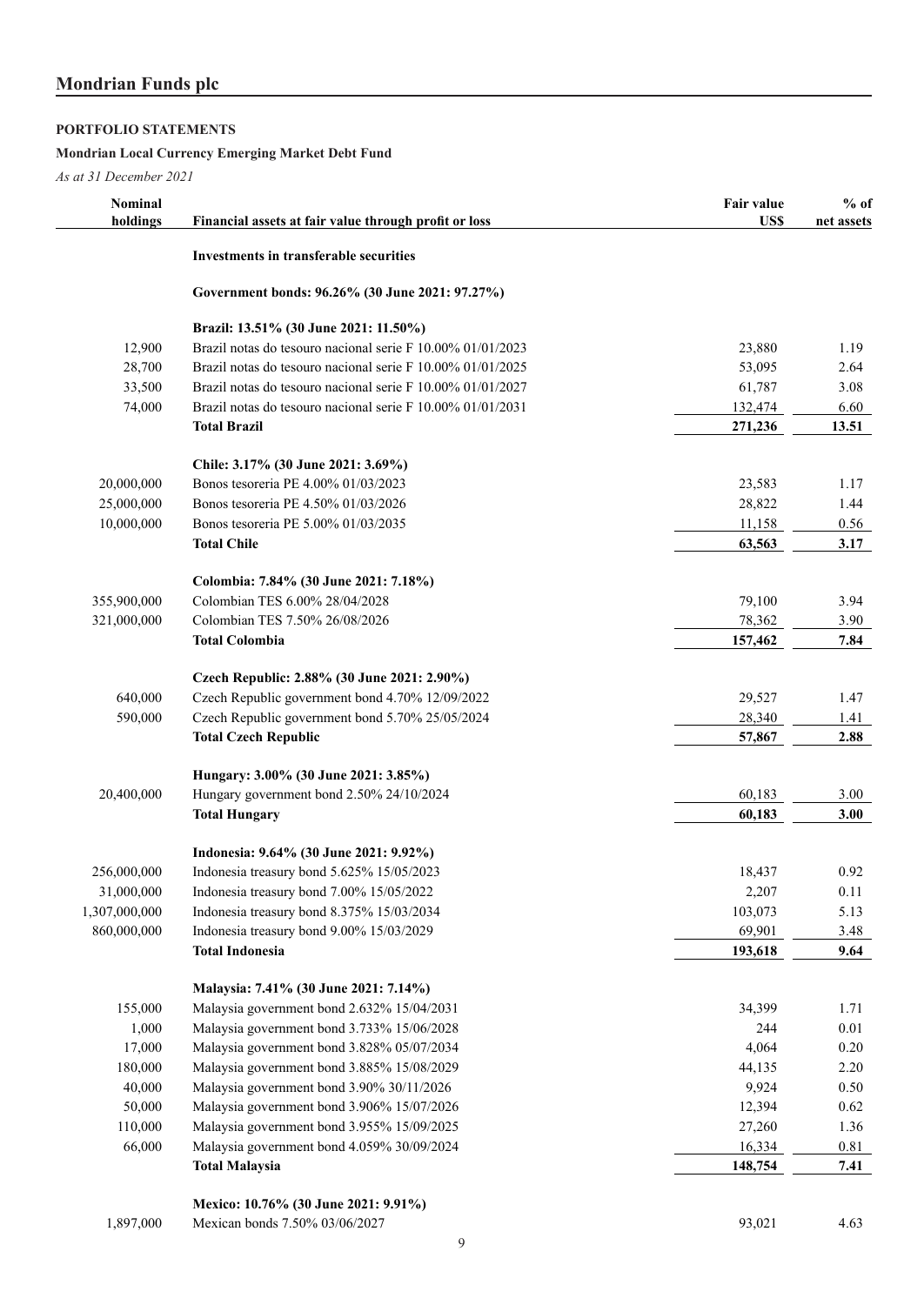# **PORTFOLIO STATEMENTS (continued)**

# **Mondrian Local Currency Emerging Market Debt Fund (continued)**

| <b>Nominal</b><br>holdings | Financial assets at fair value through profit or loss       | Fair value<br>US\$ | $%$ of<br>net assets |
|----------------------------|-------------------------------------------------------------|--------------------|----------------------|
|                            | Investments in transferable securities (continued)          |                    |                      |
|                            | Government bonds: 96.26% (30 June 2021: 97.27%) (continued) |                    |                      |
|                            | Mexico: 10.76% (30 June 2021: 9.91%) (continued)            |                    |                      |
| 1,980,000                  | Mexican bonds 8.50% 31/05/2029                              | 102,460            | 5.10                 |
| 351,000                    | Mexican bonds 10.00% 20/11/2036                             | 20,625             | 1.03                 |
|                            | <b>Total Mexico</b>                                         | 216,106            | 10.76                |
|                            | People's Republic of China: 5.96% (30 June 2021: 6.68%)     |                    |                      |
| 530,000                    | China government Bond 2.68% 21/05/2030                      | 82,131             | 4.09                 |
| 130,000                    | China government Bond 2.85% 04/06/2027                      | 20,651             | 1.03                 |
| 100,000                    | China government Bond 3.81% 14/09/2050                      | 16,820             | 0.84                 |
|                            | <b>Total People's Republic of China</b>                     | 119,602            | 5.96                 |
|                            | Peru: 3.90% (30 June 2021: 3.55%)                           |                    |                      |
| 166,000                    | Peru government bond 6.90% 12/08/2037                       | 42,370             | 2.11                 |
| 126,000                    | Peru government bond 8.20% 12/08/2026                       | 36,015             | 1.79                 |
|                            | <b>Total Peru</b>                                           | 78,385             | 3.90                 |
|                            | Poland: 5.03% (30 June 2021: 6.71%)                         |                    |                      |
| 24,000                     | Poland government bond 2.50% 25/07/2026                     | 5,623              | 0.28                 |
| 54,000                     | Poland government bond 3.25% 25/07/2025                     | 13,200             | 0.65                 |
| 292,000                    | Poland government bond 4.00% 25/10/2023                     | 73,275             | 3.65                 |
| 32,000                     | Poland government bond 5.75% 25/04/2029                     | 8,995              | 0.45                 |
|                            | <b>Total Poland</b>                                         | 101,093            | 5.03                 |
|                            | Russian Federation: 7.94% (30 June 2021: 6.60%)             |                    |                      |
| 1,400,000                  | Russian Federal bond - OFZ 7.05% 19/01/2028                 | 17,565             | 0.88                 |
| 6,035,000                  | Russian Federal bond - OFZ 7.70% 23/03/2033                 | 77,514             | 3.86                 |
| 1,290,000                  | Russian Federal bond - OFZ 8.15% 03/02/2027                 | 17,124             | 0.85                 |
| 3,470,000                  | Russian Federal bond - OFZ 8.50% 17/09/2031                 | 47,136             | 2.35                 |
|                            | <b>Total Russian Federation</b>                             | 159,339            | 7.94                 |
|                            | South Africa: 8.19% (30 June 2021: 8.35%)                   |                    |                      |
| 960,000                    | South Africa government bond 6.25% 31/03/2036               | 42,087             | 2.10                 |
| 220,000                    | South Africa government bond 6.50% 28/02/2041               | 9,133              | 0.46                 |
| 511,000                    | South Africa government bond 8.25% 31/03/2032               | 28,912             | 1.44                 |
| 845,000                    | South Africa government bond 8.75% 28/02/2048               | 44,053             | 2.19                 |
| 580,000                    | South Africa government bond 10.50% 21/12/2026              | 40,230             | 2.00                 |
|                            | <b>Total South Africa</b>                                   | 164,415            | 8.19                 |
|                            | Thailand: 5.26% (30 June 2021: 6.37%)                       |                    |                      |
| 83,000                     | Thailand government bond 2.125% 17/12/2026                  | 2,586              | 0.13                 |
| 1,970,000                  | Thailand government bond 2.875% 17/12/2028                  | 63,543             | 3.16                 |
| 1,143,000                  | Thailand government bond 3.65% 20/06/2031                   | 39,463             | 1.97                 |
|                            | <b>Total Thailand</b>                                       | 105,592            | 5.26                 |
|                            | Turkey: 1.77% (30 June 2021: 2.92%)                         |                    |                      |
| 203,000                    | Turkey government bond 11.70% 13/11/2030                    | 8,835              | 0.44                 |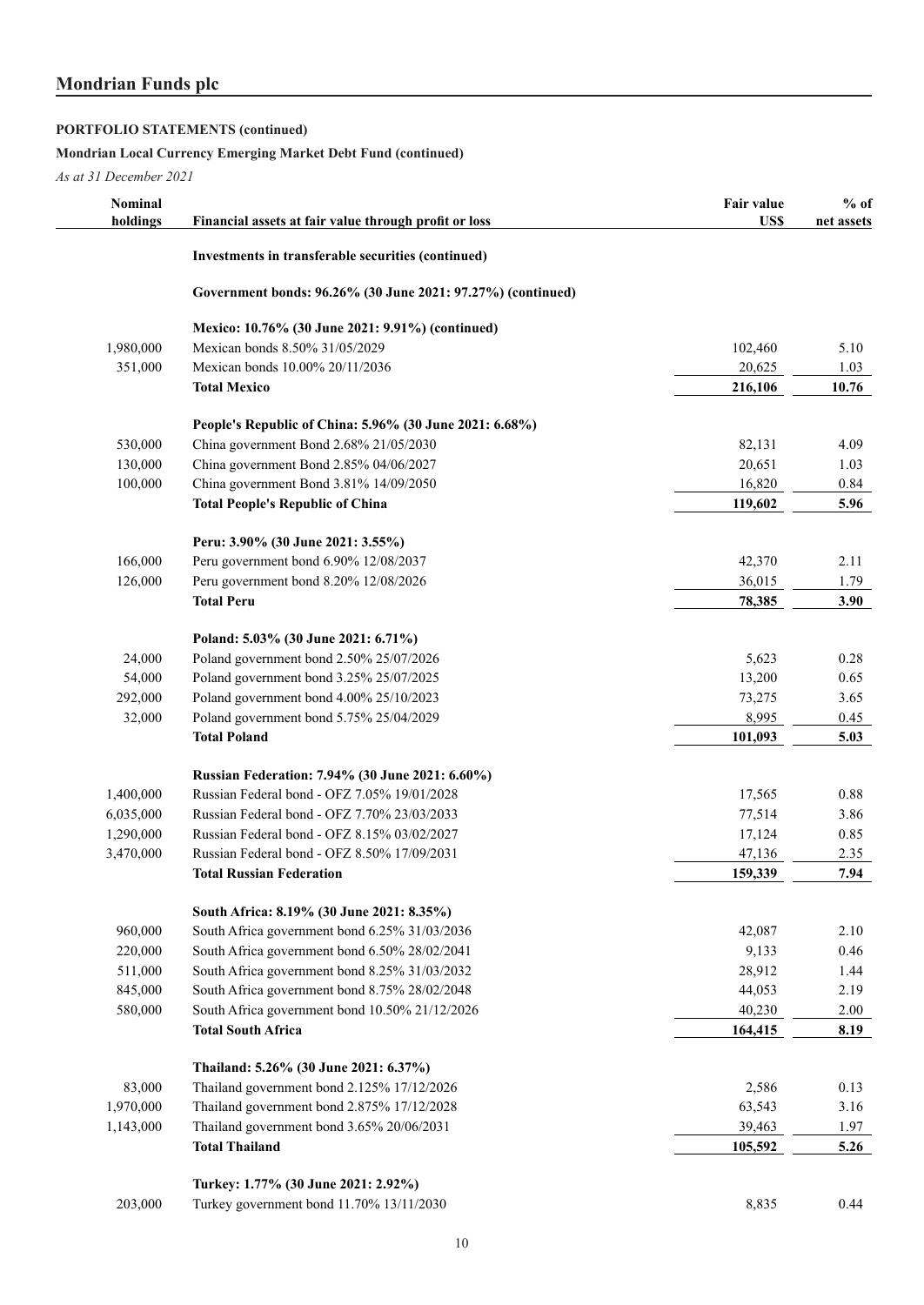# **PORTFOLIO STATEMENTS (continued)**

# **Mondrian Local Currency Emerging Market Debt Fund (continued)**

| <b>Nominal</b><br>holdings |                     |                                             |          | Financial assets at fair value through profit or loss           |             |                 | <b>Fair value</b><br>US\$ | $%$ of<br>net assets |
|----------------------------|---------------------|---------------------------------------------|----------|-----------------------------------------------------------------|-------------|-----------------|---------------------------|----------------------|
|                            |                     |                                             |          | Investments in transferable securities (continued)              |             |                 |                           |                      |
|                            |                     |                                             |          | Government bonds: 96.26% (30 June 2021: 97.27%) (continued)     |             |                 |                           |                      |
|                            |                     |                                             |          | Turkey: 1.77% (30 June 2021: 2.92%) (continued)                 |             |                 |                           |                      |
| 484,000                    |                     | Turkey government bond 12.60% 01/10/2025    |          |                                                                 |             |                 | 26,679                    | 1.33                 |
|                            | <b>Total Turkey</b> |                                             |          |                                                                 |             |                 | 35,514                    | 1.77                 |
|                            |                     | <b>Total government bonds</b>               |          |                                                                 |             |                 | 1,932,729                 | 96.26                |
|                            |                     | Total investment in transferable securities |          |                                                                 |             |                 | 1,932,729                 | 96.26                |
|                            |                     |                                             |          |                                                                 |             |                 | Unrealised                |                      |
|                            | Currency            |                                             | Currency |                                                                 | Currency    | <b>Maturity</b> | gain/(loss)               | $%$ of               |
| Counterparty               | buys                |                                             | sells    |                                                                 | rate        | date            | US\$                      | net assets           |
|                            |                     | <b>Financial derivative instruments</b>     |          |                                                                 |             |                 |                           |                      |
|                            |                     |                                             |          | Forward foreign currency contracts: 0.01% (30 June 2021: 0.00%) |             |                 |                           |                      |
| <b>Barclays Bank</b>       | <b>USD</b>          | 64,054 CLP                                  |          | 52,187,500                                                      | 0.0012      | 31/01/2022      | 2,984                     | 0.15                 |
| Northern Trust             | <b>TRY</b>          | 454,500 USD                                 |          | 32,172                                                          | 14.1272     | 31/01/2022      | 1,406                     | 0.07                 |
| Northern Trust             | <b>PLN</b>          | 128,500 USD                                 |          | 30,763                                                          | 4.1771      | 31/01/2022      | 1,073                     | 0.05                 |
| Northern Trust             | <b>USD</b>          | 14,610 ZAR                                  |          | 221,500                                                         | 0.0660      | 31/01/2022      | 775                       | 0.04                 |
| Northern Trust             | <b>CNH</b>          | 236,500 USD                                 |          | 36,748                                                          | 6.4357      | 28/01/2022      | 395                       | 0.02                 |
| JP Morgan                  | <b>USD</b>          | 27,002 COP                                  |          | 108,899,500                                                     | 0.0002      | 31/01/2022      | 317                       | 0.02                 |
| <b>Barclays Bank</b>       | <b>USD</b>          | 31,299 RUB                                  |          | 2,334,500                                                       | 0.0134      | 31/01/2022      | 255                       | 0.01                 |
| JP Morgan                  | PEN                 | 42,000 USD                                  |          | 10,266                                                          | 4.0912      | 31/01/2022      | 249                       | 0.01                 |
| Northern Trust             | <b>USD</b>          | 17,937 HUF                                  |          | 5,753,500                                                       | 0.0031      | 31/01/2022      | 221                       | 0.01                 |
| <b>Barclays Bank</b>       | <b>IDR</b>          | 152,133,500 USD                             |          | 10,475                                                          | 14,523.4845 | 31/01/2022      | 200                       | 0.01                 |
| Northern Trust             | <b>CNH</b>          | 141,500 USD                                 |          | 22,058                                                          | 6.4149      | 28/01/2022      | 165                       | 0.01                 |
| Northern Trust             | <b>HUF</b>          | 5,753,500 USD                               |          | 17,565                                                          | 327.5548    | 31/01/2022      | 151                       | 0.01                 |
| JP Morgan                  | <b>PEN</b>          | 211,000 USD                                 |          | 52,684                                                          | 4.0050      | 31/01/2022      | 141                       | 0.01                 |
| JP Morgan                  | $_{\rm USD}$        | 1,291 CLP                                   |          | 1,030,000                                                       | 0.0013      | 31/01/2022      | 86                        |                      |
| <b>Barclays Bank</b>       | <b>MYR</b>          | 141,000 USD                                 |          | 33,813                                                          | 4.1700      | 31/01/2022      | 52                        |                      |
| <b>Barclays Bank</b>       | $_{\rm USD}$        |                                             | 821 CLP  | 670,500                                                         | 0.0012      | 31/01/2022      | 37                        |                      |
| Northern Trust             | <b>THB</b>          | 542,000 USD                                 |          | 16,218                                                          | 33.4197     | 31/01/2022      | 5                         |                      |
|                            |                     |                                             |          | Unrealised gain on forward foreign currency contracts           |             |                 | 8,512                     | 0.42                 |
| JP Morgan                  | <b>CLP</b>          | 550,500 USD                                 |          | 674                                                             | 0.0012      | 31/01/2022      | (30)                      |                      |
| <b>Barclays Bank</b>       | <b>USD</b>          | 68,362 IDR                                  |          | 975,321,500                                                     | 14,267.0124 | 31/01/2022      | (78)                      |                      |
| Northern Trust             | <b>USD</b>          | 14,376 PLN                                  |          | 58,500                                                          | 4.0693      | 31/01/2022      | (117)                     |                      |
| JP Morgan                  | PHP                 | 1,041,500 USD                               |          | 20,400                                                          | 0.0196      | 31/01/2022      | (119)                     | (0.01)               |
| Northern Trust             | THB                 | 788,000 USD                                 |          | 23,735                                                          | 0.0301      | 31/01/2022      | (149)                     | (0.01)               |
| JP Morgan                  | $_{\rm USD}$        | 19,685 RUB                                  |          | 1,492,000                                                       | 75.7938     | 31/01/2022      | (155)                     | (0.01)               |
| Northern Trust             | <b>USD</b>          | 18,857 CZK                                  |          | 418,500                                                         | 22.1933     | 31/01/2022      | (256)                     | (0.01)               |
| Northern Trust             | PLN                 | 93,000 USD                                  |          | 23,314                                                          | 0.2507      | 31/01/2022      | (273)                     | (0.01)               |
| JP Morgan                  | COP                 | 43,164,500 USD                              |          | 10,856                                                          | 0.0003      | 31/01/2022      | (279)                     | (0.01)               |
| Northern Trust             | <b>RON</b>          | 87,500 USD                                  |          | 20,392                                                          | 0.2331      | 31/01/2022      | (323)                     | (0.02)               |
| JP Morgan                  | <b>BRL</b>          | 195,000 USD                                 |          | 35,467                                                          | 0.1819      | 31/01/2022      | (644)                     | (0.03)               |
| JP Morgan                  | $_{\rm USD}$        | 43,373 BRL                                  |          | 246,500                                                         | 5.6833      | 31/01/2022      | (647)                     | (0.03)               |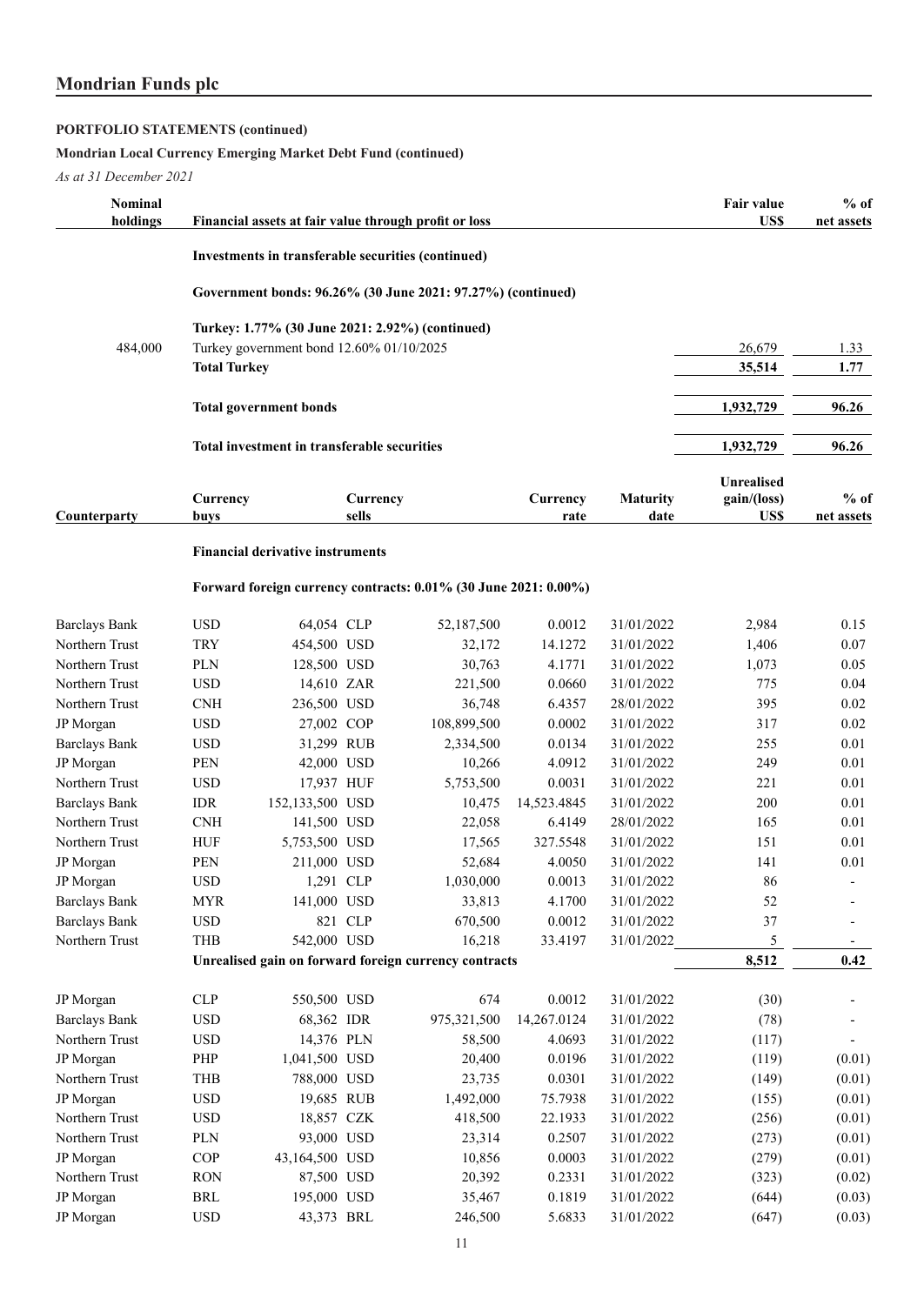# **PORTFOLIO STATEMENTS (continued)**

# **Mondrian Local Currency Emerging Market Debt Fund (continued)**

| Counterparty         | Currency<br>buys                                                            | Currency<br>sells |         | Currency<br>rate | <b>Maturity</b><br>date | <b>Unrealised</b><br>gain/(loss)<br>US\$ | $%$ of<br>net assets   |
|----------------------|-----------------------------------------------------------------------------|-------------------|---------|------------------|-------------------------|------------------------------------------|------------------------|
|                      | Financial derivative instruments (continued)                                |                   |         |                  |                         |                                          |                        |
|                      | Forward foreign currency contracts: 0.01% (30 June 2021: 0.00%) (continued) |                   |         |                  |                         |                                          |                        |
| Northern Trust       | <b>USD</b>                                                                  | 12,878 MXN        | 280,000 | 21.7425          | 31/01/2022              | (754)                                    | (0.04)                 |
| <b>Barclays Bank</b> | <b>USD</b>                                                                  | 60,324 BRL        | 343,000 | 5.6860           | 31/01/2022              | (929)                                    | (0.05)                 |
| Northern Trust       | <b>TRY</b>                                                                  | 135,500 USD       | 13,600  | 0.1004           | 31/01/2022              | (3,590)                                  | (0.18)                 |
|                      | Unrealised loss on forward foreign currency contracts                       |                   |         |                  |                         | (8,343)                                  | (0.41)                 |
|                      | Net unrealised gain on forward foreign currency contracts                   |                   |         |                  |                         | 169                                      | 0.01                   |
|                      | <b>Total financial derivative instruments</b>                               |                   |         |                  |                         | 169                                      | 0.01                   |
|                      |                                                                             |                   |         |                  |                         | Fair value<br>US\$                       | $%$ of<br>net assets   |
|                      | <b>Total value of investments</b>                                           |                   |         |                  |                         | 1,932,898                                | 96.27                  |
|                      | Cash and cash equivalents                                                   |                   |         |                  |                         | 58,136                                   | 2.90                   |
|                      | Other net assets                                                            |                   |         |                  |                         | 16,856                                   | 0.83                   |
|                      | Net assets attributable to holders of redeemable<br>participating shares    |                   |         |                  |                         | 2,007,890                                | 100.00                 |
|                      | <b>Analysis of total assets</b>                                             |                   |         |                  |                         |                                          | $%$ of<br>total assets |
|                      |                                                                             |                   |         |                  |                         |                                          |                        |
|                      | Transferable securities admitted to an official stock exchange              |                   |         |                  |                         |                                          |                        |
|                      | listing or traded on a regulated market                                     |                   |         |                  |                         |                                          | 94.94                  |
|                      | Over the counter financial derivative instruments                           |                   |         |                  |                         |                                          | 0.42                   |
|                      | Other current assets                                                        |                   |         |                  |                         |                                          | 4.64                   |
|                      |                                                                             |                   |         |                  |                         |                                          | 100.00                 |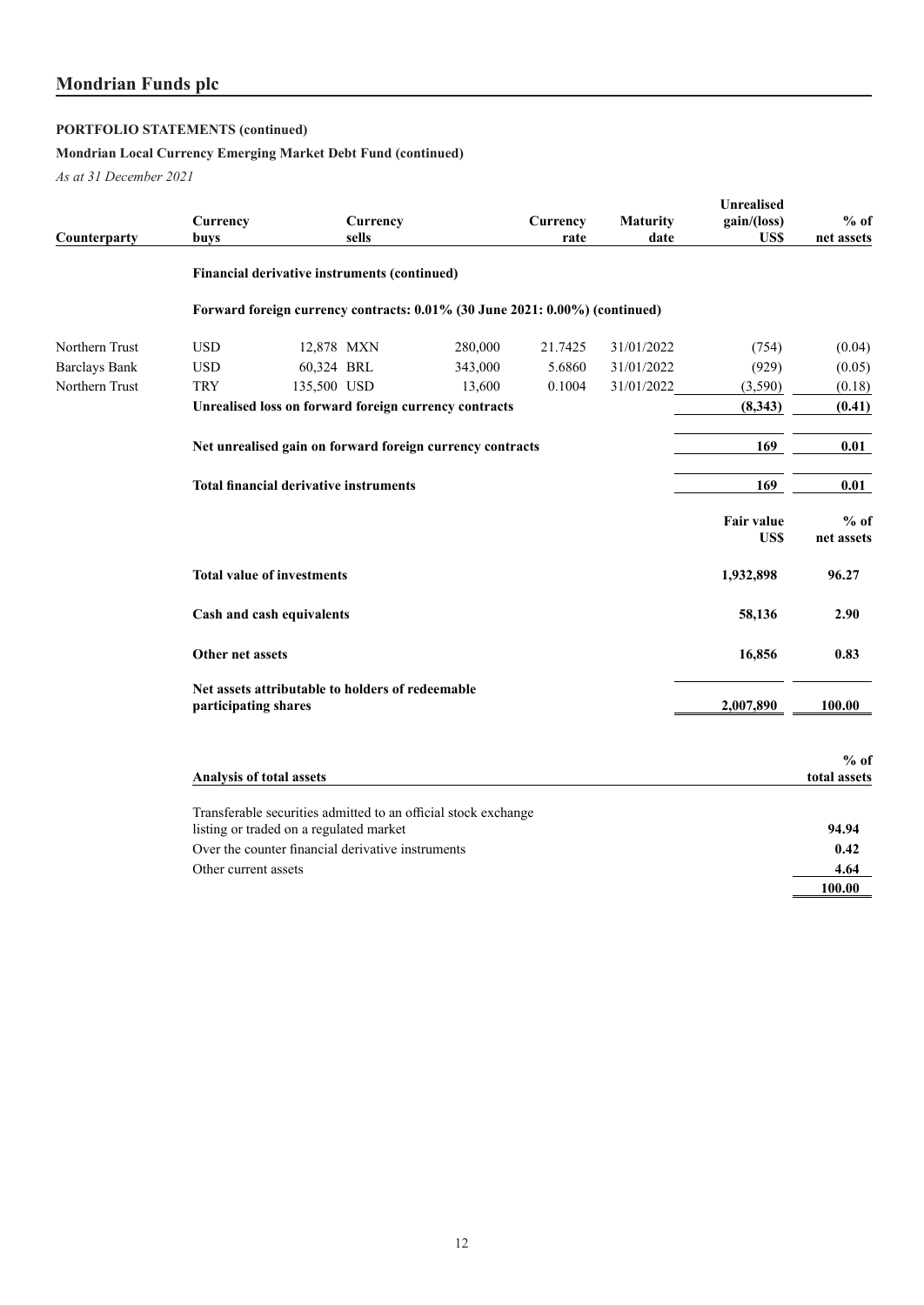# **PORTFOLIO STATEMENTS (continued)**

# **Mondrian Emerging Markets Equity Fund**

| Nominal   |                                                                        | <b>Fair value</b><br>US\$ | $%$ of     |
|-----------|------------------------------------------------------------------------|---------------------------|------------|
| holdings  | Financial assets at fair value through profit or loss                  |                           | net assets |
|           | Investments in transferable securities                                 |                           |            |
|           | Equities: 98.99% (30 June 2021: 99.88%)                                |                           |            |
|           | Brazil: 4.99% (30 June 2021: 4.71%)                                    |                           |            |
| 92,400    | Hypera SA                                                              | 468,967                   | 1.44       |
| 79,766    | Itau Unibanco Holding H-Spon ADR Pref                                  | 299,123                   | 0.92       |
| 82,425    | Itausa SA Pref                                                         | 132,146                   | 0.41       |
| 48,800    | Suzano SA                                                              | 526,637                   | 1.62       |
| 13,798    | Vale SA Sponsored ADR                                                  | 193,448                   | 0.60       |
|           | <b>Total Brazil</b>                                                    | 1,620,321                 | 4.99       |
|           | Canada: 1.44% (30 June 2021: 1.13%)                                    |                           |            |
| 24,605    | Barrick Gold Corp US                                                   | 467,495                   | 1.44       |
|           | <b>Total Canada</b>                                                    | 467,495                   | 1.44       |
|           |                                                                        |                           |            |
|           | Hong Kong: 1.35% (30 June 2021: 1.95%)                                 |                           |            |
| 698,528   | WH Group Ltd                                                           | 438,131                   | 1.35       |
|           | <b>Total Hong Kong</b>                                                 | 438,131                   | 1.35       |
|           | India: 8.87% (30 June 2021: 10.03%)                                    |                           |            |
| 30,021    | HCL Technologies Ltd                                                   | 532,728                   | 1.64       |
| 30,043    | Housing Development Finance Corp Ltd                                   | 1,045,323                 | 3.22       |
| 15,571    | Infosys Ltd Sponsored ADR                                              | 394,102                   | 1.21       |
| 28,596    | Reliance Industries Ltd                                                | 910,998                   | 2.80       |
|           | <b>Total India</b>                                                     | 2,883,151                 | 8.87       |
|           | Indonesia: 2.73% (30 June 2021: 1.47%)                                 |                           |            |
| 3,071,631 | Bank Rakyat Indonesia Tbk PT                                           | 885,768                   | 2.73       |
|           | <b>Total Indonesia</b>                                                 | 885,768                   | 2.73       |
|           |                                                                        |                           |            |
|           | Mexico: 1.28% (30 June 2021: 1.13%)                                    |                           |            |
| 63,796    | Grupo Financiero Banorte Banorte S.A.B. de C.V.<br><b>Total Mexico</b> | 414,666<br>414,666        | 1.28       |
|           |                                                                        |                           | 1.28       |
|           | People's Republic of China: 36.85% (30 June 2021: 41.02%)              |                           |            |
| 112,100   | Alibaba Group Holding Ltd                                              | 1,709,617                 | 5.26       |
| 19,013    | Autohome Inc Sponsored ADR                                             | 560,503                   | 1.73       |
| 6,565     | Baidu Inc Spon ADR                                                     | 976,806                   | 3.01       |
| 172,000   | China Medical System Holdings Ltd                                      | 287,244                   | 0.88       |
| 124,000   | China Merchants Bank Co Ltd Class H                                    | 963,047                   | 2.96       |
| 756,080   | CSPC Pharmaceutical Group Ltd                                          | 821,415                   | 2.53       |
| 110,200   | Gree Electric Appliances Inc Class A                                   | 641,716                   | 1.97       |
| 31,100    | Hangzhou Hikvision Digital Technology Co Ltd A                         | 255,880                   | 0.79       |
| 71,500    | Hengan International Group Co Ltd                                      | 368,216                   | 1.13       |
| 5,600     | Jiangsu Yanghe Brewery Joint-Stock Cl A                                | 145,067                   | 0.45       |
| 27,400    | LONGi Green Energy Tech Co Ltd Class A                                 | 371,420                   | 1.14       |
| 82,723    | Midea Group Group Co Ltd Class A                                       | 960,173                   | 2.96       |
| 20,095    | NetEase Inc                                                            | 405,957                   | 1.25       |
| 241,500   | Ping An Insurance Co of China Class H                                  | 1,739,316                 | 5.35       |
| 16,900    | Tencent Holdings Ltd                                                   | 990,203                   | 3.05       |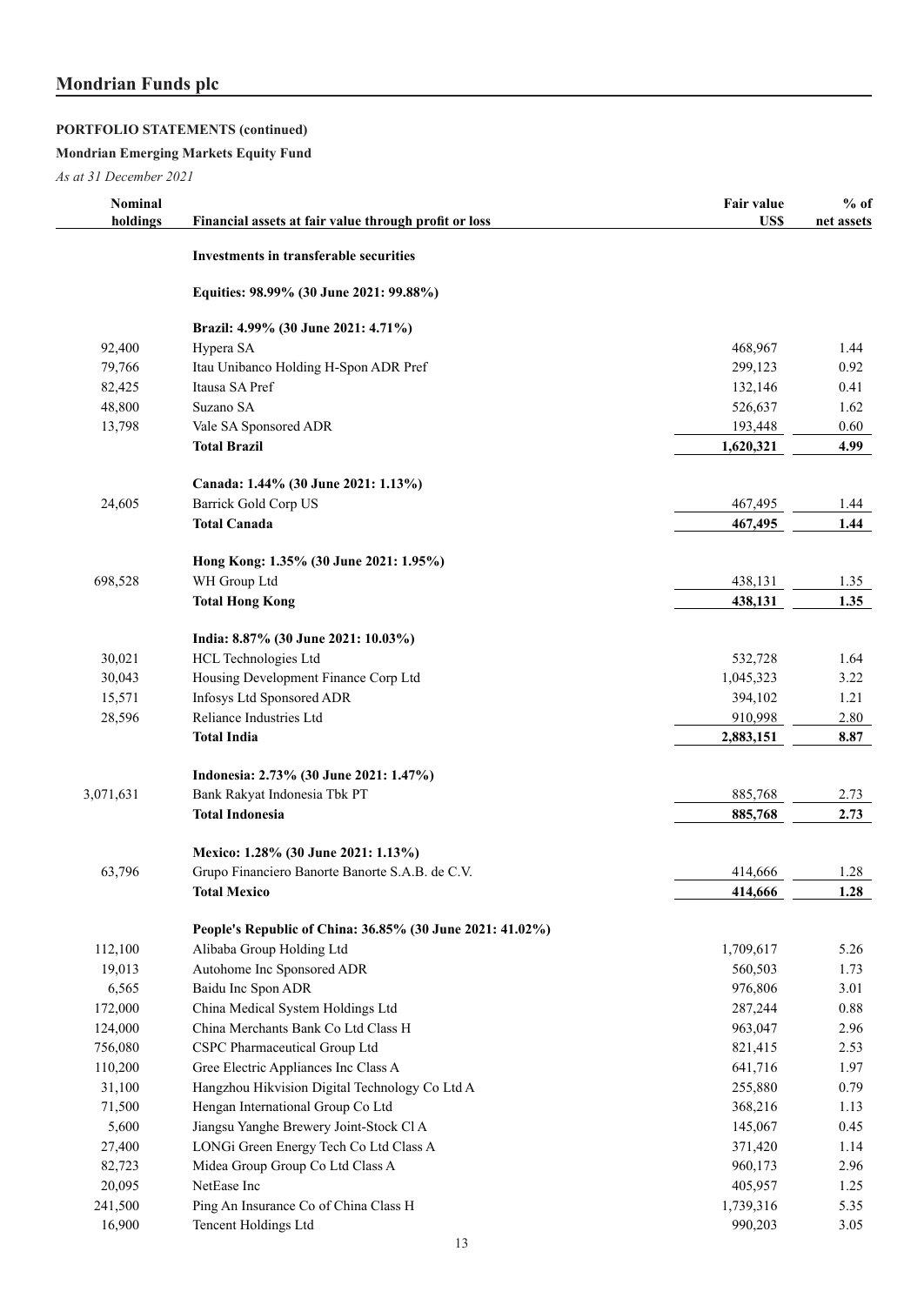# **PORTFOLIO STATEMENTS (continued)**

**Mondrian Emerging Markets Equity Fund (continued)**

| <b>Nominal</b><br>holdings | Financial assets at fair value through profit or loss                 | Fair value<br>US\$ | $%$ of<br>net assets |
|----------------------------|-----------------------------------------------------------------------|--------------------|----------------------|
|                            | Investments in transferable securities (continued)                    |                    |                      |
|                            | Equities: 98.99% (30 June 2021: 99.88%) (continued)                   |                    |                      |
|                            | People's Republic of China: 36.85% (30 June 2021: 41.02%) (continued) |                    |                      |
| 306,000                    | Tingyi (Cayman Islands) Hldg Corp Class H                             | 628,775            | 1.94                 |
| 4,200                      | Wuliangye Yibin Co Ltd Class A                                        | 147,062            | 0.45                 |
|                            | <b>Total People's Republic of China</b>                               | 11,972,417         | 36.85                |
|                            | Peru: 2.45% (30 June 2021: 1.80%)                                     |                    |                      |
| 6,534                      | Credicorp Ltd                                                         | 797,605            | 2.45                 |
|                            | <b>Total Peru</b>                                                     | 797,605            | 2.45                 |
|                            | Republic of South Korea: 13.27% (30 June 2021: 11.98%)                |                    |                      |
| 223                        | LG Chem Ltd                                                           | 115,369            | 0.36                 |
| 1,591                      | LG Chem Ltd Pref                                                      | 384,115            | 1.18                 |
| 14,114                     | Samsung Electronics Co Ltd                                            | 929,654            | 2.86                 |
| 18,217                     | Samsung Electronics Co Ltd Pref                                       | 1,091,105          | 3.36                 |
| 2,884                      | Samsung Fire & Marine Insurance                                       | 490,068            | 1.51                 |
| 18,598                     | Shinhan Financial Group Ltd                                           | 575,736            | 1.77                 |
| 6,584                      | SK Hynix Inc                                                          | 725,555            | 2.23                 |
|                            | <b>Total Republic of South Korea</b>                                  | 4,311,602          | 13.27                |
|                            | Russian Federation: 2.91% (30 June 2021: 2.77%)                       |                    |                      |
| 6,815                      | Lukoil PJSC Sponsored ADR                                             | 611,987            | 1.88                 |
| 18,856                     | Polymetal International PLC                                           | 334,951            | 1.03                 |
|                            | <b>Total Russian Federation</b>                                       | 946,938            | 2.91                 |
|                            | Taiwan: 18.34% (30 June 2021: 17.75%)                                 |                    |                      |
| 12,000                     | Alchip Technologies Ltd                                               | 442,404            | 1.36                 |
| 499,000                    | CTBC Financial Holding Co Ltd                                         | 468,032            | 1.44                 |
| 69,000                     | Delta Electronics Inc                                                 | 685,835            | 2.11                 |
| 360,000                    | Hon Hai Precision Industry Co Ltd                                     | 1,353,237          | 4.17                 |
| 9,000                      | MediaTek Inc                                                          | 387,104            | 1.19                 |
| 118,000                    | Taiwan Semiconductor Manufacturing Ltd                                | 2,622,981          | 8.07                 |
|                            | <b>Total Taiwan</b>                                                   | 5,959,593          | 18.34                |
|                            | United Kingdom: 4.51% (30 June 2021: 4.14%)                           |                    |                      |
| 31,140                     | Mondi PLC                                                             | 770,162            | 2.37                 |
| 12,995                     | Unilever PLC AM                                                       | 695,375            | 2.14                 |
|                            | <b>Total United Kingdom</b>                                           | 1,465,537          | 4.51                 |
|                            | <b>Total equities</b>                                                 | 32, 163, 224       | 98.99                |
|                            | Total investment in transferable securities                           | 32, 163, 224       | 98.99                |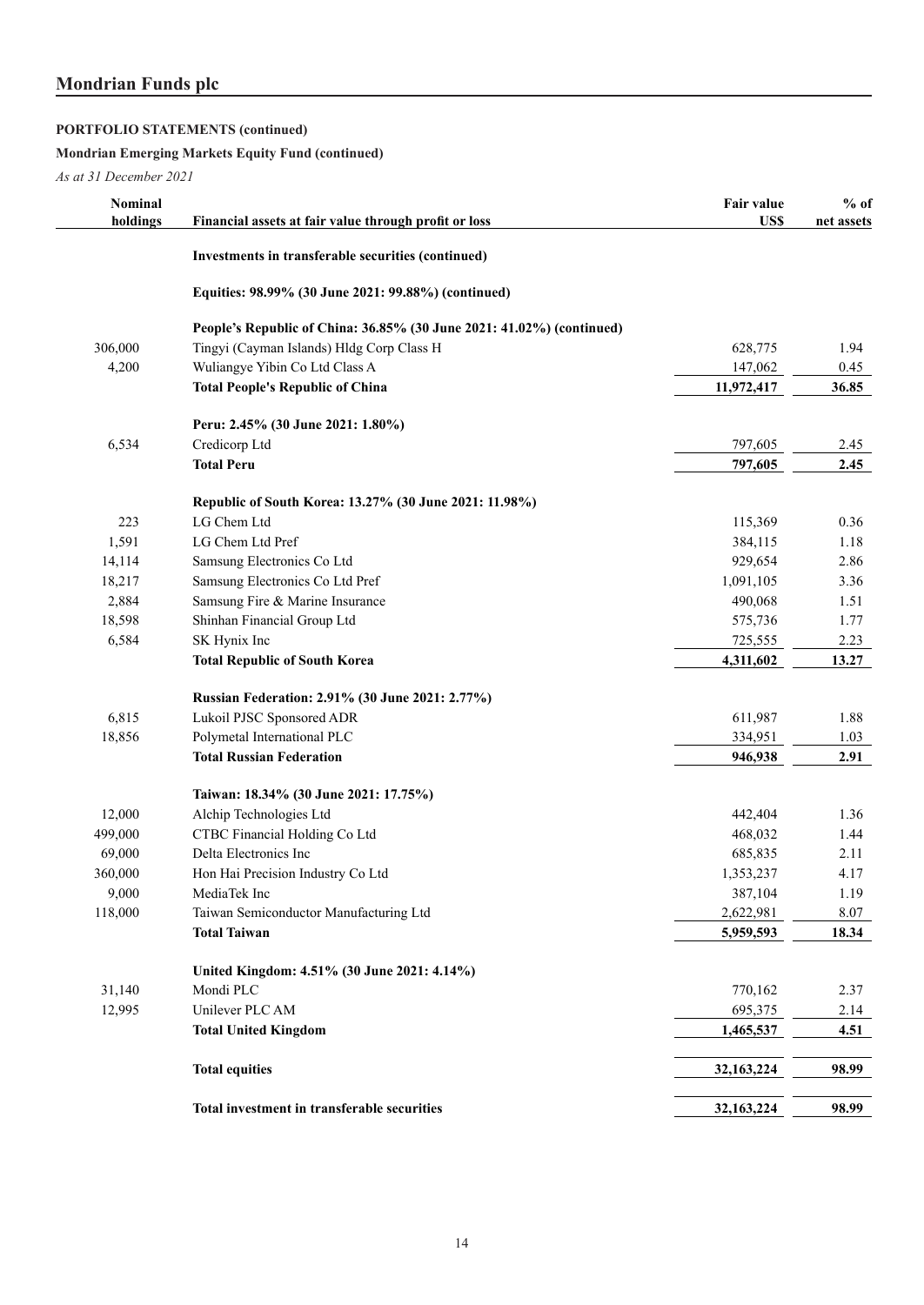# **PORTFOLIO STATEMENTS (continued)**

# **Mondrian Emerging Markets Equity Fund (continued)**

|                                                                                                                                   | <b>Fair value</b><br>US\$ | $%$ of<br>net assets    |
|-----------------------------------------------------------------------------------------------------------------------------------|---------------------------|-------------------------|
| <b>Total value of investments</b>                                                                                                 | 32,163,224                | 98.99                   |
| Cash and cash equivalents                                                                                                         | 249,653                   | 0.77                    |
| Other net assets                                                                                                                  | 78,923                    | 0.24                    |
| Net assets attributable to holders of redeemable<br>participating shares                                                          | 32,491,800                | 100.00                  |
| <b>Analysis of total assets</b>                                                                                                   |                           | $%$ of<br>total assets  |
| Transferable securities admitted to an official stock exchange<br>listing or traded on a regulated market<br>Other current assets |                           | 98.81<br>1.19<br>100.00 |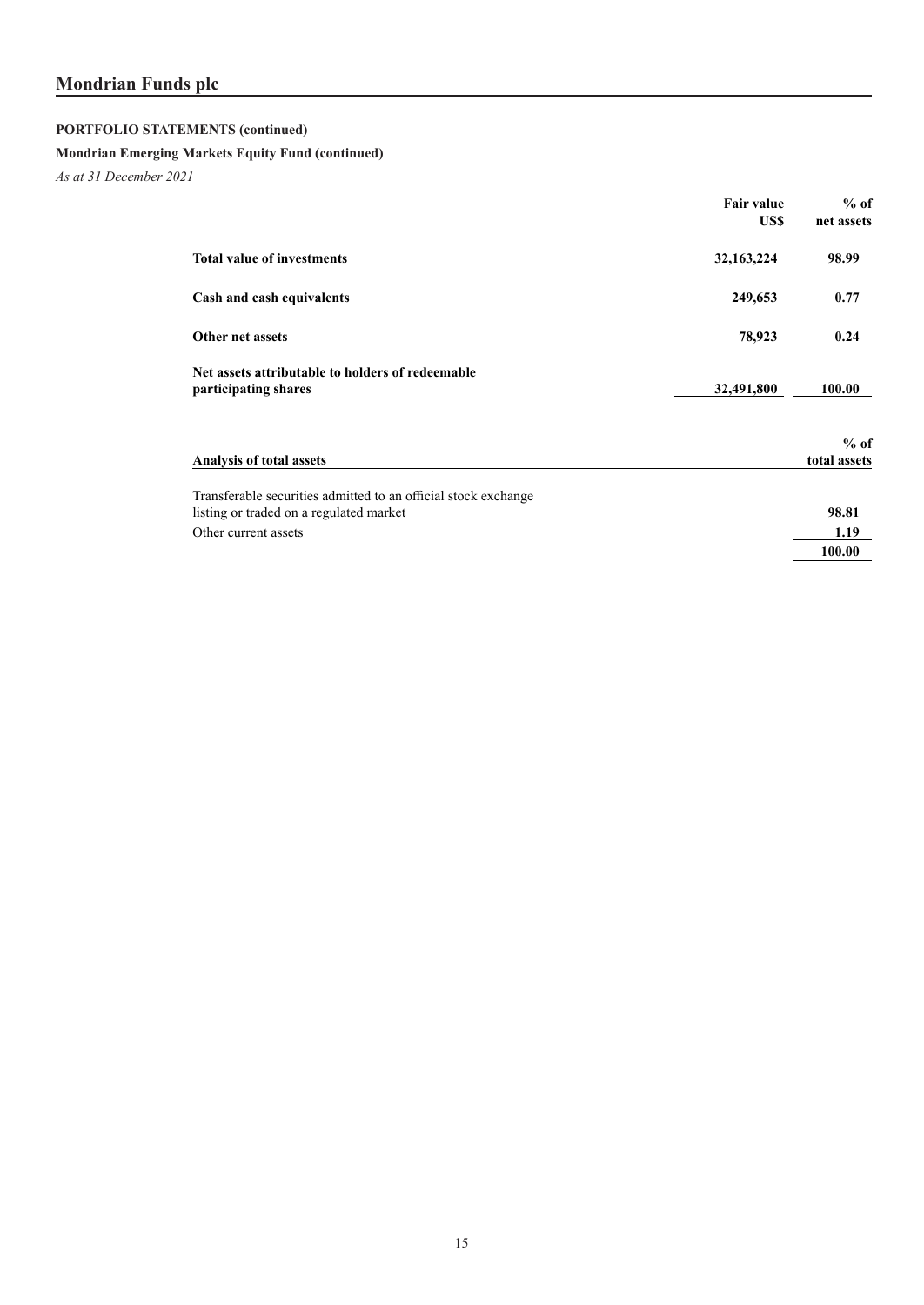# **PORTFOLIO STATEMENTS (continued)**

# **Mondrian Global Equity Fund**

| <b>Nominal</b> |                                                         | Fair value | $%$ of     |
|----------------|---------------------------------------------------------|------------|------------|
| holdings       | Financial assets at fair value through profit or loss   | US\$       | net assets |
|                | Investments in transferable securities                  |            |            |
|                | Equities: 99.71% (30 June 2021: 99.37%)                 |            |            |
|                | France: 7.65% (30 June 2021: 6.12%)                     |            |            |
| 6,104          | Sanofi SA                                               | 614,875    | 2.96       |
| 5,911          | Thales SA                                               | 502,805    | 2.42       |
| 9,648          | <b>Ubisoft Entertainment SA</b>                         | 472,552    | 2.27       |
|                | <b>Total France</b>                                     | 1,590,232  | 7.65       |
|                | Germany: 1.86% (30 June 2021: 2.39%)                    |            |            |
| 3,296          | Continental AG                                          | 348,996    | 1.68       |
| 747            | Vitesco Technologies AG Group A                         | 36,698     | 0.18       |
|                | <b>Total Germany</b>                                    | 385,694    | 1.86       |
|                | Hong Kong: 1.21% (30 June 2021: 1.89%)                  |            |            |
| 402,297        | WH Group Ltd                                            | 252,329    | 1.21       |
|                | <b>Total Hong Kong</b>                                  | 252,329    | 1.21       |
|                | Italy: 3.20% (30 June 2021: 1.70%)                      |            |            |
| 83,116         | Enel SpA                                                | 665,985    | 3.20       |
|                | <b>Total Italy</b>                                      | 665,985    | 3.20       |
|                | Japan: 17.16% (30 June 2021: 16.82%)                    |            |            |
| 5,500          | Hitachi Ltd                                             | 297,555    | 1.43       |
| 8,100          | Kyocera Corp                                            | 505,533    | 2.43       |
| 4,900          | MatsukiyoCocokara & Co                                  | 181,269    | 0.87       |
| 36,100         | Mitsubishi Electric Corp                                | 457,226    | 2.20       |
| 2,500          | Otsuka Holdings Co Ltd                                  | 90,508     | 0.43       |
| 21,700         | <b>SCSK Corp</b>                                        | 431,343    | 2.08       |
| 12,900         | Sekisui Chemical Co Ltd                                 | 215,308    | 1.04       |
| 3,600          | Sony Group Corp                                         | 452,521    | 2.18       |
| 19,900         | Sundrug Co Ltd                                          | 519,296    | 2.50       |
| 5,200          | Toyota Industries Corp                                  | 414,989    | 2.00       |
|                | <b>Total Japan</b>                                      | 3,565,548  | 17.16      |
|                | People's Republic of China: 2.26% (30 June 2021: 3.03%) |            |            |
| 21,300         | Alibaba Group Holding Ltd                               | 324,843    | 1.56       |
| 24,000         | China Mobile Ltd                                        | 144,068    | 0.70       |
|                | <b>Total People's Republic of China</b>                 | 468,911    | 2.26       |
|                | Spain: 0.78% (30 June 2021: 2.43%)                      |            |            |
| 7,478          | Red Electrica Corp SA                                   | 161,788    | 0.78       |
|                | <b>Total Spain</b>                                      | 161,788    | 0.78       |
|                | United Kingdom: 10.93% (30 June 2021: 13.07%)           |            |            |
| 5,991          | Associated British Foods PLC                            | 162,939    | 0.78       |
| 34,369         | GlaxoSmithKline PLC                                     | 747,890    | 3.60       |
| 9,781          | Imperial Brands PLC                                     | 214,152    | 1.03       |
| 978,636        | Lloyds Banking Group PLC                                | 633,595    | 3.05       |
|                |                                                         |            |            |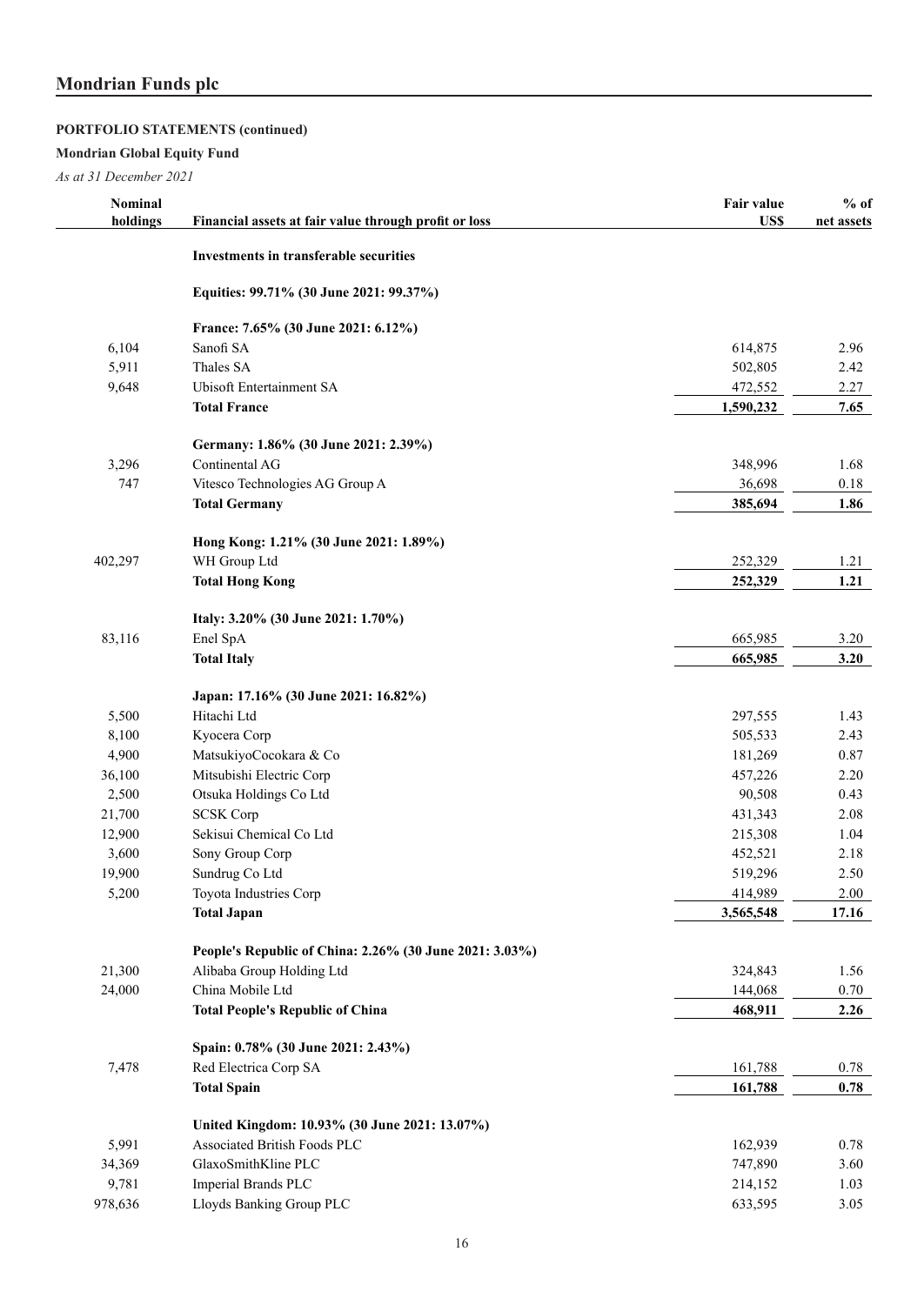# **PORTFOLIO STATEMENTS (continued)**

**Mondrian Global Equity Fund (continued)**

| <b>Nominal</b><br>holdings | Financial assets at fair value through profit or loss     | <b>Fair value</b><br><b>USS</b> | $%$ of<br>net assets |
|----------------------------|-----------------------------------------------------------|---------------------------------|----------------------|
|                            | Investments in transferable securities (continued)        |                                 |                      |
|                            | Equities: 99.71% (30 June 2021: 99.37%) (continued)       |                                 |                      |
|                            | United Kingdom: 10.93% (30 June 2021: 13.07%) (continued) |                                 |                      |
| 9,572                      | Unilever PLC AM                                           | 512,207                         | 2.47                 |
|                            | <b>Total United Kingdom</b>                               | 2,270,783                       | 10.93                |
|                            | United States: 54.66% (30 June 2021: 51.92%)              |                                 |                      |
| 4,190                      | AbbVie Inc                                                | 567,326                         | 2.73                 |
| 187                        | Alphabet Inc Class A                                      | 541,746                         | 2.61                 |
| 1,742                      | American Tower Corp                                       | 509,535                         | 2.45                 |
| 9,799                      | Centene COrp                                              | 807,438                         | 3.89                 |
| 2,996                      | Cisco Systems Inc                                         | 189,857                         | 0.91                 |
| 7,963                      | Colgate-Palmolive Co                                      | 679,562                         | 3.27                 |
| 8,643                      | Dell Technologies Inc                                     | 485,477                         | 2.34                 |
| 3,249                      | Dollar Tree Inc                                           | 456,549                         | 2.20                 |
| 4,089                      | Exxon Mobil Corp                                          | 250,206                         | 1.20                 |
| 1,875                      | <b>HCA Healthcare Inc</b>                                 | 481,725                         | 2.32                 |
| 3,903                      | Johnson & Johnson                                         | 667,686                         | 3.21                 |
| 1,364                      | L3Harris Technologies Inc                                 | 290,859                         | 1.40                 |
| 5,014                      | Maximus Inc                                               | 399,465                         | 1.92                 |
| 593                        | Meta Platforms Inc Class A                                | 199,456                         | 0.96                 |
| 2,542                      | Microsoft Corp                                            | 854,925                         | 4.11                 |
| 10,836                     | New York Community Bancorp                                | 132,308                         | 0.64                 |
| 3,108                      | PepsiCo Inc                                               | 539,891                         | 2.60                 |
| 3,215                      | Pinnacle Financial Partners Inc                           | 307,033                         | 1.48                 |
| 6,290                      | Progressive Corp                                          | 645,668                         | 3.11                 |
| 1,103                      | S&P Global Inc                                            | 520,539                         | 2.50                 |
| 21,274                     | Sabre Corp                                                | 182,744                         | 0.88                 |
| 8,717                      | Stericycle Inc                                            | 519,882                         | 2.50                 |
| 1,997                      | Visa Inc Class A                                          | 432,770                         | 2.08                 |
| 14,505                     | Wells Fargo & Co                                          | 695,950                         | 3.35                 |
|                            | <b>Total United States</b>                                | 11,358,597                      | 54.66                |
|                            | <b>Total equities</b>                                     | 20,719,867                      | 99.71                |
|                            |                                                           |                                 |                      |
|                            | Total investment in transferable securities               | 20,719,867                      | 99.71                |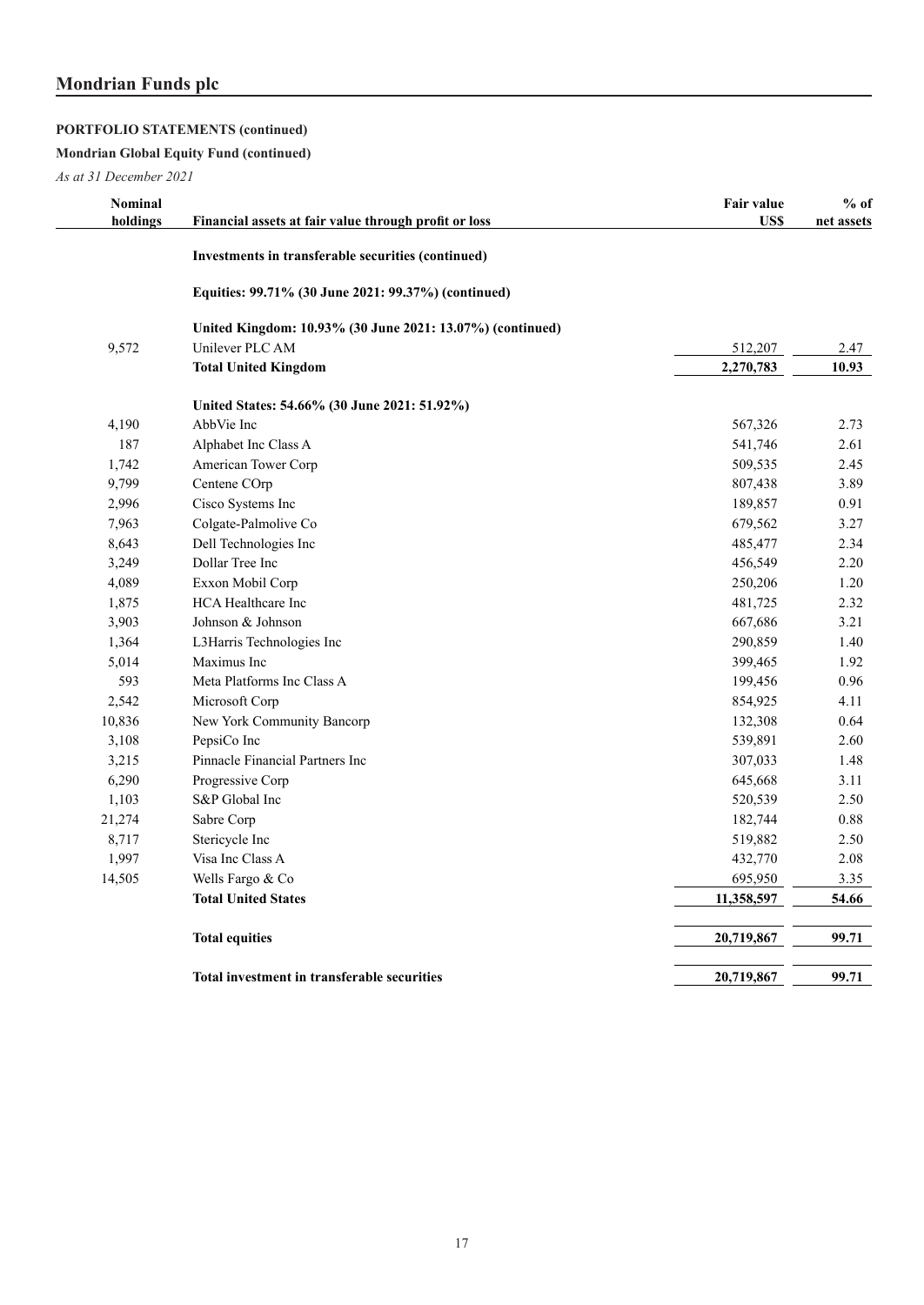# **PORTFOLIO STATEMENTS (continued)**

# **Mondrian Global Equity Fund (continued)**

|                                                                                                                                   | <b>Fair value</b><br>US\$ | $%$ of<br>net assets    |
|-----------------------------------------------------------------------------------------------------------------------------------|---------------------------|-------------------------|
| <b>Total value of investments</b>                                                                                                 | 20,719,867                | 99.71                   |
| Cash and cash equivalents                                                                                                         | 99,457                    | 0.48                    |
| <b>Other net liabilities</b>                                                                                                      | (39, 811)                 | (0.19)                  |
| Net assets attributable to holders of redeemable<br>participating shares                                                          | 20,779,513                | 100.00                  |
| <b>Analysis of total assets</b>                                                                                                   |                           | $%$ of<br>total assets  |
| Transferable securities admitted to an official stock exchange<br>listing or traded on a regulated market<br>Other current assets |                           | 99.41<br>0.59<br>100.00 |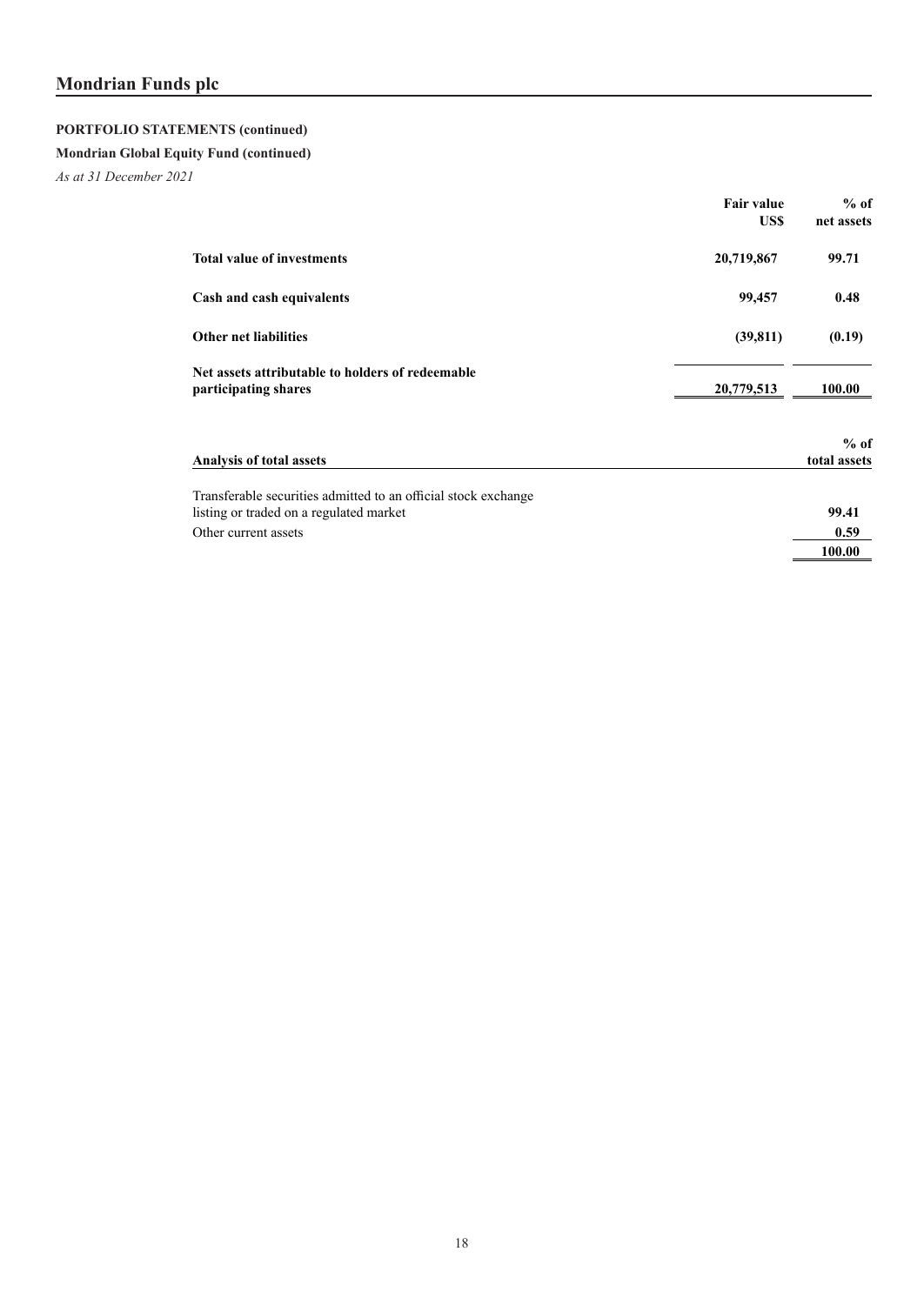# **PORTFOLIO STATEMENTS (continued)**

**Mondrian Global Fixed Income Fund**

| <b>Nominal</b><br>holdings | Financial assets at fair value through profit or loss     | Fair value<br>€ | $%$ of<br>net assets |
|----------------------------|-----------------------------------------------------------|-----------------|----------------------|
|                            | Investments in transferable securities                    |                 |                      |
|                            | Government bonds: 99.71% (30 June 2021: 99.91%)           |                 |                      |
|                            | Australia: 2.13% (30 June 2021: 2.16%)                    |                 |                      |
| 1,515,000                  | Australia government bond 3.25% 21/04/2025                | 1,036,672       | 1.07                 |
| 1,305,000                  | Australia government bond 3.75% 21/04/2037                | 1,027,115       | 1.06                 |
|                            | <b>Total Australia</b>                                    | 2,063,787       | 2.13                 |
|                            | Belgium: 3.96% (30 June 2021: 0.00%)                      |                 |                      |
| 3,900,000                  | Kingdom Of Belgium government bond 0.00% 22/10/2031       | 3,832,315       | 3.96                 |
|                            | <b>Total Belgium</b>                                      | 3,832,315       | 3.96                 |
|                            | France: 8.96% (30 June 2021: 8.68%)                       |                 |                      |
| 2,046,000                  | French Republic government bond 0.50% 25/05/2025          | 2,113,497       | 2.18                 |
| 3,505,000                  | French Republic government bond 1.50% 25/05/2031          | 3,955,554       | 4.09                 |
| 1,685,000                  | French Republic government bond 3.25% 25/05/2045          | 2,602,816       | 2.69                 |
|                            | <b>Total France</b>                                       | 8,671,867       | 8.96                 |
|                            | Germany: 4.57% (30 June 2021: 10.95%)                     |                 |                      |
| 1,161,438                  | Bundesrepublik Deutschland bundesanleihe 0.00% 16/09/2022 | 1,167,315       | 1.21                 |
| 788,074                    | Bundesrepublik Deutschland bundesanleihe 0.00% 13/10/2023 | 798,130         | 0.82                 |
| 1,574,000                  | Bundesrepublik Deutschland bundesanleihe 2.50% 04/07/2044 | 2,459,002       | 2.54                 |
|                            | <b>Total Germany</b>                                      | 4,424,447       | 4.57                 |
|                            | Italy: 7.89% (30 June 2021: 7.37%)                        |                 |                      |
| 1,050,000                  | Italy government bond 0.95% 01/03/2023                    | 1,066,301       | 1.10                 |
| 3,350,000                  | Italy government bond 1.60% 01/06/2026                    | 3,534,885       | 3.65                 |
| 2,691,000                  | Italy government bond 2.45% 01/09/2033                    | 3,032,696       | 3.14                 |
|                            | <b>Total Italy</b>                                        | 7,633,882       | 7.89                 |
|                            | Japan: 18.39% (30 June 2021: 18.39%)                      |                 |                      |
| 180,350,000                | Japan government ten year bond 0.10% 20/06/2026           | 1,388,649       | 1.44                 |
| 224,750,000                | Japan government thirty year bond 0.30% 20/06/2046        | 1,610,754       | 1.66                 |
| 277,700,000                | Japan government thirty year bond 1.70% 20/03/2044        | 2,640,752       | 2.73                 |
| 388,400,000                | Japan government twenty year bond 0.20% 20/06/2036        | 2,933,841       | 3.03                 |
| 265,000,000                | Japan government twenty year bond 1.50% 20/03/2034        | 2,343,484       | 2.42                 |
| 275,000,000                | Japan government twenty year bond 1.90% 20/06/2025        | 2,245,140       | 2.32                 |
| 377,000,000                | Japan government twenty year bond 2.10% 20/12/2026        | 3,191,867       | 3.30                 |
| 189,000,000                | Japan government two year bond 0.10% 01/09/2022           | 1,445,161       | 1.49                 |
|                            | <b>Total Japan</b>                                        | 17,799,648      | 18.39                |
|                            | Mexico: 5.21% (30 June 2021: 5.38%)                       |                 |                      |
| 44,600,000                 | Mexican bonds 7.75% 23/11/2034                            | 1,932,306       | 1.99                 |
| 9,000,000                  | Mexican bonds 10.00% 05/12/2024                           | 414,413         | 0.43                 |
| 52,277,300                 | Mexican bonds 10.00% 20/11/2036                           | 2,701,228       | 2.79                 |
|                            | <b>Total Mexico</b>                                       | 5,047,947       | 5.21                 |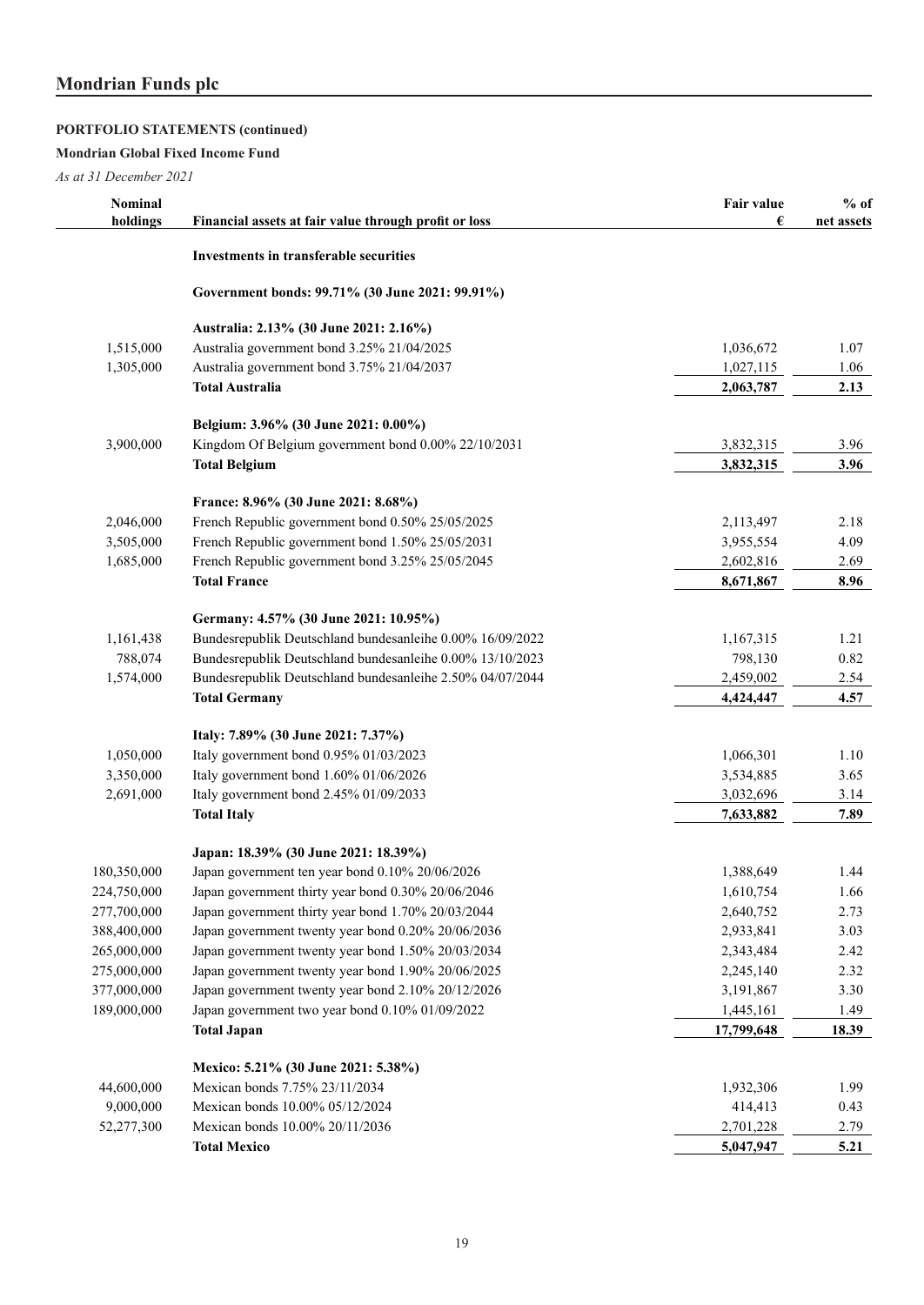# **PORTFOLIO STATEMENTS (continued)**

# **Mondrian Global Fixed Income Fund (continued)**

| <b>Nominal</b><br>holdings | Financial assets at fair value through profit or loss                                                    | Fair value<br>€      | $%$ of<br>net assets |
|----------------------------|----------------------------------------------------------------------------------------------------------|----------------------|----------------------|
|                            | Investments in transferable securities (continued)                                                       |                      |                      |
|                            | Government bonds: 99.71% (30 June 2021: 99.91%) (continued)                                              |                      |                      |
|                            | Norway: 3.07% (30 June 2021: 3.05%)                                                                      |                      |                      |
| 29,425,000                 | Norway government bond 2.00% 24/05/2023                                                                  | 2,969,870            | 3.07                 |
|                            | <b>Total Norway</b>                                                                                      | 2,969,870            | 3.07                 |
|                            | People's Republic of China: 4.35% (30 June 2021: 4.00%)                                                  |                      |                      |
| 8,520,000                  | China government bond 2.68% 21/05/2030                                                                   | 1,160,998            | 1.20                 |
| 12,240,000                 | China government bond 2.85% 04/06/2027                                                                   | 1,709,829            | 1.77                 |
| 5,170,000                  | China government bond 3.27% 19/11/2030                                                                   | 739,584              | 0.76                 |
| 4,030,000                  | China government bond 3.81% 14/09/2050                                                                   | 597,406              | 0.62                 |
|                            | <b>Total People's Republic of China</b>                                                                  | 4,207,817            | 4.35                 |
|                            | Singapore: 4.06% (30 June 2021: 3.98%)                                                                   |                      |                      |
| 2,580,000                  | Singapore government bonds 1.75% 01/02/2023                                                              | 1,703,854            | 1.76                 |
| 3,100,000                  | Singapore government bonds 3.50% 01/03/2027                                                              | 2,226,526            | 2.30                 |
|                            | <b>Total Singapore</b>                                                                                   | 3,930,380            | 4.06                 |
|                            | United Kingdom: 2.22% (30 June 2021: 2.20%)                                                              |                      |                      |
| 1,800,000                  | United Kingdom gilt 0.875% 22/10/2029                                                                    | 2,147,816            | 2.22                 |
|                            | <b>Total United Kingdom</b>                                                                              | 2,147,816            | 2.22                 |
|                            |                                                                                                          |                      |                      |
|                            | United States: 34.90% (30 June 2021: 33.75%)                                                             |                      | 1.08                 |
| 1,200,000<br>727,000       | United States treasury note/bond 0.125% 15/08/2023<br>United States treasury note/bond 1.625% 15/02/2026 | 1,046,814<br>650,677 | 0.67                 |
| 3,920,000                  | United States treasury note/bond 2.00% 15/02/2022                                                        | 3,454,894            | 3.57                 |
| 1,200,000                  | United States treasury note/bond 2.25% 15/05/2041                                                        | 1,112,354            | 1.15                 |
| 3,672,000                  | United States treasury note/bond 2.50% 15/08/2023                                                        | 3,326,231            | 3.44                 |
| 2,800,000                  | United States treasury note/bond 2.50% 15/05/2024                                                        | 2,558,559            | 2.64                 |
| 300,000                    | United States treasury note/bond 2.50% 15/02/2046                                                        | 292,639              | 0.30                 |
| 4,477,000                  | United States treasury note/bond 2.75% 28/02/2025                                                        | 4,150,775            | 4.29                 |
| 5,000,000                  | United States treasury note/bond 2.75% 15/02/2028                                                        | 4,756,749            | 4.91                 |
| 4,791,000                  | United States treasury note/bond 2.75% 15/08/2042                                                        | 4,817,443            | 4.98                 |
| 2,280,000                  | United States treasury note/bond 4.50% 15/05/2038                                                        | 2,810,575            | 2.90                 |
| 4,080,000                  | United States treasury note/bond 5.375% 15/02/2031                                                       | 4,806,896            | 4.97                 |
|                            | <b>Total United States</b>                                                                               | 33,784,606           | 34.90                |
|                            |                                                                                                          |                      |                      |
|                            | <b>Total government bonds</b>                                                                            | 96,514,382           | 99.71                |
|                            | Total investment in transferable securities                                                              | 96,514,382           | 99.71                |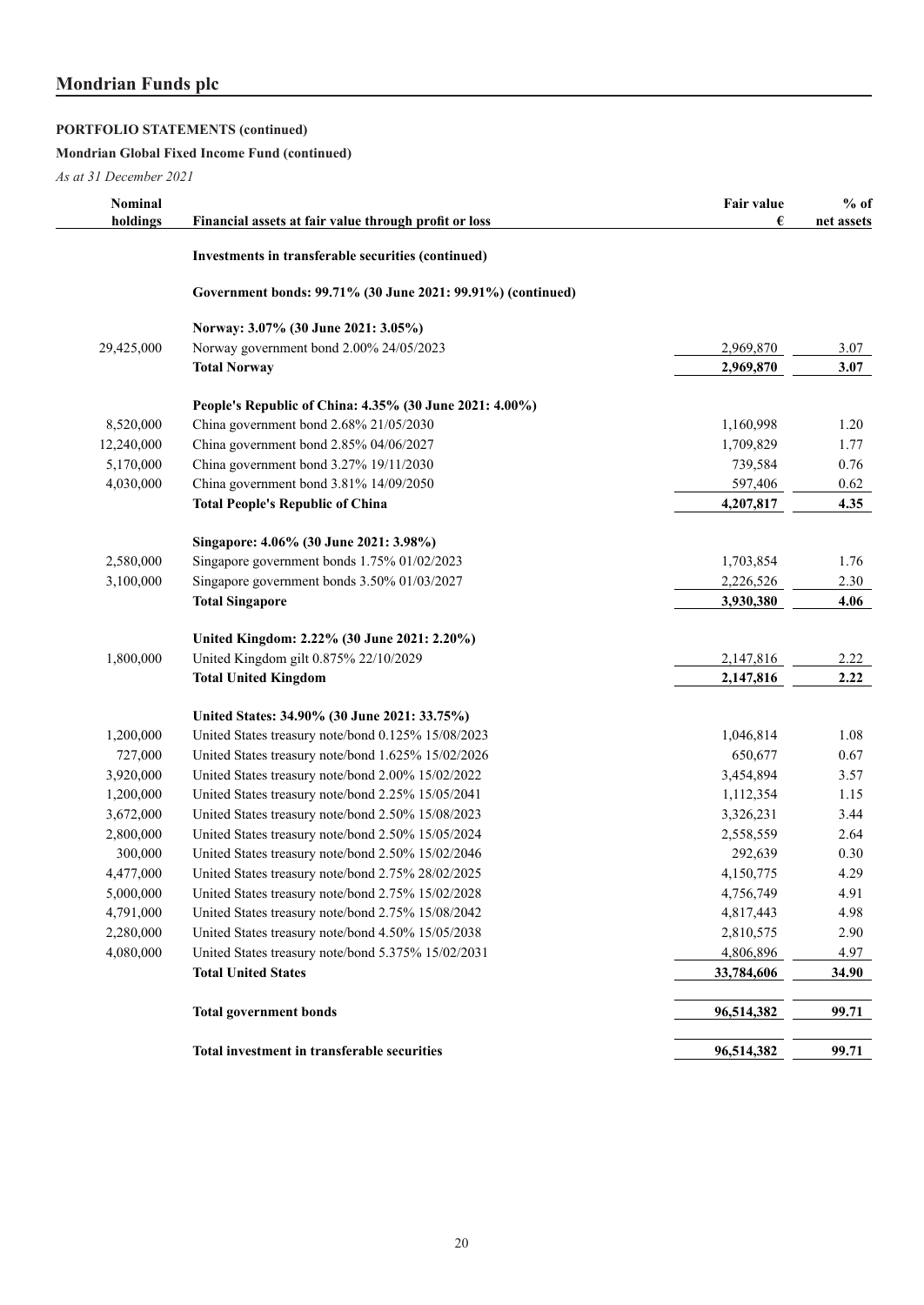# **PORTFOLIO STATEMENTS (continued)**

# **Mondrian Global Fixed Income Fund (continued)**

| Counterparty   | Currency<br>buys          |                                         | Currency<br>sells |                                                                     | Currency<br>rate | <b>Maturity</b><br>date | <b>Unrealised</b><br>gain/(loss)<br>€ | $%$ of<br>net assets |
|----------------|---------------------------|-----------------------------------------|-------------------|---------------------------------------------------------------------|------------------|-------------------------|---------------------------------------|----------------------|
|                |                           | <b>Financial derivative instruments</b> |                   |                                                                     |                  |                         |                                       |                      |
|                |                           |                                         |                   | Forward foreign currency contracts: (0.84%) (30 June 2021: (0.74%)) |                  |                         |                                       |                      |
| Northern Trust | <b>PLN</b>                | 9,647,000 EUR                           |                   | 2,037,163                                                           | 4.7355           | 31/01/2022              | 63,599                                | 0.07                 |
| JP Morgan      | <b>PEN</b>                | 8,933,000 EUR                           |                   | 1,919,012                                                           | 4.6550           | 31/01/2022              | 46,746                                | 0.05                 |
| Northern Trust | <b>PLN</b>                | 6,892,182 EUR                           |                   | 1,464,717                                                           | 4.7055           | 31/01/2022              | 36,147                                | 0.04                 |
| Northern Trust | <b>GBP</b>                | 2,277,000 EUR                           |                   | 2,686,786                                                           | 0.8475           | 31/01/2022              | 23,887                                | 0.03                 |
| Northern Trust | <b>EUR</b>                | 1,713,681 USD                           |                   | 1,922,875                                                           | 0.8912           | 31/01/2022              | 23,536                                | 0.03                 |
| Northern Trust | <b>PLN</b>                | 8,933,000 EUR                           |                   | 1,924,462                                                           | 4.6418           | 31/01/2022              | 20,817                                | 0.02                 |
| Northern Trust | <b>EUR</b>                | 800,087 NOK                             |                   | 7,837,092                                                           | 0.1021           | 31/01/2022              | 19,232                                | 0.02                 |
| Northern Trust | <b>EUR</b>                | 1,628,925 AUD                           |                   | 2,522,082                                                           | 0.6459           | 31/01/2022              | 17,068                                | 0.02                 |
| Northern Trust | <b>JPY</b>                | 104,412,000 EUR                         |                   | 790,901                                                             | 132.0165         | 31/01/2022              | 6,202                                 | 0.01                 |
| Northern Trust | <b>EUR</b>                | 180,708 JPY                             |                   | 23,163,894                                                          | 0.0078           | 31/01/2022              | 3,870                                 | 0.01                 |
| Northern Trust | <b>MXN</b>                | 3,765,500 EUR                           |                   | 157,551                                                             | 23.9002          | 31/01/2022              | 3,587                                 |                      |
| Northern Trust | $\rm NOK$                 | 7,811,385 EUR                           |                   | 775,431                                                             | 10.0736          | 31/01/2022              | 2,863                                 |                      |
| Northern Trust | <b>MXN</b>                | 1,383,911 EUR                           |                   | 56,678                                                              | 24.4171          | 31/01/2022              | 2,544                                 |                      |
| Northern Trust | <b>MXN</b>                | 959,000 EUR                             |                   | 39,151                                                              | 24.4949          | 31/01/2022              | 1,888                                 |                      |
| Northern Trust | <b>MXN</b>                | 829,000 EUR                             |                   | 33,949                                                              | 24.4190          | 31/01/2022              | 1,527                                 |                      |
| Northern Trust | <b>MXN</b>                | 781,342 EUR                             |                   | 31,918                                                              | 24.4797          | 31/01/2022              | 1,518                                 |                      |
| Northern Trust | <b>MXN</b>                | 793,000 EUR                             |                   | 32,637                                                              | 24.2976          | 31/01/2022              | 1,298                                 |                      |
| Northern Trust | <b>USD</b>                | 68,660 EUR                              |                   | 59,073                                                              | 1.1623           | 31/01/2022              | 1,276                                 |                      |
| Northern Trust | <b>MXN</b>                | 701,791 EUR                             |                   | 28,884                                                              | 24.2969          | 31/01/2022              | 1,148                                 |                      |
| Northern Trust | <b>MXN</b>                | 1,346,500 EUR                           |                   | 56,679                                                              | 23.7566          | 31/01/2022              | 942                                   |                      |
| Northern Trust | <b>MXN</b>                | 560,119 EUR                             |                   | 23,038                                                              | 24.3128          | 31/01/2022              | 932                                   |                      |
| Northern Trust | <b>MXN</b>                | 1,105,916 EUR                           |                   | 46,554                                                              | 23.7556          | 31/01/2022              | 772                                   |                      |
| Northern Trust | <b>GBP</b>                | 32,969 EUR                              |                   | 38,531                                                              | 0.8556           | 31/01/2022              | 717                                   |                      |
| Northern Trust | <b>PLN</b>                | 105,855 EUR                             |                   | 22,407                                                              | 4.7242           | 31/01/2022              | 644                                   |                      |
| Northern Trust | <b>EUR</b>                | 360,562 USD                             |                   |                                                                     | 0.8805           | 31/01/2022              | 634                                   |                      |
|                |                           |                                         |                   | 409,489                                                             |                  |                         |                                       |                      |
| Northern Trust | GBP                       | 55,027 EUR                              |                   | 64,908                                                              | 0.8478           | 31/01/2022              | 600                                   | $\overline{a}$       |
| Northern Trust | <b>MXN</b>                | 670,912 EUR                             |                   | 28,154                                                              | 23.8301          | 31/01/2022              | 556                                   |                      |
| Northern Trust | <b>GBP</b>                | 32,814 EUR                              |                   | 38,514                                                              | 0.8520           | 31/01/2022              | 550                                   |                      |
| Northern Trust | $\hbox{AUD}$              | 32,442 EUR                              |                   | 20,260                                                              | 1.6013           | 31/01/2022              | 473                                   |                      |
| Northern Trust | ${\rm M}{\rm X}{\rm N}$   | 477,646 EUR                             |                   | 19,968                                                              | 23.9206          | 31/01/2022              | 472                                   |                      |
| Northern Trust | $\ensuremath{\text{MXN}}$ | 312,299 EUR                             |                   | 12,943                                                              | 24.1288          | 31/01/2022              | 422                                   |                      |
| Northern Trust | PLN                       | 186,686 EUR                             |                   | 40,237                                                              | 4.6397           | 31/01/2022              | 416                                   |                      |
| Northern Trust | $\ensuremath{\text{MXN}}$ | 417,710 EUR                             |                   | 17,529                                                              | 23.8297          | 31/01/2022              | 347                                   |                      |
| Northern Trust | ${\rm M}{\rm X}{\rm N}$   | 304,566 EUR                             |                   | 12,688                                                              | 24.0043          | 31/01/2022              | 345                                   |                      |
| Northern Trust | PLN                       | 78,030 EUR                              |                   | 16,709                                                              | 4.6699           | 31/01/2022              | 283                                   |                      |
| Northern Trust | MXN                       | 429,329 EUR                             |                   | 18,107                                                              | 23.7107          | 31/01/2022              | 265                                   |                      |
| Northern Trust | $\ensuremath{\text{MXN}}$ | 269,216 EUR                             |                   | 11,262                                                              | 23.9048          | 31/01/2022              | 259                                   |                      |
| Northern Trust | PLN                       | 77,180 EUR                              |                   | 16,608                                                              | 4.6472           | 31/01/2022              | 199                                   |                      |
| Northern Trust | ${\rm MXN}$               | 621,000 EUR                             |                   | 26,379                                                              | 23.5415          | 31/01/2022              | 196                                   |                      |
| Northern Trust | <b>EUR</b>                |                                         | 8,130 NOK         | 79,634                                                              | 0.1021           | 31/01/2022              | 195                                   |                      |
| Northern Trust | <b>EUR</b>                | 17,292 AUD                              |                   | 26,774                                                              | 0.6459           | 31/01/2022              | 181                                   |                      |
| Northern Trust | $\mbox{AUD}$              | 25,758 EUR                              |                   | 16,301                                                              | 1.5801           | 31/01/2022              | 161                                   |                      |
| Northern Trust | <b>EUR</b>                | 24,771 CNH                              |                   | 178,500                                                             | 0.1388           | 28/01/2022              | 129                                   |                      |
| Northern Trust | $_{\rm SGD}$              |                                         | 9,542 EUR         | 6,092                                                               | 1.5663           | 31/01/2022              | 128                                   |                      |
| Northern Trust | PLN                       | 51,633 EUR                              |                   | 11,122                                                              | 4.6424           | 31/01/2022              | 122                                   |                      |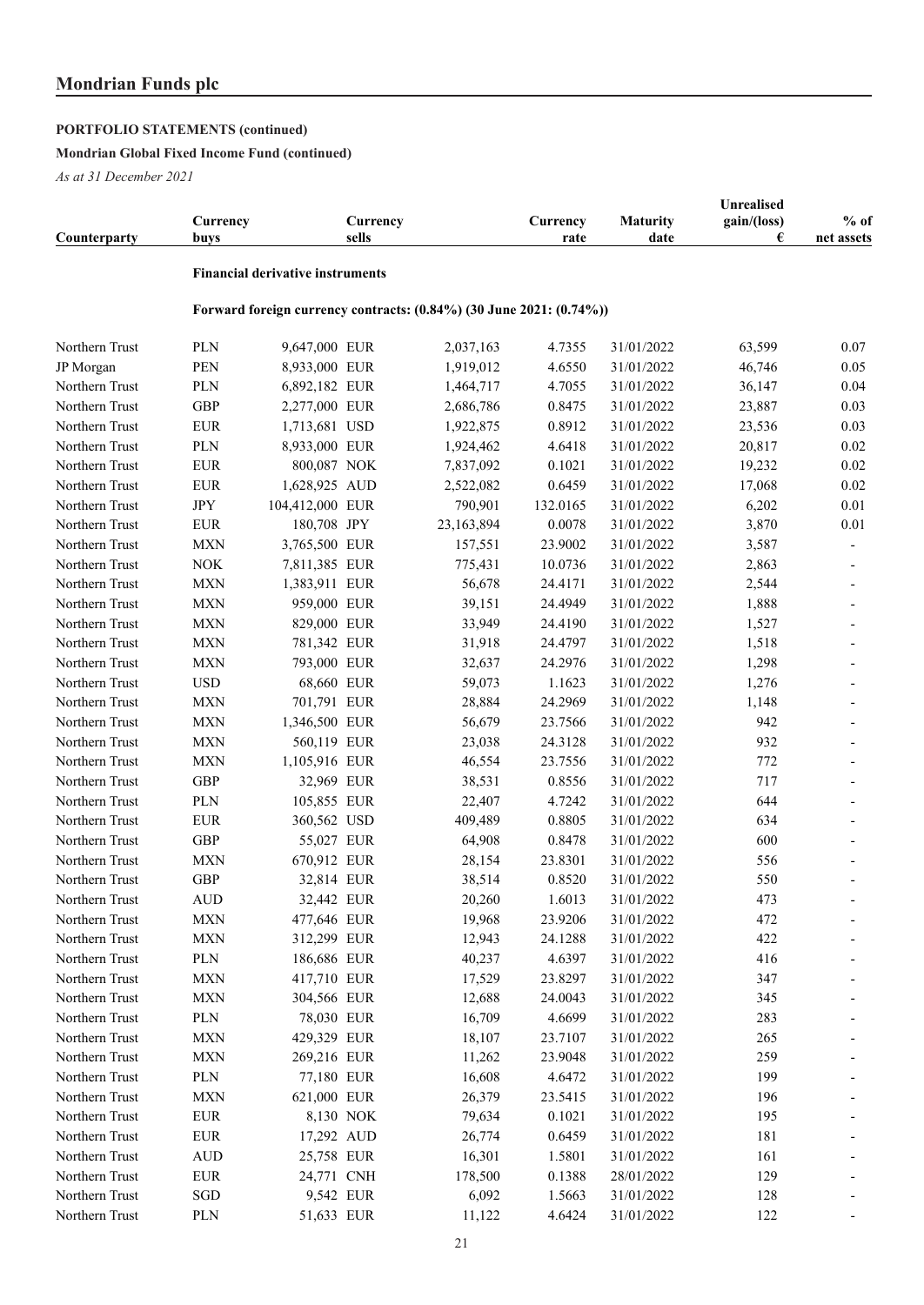# **PORTFOLIO STATEMENTS (continued)**

# **Mondrian Global Fixed Income Fund (continued)**

| Counterparty   | Currency<br>buys |               | Currency<br>sells                            |                                                                     | Currency<br>rate | <b>Maturity</b><br>date | Unrealised<br>gain/(loss)<br>€ | $%$ of<br>net assets |
|----------------|------------------|---------------|----------------------------------------------|---------------------------------------------------------------------|------------------|-------------------------|--------------------------------|----------------------|
|                |                  |               | Financial derivative instruments (continued) |                                                                     |                  |                         |                                |                      |
|                | (continued)      |               |                                              | Forward foreign currency contracts: (0.84%) (30 June 2021: (0.74%)) |                  |                         |                                |                      |
| Northern Trust | <b>MXN</b>       | 250,442 EUR   |                                              | 10,638                                                              | 23.5422          | 31/01/2022              | 79                             |                      |
| Northern Trust | <b>NOK</b>       | 195,889 EUR   |                                              | 19,449                                                              | 10.0719          | 31/01/2022              | 69                             |                      |
| Northern Trust | SGD              | 5,085 EUR     |                                              | 3,246                                                               | 1.5665           | 31/01/2022              | 69                             |                      |
| Northern Trust | <b>JPY</b>       | 1,041,633 EUR |                                              | 7,890                                                               | 132.0194         | 31/01/2022              | 62                             |                      |
| Northern Trust | SGD              | 8,855 EUR     |                                              | 5,710                                                               | 1.5508           | 31/01/2022              | 62                             |                      |
| Northern Trust | SGD              | 8,411 EUR     |                                              | 5,422                                                               | 1.5513           | 31/01/2022              | 61                             |                      |
| Northern Trust | <b>EUR</b>       | 27,621 AUD    |                                              | 43,141                                                              | 0.6402           | 31/01/2022              | 50                             |                      |
| Northern Trust | SGD              | 2,861 EUR     |                                              | 1,834                                                               | 1.5600           | 31/01/2022              | 31                             |                      |
| Northern Trust | SGD              | 5,439 EUR     |                                              | 3,517                                                               | 1.5465           | 31/01/2022              | 29                             |                      |
| Northern Trust | SGD              | 2,035 EUR     |                                              | 1,301                                                               | 1.5642           | 31/01/2022              | 26                             |                      |
| Northern Trust | <b>EUR</b>       | 19,234 AUD    |                                              | 30,065                                                              | 0.6397           | 31/01/2022              | 20                             |                      |
| Northern Trust | SGD              | 3,558 EUR     |                                              | 2,300                                                               | 1.5470           | 31/01/2022              | 19                             |                      |
| Northern Trust | SGD              | 2,686 EUR     |                                              | 1,738                                                               | 1.5455           | 31/01/2022              | 13                             |                      |
| Northern Trust | SGD              | 2,283 EUR     |                                              | 1,476                                                               | 1.5467           | 31/01/2022              | 12                             |                      |
| Northern Trust | SGD              | 4,709 EUR     |                                              | 3,060                                                               | 1.5389           | 31/01/2022              | $10\,$                         |                      |
| Northern Trust | SGD              | 5,195 EUR     |                                              | 3,378                                                               | 1.5379           | 31/01/2022              | 8                              |                      |
| Northern Trust | SGD              | 1,212 EUR     |                                              | 785                                                                 | 1.5439           | 31/01/2022              | 5                              |                      |
| Northern Trust | SGD              | 2,066 EUR     |                                              | 1,342                                                               | 1.5395           | 31/01/2022              | 4                              |                      |
| Northern Trust | SGD              |               | 483 EUR                                      | 311                                                                 | 1.5531           | 31/01/2022              |                                |                      |
| Northern Trust | SGD              | 3,458 EUR     |                                              | 2,251                                                               | 1.5362           | 31/01/2022              |                                |                      |
| Northern Trust | SGD              | 3,714 EUR     |                                              | 2,418                                                               | 1.5360           | 31/01/2022              | $\mathcal{R}$                  |                      |
|                | SGD              |               | 534 EUR                                      | 346                                                                 |                  |                         | $\overline{2}$                 |                      |
| Northern Trust |                  |               |                                              |                                                                     | 1.5434           | 31/01/2022              |                                |                      |
| Northern Trust | <b>EUR</b>       | 1,315 SGD     |                                              | 2,017                                                               | 0.6520           | 31/01/2022              |                                |                      |
| Northern Trust | SGD              | 7,871 EUR     |                                              | 5,131                                                               | 1.5340           | 31/01/2022              |                                |                      |
|                |                  |               |                                              | Unrealised gain on forward foreign currency contracts               |                  |                         | 290,335                        | 0.30                 |
| Northern Trust | <b>EUR</b>       |               | 432 SGD                                      | 664                                                                 | 1.5370           | 31/01/2022              | (1)                            |                      |
| Northern Trust | <b>EUR</b>       |               | 269 SGD                                      | 414                                                                 | 1.5390           | 31/01/2022              | (1)                            |                      |
| Northern Trust | ${\rm EUR}$      |               | 235 SGD                                      | 363                                                                 | 1.5447           | 31/01/2022              | (2)                            |                      |
| Northern Trust | <b>EUR</b>       |               | 643 SGD                                      | 989                                                                 | 1.5381           | 31/01/2022              | (2)                            |                      |
| Northern Trust | <b>EUR</b>       |               | 125 SGD                                      | 196                                                                 | 1.5680           | 31/01/2022              | (3)                            |                      |
| Northern Trust | <b>EUR</b>       |               | 745 SGD                                      | 1,151                                                               | 1.5450           | 31/01/2022              | (6)                            |                      |
| Northern Trust | <b>EUR</b>       | 49,339 GBP    |                                              | 41,452                                                              | 0.8401           | 31/01/2022              | (7)                            |                      |
| Northern Trust | <b>EUR</b>       | 1,851 SGD     |                                              | 2,851                                                               | 1.5402           | 31/01/2022              | (7)                            |                      |
| Northern Trust | <b>EUR</b>       |               | 814 SGD                                      | 1,259                                                               | 1.5467           | 31/01/2022              | (7)                            |                      |
| Northern Trust | <b>EUR</b>       | 1,133 SGD     |                                              | 1,751                                                               | 1.5455           | 31/01/2022              | (9)                            |                      |
| Northern Trust | <b>EUR</b>       | 1,285 SGD     |                                              | 1,988                                                               | 1.5471           | 31/01/2022              | (11)                           |                      |
| Northern Trust | <b>EUR</b>       | 1,734 SGD     |                                              | 2,679                                                               | 1.5450           | 31/01/2022              | (12)                           |                      |
| Northern Trust | <b>EUR</b>       | 2,370 SGD     |                                              | 3,654                                                               | 1.5418           | 31/01/2022              | (13)                           |                      |
| Northern Trust | <b>EUR</b>       | 2,801 SGD     |                                              | 4,318                                                               | 1.5416           | 31/01/2022              | (14)                           |                      |
| Northern Trust | <b>EUR</b>       |               |                                              |                                                                     | 1.5431           | 31/01/2022              |                                |                      |
|                |                  | 2,495 SGD     |                                              | 3,850                                                               |                  |                         | (15)                           |                      |
| Northern Trust | <b>EUR</b>       | 2,929 SGD     |                                              | 4,520                                                               | 1.5432           | 31/01/2022              | (18)                           |                      |
| Northern Trust | <b>EUR</b>       | 1,442 SGD     |                                              | 2,243                                                               | 1.5555           | 31/01/2022              | (20)                           |                      |
| Northern Trust | <b>EUR</b>       | 28,621 CNH    |                                              | 207,500                                                             | 7.2499           | 28/01/2022              | (24)                           |                      |
| Northern Trust | <b>EUR</b>       |               | 1,340 SGD                                    | 2,096<br>22                                                         | 1.5642           | 31/01/2022              | (26)                           |                      |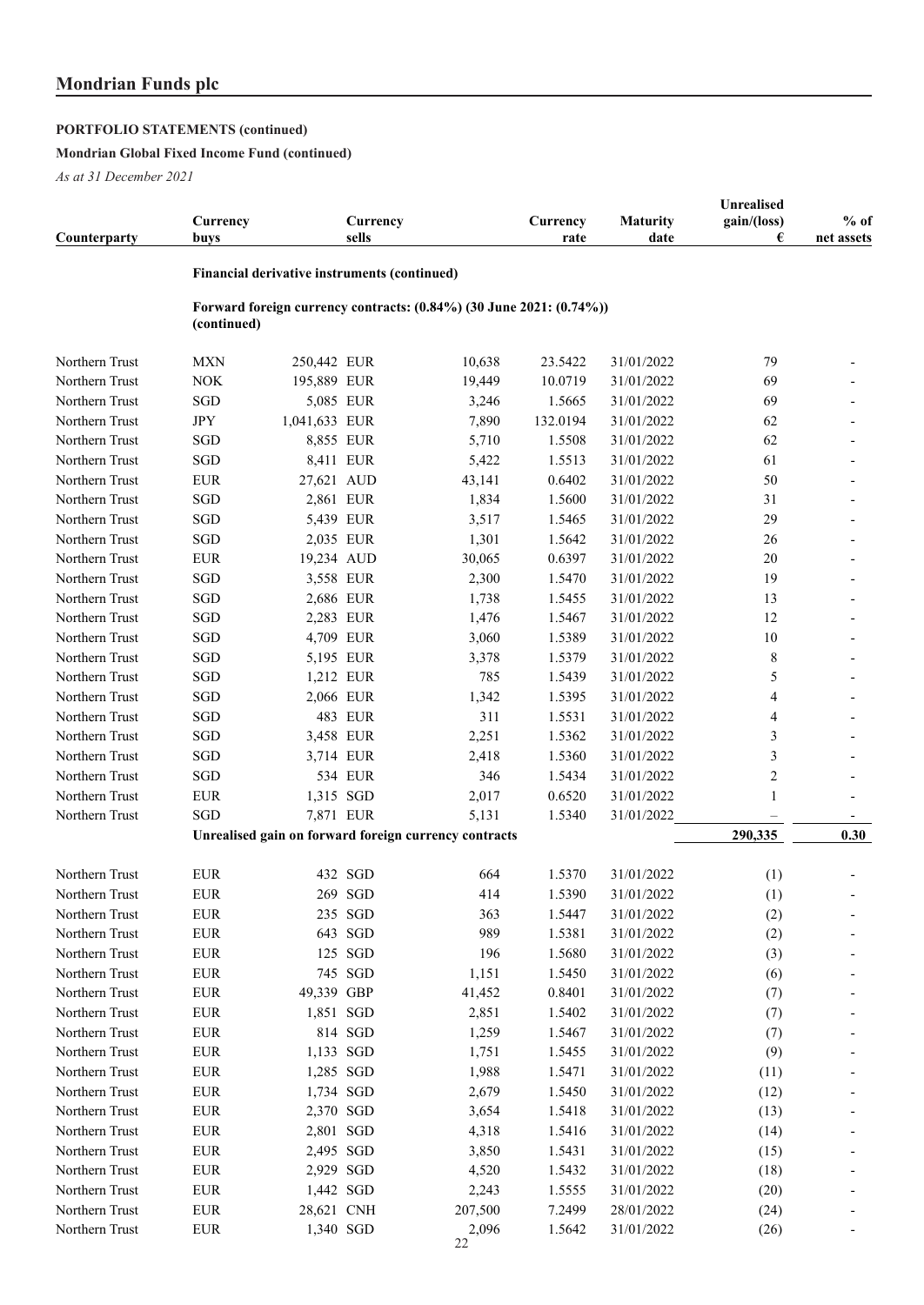# **PORTFOLIO STATEMENTS (continued)**

# **Mondrian Global Fixed Income Fund (continued)**

| Counterparty   | Currency<br>buys |                                              | Currency<br>sells |                                                                     | Currency<br>rate | <b>Maturity</b><br>date | Unrealised<br>gain/(loss)<br>€ | $%$ of<br>net assets |
|----------------|------------------|----------------------------------------------|-------------------|---------------------------------------------------------------------|------------------|-------------------------|--------------------------------|----------------------|
|                |                  | Financial derivative instruments (continued) |                   |                                                                     |                  |                         |                                |                      |
|                | (continued)      |                                              |                   | Forward foreign currency contracts: (0.84%) (30 June 2021: (0.74%)) |                  |                         |                                |                      |
| Northern Trust | <b>MXN</b>       | 599,500 EUR                                  |                   | 25,687                                                              | 0.0428           | 31/01/2022              | (32)                           |                      |
| Northern Trust | <b>MXN</b>       | 603,319 EUR                                  |                   | 25,853                                                              | 0.0429           | 31/01/2022              | (35)                           |                      |
| Northern Trust | <b>AUD</b>       | 32,918 EUR                                   |                   | 21,080                                                              | 0.6404           | 31/01/2022              | (42)                           |                      |
| Northern Trust | <b>EUR</b>       | 2,694 SGD                                    |                   | 4,218                                                               | 1.5657           | 31/01/2022              | (55)                           |                      |
| Northern Trust | <b>EUR</b>       | 7,162 SGD                                    |                   | 11,086                                                              | 1.5479           | 31/01/2022              | (65)                           |                      |
| Northern Trust | <b>AUD</b>       | 30,870 EUR                                   |                   | 19,797                                                              | 0.6413           | 31/01/2022              | (68)                           |                      |
| Northern Trust | <b>EUR</b>       | 3,087 SGD                                    |                   | 4,841                                                               | 1.5682           | 31/01/2022              | (69)                           |                      |
| Northern Trust | <b>EUR</b>       | 3,570 SGD                                    |                   | 5,586                                                               | 1.5647           | 31/01/2022              | (72)                           |                      |
| Northern Trust | <b>EUR</b>       | 8,915 SGD                                    |                   | 13,800                                                              | 1.5480           | 31/01/2022              | (80)                           |                      |
| Northern Trust | <b>EUR</b>       |                                              | 9,567 MXN         | 225,602                                                             | 23.5813          | 31/01/2022              | (88)                           |                      |
| Northern Trust | <b>EUR</b>       | 20,043 MXN                                   |                   | 471,598                                                             | 23.5293          | 31/01/2022              | (138)                          |                      |
| Northern Trust | <b>EUR</b>       |                                              | 7,452 MXN         | 177,521                                                             | 23.8219          | 31/01/2022              | (144)                          |                      |
| Northern Trust | <b>EUR</b>       | 38,233 GBP                                   |                   | 32,242                                                              | 0.8433           | 31/01/2022              | (149)                          |                      |
| Northern Trust | <b>EUR</b>       | 20,077 PLN                                   |                   | 92,894                                                              | 4.6269           | 31/01/2022              | (152)                          |                      |
| Northern Trust | <b>NOK</b>       | 132,218 EUR                                  |                   | 13,336                                                              | 0.1009           | 31/01/2022              | (163)                          |                      |
| Northern Trust | <b>EUR</b>       | 21,522 AUD                                   |                   | 33,966                                                              | 1.5782           | 31/01/2022              | (186)                          |                      |
| Northern Trust | <b>EUR</b>       |                                              | 9,292 MXN         | 222,169                                                             | 23.9097          | 31/01/2022              | (215)                          |                      |
| Northern Trust | <b>EUR</b>       | 11,426 MXN                                   |                   | 272,125                                                             | 23.8163          | 31/01/2022              | (219)                          |                      |
| Northern Trust | <b>EUR</b>       | 10,204 SGD                                   |                   | 16,000                                                              | 1.5680           | 31/01/2022              | (226)                          |                      |
| Northern Trust | <b>EUR</b>       | 19,068 AUD                                   |                   | 30,201                                                              | 1.5839           | 31/01/2022              | (234)                          |                      |
| Northern Trust | <b>EUR</b>       | 11,282 SGD                                   |                   | 17,758                                                              | 1.5740           | 31/01/2022              | (294)                          |                      |
| Northern Trust | <b>EUR</b>       | 26,561 MXN                                   |                   | 627,748                                                             | 23.6342          | 31/01/2022              | (302)                          |                      |
| Northern Trust | <b>EUR</b>       | 166,324 JPY                                  |                   | 21,827,759                                                          | 131.2364         | 31/01/2022              | (314)                          |                      |
| Northern Trust | <b>EUR</b>       | 35,673 GBP                                   |                   | 30,235                                                              | 0.8476           | 31/01/2022              | (320)                          |                      |
| Northern Trust | <b>EUR</b>       | 10,092 MXN                                   |                   | 243,790                                                             | 24.1568          | 31/01/2022              | (340)                          |                      |
| Northern Trust | <b>AUD</b>       | 37,609 EUR                                   |                   | 24,404                                                              | 0.6489           | 31/01/2022              | (368)                          |                      |
| Northern Trust | <b>EUR</b>       |                                              | 9,008 MXN         | 221,294                                                             | 24.5664          | 31/01/2022              | (462)                          |                      |
| Northern Trust | ${\rm EUR}$      | 19,975 MXN                                   |                   | 478,417                                                             | 23.9508          | 31/01/2022              | (498)                          |                      |
| Northern Trust | ${\rm EUR}$      | 21,161 MXN                                   |                   | 507,135                                                             | 23.9655          | 31/01/2022              | (541)                          |                      |
| Northern Trust | <b>EUR</b>       | 23,120 CNH                                   |                   | 173,000                                                             | 7.4827           | 28/01/2022              | (763)                          |                      |
| Northern Trust | <b>EUR</b>       | 12,702 MXN                                   |                   | 317,939                                                             | 25.0306          | 31/01/2022              | (903)                          |                      |
| Northern Trust | <b>EUR</b>       | 47,753 MXN                                   |                   | 1,141,919                                                           | 23.9130          | 31/01/2022              | (1, 113)                       |                      |
| Northern Trust | ${\rm EUR}$      | 45,229 MXN                                   |                   | 1,083,000                                                           | 23.9448          | 31/01/2022              | (1,116)                        |                      |
| Northern Trust | ${\rm EUR}$      | 19,584 MXN                                   |                   | 486,624                                                             | 24.8480          | 31/01/2022              | (1,241)                        |                      |
| Northern Trust | <b>EUR</b>       | 39,175 MXN                                   |                   | 946,000                                                             | 24.1481          | 31/01/2022              | (1,308)                        |                      |
| Northern Trust | <b>EUR</b>       | 30,035 MXN                                   |                   | 733,263                                                             | 24.4136          | 31/01/2022              | (1, 344)                       |                      |
| Northern Trust | <b>EUR</b>       | 31,509 MXN                                   |                   | 772,629                                                             | 24.5209          | 31/01/2022              | (1, 554)                       |                      |
| Northern Trust | <b>EUR</b>       | 60,303 MXN                                   |                   | 1,445,500                                                           | 23.9706          | 31/01/2022              | (1, 555)                       |                      |
| Northern Trust | <b>EUR</b>       | 28,799 MXN                                   |                   | 715,500                                                             | 24.8446          | 31/01/2022              | (1,820)                        |                      |
| Northern Trust | <b>EUR</b>       | 35,818 MXN                                   |                   | 880,000                                                             | 24.5687          | 31/01/2022              | (1, 841)                       |                      |
| Northern Trust | <b>EUR</b>       | 56,909 MXN                                   |                   | 1,374,096                                                           | 24.1455          | 31/01/2022              | (1, 893)                       |                      |
| Northern Trust | $\mathrm{JPY}$   | 21,874,293 EUR                               |                   | 169,009                                                             | 0.0077           | 31/01/2022              | (2,016)                        |                      |
| Northern Trust | <b>EUR</b>       | 173,826 JPY                                  |                   | 23,045,239                                                          | 132.5765         | 31/01/2022              | (2,107)                        |                      |
| Northern Trust | ${\rm EUR}$      | 54,634 MXN                                   |                   | 1,333,500                                                           | 24.4079          | 31/01/2022              | (2, 431)                       | (0.01)               |
| Northern Trust | <b>EUR</b>       | 320,621 USD                                  |                   | 371,263<br>23                                                       | 1.1579           | 31/01/2022              | (5,707)                        | (0.01)               |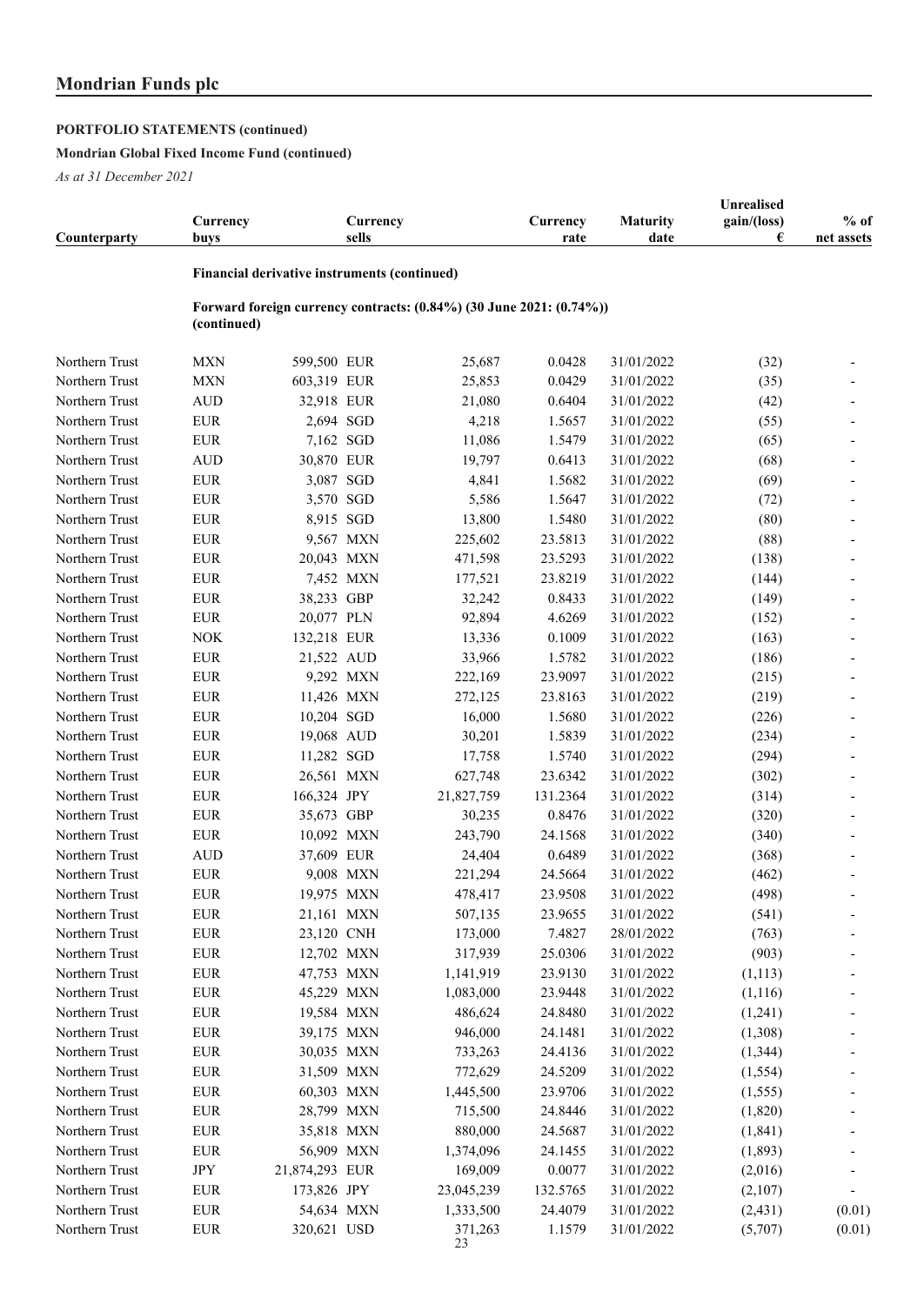# **PORTFOLIO STATEMENTS (continued)**

# **Mondrian Global Fixed Income Fund (continued)**

| Counterparty                                                             | Currency<br>buys                                               |                                                           | Currency<br>sells |                                                                     | Currency<br>rate | <b>Maturity</b><br>date | <b>Unrealised</b><br>gain/(loss)<br>€ | $%$ of<br>net assets   |  |
|--------------------------------------------------------------------------|----------------------------------------------------------------|-----------------------------------------------------------|-------------------|---------------------------------------------------------------------|------------------|-------------------------|---------------------------------------|------------------------|--|
|                                                                          |                                                                | Financial derivative instruments (continued)              |                   |                                                                     |                  |                         |                                       |                        |  |
|                                                                          | (continued)                                                    |                                                           |                   | Forward foreign currency contracts: (0.84%) (30 June 2021: (0.74%)) |                  |                         |                                       |                        |  |
| Northern Trust                                                           | <b>EUR</b>                                                     | 1,993,138 NOK                                             |                   | 20,071,000                                                          | 10.0701          | 31/01/2022              | (6,654)                               | (0.01)                 |  |
| Northern Trust                                                           | <b>EUR</b>                                                     | 802,160 MXN                                               |                   | 19,107,303                                                          | 23.8198          | 31/01/2022              | (15,505)                              | (0.02)                 |  |
| Northern Trust                                                           | <b>EUR</b>                                                     | 1,551,723 PLN                                             |                   | 7,203,873                                                           | 4.6425           | 31/01/2022              | (17,016)                              | (0.02)                 |  |
| Northern Trust                                                           | <b>USD</b>                                                     | 2,513,000 EUR                                             |                   | 2,226,402                                                           | 0.8860           | 31/01/2022              | (17, 556)                             | (0.02)                 |  |
| Northern Trust                                                           | <b>EUR</b>                                                     | 3,795,598 GBP                                             |                   | 3,216,826                                                           | 0.8475           | 31/01/2022              | (33,899)                              | (0.04)                 |  |
| Northern Trust                                                           | <b>EUR</b>                                                     | 4,063,317 MXN                                             |                   | 96,789,500                                                          | 23.8203          | 31/01/2022              | (78, 628)                             | (0.08)                 |  |
| Northern Trust                                                           | <b>EUR</b>                                                     | 3,905,196 SGD                                             |                   | 6,123,000                                                           | 1.5679           | 31/01/2022              | (86,322)                              | (0.09)                 |  |
| Northern Trust                                                           | <b>EUR</b>                                                     | 14,268,403 JPY                                            |                   | 1,883,760,984                                                       | 132.0233         | 31/01/2022              | (112, 630)                            | (0.12)                 |  |
| Northern Trust                                                           | <b>EUR</b>                                                     | 4,036,072 CNH                                             |                   | 30,203,000                                                          | 7.4833           | 28/01/2022              | (133,507)                             | (0.14)                 |  |
| Northern Trust                                                           | <b>EUR</b>                                                     | 26,061,779 USD                                            |                   | 30,291,059                                                          | 1.1623           | 31/01/2022              | (563,085)                             | (0.58)                 |  |
|                                                                          |                                                                |                                                           |                   | Unrealised loss on forward foreign currency contracts               |                  |                         | (1,099,583)                           | (1.14)                 |  |
|                                                                          |                                                                | Net unrealised loss on forward foreign currency contracts |                   |                                                                     |                  |                         |                                       |                        |  |
|                                                                          | <b>Total financial derivative instruments</b>                  | (809, 248)                                                | (0.84)            |                                                                     |                  |                         |                                       |                        |  |
|                                                                          |                                                                |                                                           |                   |                                                                     |                  |                         | Fair value<br>€                       | $%$ of<br>net assets   |  |
|                                                                          |                                                                | <b>Total value of investments</b>                         |                   |                                                                     |                  |                         | 95,705,134                            | 98.87                  |  |
|                                                                          |                                                                | Cash and cash equivalents                                 |                   |                                                                     |                  |                         | 644,980                               | 0.67                   |  |
|                                                                          | Other net assets                                               |                                                           |                   |                                                                     |                  |                         | 444,532                               | 0.46                   |  |
| Net assets attributable to holders of redeemable<br>participating shares |                                                                |                                                           |                   |                                                                     |                  | 96,794,646              | 100.00                                |                        |  |
|                                                                          |                                                                | <b>Analysis of total assets</b>                           |                   |                                                                     |                  |                         |                                       | $%$ of<br>total assets |  |
|                                                                          | Transferable securities admitted to an official stock exchange |                                                           |                   |                                                                     |                  |                         |                                       |                        |  |
|                                                                          |                                                                | listing or traded on a regulated market                   |                   |                                                                     |                  |                         |                                       | 98.41                  |  |
|                                                                          |                                                                | Over the counter financial derivative instruments         |                   |                                                                     |                  |                         |                                       | 0.30                   |  |
|                                                                          |                                                                | Other current assets                                      |                   |                                                                     |                  |                         |                                       | 1.29                   |  |
|                                                                          |                                                                |                                                           |                   |                                                                     |                  |                         |                                       | 100.00                 |  |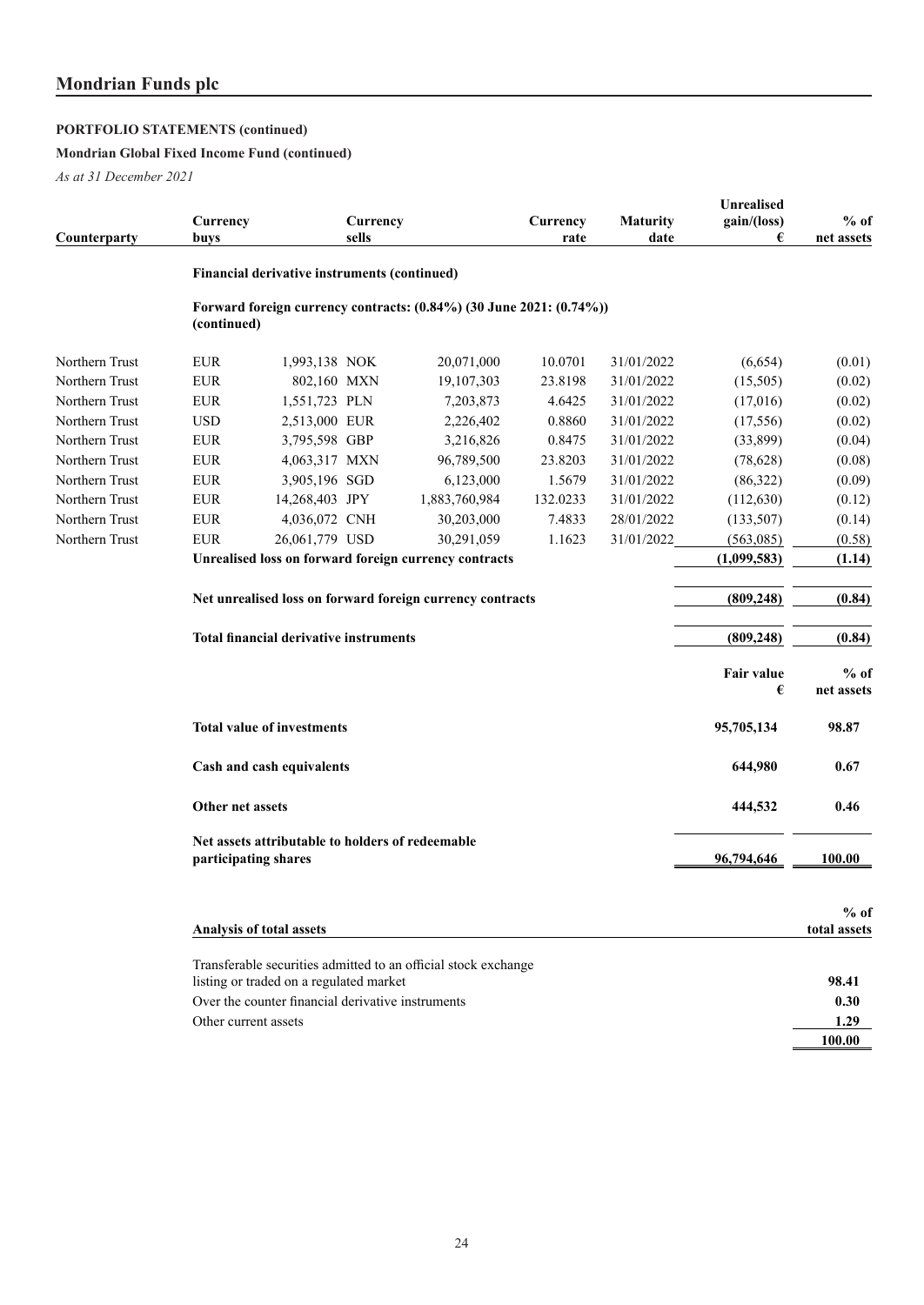# **PORTFOLIO STATEMENTS (continued)**

**Mondrian Global Green Bond Fund**

| <b>Nominal</b><br>holdings | Financial assets at fair value through profit or loss                            | <b>Fair value</b><br>€ | $%$ of<br>net assets |
|----------------------------|----------------------------------------------------------------------------------|------------------------|----------------------|
|                            | Investments in transferable securities                                           |                        |                      |
|                            | Corporate bonds: 57.31% (30 June 2021: 58.40%)                                   |                        |                      |
|                            | Canada: 1.53% (30 June 2021: 1.52%)                                              |                        |                      |
| 52,000                     | Ontario Power Generation 3.215% 08/04/2030                                       | 38,409                 | 1.53                 |
|                            | <b>Total Canada</b>                                                              | 38,409                 | 1.53                 |
|                            | France: 8.28% (30 June 2021: 8.41%)                                              |                        |                      |
| 100,000                    | BNP Paribas FRN 0.50% 04/06/2026                                                 | 100,949                | 4.00                 |
| 100,000                    | Engie 3.25% 31/12/2049                                                           | 107,754                | 4.28                 |
|                            | <b>Total France</b>                                                              | 208,703                | 8.28                 |
|                            | Germany: 7.65% (30 June 2021: 9.50%)                                             |                        |                      |
| 100,000                    | Berlin Hyp 1.50% 18/04/2028                                                      | 106,280                | 4.22                 |
| 48,000                     | E.ON 0.875% 20/08/2031                                                           | 49,582                 | 1.97                 |
| 41,000                     | KFW 1.75% 14/09/2029                                                             | 36,736                 | 1.46                 |
|                            | <b>Total Germany</b>                                                             | 192,598                | 7.65                 |
|                            |                                                                                  |                        |                      |
|                            | Netherlands: 12.84% (30 June 2021: 8.39%)                                        |                        |                      |
| 100,000                    | Cooperatieve Rabobank UA 0.25% 30/10/2026                                        | 100,506                | 3.99                 |
| 100,000                    | ING Groep 2.50% 15/11/2030                                                       | 116,282                | 4.61                 |
| 100,000                    | Tennet Holding 1.375% 26/06/2029                                                 | 106,765                | 4.24                 |
|                            | <b>Total Netherlands</b>                                                         | 323,553                | 12.84                |
|                            | Norway: 4.07% (30 June 2021: 4.15%)                                              |                        |                      |
| 100,000                    | DNB Boligkreditt 0.625% 19/06/2025                                               | 102,576                | 4.07                 |
|                            | <b>Total Norway</b>                                                              | 102,576                | 4.07                 |
|                            | Spain: 4.07% (30 June 2021: 4.16%)                                               |                        |                      |
| 100,000                    | Banco Bilbao Vizcaya Argentaria 1.00% 21/06/2026                                 | 102,539                | 4.07                 |
|                            | <b>Total Spain</b>                                                               | 102,539                | 4.07                 |
|                            | Supranational: 4.10% (30 June 2021: 7.68%)                                       |                        |                      |
| 21,000                     | European Investment Bank 1.00% 14/11/2042                                        | 23,171                 | 0.92                 |
| 240,000                    | European Investment Bank 1.50% 02/03/2027                                        | 24,248                 | 0.96                 |
| 81,000                     | European Investment Bank 3.30% 03/02/2028                                        | 55,901                 | 2.22                 |
|                            | <b>Total Supranational</b>                                                       | 103,320                | 4.10                 |
|                            | United States: 14.77% (30 June 2021: 14.59%)                                     |                        |                      |
| 53,000                     | Apple 3.00% 20/06/2027                                                           | 50,001                 | 1.98                 |
| 56,000                     | Bank of America Corporation 2.456% 22/10/2025                                    | 50,620                 | 2.01                 |
| 53,000                     | Georgia Power 3.25% 01/04/2026                                                   | 49,290                 | 1.96                 |
|                            |                                                                                  | 48,910                 |                      |
| 47,000<br>52,000           | MidAmerican Energy 3.95% 01/08/2047<br>Southern Power 4.15% 01/12/2025           | 49,808                 | 1.94<br>1.98         |
|                            |                                                                                  |                        |                      |
| 57,000<br>75,000           | Toyota Motor Credit 2.15% 13/02/2030<br>Verizon Communications 3.875% 08/02/2029 | 50,334                 | 2.00                 |
|                            | <b>Total United States</b>                                                       | 73,216<br>372,179      | 2.90<br>14.77        |
|                            |                                                                                  |                        |                      |
|                            | <b>Total corporate bonds</b>                                                     | 1,443,877              | 57.31                |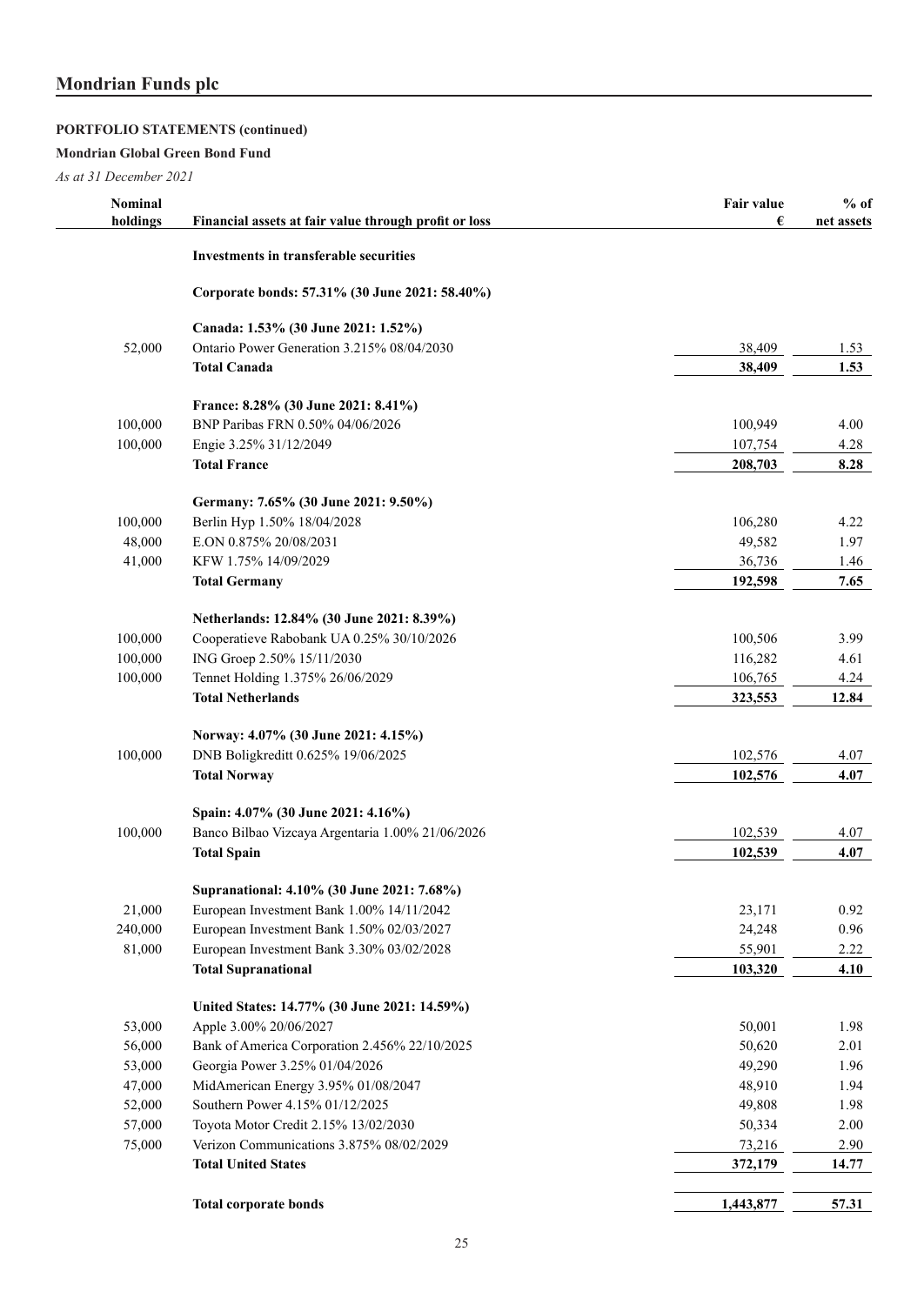# **PORTFOLIO STATEMENTS (continued)**

# **Mondrian Global Green Bond Fund (continued)**

| Nominal<br>holdings | Financial assets at fair value through profit or loss                                    | Fair value<br>€ | $%$ of<br>net assets |
|---------------------|------------------------------------------------------------------------------------------|-----------------|----------------------|
|                     | Investments in transferable securities (continued)                                       |                 |                      |
|                     | Government bonds: 41.20% (30 June 2021: 39.67%)                                          |                 |                      |
|                     |                                                                                          |                 |                      |
|                     | Australia: 0.96% (30 June 2021: 0.99%)                                                   |                 |                      |
| 35,000              | New South Wales Treasury 3.00% 15/11/2028                                                | 24,233          | 0.96                 |
|                     | <b>Total Australia</b>                                                                   | 24,233          | 0.96                 |
|                     | Canada: 2.07% (30 June 2021: 2.09%)                                                      |                 |                      |
| 36,000              | Province of Ontario Canada 2.65% 05/02/2025                                              | 26,027          | 1.03                 |
| 37,000              | Province of Quebec Canada 2.10% 27/05/2031                                               | 26,116          | 1.04                 |
|                     | <b>Total Canada</b>                                                                      | 52,143          | 2.07                 |
|                     | Chile: 3.96% (30 June 2021: 4.06%)                                                       |                 |                      |
| 100,000             | Chile government international bond 0.83% 02/07/2031                                     | 99,700          | 3.96                 |
|                     | <b>Total Chile</b>                                                                       | 99,700          | 3.96                 |
|                     | France: 16.24% (30 June 2021: 15.77%)                                                    |                 |                      |
| 168,274             | O.A.T. French Republic government bond 1.75% 25/06/2039                                  | 203,388         | 8.07                 |
| 100,000             | Regie autonome des transports parisiens 0.875% 25/05/2027                                | 104,819         | 4.16                 |
| 100,000             | SNCF Reseau 0.75% 25/05/2036                                                             | 101,022         | 4.01                 |
|                     | <b>Total France</b>                                                                      | 409,229         | 16.24                |
|                     | Germany: 4.38% (30 June 2021: 4.60%)                                                     |                 |                      |
| 70,500              | Bundesrepublik Deutschland bundesanleihe 0.00% 15/08/2030                                | 72,560          | 2.88                 |
| 39,000              | Bundesrepublik Deutschland bundesanleihe 0.00% 15/08/2050                                | 37,792          | 1.50                 |
|                     | <b>Total Germany</b>                                                                     | 110,352         | 4.38                 |
|                     | Hungary: 0.50% (30 June 2021: 0.00%)                                                     |                 |                      |
| 12,000              | Hungary government international bond 1.75% 05/06/2035                                   | 12,511          | 0.50                 |
|                     | <b>Total Hungary</b>                                                                     | 12,511          | 0.50                 |
|                     |                                                                                          |                 |                      |
| 64,000              | Italy: 2.39% (30 June 2021: 1.48%)<br>Italy buoni poliennali del tesoro 1.50% 30/04/2045 | 60,159          | 2.39                 |
|                     | <b>Total Italy</b>                                                                       | 60,159          | 2.39                 |
|                     |                                                                                          |                 |                      |
|                     | Netherlands: 2.45% (30 June 2021: 2.45%)                                                 |                 |                      |
| 58,000              | Netherlands government bond 0.50% 15/01/2040                                             | 61,821          | 2.45                 |
|                     | <b>Total Netherlands</b>                                                                 | 61,821          | 2.45                 |
|                     | Norway: 1.05% (30 June 2021: 1.06%)                                                      |                 |                      |
| 40,000              | Kommunalbanken 2.70% 05/09/2023                                                          | 26,354          | 1.05                 |
|                     | <b>Total Norway</b>                                                                      | 26,354          | 1.05                 |
|                     | People's Republic of China: 2.11% (30 June 2021: 1.99%)                                  |                 |                      |
| 380,000             | China Development Bank 3.07% 24/03/2024                                                  | 53,181          | 2.11                 |
|                     | <b>Total People's Republic of China</b>                                                  | 53,181          | 2.11                 |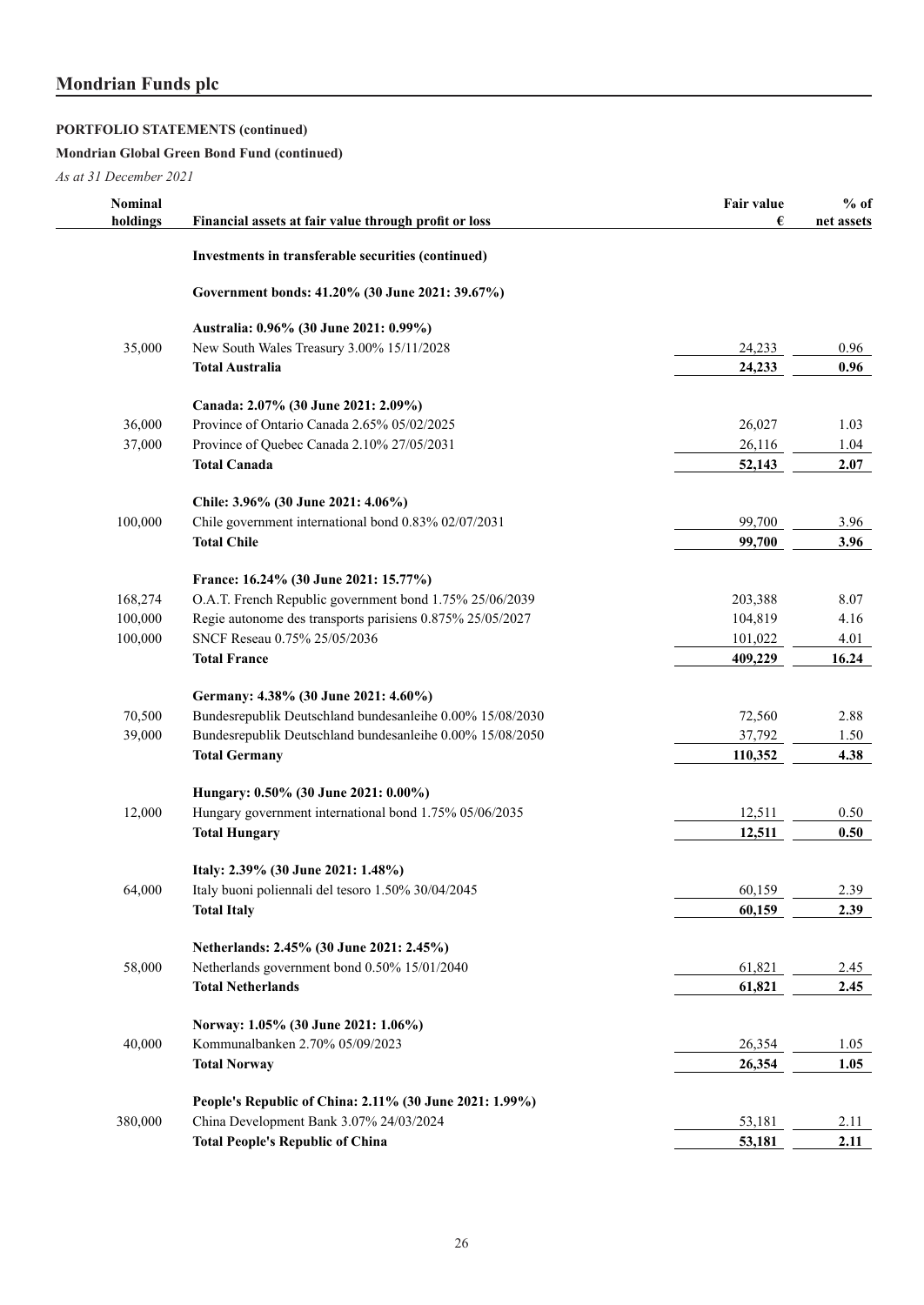# **PORTFOLIO STATEMENTS (continued)**

# **Mondrian Global Green Bond Fund (continued)**

*As at 31 December 2021*

| Nominal      |                                               |                                                             |          |                 | Fair value                       | $%$ of     |
|--------------|-----------------------------------------------|-------------------------------------------------------------|----------|-----------------|----------------------------------|------------|
| holdings     |                                               | Financial assets at fair value through profit or loss       |          |                 | €                                | net assets |
|              |                                               | Investments in transferable securities (continued)          |          |                 |                                  |            |
|              |                                               | Government bonds: 41.20% (30 June 2021: 39.67%) (continued) |          |                 |                                  |            |
|              |                                               | Republic of South Korea: 4.08% (30 June 2021: 4.15%)        |          |                 |                                  |            |
| 100,000      | Export-Import Bank of Korea 0.829% 27/04/2025 | 102,805                                                     | 4.08     |                 |                                  |            |
|              | <b>Total Republic of South Korea</b>          |                                                             |          |                 | 102,805                          | 4.08       |
|              |                                               | Sweden: 1.01% (30 June 2021: 1.03%)                         |          |                 |                                  |            |
| 260,000      | Kommuninvest I Sverige 0.375% 27/03/2024      | 25,345                                                      | 1.01     |                 |                                  |            |
|              | <b>Total Sweden</b>                           | 25,345                                                      | 1.01     |                 |                                  |            |
|              | <b>Total government bonds</b>                 | 1,037,833                                                   | 41.20    |                 |                                  |            |
|              | Total investment in transferable securities   |                                                             |          |                 |                                  |            |
|              | Currency                                      | Currency                                                    | Currency | <b>Maturity</b> | <b>Unrealised</b><br>gain/(loss) | $%$ of     |
| Counterparty | buys                                          | sells                                                       | rate     | date            | €                                | net assets |

# **Financial derivative instruments**

# **Forward foreign currency contracts: 0.46% (30 June 2021: 0.33%)**

| Northern Trust | <b>USD</b> | 493,680 EUR   | 424,751   | 1.1623   | 31/01/2022 | 9,177 | 0.36 |
|----------------|------------|---------------|-----------|----------|------------|-------|------|
| Northern Trust | <b>PLN</b> | 247,500 EUR   | 52,265    | 4.7355   | 31/01/2022 | 1,632 | 0.06 |
| JP Morgan      | <b>PEN</b> | 230,000 EUR   | 49,409    | 4.6550   | 31/01/2022 | 1,204 | 0.05 |
| Northern Trust | <b>EUR</b> | 60,729 AUD    | 94,000    | 0.6461   | 31/01/2022 | 654   | 0.03 |
| Northern Trust | <b>USD</b> | 14,815 NOK    | 124,845   | 0.1187   | 31/01/2022 | 583   | 0.02 |
| Northern Trust | <b>PLN</b> | 230,000 EUR   | 49,550    | 4.6418   | 31/01/2022 | 536   | 0.02 |
| Northern Trust | <b>USD</b> | 11,433 SEK    | 98,126    | 0.1165   | 31/01/2022 | 521   | 0.02 |
| Northern Trust | <b>GBP</b> | 42,000 EUR    | 49,559    | 0.8475   | 31/01/2022 | 441   | 0.02 |
| Northern Trust | <b>EUR</b> | 12,982 SEK    | 129,500   | 0.1002   | 31/01/2022 | 408   | 0.02 |
| Northern Trust | <b>JPY</b> | 6.621.000 EUR | 50,153    | 132.0160 | 31/01/2022 | 393   | 0.02 |
| Northern Trust | <b>USD</b> | 14,111 AUD    | 18,795    | 0.7508   | 31/01/2022 | 391   | 0.02 |
| Northern Trust | <b>USD</b> | 20,000 EUR    | 17,206    | 1.1624   | 31/01/2022 | 373   | 0.01 |
| Northern Trust | <b>EUR</b> | 23,218 USD    | 26,052    | 0.8912   | 31/01/2022 | 319   | 0.01 |
| Northern Trust | <b>EUR</b> | 12.410 NOK    | 121,563   | 0.1021   | 31/01/2022 | 298   | 0.01 |
| Northern Trust | <b>EUR</b> | 9,485 SEK     | 94,620    | 0.1002   | 31/01/2022 | 297   | 0.01 |
| Northern Trust | <b>USD</b> | 11,586 CAD    | 14,298    | 0.8103   | 31/01/2022 | 234   | 0.01 |
| Northern Trust | <b>USD</b> | 14,532 JPY    | 1,650,563 | 0.0088   | 31/01/2022 | 172   | 0.01 |
| Northern Trust | <b>USD</b> | 14,638 GBP    | 10,673    | 1.3715   | 31/01/2022 | 160   | 0.01 |
| Northern Trust | <b>EUR</b> | 11,015 USD    | 12,360    | 0.8912   | 31/01/2022 | 151   | 0.01 |
| Northern Trust | <b>USD</b> | 14,883 PLN    | 59,443    | 0.2504   | 31/01/2022 | 137   | 0.01 |
| Northern Trust | <b>EUR</b> | 11,818 AUD    | 18,299    | 0.6458   | 31/01/2022 | 124   | 0.01 |
| Northern Trust | NOK        | 60,031 USD    | 6,686     | 8.9786   | 31/01/2022 | 104   |      |
| Northern Trust | <b>EUR</b> | 52,633 CAD    | 75,500    | 0.6971   | 31/01/2022 | 97    |      |
| Northern Trust | <b>USD</b> | 5,510 EUR     | 4,758     | 1.1580   | 31/01/2022 | 85    |      |
| Northern Trust | <b>USD</b> | 2,332 EUR     | 2,009     | 1.1608   | 31/01/2022 | 41    |      |
| Northern Trust | <b>USD</b> | 1,371 EUR     | 1,182     | 1.1599   | 31/01/2022 | 23    |      |
| Northern Trust | <b>NOK</b> | 56,404 EUR    | 5,599     | 10.0739  | 31/01/2022 | 21    |      |
|                |            |               |           |          |            |       |      |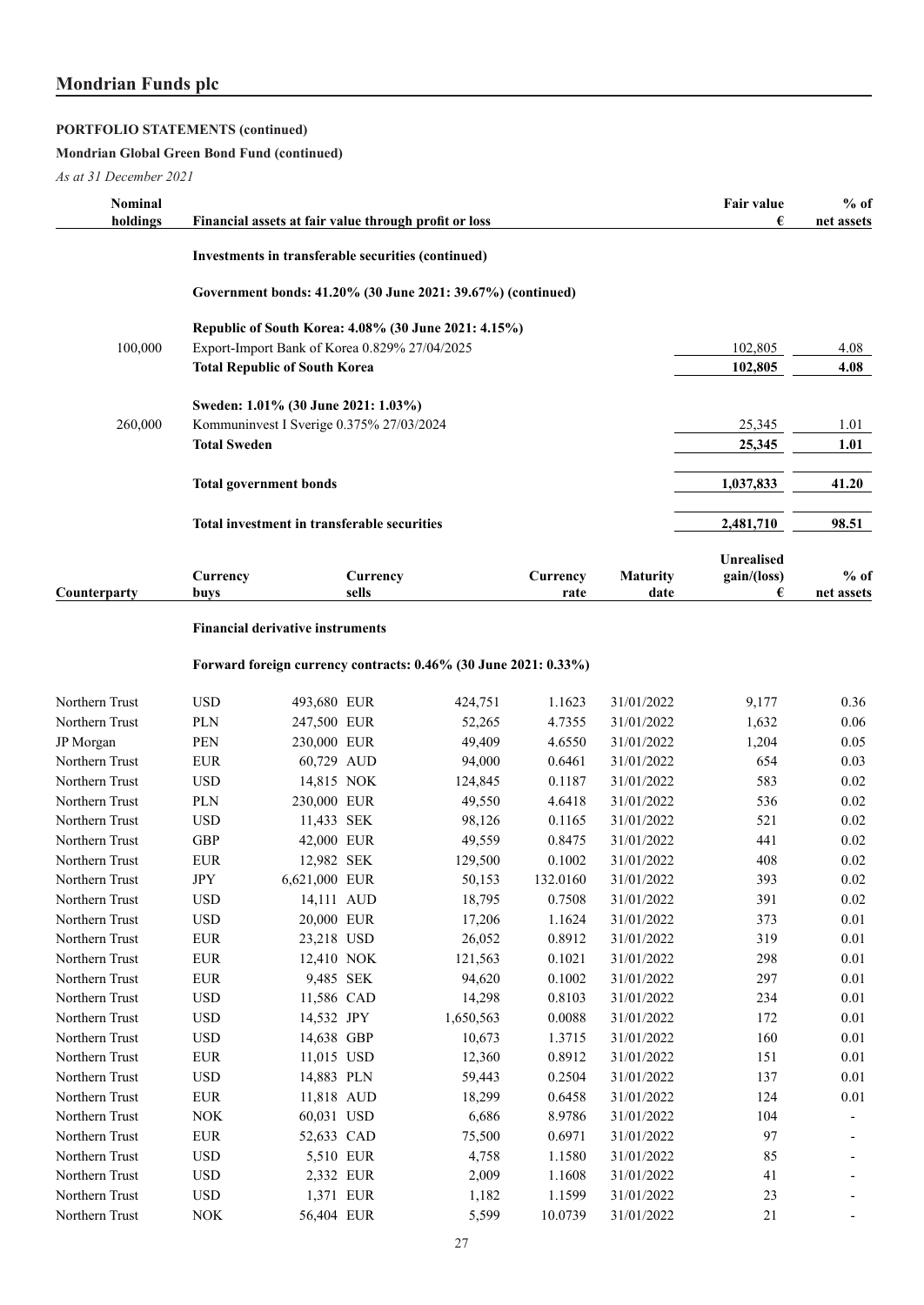# **PORTFOLIO STATEMENTS (continued)**

# **Mondrian Global Green Bond Fund (continued)**

| Counterparty   | Currency<br>buys |           | Currency<br>sells                                                           |        | Currency<br>rate | <b>Maturity</b><br>date | Unrealised<br>gain/(loss)<br>€ | $%$ of<br>net assets |
|----------------|------------------|-----------|-----------------------------------------------------------------------------|--------|------------------|-------------------------|--------------------------------|----------------------|
|                |                  |           | <b>Financial derivative instruments (continued)</b>                         |        |                  |                         |                                |                      |
|                |                  |           | Forward foreign currency contracts: 0.46% (30 June 2021: 0.33%) (continued) |        |                  |                         |                                |                      |
| Northern Trust | <b>EUR</b>       |           | 9,705 CAD                                                                   | 13,921 | 0.6971           | 31/01/2022              | 18                             |                      |
| Northern Trust | <b>EUR</b>       | 1,281 USD |                                                                             | 1,446  | 0.8859           | 31/01/2022              | 10                             |                      |
| Northern Trust | CAD              |           | 576 USD                                                                     | 446    | 1.2915           | 31/01/2022              | 9                              |                      |
| Northern Trust | <b>USD</b>       |           | 137 SEK                                                                     | 1,172  | 0.1169           | 31/01/2022              | 7                              |                      |
| Northern Trust | <b>PLN</b>       |           | 761 USD                                                                     | 181    | 4.2044           | 31/01/2022              | 6                              |                      |
| Northern Trust | <b>USD</b>       |           | 289 AUD                                                                     | 389    | 0.7429           | 31/01/2022              | 6                              |                      |
| Northern Trust | CAD              |           | <b>548 EUR</b>                                                              | 376    | 1.4574           | 31/01/2022              | 5                              |                      |
| Northern Trust | <b>EUR</b>       |           | 189 JPY                                                                     | 24,214 | 0.0078           | 31/01/2022              | 4                              |                      |
| Northern Trust | <b>NOK</b>       | 1,557 USD |                                                                             | 172    | 9.0523           | 31/01/2022              | 4                              |                      |
| Northern Trust | <b>EUR</b>       |           | 112 SEK                                                                     | 1,117  | 0.1003           | 31/01/2022              | 4                              |                      |
| Northern Trust | <b>PLN</b>       |           | <b>708 EUR</b>                                                              | 151    | 4.6887           | 31/01/2022              | 3                              |                      |
| Northern Trust | <b>GBP</b>       |           | 129 EUR                                                                     | 150    | 0.8600           | 31/01/2022              | 3                              |                      |
| Northern Trust | PLN              |           | 612 USD                                                                     | 148    | 4.1351           | 31/01/2022              | 3                              |                      |
| Northern Trust | <b>USD</b>       |           | 72 NOK                                                                      | 611    | 0.1178           | 31/01/2022              | 3                              |                      |
| Northern Trust | <b>GBP</b>       |           | 147 USD                                                                     | 196    | 0.7500           | 31/01/2022              | 3                              |                      |
| Northern Trust | <b>USD</b>       |           | 224 JPY                                                                     | 25,393 | 0.0088           | 31/01/2022              | 3                              |                      |
| Northern Trust | <b>NOK</b>       | 1,494 EUR |                                                                             | 146    | 10.2329          | 31/01/2022              | 3                              |                      |
| Northern Trust | <b>GBP</b>       |           | 138 EUR                                                                     | 162    | 0.8519           | 31/01/2022              | $\overline{2}$                 |                      |
| Northern Trust | <b>GBP</b>       |           | 203 EUR                                                                     | 240    | 0.8458           | 31/01/2022              | $\overline{c}$                 |                      |
| Northern Trust | <b>USD</b>       |           | 152 JPY                                                                     | 17,205 | 0.0088           | 31/01/2022              | $\overline{c}$                 |                      |
| Northern Trust | <b>USD</b>       |           | 168 CAD                                                                     | 209    | 0.8038           | 31/01/2022              | $\overline{c}$                 |                      |
| Northern Trust | <b>EUR</b>       |           | 67 SEK                                                                      | 669    | 0.1001           | 31/01/2022              | $\overline{c}$                 |                      |
| Northern Trust | CAD              | 1,000 EUR |                                                                             | 694    | 1.4409           | 31/01/2022              | $\overline{c}$                 |                      |
| Northern Trust | <b>PLN</b>       |           | 925 EUR                                                                     | 199    | 4.6482           | 31/01/2022              | $\overline{c}$                 |                      |
| Northern Trust | <b>EUR</b>       |           | 554 CNH                                                                     |        | 0.1385           | 28/01/2022              | $\overline{2}$                 |                      |
|                |                  |           |                                                                             | 4,000  |                  |                         |                                |                      |
| Northern Trust | <b>PLN</b>       |           | 673 EUR                                                                     | 145    | 4.6414           | 31/01/2022              | $\overline{c}$                 |                      |
| Northern Trust | <b>NOK</b>       | 2,289 USD |                                                                             | 258    | 8.8721           | 31/01/2022              | $\overline{c}$                 |                      |
| Northern Trust | <b>EUR</b>       |           | 60 NOK                                                                      | 586    | 0.1024           | 31/01/2022              | $\overline{2}$                 |                      |
| Northern Trust | <b>AUD</b>       |           | 202 USD                                                                     | 145    | 1.3931           | 31/01/2022              | $\mathbf{1}$                   |                      |
| Northern Trust | $_{\rm USD}$     |           | 121 GBP                                                                     | $88\,$ | 1.3750           | 31/01/2022              | 1                              |                      |
| Northern Trust | $\rm NOK$        |           | 784 USD                                                                     | 88     | 8.9091           | 31/01/2022              | 1                              |                      |
| Northern Trust | <b>USD</b>       |           | 171 AUD                                                                     | 234    | 0.7308           | 31/01/2022              | 1                              |                      |
| Northern Trust | <b>EUR</b>       |           | 135 JPY                                                                     | 17,568 | 0.0077           | 31/01/2022              | 1                              |                      |
| Northern Trust | <b>USD</b>       |           | 158 JPY                                                                     | 18,123 | 0.0087           | 31/01/2022              | 1                              |                      |
| Northern Trust | <b>USD</b>       |           | 27 AUD                                                                      | 36     | 0.7500           | 31/01/2022              | 1                              |                      |
| Northern Trust | $\rm NOK$        |           | 2,131 EUR                                                                   | 212    | 10.0519          | 31/01/2022              | 1                              |                      |
| Northern Trust | <b>EUR</b>       | 1,568 USD |                                                                             | 1,783  | 0.8794           | 31/01/2022              | 1                              |                      |
| Northern Trust | GBP              |           | 132 USD                                                                     | 178    | 0.7416           | 31/01/2022              | 1                              |                      |
| Northern Trust | CAD              |           | 250 EUR                                                                     | 174    | 1.4368           | 31/01/2022              | $\mathbf{1}$                   |                      |
| Northern Trust | <b>EUR</b>       |           | 242 AUD                                                                     | 377    | 0.6419           | 31/01/2022              |                                |                      |
| Northern Trust | CAD              |           | 192 EUR                                                                     | 133    | 1.4436           | 31/01/2022              |                                |                      |
| Northern Trust | <b>EUR</b>       |           | 24 AUD                                                                      | 37     | 0.6486           | 31/01/2022              |                                |                      |
| Northern Trust | JPY              |           | 4,048 EUR                                                                   | 31     | 130.5806         | 31/01/2022              |                                |                      |
| Northern Trust | <b>AUD</b>       |           | 184 EUR                                                                     | 117    | 1.5726           | 31/01/2022              |                                |                      |
| Northern Trust | ${\rm SEK}$      |           | 1,648 USD                                                                   | 182    | 9.0549           | 31/01/2022              |                                |                      |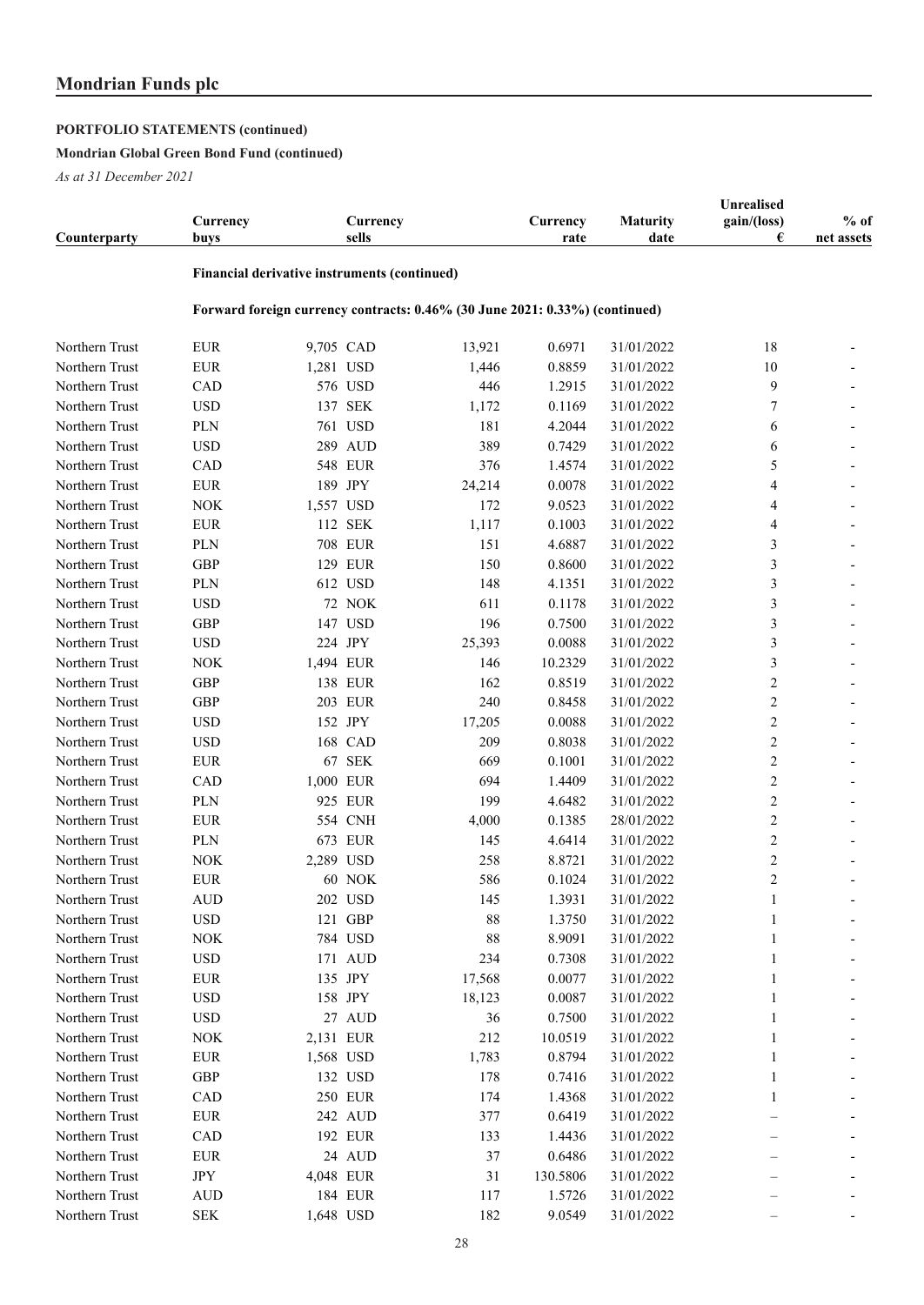# **PORTFOLIO STATEMENTS (continued)**

# **Mondrian Global Green Bond Fund (continued)**

| Counterparty   | Currency<br>buys                                      |            | Currency<br>sells                                                           |        | Currency<br>rate | <b>Maturity</b><br>date | Unrealised<br>gain/(loss)<br>€ | $%$ of<br>net assets |
|----------------|-------------------------------------------------------|------------|-----------------------------------------------------------------------------|--------|------------------|-------------------------|--------------------------------|----------------------|
|                |                                                       |            | Financial derivative instruments (continued)                                |        |                  |                         |                                |                      |
|                |                                                       |            | Forward foreign currency contracts: 0.46% (30 June 2021: 0.33%) (continued) |        |                  |                         |                                |                      |
| Northern Trust | <b>AUD</b>                                            |            | 199 USD                                                                     | 144    | 1.3819           | 31/01/2022              |                                |                      |
| Northern Trust | <b>EUR</b>                                            |            | 104 NOK                                                                     | 1,043  | 0.0997           | 31/01/2022              |                                |                      |
| Northern Trust | <b>CHF</b>                                            |            | 1 USD                                                                       | 2      | 0.5000           | 31/01/2022              |                                |                      |
| Northern Trust | <b>CHF</b>                                            |            | 1 EUR                                                                       | 1      | 1.0000           | 31/01/2022              | $\overline{\phantom{a}}$       |                      |
|                | Unrealised gain on forward foreign currency contracts | 18,703     | 0.74                                                                        |        |                  |                         |                                |                      |
| Northern Trust | <b>EUR</b>                                            |            | 1 CHF                                                                       | 1      | 1.0000           | 31/01/2022              |                                |                      |
| Northern Trust | <b>USD</b>                                            |            | 223 GBP                                                                     | 164    | 0.7354           | 31/01/2022              |                                |                      |
| Northern Trust | <b>USD</b>                                            |            | 2 CHF                                                                       | 1      | 0.5000           | 31/01/2022              |                                |                      |
| Northern Trust | <b>EUR</b>                                            |            | 167 GBP                                                                     | 140    | 0.8383           | 31/01/2022              | $\overline{\phantom{0}}$       |                      |
| Northern Trust | <b>PLN</b>                                            | 2,065 EUR  |                                                                             | 450    | 0.2179           | 31/01/2022              |                                |                      |
| Northern Trust | <b>PLN</b>                                            | 2,008 USD  |                                                                             | 498    | 0.2480           | 31/01/2022              | $\overline{\phantom{0}}$       |                      |
| Northern Trust | CAD                                                   |            | <b>72 EUR</b>                                                               | 50     | 0.6944           | 31/01/2022              |                                |                      |
| Northern Trust | <b>EUR</b>                                            |            | 117 CAD                                                                     | 168    | 1.4359           | 31/01/2022              | $\overline{\phantom{0}}$       |                      |
| Northern Trust | <b>USD</b>                                            |            | 92 NOK                                                                      | 816    | 8.8696           | 31/01/2022              |                                |                      |
| Northern Trust | <b>EUR</b>                                            |            | 140 AUD                                                                     | 219    | 1.5643           | 31/01/2022              | $\overline{\phantom{0}}$       |                      |
| Northern Trust | <b>JPY</b>                                            | 3,974 USD  |                                                                             | 35     | 0.0088           | 31/01/2022              |                                |                      |
| Northern Trust | <b>EUR</b>                                            |            | <b>66 NOK</b>                                                               | 670    | 10.1515          | 31/01/2022              | $\equiv$                       |                      |
| Northern Trust | <b>USD</b>                                            |            | <b>80 NOK</b>                                                               | 711    | 8.8875           | 31/01/2022              | (1)                            |                      |
| Northern Trust | <b>EUR</b>                                            | 4,579 USD  |                                                                             | 5,210  | 1.1378           | 31/01/2022              | (1)                            |                      |
| Northern Trust | <b>AUD</b>                                            |            | 300 EUR                                                                     | 192    | 0.6400           | 31/01/2022              | (1)                            |                      |
| Northern Trust | CAD                                                   |            | 203 USD                                                                     | 161    | 0.7931           | 31/01/2022              | (1)                            |                      |
| Northern Trust | <b>EUR</b>                                            |            | 191 GBP                                                                     | 161    | 0.8429           | 31/01/2022              | (1)                            |                      |
| Northern Trust | <b>USD</b>                                            |            | 175 AUD                                                                     | 241    | 1.3771           | 31/01/2022              | (1)                            |                      |
| Northern Trust | <b>USD</b>                                            |            | 141 CAD                                                                     | 179    | 1.2695           | 31/01/2022              | (1)                            |                      |
| Northern Trust | <b>EUR</b>                                            |            | 140 CAD                                                                     | 202    | 1.4429           | 31/01/2022              | (1)                            |                      |
| Northern Trust | <b>USD</b>                                            |            | 220 GBP                                                                     | 163    | 0.7409           | 31/01/2022              | (1)                            |                      |
| Northern Trust | <b>EUR</b>                                            |            | 119 CAD                                                                     | 172    | 1.4454           | 31/01/2022              | (1)                            |                      |
| Northern Trust | <b>EUR</b>                                            |            | 98 GBP                                                                      | 83     | 0.8469           | 31/01/2022              | (1)                            |                      |
| Northern Trust | $\mathrm{JPY}$                                        | 18,844 USD |                                                                             | 165    | 0.0088           | 31/01/2022              | (1)                            |                      |
| Northern Trust | CAD                                                   |            | 75 USD                                                                      | 60     | 0.8000           | 31/01/2022              | (1)                            |                      |
| Northern Trust | <b>SEK</b>                                            |            | 256 USD                                                                     | 30     | 0.1172           | 31/01/2022              | (1)                            |                      |
| Northern Trust | ${\rm NOK}$                                           |            | 1,291 EUR                                                                   | 130    | 0.1007           | 31/01/2022              | (1)                            |                      |
| Northern Trust | <b>EUR</b>                                            |            | 126 JPY                                                                     | 16,736 | 132.8254         | 31/01/2022              | (2)                            |                      |
| Northern Trust | PLN                                                   |            | 687 USD                                                                     | 172    | 0.2504           | 31/01/2022              | (2)                            |                      |
| Northern Trust | <b>USD</b>                                            |            | 75 NOK                                                                      | 674    | 8.9867           | 31/01/2022              | (2)                            |                      |
| Northern Trust | $\hbox{AUD}$                                          |            | 357 USD                                                                     | 262    | 0.7339           | 31/01/2022              | (2)                            |                      |
| Northern Trust | $\rm JPY$                                             | 19,259 EUR |                                                                             | 149    | 0.0077           | 31/01/2022              | (2)                            |                      |
| Northern Trust | <b>USD</b>                                            |            | 143 CAD                                                                     | 183    | 1.2797           | 31/01/2022              | (2)                            |                      |
| Northern Trust | <b>SEK</b>                                            |            | 1,509 EUR                                                                   | 149    | 0.0987           | 31/01/2022              | (2)                            |                      |
| Northern Trust | $\hbox{AUD}$                                          |            | 238 EUR                                                                     | 154    | 0.6471           | 31/01/2022              | (2)                            |                      |
| Northern Trust | <b>EUR</b>                                            |            | 157 AUD                                                                     | 250    | 1.5924           | 31/01/2022              | (2)                            |                      |
| Northern Trust | <b>EUR</b>                                            |            | 109 USD                                                                     | 127    | 1.1651           | 31/01/2022              | (2)                            |                      |
| Northern Trust | <b>SEK</b>                                            | 1,113 USD  |                                                                             | 126    | 0.1132           | 31/01/2022              | (2)                            |                      |
| Northern Trust | ${\rm SEK}$                                           | 1,028 EUR  |                                                                             | 103    | 0.1002           | 31/01/2022              | (3)                            |                      |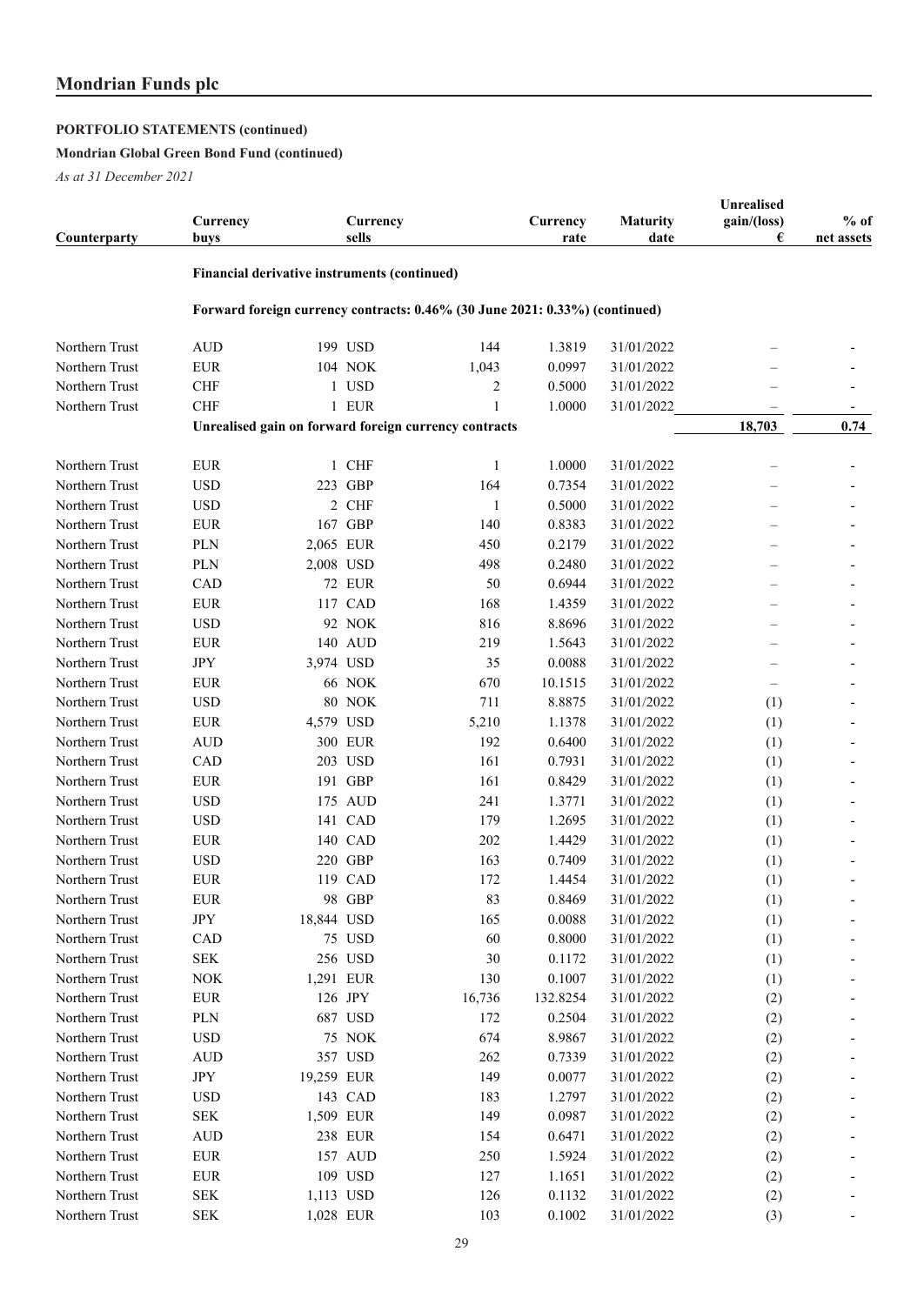# **PORTFOLIO STATEMENTS (continued)**

# **Mondrian Global Green Bond Fund (continued)**

| Counterparty   | Currency<br>buys |             | Currency<br>sells                             |                                                                             | Currency<br>rate | <b>Maturity</b><br>date | Unrealised<br>gain/(loss)<br>€ | $%$ of<br>net assets |
|----------------|------------------|-------------|-----------------------------------------------|-----------------------------------------------------------------------------|------------------|-------------------------|--------------------------------|----------------------|
|                |                  |             | Financial derivative instruments (continued)  |                                                                             |                  |                         |                                |                      |
|                |                  |             |                                               | Forward foreign currency contracts: 0.46% (30 June 2021: 0.33%) (continued) |                  |                         |                                |                      |
| Northern Trust | CAD              |             | 254 USD                                       | 205                                                                         | 0.8071           | 31/01/2022              | (3)                            |                      |
| Northern Trust | <b>SEK</b>       | 1,186 EUR   |                                               | 118                                                                         | 0.0995           | 31/01/2022              | (3)                            |                      |
| Northern Trust | <b>SEK</b>       | 1,000 EUR   |                                               | 101                                                                         | 0.1010           | 31/01/2022              | (4)                            |                      |
| Northern Trust | <b>AUD</b>       |             | 361 EUR                                       | 235                                                                         | 0.6510           | 31/01/2022              | (4)                            |                      |
| Northern Trust | PLN              |             | 939 USD                                       | 237                                                                         | 0.2524           | 31/01/2022              | (4)                            |                      |
| Northern Trust | <b>USD</b>       |             | 199 AUD                                       | 279                                                                         | 1.4020           | 31/01/2022              | (4)                            |                      |
| Northern Trust | ${\rm EUR}$      |             | 485 PLN                                       | 2,246                                                                       | 4.6309           | 31/01/2022              | (4)                            |                      |
| Northern Trust | <b>NOK</b>       | 1,315 USD   |                                               | 154                                                                         | 0.1171           | 31/01/2022              | (4)                            |                      |
| Northern Trust | <b>SEK</b>       | 1,253 USD   |                                               | 143                                                                         | 0.1141           | 31/01/2022              | (4)                            |                      |
| Northern Trust | <b>GBP</b>       |             | 206 USD                                       | 285                                                                         | 1.3835           | 31/01/2022              | (5)                            |                      |
| Northern Trust | <b>AUD</b>       |             | 240 USD                                       | 181                                                                         | 0.7542           | 31/01/2022              | (5)                            |                      |
| Northern Trust | <b>USD</b>       |             | 590 PLN                                       | 2,409                                                                       | 4.0831           | 31/01/2022              | (6)                            |                      |
| Northern Trust | ${\rm EUR}$      |             | 334 USD                                       | 389                                                                         | 1.1647           | 31/01/2022              | (7)                            |                      |
| Northern Trust | $_{\rm USD}$     | 1,426 EUR   |                                               | 1,262                                                                       | 0.8850           | 31/01/2022              | (8)                            |                      |
| Northern Trust | <b>AUD</b>       |             | 374 USD                                       | 282                                                                         | 0.7540           | 31/01/2022              | (9)                            |                      |
| Northern Trust | ${\rm EUR}$      | 2,604 PLN   |                                               | 12,000                                                                      | 4.6083           | 31/01/2022              | (9)                            |                      |
| Northern Trust | <b>NOK</b>       | 3,696 EUR   |                                               | 379                                                                         | 0.1025           | 31/01/2022              | (11)                           |                      |
| Northern Trust | ${\rm EUR}$      |             | 683 CAD                                       | 1,000                                                                       | 1.4641           | 31/01/2022              | (13)                           |                      |
| Northern Trust | <b>NOK</b>       | 3,761 USD   |                                               | 452                                                                         | 0.1202           | 31/01/2022              | (22)                           |                      |
| Northern Trust | <b>USD</b>       | 5,279 EUR   |                                               | 4,672                                                                       | 0.8850           | 31/01/2022              | (33)                           |                      |
| Northern Trust | ${\rm EUR}$      | 2,581 USD   |                                               | 2,999                                                                       | 1.1620           | 31/01/2022              | (54)                           |                      |
| Northern Trust | ${\rm EUR}$      | 22,840 NOK  |                                               | 230,000                                                                     | 10.0701          | 31/01/2022              | (76)                           |                      |
| Northern Trust | ${\rm EUR}$      | 12,174 JPY  |                                               | 1,607,238                                                                   | 132.0222         | 31/01/2022              | (96)                           |                      |
| Northern Trust | <b>EUR</b>       | 12,264 GBP  |                                               | 10,394                                                                      | 0.8475           | 31/01/2022              | (109)                          | (0.01)               |
| Northern Trust | <b>EUR</b>       | 12,468 PLN  |                                               | 57,881                                                                      | 4.6424           | 31/01/2022              | (137)                          | (0.01)               |
| Northern Trust | <b>EUR</b>       | 12,610 PLN  |                                               | 59,337                                                                      | 4.7056           | 31/01/2022              | (311)                          | (0.01)               |
| Northern Trust | <b>USD</b>       | 52,500 EUR  |                                               | 46,513                                                                      | 0.8860           | 31/01/2022              | (367)                          | (0.02)               |
| Northern Trust | <b>USD</b>       | 15,186 PLN  |                                               | 63,756                                                                      | 4.1983           | 31/01/2022              | (536)                          | (0.02)               |
| Northern Trust | <b>NOK</b>       | 484,000 EUR |                                               | 49,417                                                                      | 0.1021           | 31/01/2022              | (1,194)                        | (0.05)               |
| Northern Trust | <b>EUR</b>       | 51,582 CNH  |                                               | 386,000                                                                     | 7.4832           | 28/01/2022              | (1,706)                        | (0.07)               |
| Northern Trust | ${\rm EUR}$      | 104,308 USD |                                               | 121,235                                                                     | 1.1623           | 31/01/2022              | (2,254)                        | (0.09)               |
|                |                  |             |                                               | Unrealised loss on forward foreign currency contracts                       |                  |                         | (7,042)                        | (0.28)               |
|                |                  |             |                                               | Net unrealised gain on forward foreign currency contracts                   |                  |                         | 11,661                         | 0.46                 |
|                |                  |             | <b>Total financial derivative instruments</b> |                                                                             |                  |                         | 11,661                         | 0.46                 |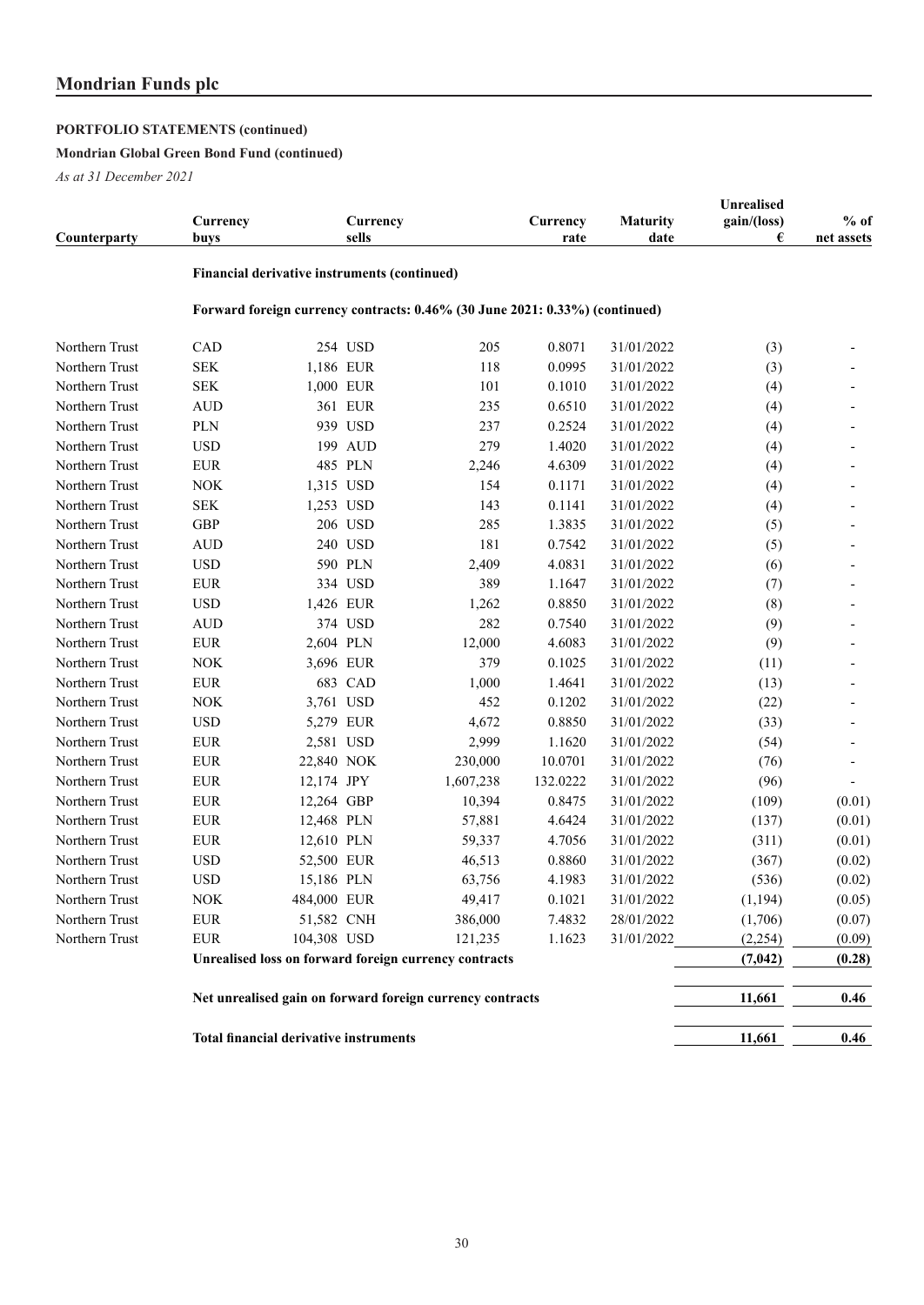# **PORTFOLIO STATEMENTS (continued)**

# **Mondrian Global Green Bond Fund (continued)**

*As at 31 December 2021*

|                                                                                                            | <b>Fair value</b><br>€ | $%$ of<br>net assets   |
|------------------------------------------------------------------------------------------------------------|------------------------|------------------------|
| <b>Total value of investments</b>                                                                          | 2,493,371              | 98.97                  |
| Cash and cash equivalents                                                                                  | 12,922                 | 0.51                   |
| Other net assets                                                                                           | 13,133                 | 0.52                   |
| Net assets attributable to holders of redeemable<br>participating shares                                   | 2,519,426              | 100.00                 |
| Analysis of total assets                                                                                   |                        | $%$ of<br>total assets |
| Transferable securities admitted to an official stock exchange<br>listing on tuaded on a negatived montrat |                        | 07.71                  |

listing or traded on a regulated market **97.71** Over the counter financial derivative instruments **0.74** Other current assets **1.55 100.00**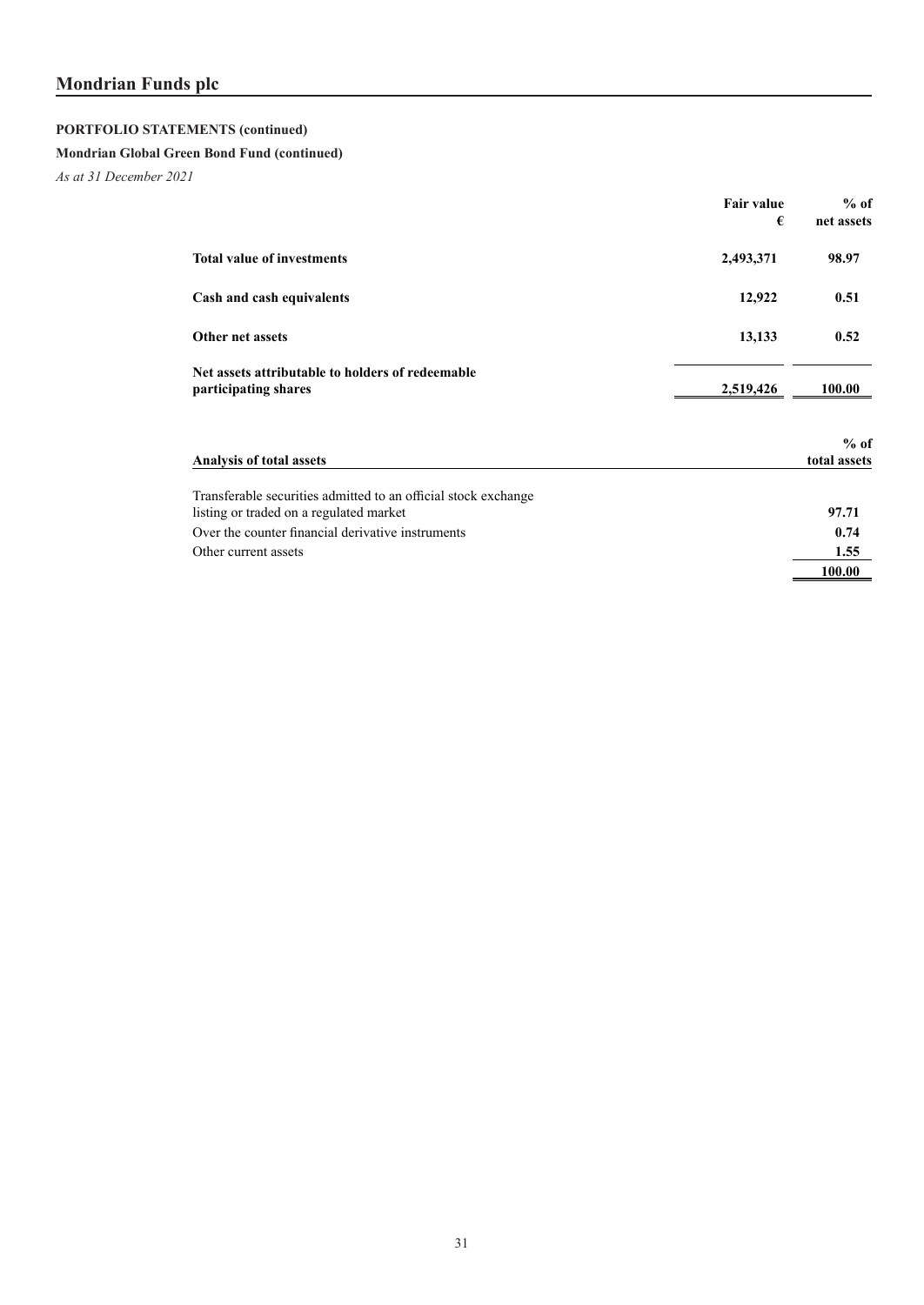# <span id="page-33-0"></span>**Mondrian Local Currency Emerging Market Debt Fund**

#### *Schedule of material changes in investments for the financial period ended 31 December 2021*

|                                                               | <b>Acquisitions</b><br>nominal | Cost<br>US\$ |                                                                       | <b>Disposals</b><br>nominal | <b>Proceeds</b><br>US\$ |
|---------------------------------------------------------------|--------------------------------|--------------|-----------------------------------------------------------------------|-----------------------------|-------------------------|
| Brazil notas do tesouro nacional serie F<br>10.00% 01/01/2031 | 74,000                         |              | 131,460 Brazil notas do tesouro nacional serie F<br>10.00% 01/01/2023 | 37,500                      | 73,122                  |
| Hungary government bond 2.50%<br>24/10/2024                   | 13,900,000                     | 44,174       | Hungary government bond 2.50%<br>27/10/2021                           | 12,000,000                  | 38,244                  |
| Colombian TES 7.50% 26/08/2026                                | 142,600,000                    | 35,762       | Malaysia government bond 4.059%<br>30/09/2024                         | 140,000                     | 34,975                  |
| Malaysia government bond 2.632%<br>15/04/2031                 | 155,000                        | 34.760       | Poland government bond 2.50%<br>25/07/2026                            | 132,000                     | 30,285                  |
| Russian Federal bond - OFZ 8.50%<br>17/09/2031                | 2,370,000                      | 32,126       | China government bond 2.68% 21/5/2030                                 | 190,000                     | 29,101                  |
| Poland government bond 4.00% 25/10/2023                       | 77,000                         | 20,213       | Poland government bond 5.75%<br>25/10/2021                            | 105,000                     | 26,430                  |
| Peru government bond 8.20% 12/08/2026                         | 65,000                         | 17,937       | Indonesia treasury bond 7.00% 15/5/2027                               | 321,000,000                 | 24,263                  |
| Mexican bonds 8.50% 31/05/2029                                | 340,000                        | 16,493       | Thailand government bond 2.875%<br>17/12/2028                         | 690,000                     | 22,409                  |
| Poland government bond 3.25% 25/07/2025                       | 54,000                         | 14,135       | Hungary government bond 2.50%<br>24/10/2024                           | 5,500,000                   | 15,902                  |
| South Africa government bond 6.25%<br>31/03/2036              | 170,000                        | 7,332        | Colombian TES 7.00% 4/5/2022                                          | 42,000,000                  | 10,774                  |
| Turkey government bond 11.70%<br>13/11/2030                   | 35,000                         |              | 2,787 Peru government bond 6.90% 12/08/2037                           | 37,000                      | 9,333                   |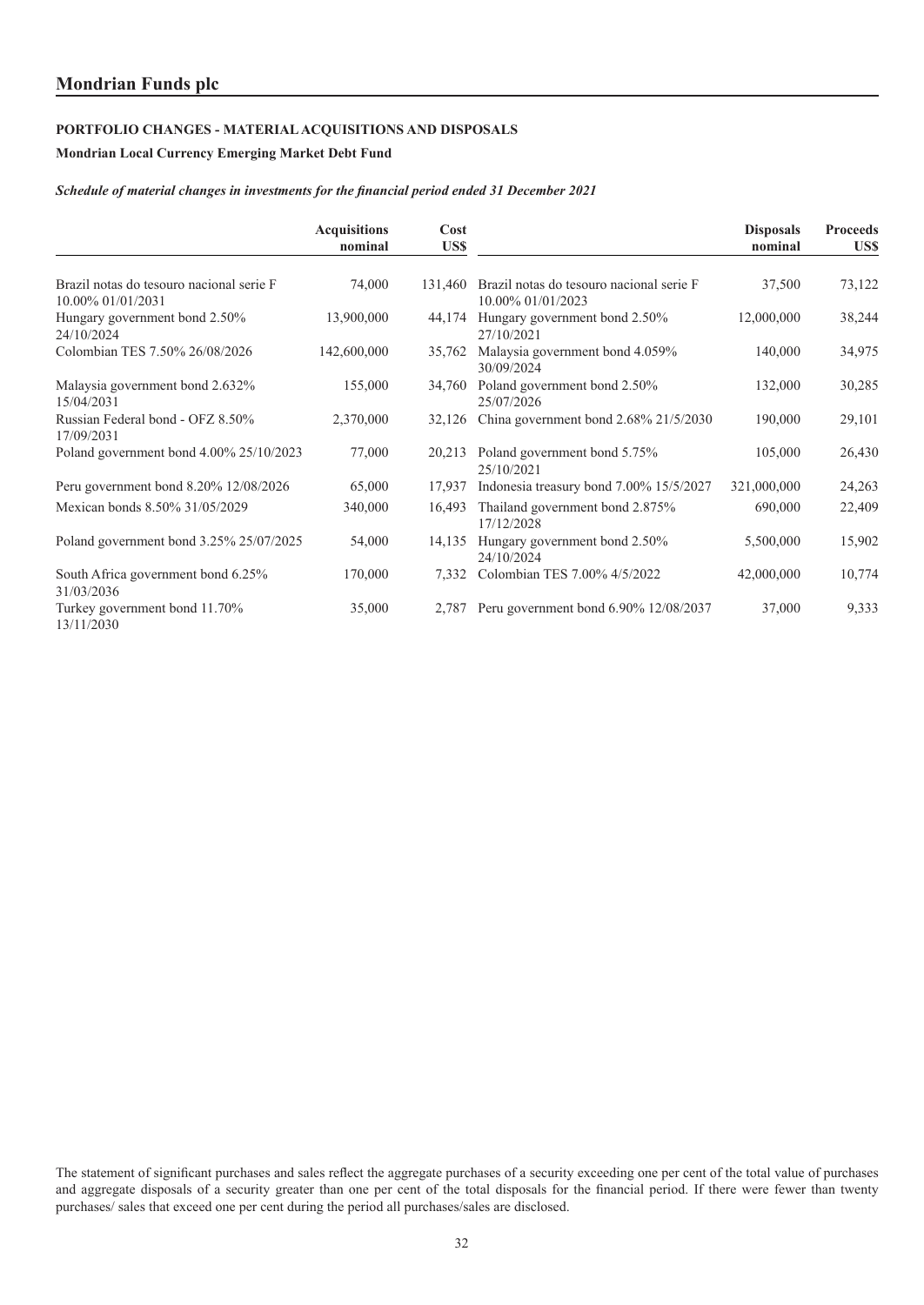# **Mondrian Emerging Markets Equity Fund**

#### *Schedule of material changes in investments for the financial period ended 31 December 2021*

|                                        | <b>Acquisitions</b><br>nominal | Cost<br>US\$ |                                    | <b>Disposals</b><br>nominal | <b>Proceeds</b><br>US\$ |
|----------------------------------------|--------------------------------|--------------|------------------------------------|-----------------------------|-------------------------|
|                                        |                                |              |                                    |                             |                         |
| Autohome                               | 9,441                          | 444,599      | <b>HCL</b> Technologies            | 41,636                      | 701,797                 |
| Ping An Insurance Group                | 55,500                         | 413,289      | ASE Technology Holding Co          | 161,000                     | 621,363                 |
| MediaTek                               | 9,000                          | 346,249      | Taiwan Semiconductor Manufacturing | 26,000                      | 545,754                 |
| Alibaba                                | 15,600                         | 320,551      | NetEase                            | 24,200                      | 459,970                 |
| Bank Rakyat Indonesia Persero          | 1,103,031                      | 282,274      | Reliance Industries Limited        | 12,292                      | 415,097                 |
| Midea Group                            | 17,100                         | 174,278      | LONGi Green Energy Technology      | 17,300                      | 259,947                 |
| Wuliangye Yibin                        | 4,200                          | 165,897      | Infosys                            | 10,136                      | 239,084                 |
| <b>VALE</b>                            | 13,798                         | 163,745      | WH Group                           | 182,472                     | 183,043                 |
| SK Hynix                               | 1,757                          | 155,717      | China Merchants Bank               | 20,500                      | 150,285                 |
| Gree Electric Appliances Inc of Zhuhai | 24,300                         | 150,249      | CSPC Pharmaceutical                | 76,000                      | 106,369                 |
| Baidu                                  | 864                            | 142,660      | XP                                 | 1,842                       | 55,254                  |
| LG Chemical                            | 223                            | 142,561      | China Medical System Holdings      | 23,000                      | 50,309                  |
| Credicorp                              | 1,114                          | 131,245      |                                    |                             |                         |
| Suzano Papel e Celulose                | 13,000                         | 129,986      |                                    |                             |                         |
| Shinhan Financial                      | 3,462                          | 116,237      |                                    |                             |                         |
| Jiangsu Yanghe Brewery Joint-Stock     | 3,500                          | 104,174      |                                    |                             |                         |
| Delta Electronics                      | 11,000                         | 99,236       |                                    |                             |                         |
| Barrick Gold Corp                      | 4,651                          | 90,777       |                                    |                             |                         |
| Mondi                                  | 2,650                          | 66,242       |                                    |                             |                         |
| WH Group                               | 92,000                         | 65,286       |                                    |                             |                         |
| China Medical System Holdings          | 39,000                         | 62,134       |                                    |                             |                         |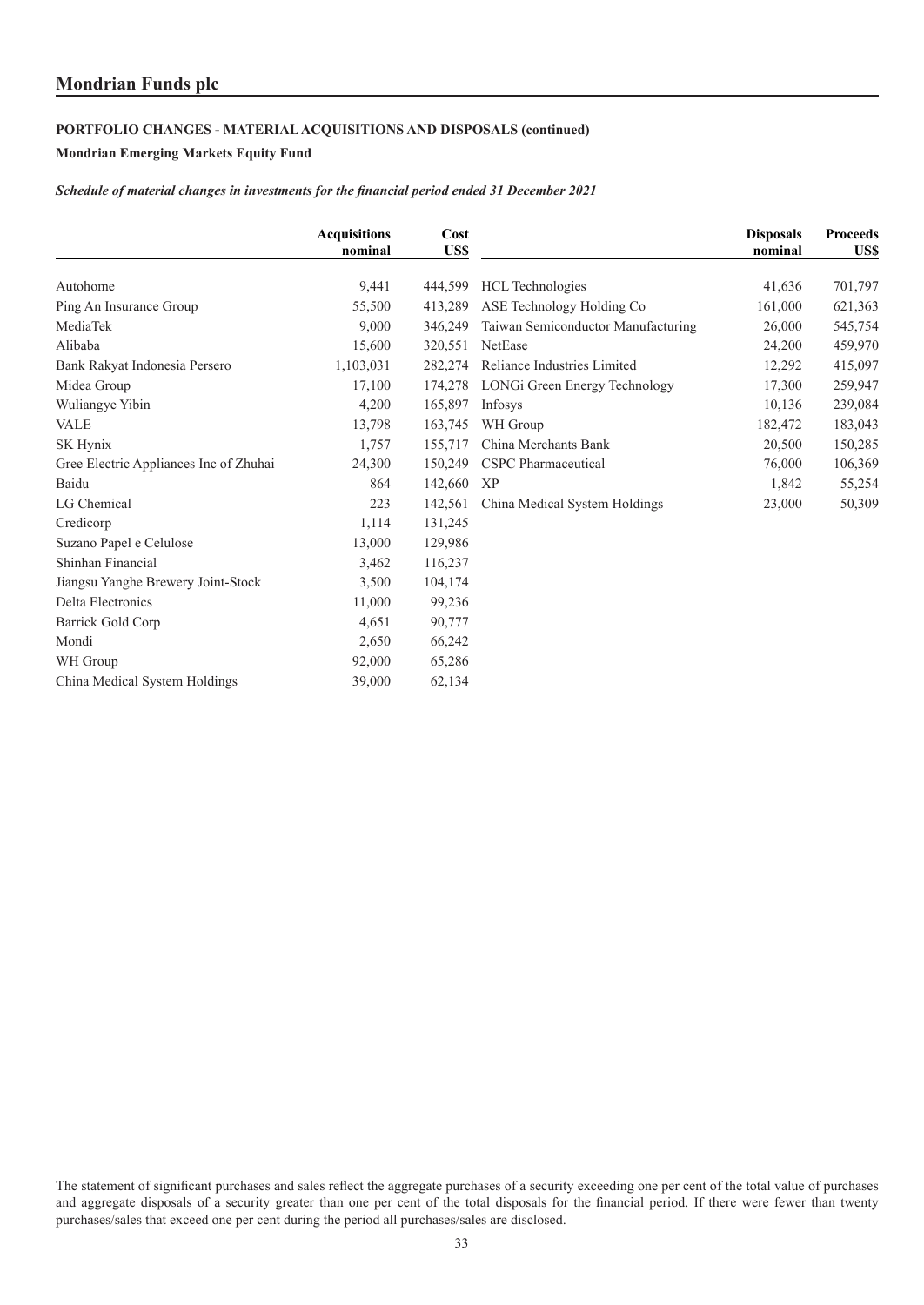# **Mondrian Global Equity Fund**

#### *Schedule of material changes in investments for the financial period ended 31 December 2021*

|                                    | <b>Acquisitions</b><br>nominal | Cost<br>US\$ |                            | <b>Disposals</b><br>nominal | <b>Proceeds</b><br>US\$ |
|------------------------------------|--------------------------------|--------------|----------------------------|-----------------------------|-------------------------|
| Dollar Tree                        | 6,264                          | 580,161      | Kingfisher                 | 89,198                      | 418,633                 |
| Ubisoft Entertainment              | 9,648                          | 574,298      | Cisco Systems              | 6,952                       | 397,521                 |
| Dell Technologies                  | 8,643                          | 491,296      | Dollar Tree                | 3,015                       | 375,780                 |
| Sony Group                         | 3,900                          | 436,478      | <b>SSE</b>                 | 17,053                      | 365,929                 |
| Enel                               | 45,903                         | 394,991      | Otsuka Holdings            | 8,100                       | 354,752                 |
| <b>Pinnacle Financial Partners</b> | 3,215                          | 297,925      | L3Harris Technologies      | 1,490                       | 338,239                 |
| AbbVie                             | 2,360                          | 282,374      | Naturgy Energy             | 13,137                      | 337,927                 |
| Hitachi                            | 4,200                          | 244,133      | <b>HCA Healthcare</b>      | 1,321                       | 326,652                 |
| Meta Platforms                     | 593                            | 205,384      | <b>Ulta Beauty</b>         | 811                         | 317,000                 |
| Red Electrica                      | 9,817                          | 185,093      | Red Electrica              | 14,281                      | 294,664                 |
| <b>Associated British Foods</b>    | 5,991                          | 152,670      | PepsiCo                    | 1,711                       | 272,375                 |
| <b>Imperial Brands</b>             | 5,836                          | 124,154      | Duke Energy                | 2,329                       | 237,837                 |
| Alibaba                            | 4,700                          | 107,088      | American Tower             | 825                         | 235,295                 |
| Visa                               | 493                            | 106,816      | Wells Fargo                | 4,668                       | 223,034                 |
| Progressive                        | 1,147                          | 106,500      | Synchrony Financial        | 4,098                       | 191,622                 |
| Stericycle                         | 1,667                          | 104,456      | Centene                    | 2,255                       | 158,832                 |
| Matsumotokiyoshi Holdings          | 1,800                          | 68,692       | New York Community Bancorp | 10,194                      | 130,556                 |
| Sabre                              | 6,209                          | 60,937       | Matsumotokiyoshi Holdings  | 2,700                       | 129,877                 |
| Sundrug                            | 1,900                          | 59,692       | Kyocera                    | 2,000                       | 129,145                 |
| Colgate-Palmolive                  | 731                            | 57,891       | Alphabet                   | 46                          | 125,680                 |
| Centene                            | 813                            | 52,742       | <b>MAXIMUS</b>             | 1,359                       | 115,773                 |
| Toyota Industries                  | 600                            | 49,552       | WH Group                   | 111,703                     | 111,907                 |
|                                    |                                |              | Microsoft                  | 345                         | 99,735                  |
|                                    |                                |              | GlaxoSmithKline            | 4,374                       | 82,050                  |
|                                    |                                |              | Johnson & Johnson          | 507                         | 81,355                  |
|                                    |                                |              | Lloyds Banking             | 129,360                     | 79,229                  |
|                                    |                                |              | Thales                     | 794                         | 78,262                  |
|                                    |                                |              | Colgate-Palmolive          | 1,016                       | 76,786                  |
|                                    |                                |              | Sanofi                     | 798                         | 76,444                  |
|                                    |                                |              | Sundrug                    | 2,500                       | 76,335                  |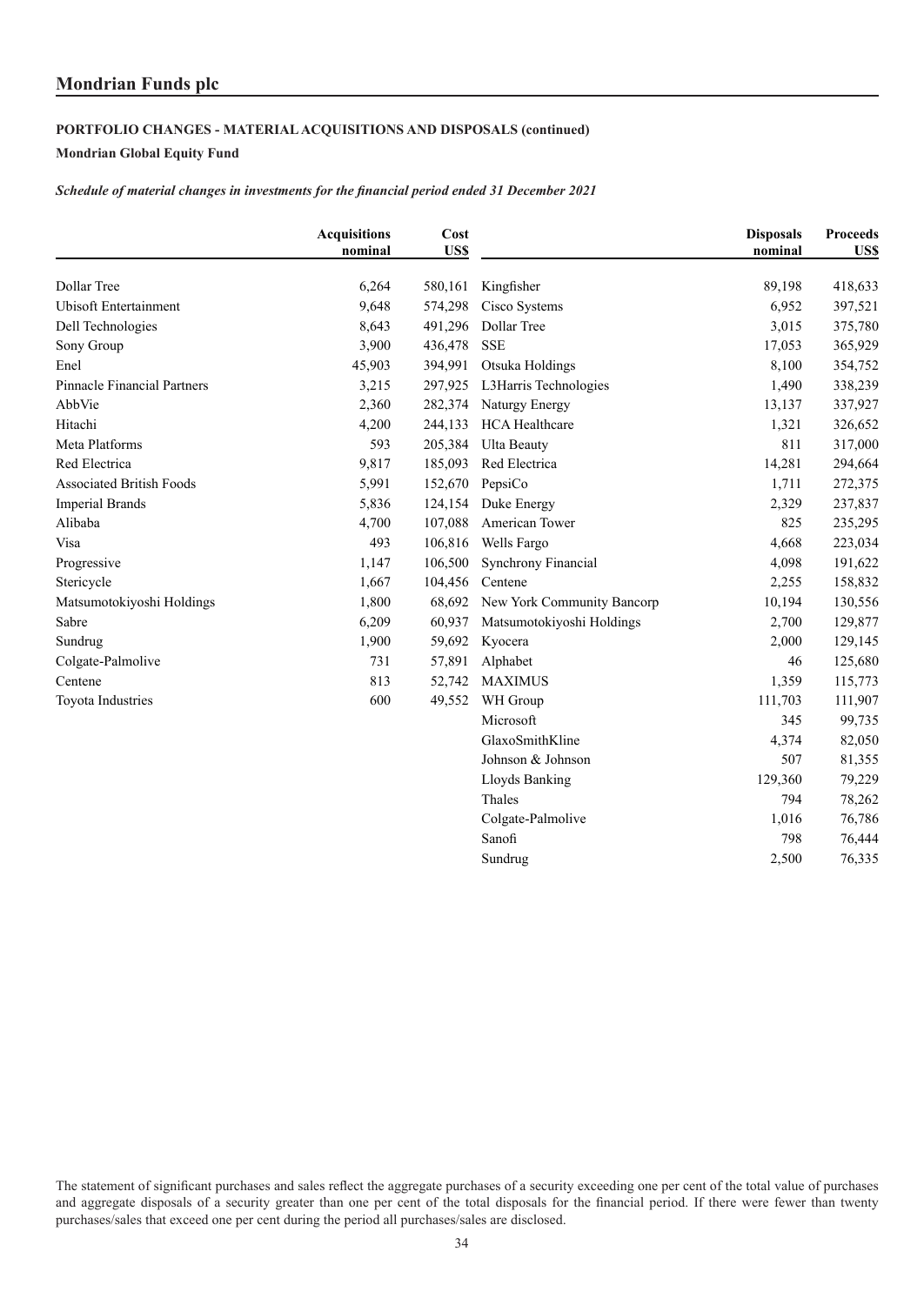# **Mondrian Global Fixed Income Fund**

#### *Schedule of material changes in investments for the financial period ended 31 December 2021*

|                                                     | <b>Acquisitions</b><br>nominal | Cost      |                                                                 | <b>Disposals</b><br>nominal | <b>Proceeds</b><br>-6 |
|-----------------------------------------------------|--------------------------------|-----------|-----------------------------------------------------------------|-----------------------------|-----------------------|
| Belgium government bond 0.00%<br>22/10/2031         | 3,900,000                      | 3.901.443 | Bundesrepublik Deutschland bundesanleihe<br>$0.25\%$ 15/02/2029 | 2,605,000                   | 2,757,184             |
| Italy government bond 2.45% 01/09/2033              | 565,000                        | 663,609   | Bundesrepublik Deutschland bundesanleihe<br>$0.00\%$ 13/10/2023 | 961,926                     | 979,250               |
| French Republic government bond 0.50%<br>25/05/2025 | 340,000                        | 353,991   | Bundesrepublik Deutschland bundesanleihe<br>0.50% 15/08/2027    | 890,421                     | 950,685               |
|                                                     |                                |           | Bundesrepublik Deutschland bundesanleihe<br>0.00% 16/09/2022    | 938,562                     | 945,566               |
|                                                     |                                |           | Bundesrepublik Deutschland bundesanleihe<br>2.50% 04/07/2044    | 396,000                     | 619,752               |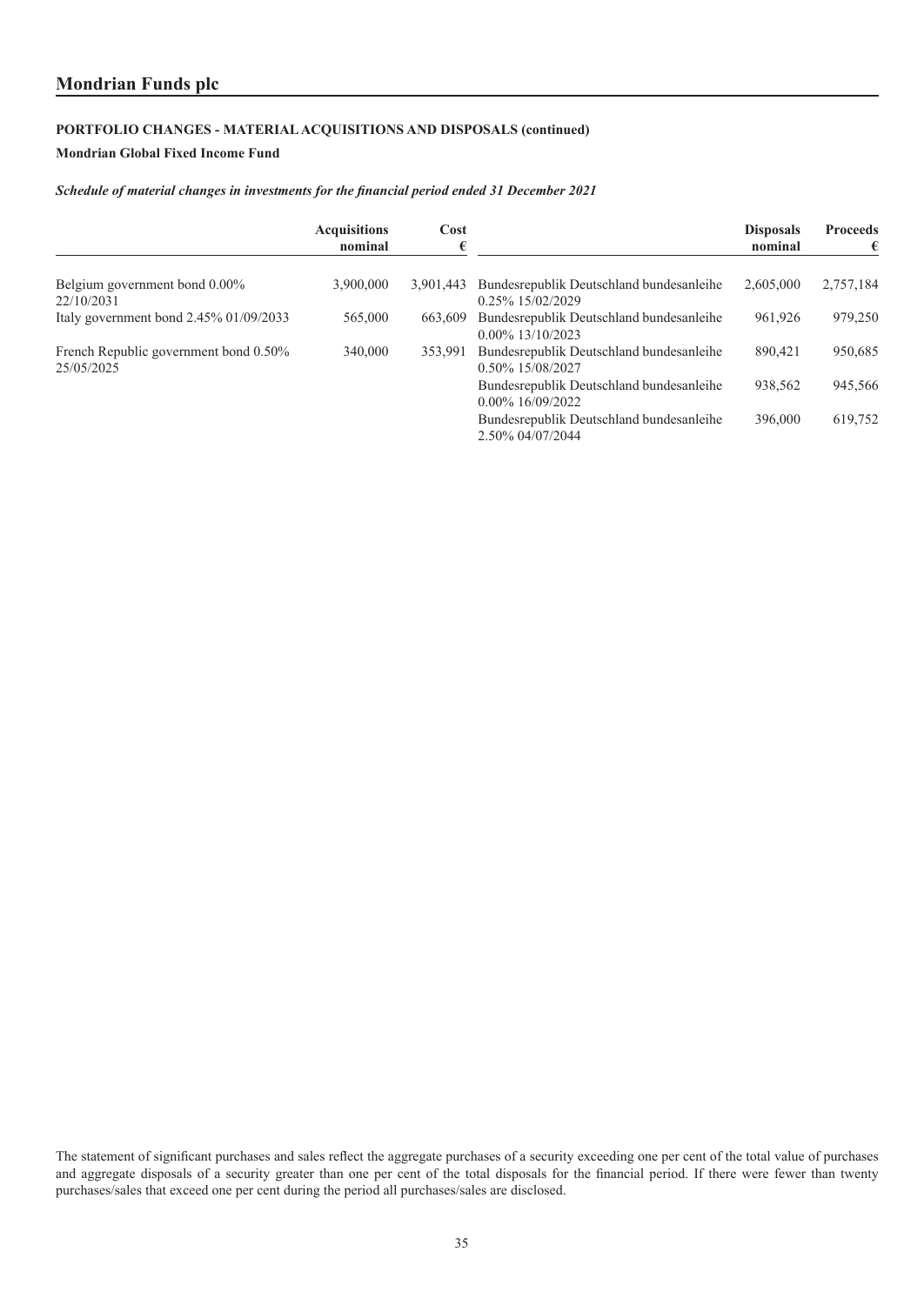# **Mondrian Global Green Bond Fund**

#### *Schedule of material changes in investments for the financial period ended 31 December 2021*

|                                                              | <b>Acquisitions</b><br>nominal | Cost<br>€ |                                                                    | <b>Disposals</b><br>nominal | <b>Proceeds</b><br>€ |
|--------------------------------------------------------------|--------------------------------|-----------|--------------------------------------------------------------------|-----------------------------|----------------------|
| ING Groep 2.50% 15/11/2030                                   | 100,000                        | 117.148   | European Bank for Reconstruction &<br>Development 0.00% 10/01/2024 | 85,000                      | 85,808               |
| China Development Bank 3.07%<br>24/03/2024                   | 380,000                        | 49,404    | Kreditanstalt fuer Wiederaufbau 0.01%<br>05/05/2027                | 44,000                      | 44,735               |
| Bundesrepublik Deutschland bundesanleihe<br>0.00% 15/08/2050 | 39,000                         | 40,300    | Bundesrepublik Deutschland bundesanleihe<br>0.00% 15/08/2030       | 36,000                      | 37,542               |
| Province of Quebec Canada 2.10%<br>27/05/2031                | 37,000                         | 25,950    | Province of Quebec Canada 2.25%<br>22/02/2024                      | 37,000                      | 26,245               |
| Italy buoni poliennali del tesoro 1.50%<br>30/04/2045        | 26,000                         | 25,658    | Bundesrepublik Deutschland<br>bundesobligation 0.00% 10/10/2025    | 17,000                      | 17,524               |
| French Republic Government Bond 1.75%<br>25/06/2039          | 14,274                         | 17,605    |                                                                    |                             |                      |
| Hungary Government International Bond<br>1.75% 05/06/2035    | 12,000                         | 12,486    |                                                                    |                             |                      |
| Bundesrepublik Deutschland bundesanleihe<br>0.00% 15/08/2030 | 12,000                         | 12,409    |                                                                    |                             |                      |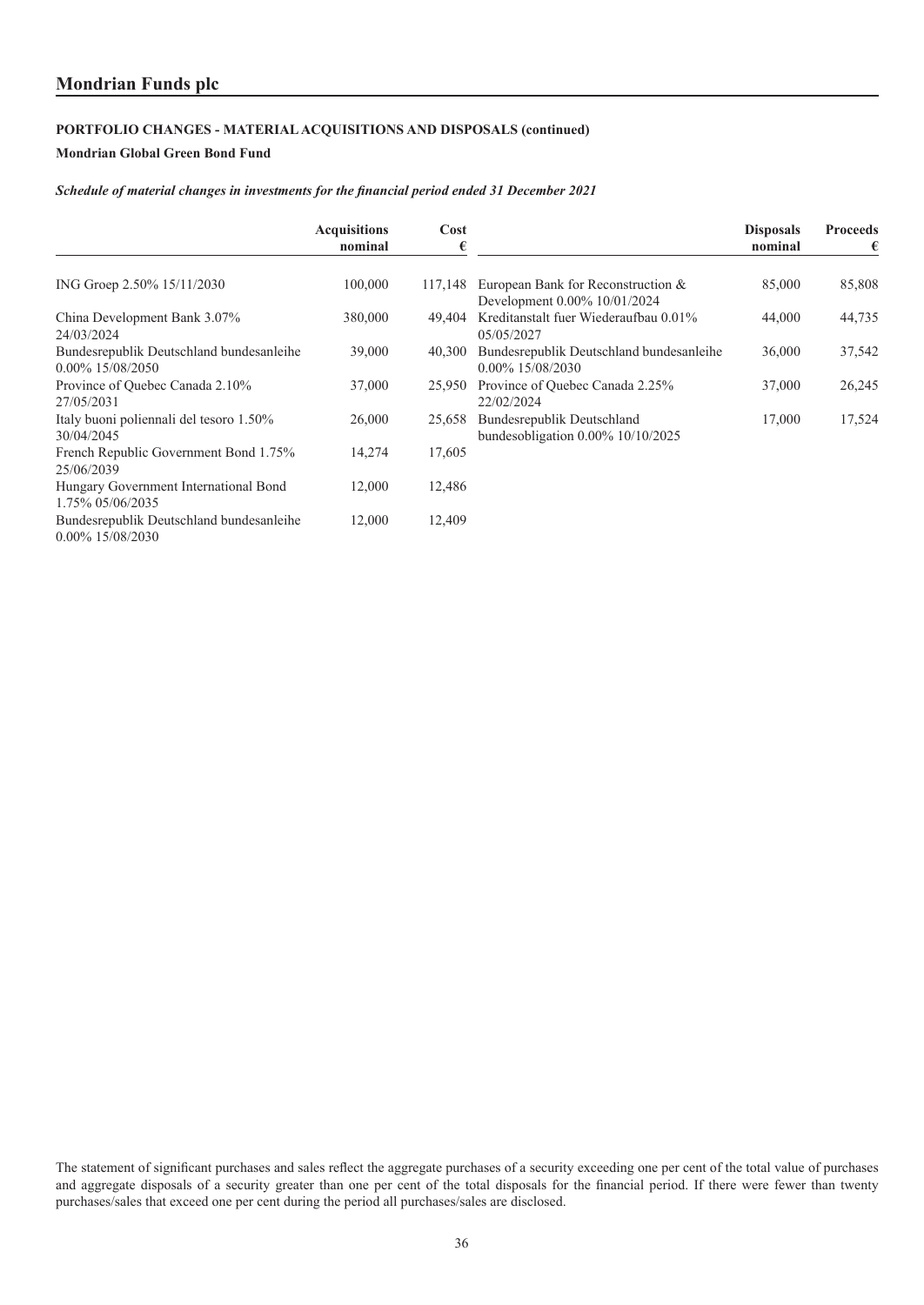# <span id="page-38-0"></span>**STATEMENT OF FINANCIAL POSITION**

*As at 31 December 2021*

|                                                                           |                | <b>Mondrian Local</b><br><b>Currency Emerging</b><br><b>Market Debt Fund</b><br>31 December 2021 | Mondrian<br><b>Emerging Markets</b><br><b>Equity Fund</b><br>31 December 2021 | <b>Mondrian Global</b><br><b>Equity Fund</b><br>31 December 2021 | <b>Mondrian Global</b><br><b>Fixed Income Fund</b><br>31 December 2021 | <b>Mondrian Global</b><br><b>Green Bond Fund</b><br>31 December 2021 | <b>Mondrian Funds</b><br>plc Total<br>31 December 2021 |
|---------------------------------------------------------------------------|----------------|--------------------------------------------------------------------------------------------------|-------------------------------------------------------------------------------|------------------------------------------------------------------|------------------------------------------------------------------------|----------------------------------------------------------------------|--------------------------------------------------------|
| <b>Assets</b>                                                             | <b>Note</b>    | US\$                                                                                             | US\$                                                                          | US\$                                                             | €                                                                      | €                                                                    | US\$                                                   |
| Financial assets at fair value through profit and loss                    |                |                                                                                                  |                                                                               |                                                                  |                                                                        |                                                                      |                                                        |
| Transferable securities                                                   | 13             | 1,932,729                                                                                        | 32,163,224                                                                    | 20,719,867                                                       | 96,514,382                                                             | 2,481,710                                                            | 167,394,278                                            |
| Financial derivatives                                                     | 13             | 8,512                                                                                            |                                                                               |                                                                  | 290,335                                                                | 18,703                                                               | 359,950                                                |
| Cash and cash equivalents                                                 | $\overline{7}$ | 58,136                                                                                           | 249,653                                                                       | 99,457                                                           | 644,980                                                                | 12,922                                                               | 1,155,413                                              |
| Dividends and interest receivable                                         |                | 26,641                                                                                           | 126,095                                                                       | 15,645                                                           | 583,524                                                                | 16,600                                                               | 850,843                                                |
| Fund expenses rebate                                                      | $\overline{5}$ | 9,352                                                                                            | 7,194                                                                         | 5,824                                                            | 32,385                                                                 | 6,327                                                                | 66,393                                                 |
| Other assets                                                              |                | 467                                                                                              | 3,268                                                                         | 3,027                                                            | 6,807                                                                  | 3,629                                                                | 18,630                                                 |
| <b>Total assets</b>                                                       |                | 2,035,837                                                                                        | 32,549,434                                                                    | 20,843,820                                                       | 98,072,413                                                             | 2,539,891                                                            | 169,845,507                                            |
| <b>Liabilities</b>                                                        |                |                                                                                                  |                                                                               |                                                                  |                                                                        |                                                                      |                                                        |
| Financial liabilities at fair value through profit and loss               |                |                                                                                                  |                                                                               |                                                                  |                                                                        |                                                                      |                                                        |
| Financial derivatives                                                     | 13             | 8,343                                                                                            |                                                                               |                                                                  | 1,099,583                                                              | 7,042                                                                | 1,266,798                                              |
| Payable for securities purchased                                          |                |                                                                                                  |                                                                               | 29,635                                                           |                                                                        |                                                                      | 29,635                                                 |
| Investment management fees payable                                        | 5,12           | 2,966                                                                                            | 19,042                                                                        | 9,512                                                            | 110,007                                                                | 757                                                                  | 157,481                                                |
| Administration fees payable                                               |                | 10,356                                                                                           | 10,356                                                                        | 10,356                                                           | 15,820                                                                 | 8,736                                                                | 58,993                                                 |
| Custody fees payable                                                      |                | 374                                                                                              | 11,422                                                                        | 3,961                                                            | 5,954                                                                  | 552                                                                  | 23,156                                                 |
| Depositary fees payable                                                   |                | 2,589                                                                                            | 2,589                                                                         | 2,589                                                            | 2,936                                                                  | 2,184                                                                | 13,589                                                 |
| Audit fees payable                                                        | 14             | 1,020                                                                                            | 5,103                                                                         | 3,674                                                            | 20,566                                                                 | 564                                                                  | 33,826                                                 |
| Other liabilities                                                         |                | 2,299                                                                                            | 9,122                                                                         | 4,580                                                            | 22,901                                                                 | 630                                                                  | 42,761                                                 |
| <b>Total liabilities</b> (excluding net assets attributable to holders of |                |                                                                                                  |                                                                               |                                                                  |                                                                        |                                                                      |                                                        |
| redeemable participating shares)                                          |                | 27,947                                                                                           | 57,634                                                                        | 64,307                                                           | 1,277,767                                                              | 20,465                                                               | 1,626,239                                              |
| Net assets attributable to holders of redeemable participating            |                |                                                                                                  |                                                                               |                                                                  |                                                                        |                                                                      |                                                        |
| shares                                                                    |                | 2.007.890                                                                                        | 32,491,800                                                                    | 20,779,513                                                       | 96,794,646                                                             | 2,519,426                                                            | 168,219,268                                            |

For more information on the net asset value per share and shares outstanding on each share class please refer to note 9.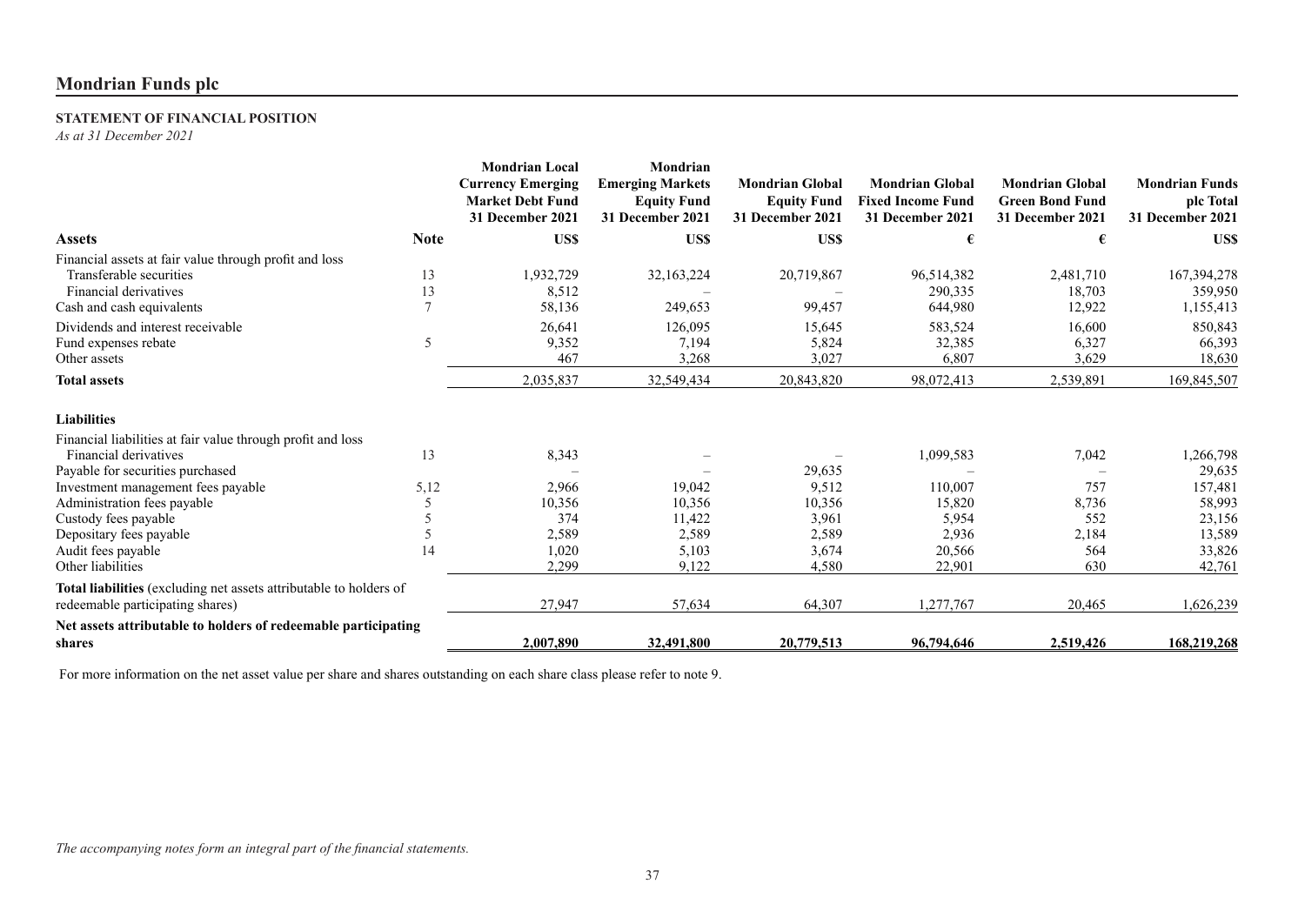# **STATEMENT OF FINANCIAL POSITION**

*As at 30 June 2021*

|                                                                           |                | <b>Mondrian Local</b><br><b>Currency Emerging</b><br><b>Market Debt Fund</b><br>30 June 2021 | Mondrian<br><b>Emerging Markets</b><br><b>Equity Fund*</b><br><b>30 June 2021</b> | <b>Mondrian Global</b><br><b>Equity Fund</b><br>30 June 2021 | <b>Mondrian Global</b><br>30 June 2021 | <b>Mondrian Global</b><br>Fixed Income Fund Green Bond Fund**<br>30 June 2021 | <b>Mondrian Funds</b><br>plc Total<br>30 June 2021 |
|---------------------------------------------------------------------------|----------------|----------------------------------------------------------------------------------------------|-----------------------------------------------------------------------------------|--------------------------------------------------------------|----------------------------------------|-------------------------------------------------------------------------------|----------------------------------------------------|
| <b>Assets</b>                                                             | <b>Note</b>    | US\$                                                                                         | US\$                                                                              | US\$                                                         |                                        | €                                                                             | US\$                                               |
| Financial assets at fair value through profit and loss                    |                |                                                                                              |                                                                                   |                                                              |                                        |                                                                               |                                                    |
| Transferable securities                                                   | 13             | 2,083,543                                                                                    | 36,399,326                                                                        | 22,865,615                                                   | 96.781.367                             | 2,452,278                                                                     | 179,029,722                                        |
| Financial derivatives                                                     | 13             | 6,500                                                                                        |                                                                                   |                                                              | 430,442                                | 16,006                                                                        | 535,943                                            |
| Cash and cash equivalents                                                 | $\overline{7}$ | 32,472                                                                                       | 127,261                                                                           | 136,993                                                      | 412,326                                | 38,384                                                                        | 831,223                                            |
| Dividends and interest receivable                                         |                | 28,535                                                                                       | 84,234                                                                            | 42,991                                                       | 480,226                                | 8,835                                                                         | 735,738                                            |
| Receivables for securities sold                                           |                |                                                                                              | 30,755                                                                            | 40,884                                                       |                                        |                                                                               | 71,639                                             |
| Fund expenses rebate                                                      | 5              | 12,876                                                                                       | 1,958                                                                             | 13,332                                                       | 28,198                                 | (2,666)                                                                       | 58,445                                             |
| Other assets                                                              |                | 1,539                                                                                        | 1,519                                                                             | 234                                                          | 5,415                                  | 8,938                                                                         | 20,313                                             |
| <b>Total assets</b>                                                       |                | 2,165,465                                                                                    | 36,645,053                                                                        | 23,100,049                                                   | 98,137,974                             | 2,521,775                                                                     | 181,283,023                                        |
| <b>Liabilities</b>                                                        |                |                                                                                              |                                                                                   |                                                              |                                        |                                                                               |                                                    |
| Financial liabilities at fair value through profit and loss               |                |                                                                                              |                                                                                   |                                                              |                                        |                                                                               |                                                    |
| Financial derivatives                                                     | 13             | 6,423                                                                                        |                                                                                   |                                                              | 1,150,571                              | 7,825                                                                         | 1,380,166                                          |
| Payable for securities purchased                                          |                |                                                                                              | 133,884                                                                           | 50,035                                                       |                                        |                                                                               | 183,919                                            |
| Investment management fees payable                                        | 5,12           | 1,075                                                                                        | 23,247                                                                            | 11,533                                                       | 41,963                                 | 785                                                                           | 86,550                                             |
| Administration fees payable                                               |                | 10,027                                                                                       | 10,027                                                                            | 10,027                                                       | 8,716                                  | 8,485                                                                         | 50,480                                             |
| Custody fees payable                                                      |                | 1,784                                                                                        | 7,704                                                                             | 2,372                                                        | 4,069                                  | 534                                                                           | 17,319                                             |
| Depositary fees payable                                                   |                | 2,507                                                                                        | 2,507                                                                             | 2,507                                                        | 3,039                                  | 2,121                                                                         | 13,640                                             |
| Audit fees payable                                                        | 14             | 827                                                                                          | 12,958                                                                            | 7,099                                                        | 38,418                                 | 1,018                                                                         | 67,651                                             |
| Other liabilities                                                         |                | 714                                                                                          | 10,050                                                                            | 4,769                                                        | 25,493                                 | 641                                                                           | 46,525                                             |
| <b>Total liabilities</b> (excluding net assets attributable to holders of |                |                                                                                              |                                                                                   |                                                              |                                        |                                                                               |                                                    |
| redeemable participating shares)                                          |                | 23,357                                                                                       | 200,377                                                                           | 88,342                                                       | 1,272,269                              | 21,409                                                                        | 1,846,250                                          |
| Net assets attributable to holders of redeemable participating            |                |                                                                                              |                                                                                   |                                                              |                                        |                                                                               |                                                    |
| shares                                                                    |                | 2,142,108                                                                                    | 36,444,676                                                                        | 23,011,707                                                   | 96,865,705                             | 2,500,366                                                                     | 179,436,773                                        |

\*Mondrian Focused Emerging Markets Equity Fund was renamed Mondrian Emerging Markets Equity Fund on 7 December 2020.

\*\*Mondrian Global Green Bond Fund commenced operations on 17 September 2020.

For more information on the net asset value per share and shares outstanding on each share class please refer to note 9.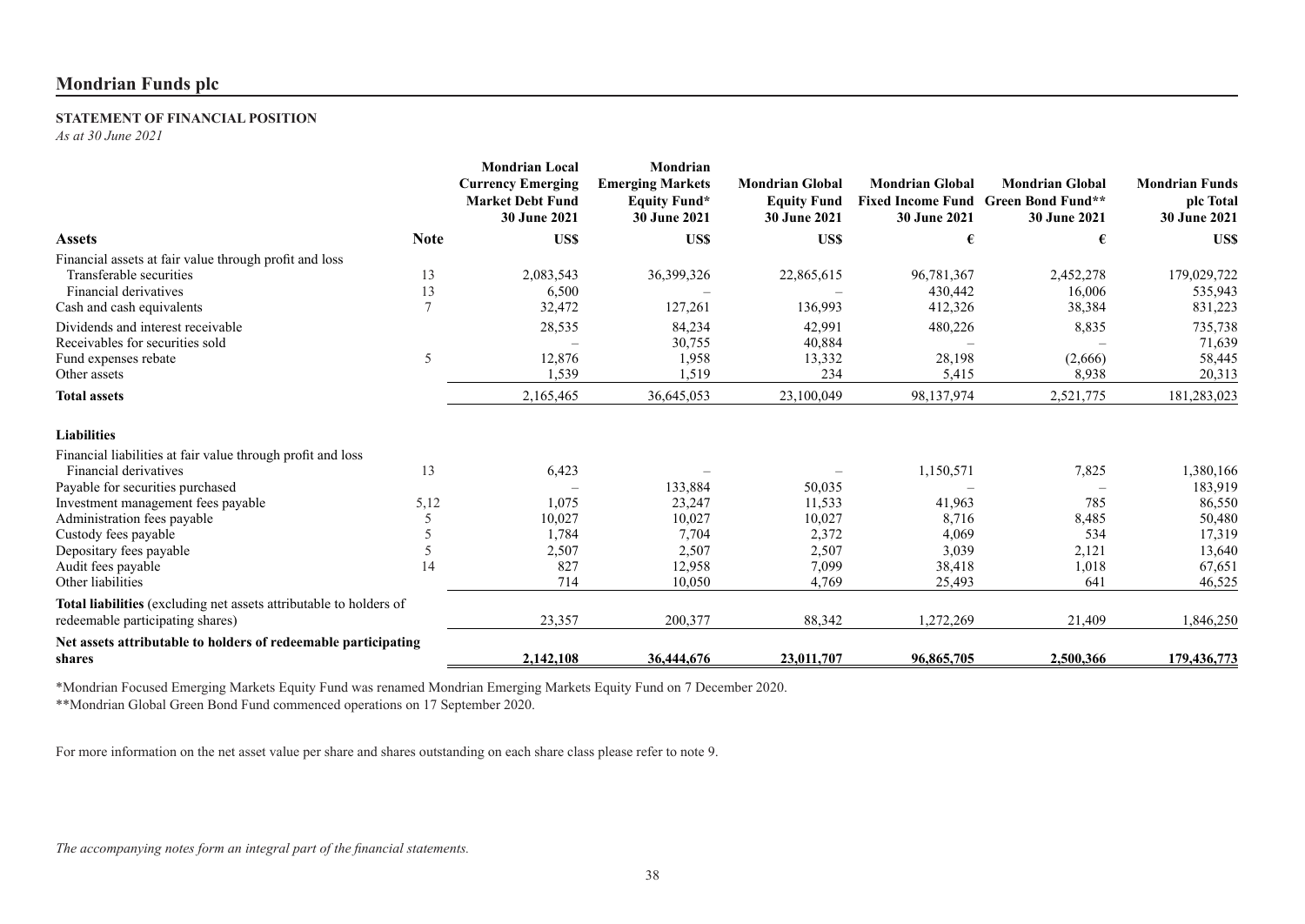# <span id="page-40-0"></span>**STATEMENT OF COMPREHENSIVE INCOME**

*For the financial period ended 31 December 2021*

|                                                                      |             | <b>Mondrian Local</b><br><b>Currency Emerging</b><br><b>Market Debt Fund</b><br>31 December 2021 | Mondrian<br><b>Emerging Markets</b><br><b>Equity Fund</b><br>31 December 2021 | <b>Mondrian Global</b><br><b>Equity Fund</b><br>31 December 2021 | <b>Mondrian Global</b><br><b>Fixed Income Fund</b><br>31 December 2021 | <b>Mondrian Global</b><br><b>Green Bond Fund</b><br>31 December 2021 | <b>Mondrian Funds</b><br>plc Total<br>31 December 2021 |
|----------------------------------------------------------------------|-------------|--------------------------------------------------------------------------------------------------|-------------------------------------------------------------------------------|------------------------------------------------------------------|------------------------------------------------------------------------|----------------------------------------------------------------------|--------------------------------------------------------|
|                                                                      | <b>Note</b> | US\$                                                                                             | US\$                                                                          | US\$                                                             | €                                                                      | €                                                                    | US\$                                                   |
| <b>Investment Income</b>                                             |             |                                                                                                  |                                                                               |                                                                  |                                                                        |                                                                      |                                                        |
| Investment income                                                    |             | 57,718                                                                                           | 508,954                                                                       | 218,262                                                          | 703,377                                                                | 7,437                                                                | 1,610,123                                              |
| Net realised (loss)/gain on financial assets and liabilities at fair |             |                                                                                                  |                                                                               |                                                                  |                                                                        |                                                                      |                                                        |
| value through profit and loss                                        |             | (29, 720)                                                                                        | 1,854,179                                                                     | 1,327,708                                                        | 5,635                                                                  | 824                                                                  | 3,159,665                                              |
| Net unrealised (loss)/gain on financial assets and liabilities at    |             |                                                                                                  |                                                                               |                                                                  |                                                                        |                                                                      |                                                        |
| fair value through profit and loss                                   |             | (159, 884)                                                                                       | (6,115,571)                                                                   | (1,166,017)                                                      | 1,427,389                                                              | 34                                                                   | (5,784,367)                                            |
| Net realised and unrealised (loss)/gain on foreign currencies        |             | (2,528)                                                                                          | (3,948)                                                                       | (859)                                                            | (193, 524)                                                             | 1,143                                                                | (230,671)                                              |
| Net realised and unrealised gain/(loss) on currencies contracts      |             | 9,702                                                                                            | 178                                                                           | 77                                                               | (1,749,356)                                                            | 16,393                                                               | (2,001,852)                                            |
| Net investment (loss)/income                                         |             | (124, 712)                                                                                       | (3,756,208)                                                                   | 379,171                                                          | 193,521                                                                | 25,831                                                               | (3,247,102)                                            |
| <b>Expenses</b>                                                      |             |                                                                                                  |                                                                               |                                                                  |                                                                        |                                                                      |                                                        |
| Investment management fees                                           | 5,12        | 5,740                                                                                            | 118,408                                                                       | 60,519                                                           | 220,835                                                                | 4,461                                                                | 446,215                                                |
| <b>Administration fees</b>                                           | 5           | 30,246                                                                                           | 30,246                                                                        | 30,246                                                           | 50,104                                                                 | 26,256                                                               | 179,385                                                |
| Custody fees                                                         |             | 5,380                                                                                            | 23,237                                                                        | 7,154                                                            | 12,275                                                                 | 1,610                                                                | 51,890                                                 |
| Depositary fees                                                      | 5           | 7,562                                                                                            | 7,562                                                                         | 7,562                                                            | 8,588                                                                  | 6,378                                                                | 40,060                                                 |
| Audit fees                                                           | 14          | 993                                                                                              | 4,553                                                                         | 3,467                                                            | 20,399                                                                 | 523                                                                  | 33,301                                                 |
| Directors' fees                                                      | 12          | 363                                                                                              | 6,330                                                                         | 2,860                                                            | 16,825                                                                 | 439                                                                  | 29,595                                                 |
| Transaction costs                                                    |             | 811                                                                                              | 4,485                                                                         | 3,546                                                            | 695                                                                    | 695                                                                  | 10,456                                                 |
| Other expenses                                                       | 5           | 5,996                                                                                            | 14,953                                                                        | 6,096                                                            | 40,552                                                                 | 4,122                                                                | 78,907                                                 |
| <b>Total operating expenses</b>                                      |             | 57,091                                                                                           | 209,774                                                                       | 121,450                                                          | 370,273                                                                | 44,484                                                               | 869,809                                                |
| Fund expenses rebate                                                 | 5,12        | 48,452                                                                                           | 44,594                                                                        | 40,880                                                           | 82,176                                                                 | 37,767                                                               | 273,169                                                |
| <b>Finance costs</b>                                                 |             |                                                                                                  |                                                                               |                                                                  |                                                                        |                                                                      |                                                        |
| Withholding tax                                                      |             | (760)                                                                                            | (62,027)                                                                      | (34,190)                                                         | (78)                                                                   |                                                                      | (97,068)                                               |
| Interest expense                                                     |             | (107)                                                                                            | (445)                                                                         | (18)                                                             | (2,767)                                                                | (54)                                                                 | (3,845)                                                |
| Change in net assets attributable to the holders of                  |             |                                                                                                  |                                                                               |                                                                  |                                                                        |                                                                      |                                                        |
| redeemable participating shares from operations                      |             | (134, 218)                                                                                       | (3,983,860)                                                                   | 264,393                                                          | (97, 421)                                                              | 19,060                                                               | (3,944,655)                                            |

There were no gains or losses other than those recognised above during the financial period. The recognised gains and losses for the financial period arose solely from continuing activities.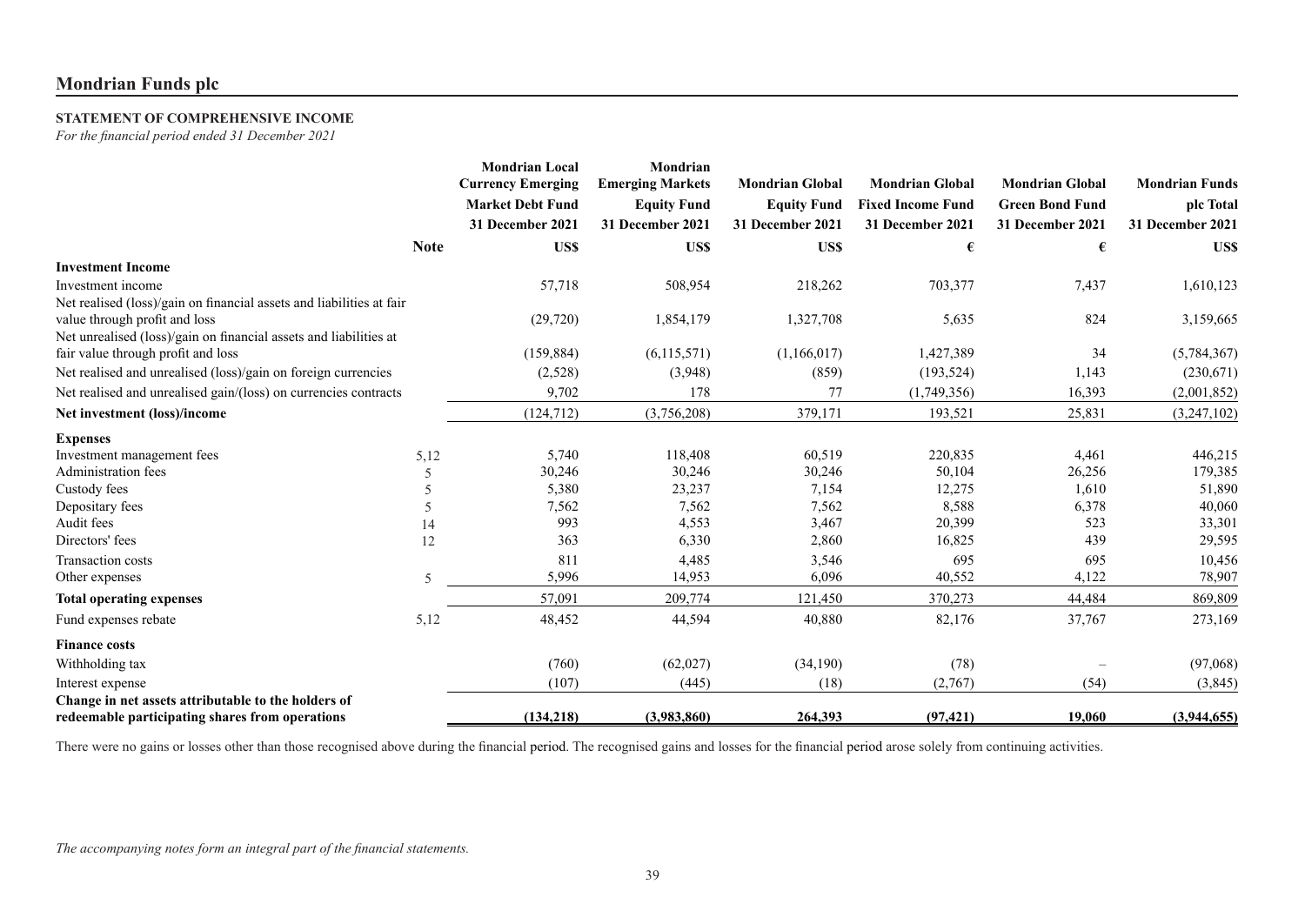# **STATEMENT OF COMPREHENSIVE INCOME**

*For the financial period ended 31 December 2020*

|                                                                     |                          | <b>Mondrian Local</b><br>Mondrian<br><b>Currency Emerging</b><br><b>Emerging Markets</b><br><b>Market Debt Fund</b><br><b>Equity Fund*</b><br>31 December 2020<br>31 December 2020 |           | <b>Mondrian Global</b><br><b>Equity Fund</b><br>31 December 2020 | <b>Mondrian Global</b><br>31 December 2020 | <b>Mondrian Global</b><br>Fixed Income Fund Green Bond Fund**<br>31 December 2020 | <b>Mondrian Funds</b><br>plc Total<br>31 December 2020 |
|---------------------------------------------------------------------|--------------------------|------------------------------------------------------------------------------------------------------------------------------------------------------------------------------------|-----------|------------------------------------------------------------------|--------------------------------------------|-----------------------------------------------------------------------------------|--------------------------------------------------------|
|                                                                     | <b>Note</b>              | US\$                                                                                                                                                                               | US\$      | US\$                                                             | €                                          | €                                                                                 | US\$                                                   |
| <b>Investment Income</b>                                            |                          |                                                                                                                                                                                    |           |                                                                  |                                            |                                                                                   |                                                        |
| Bank interest                                                       |                          |                                                                                                                                                                                    | 11,148    | 5,286                                                            |                                            |                                                                                   | 16,435                                                 |
| Investment income                                                   |                          | 46,544                                                                                                                                                                             | 415,707   | 153,084                                                          | 727,550                                    | 4,031                                                                             | 1,478,751                                              |
| Net realised gain on financial assets and liabilities at fair value |                          |                                                                                                                                                                                    |           |                                                                  |                                            |                                                                                   |                                                        |
| through profit and loss                                             |                          | 6,114                                                                                                                                                                              | 463,629   | 282,294                                                          | 498,763                                    | 1,360                                                                             | 1,342,285                                              |
| Net unrealised gain/(loss) on financial assets and liabilities at   |                          |                                                                                                                                                                                    |           |                                                                  |                                            |                                                                                   |                                                        |
| fair value through profit and loss                                  |                          | 169,199                                                                                                                                                                            | 8,473,984 | 1,788,015                                                        | (3,285,776)                                | 8,425                                                                             | 6,563,248                                              |
| Net realised and unrealised gain/(loss) on foreign currencies       |                          | 5,620                                                                                                                                                                              | (1,648)   | 4,888                                                            | 96,052                                     | 1,255                                                                             | 123,702                                                |
| Net realised and unrealised (loss)/gain on currencies contracts     |                          | (5,945)                                                                                                                                                                            | (2)       |                                                                  | 2,735,543                                  | (10, 884)                                                                         | 3,209,713                                              |
| Net investment income                                               |                          | 221,532                                                                                                                                                                            | 9,362,818 | 2,233,567                                                        | 772,133                                    | 4,187                                                                             | 12,734,134                                             |
| <b>Expenses</b>                                                     |                          |                                                                                                                                                                                    |           |                                                                  |                                            |                                                                                   |                                                        |
| Investment management fees                                          | 5,12                     | 5,814                                                                                                                                                                              | 105,653   | 37,901                                                           | 206,909                                    | 2,562                                                                             | 396,587                                                |
| Administration fees                                                 | $\overline{\phantom{0}}$ | 30,224                                                                                                                                                                             | 30,246    | 30,246                                                           | 25,979                                     | 14,605                                                                            | 138,614                                                |
| Custody fees                                                        | 5                        | 8,283                                                                                                                                                                              | 51,097    | 4,093                                                            | 7,447                                      | 3,773                                                                             | 76,715                                                 |
| Depositary fees                                                     | $\overline{\phantom{0}}$ | 7,556                                                                                                                                                                              | 7,562     | 7,562                                                            | 8,046                                      | 3,652                                                                             | 36,486                                                 |
| Audit fees                                                          | 14                       | (948)                                                                                                                                                                              | 9,185     | 45                                                               | 21,145                                     | 539                                                                               | 33,873                                                 |
| Directors' fees                                                     | 12                       | 382                                                                                                                                                                                | 7,363     | 1,012                                                            | 16,988                                     | 313                                                                               | 29,175                                                 |
| Transaction costs                                                   |                          | 546                                                                                                                                                                                | 5,737     | 2,355                                                            | 673                                        |                                                                                   | 9,432                                                  |
| Other expenses                                                      | 5                        | 1,635                                                                                                                                                                              | 20,887    | 2,880                                                            | 40,183                                     | 2,811                                                                             | 76,144                                                 |
| <b>Total operating expenses</b>                                     |                          | 53,492                                                                                                                                                                             | 237,730   | 86,094                                                           | 327,370                                    | 28,255                                                                            | 797,026                                                |
| Fund expenses rebate                                                | 5,12                     | 45,034                                                                                                                                                                             | 89,000    | 36,299                                                           | 71,892                                     | 24,934                                                                            | 284,607                                                |
| <b>Finance costs</b>                                                |                          |                                                                                                                                                                                    |           |                                                                  |                                            |                                                                                   |                                                        |
| Withholding tax                                                     |                          | (628)                                                                                                                                                                              | (59,603)  | (30, 542)                                                        | (3,784)                                    |                                                                                   | (95,239)                                               |
| Interest expense                                                    |                          | (491)                                                                                                                                                                              | (123)     | (9)                                                              | (4, 342)                                   | (321)                                                                             | (6,126)                                                |
| Change in net assets attributable to the holders of                 |                          |                                                                                                                                                                                    |           |                                                                  |                                            |                                                                                   |                                                        |
| redeemable participating shares from operations                     |                          | 211,955                                                                                                                                                                            | 9,154,362 | 2,153,221                                                        | 508,529                                    | 545                                                                               | 12,120,350                                             |

\*Mondrian Focused Emerging Markets Equity Fund was renamed Mondrian Emerging Markets Equity Fund on 7 December 2020.

\*\*Mondrian Global Green Bond Fund commenced operations on 17 September 2020.

There were no gains or losses other than those recognised above during the financial period. The recognised gains and losses for the financial period arose solely from continuing activities.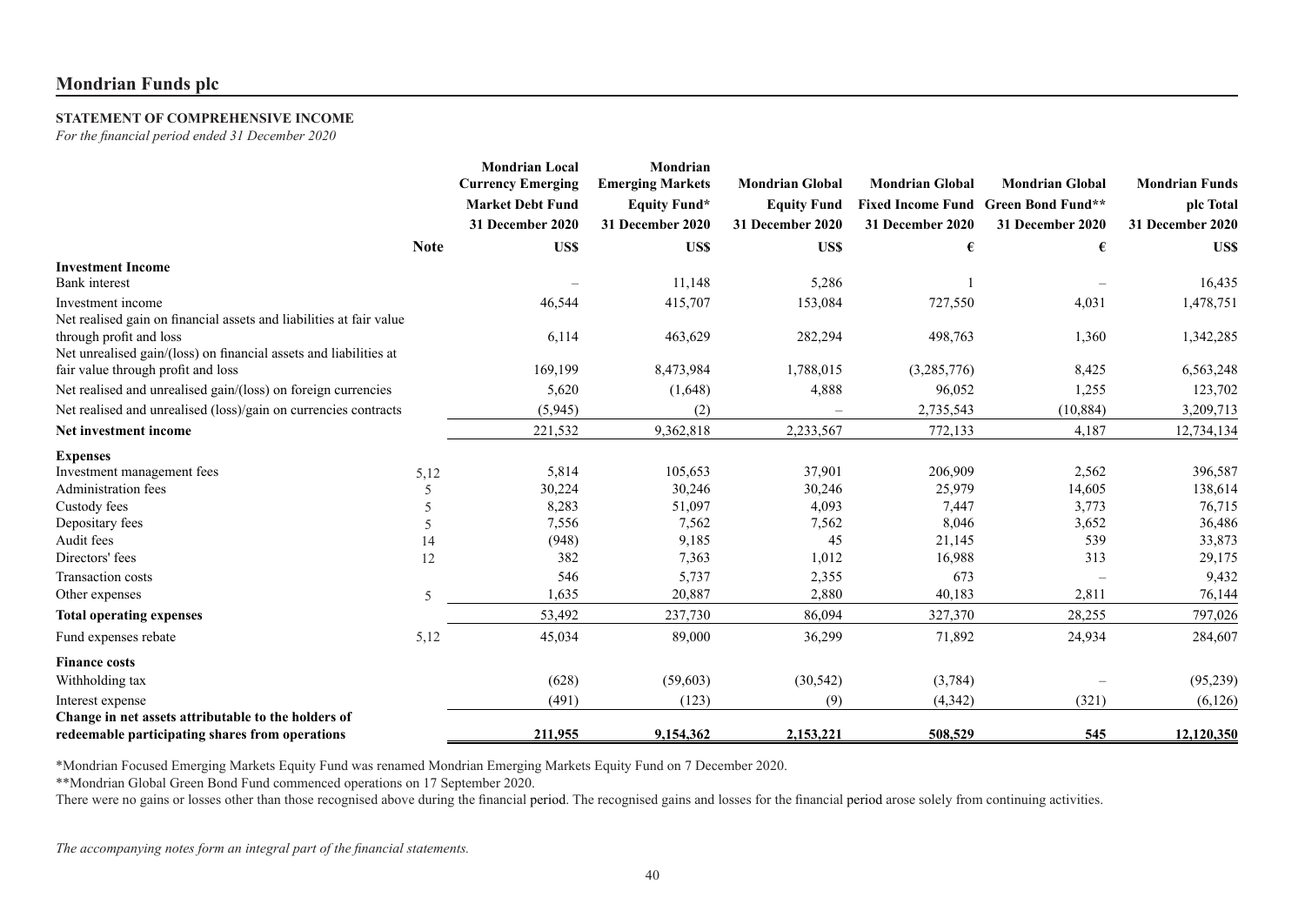# <span id="page-42-0"></span>**STATEMENT OF CHANGES IN NET ASSETS**

*For the financial period ended 31 December 2021*

|                                                                                                        |             | <b>Mondrian Local</b><br><b>Currency Emerging</b> | Mondrian<br><b>Emerging Markets</b> | <b>Mondrian Global</b> | <b>Mondrian Global</b>   | <b>Mondrian Global</b> | <b>Mondrian Funds</b> |
|--------------------------------------------------------------------------------------------------------|-------------|---------------------------------------------------|-------------------------------------|------------------------|--------------------------|------------------------|-----------------------|
|                                                                                                        |             | <b>Market Debt Fund</b>                           | <b>Equity Fund</b>                  | <b>Equity Fund</b>     | <b>Fixed Income Fund</b> | <b>Green Bond Fund</b> | plc Total             |
|                                                                                                        |             | 31 December 2021                                  | 31 December 2021                    | 31 December 2021       | 31 December 2021         | 31 December 2021       | 31 December 2021      |
|                                                                                                        | <b>Note</b> | US\$                                              | US\$                                | US\$                   | €                        | €                      | <b>USS</b>            |
| Net assets attributable to redeemable participating shareholders<br>at start of financial period       |             | 2,142,108                                         | 36,444,676                          | 23,011,707             | 96,865,705               | 2,500,366              | 179,436,773           |
| Translation adjustment                                                                                 | 4           |                                                   |                                     |                        |                          |                        | (4,837,851)           |
| Proceeds from sale of redeemable participating shares                                                  |             |                                                   | 30,984                              | 3,413                  | 26,362                   |                        | 65,001                |
| Payments on redemption of redeemable participating shares                                              |             |                                                   |                                     | (2,500,000)            |                          |                        | (2,500,000)           |
| Change in the net assets attributable to holders of redeemable<br>participating shares from operations |             | (134,218)                                         | (3,983,860)                         | 264,393                | (97, 421)                | 19,060                 | (3,944,655)           |
| Net assets attributable to holders of redeemable<br>participating shares at end of financial period    |             | 2,007,890                                         | 32,491,800                          | 20,779,513             | 96,794,646               | 2,519,426              | 168,219,268           |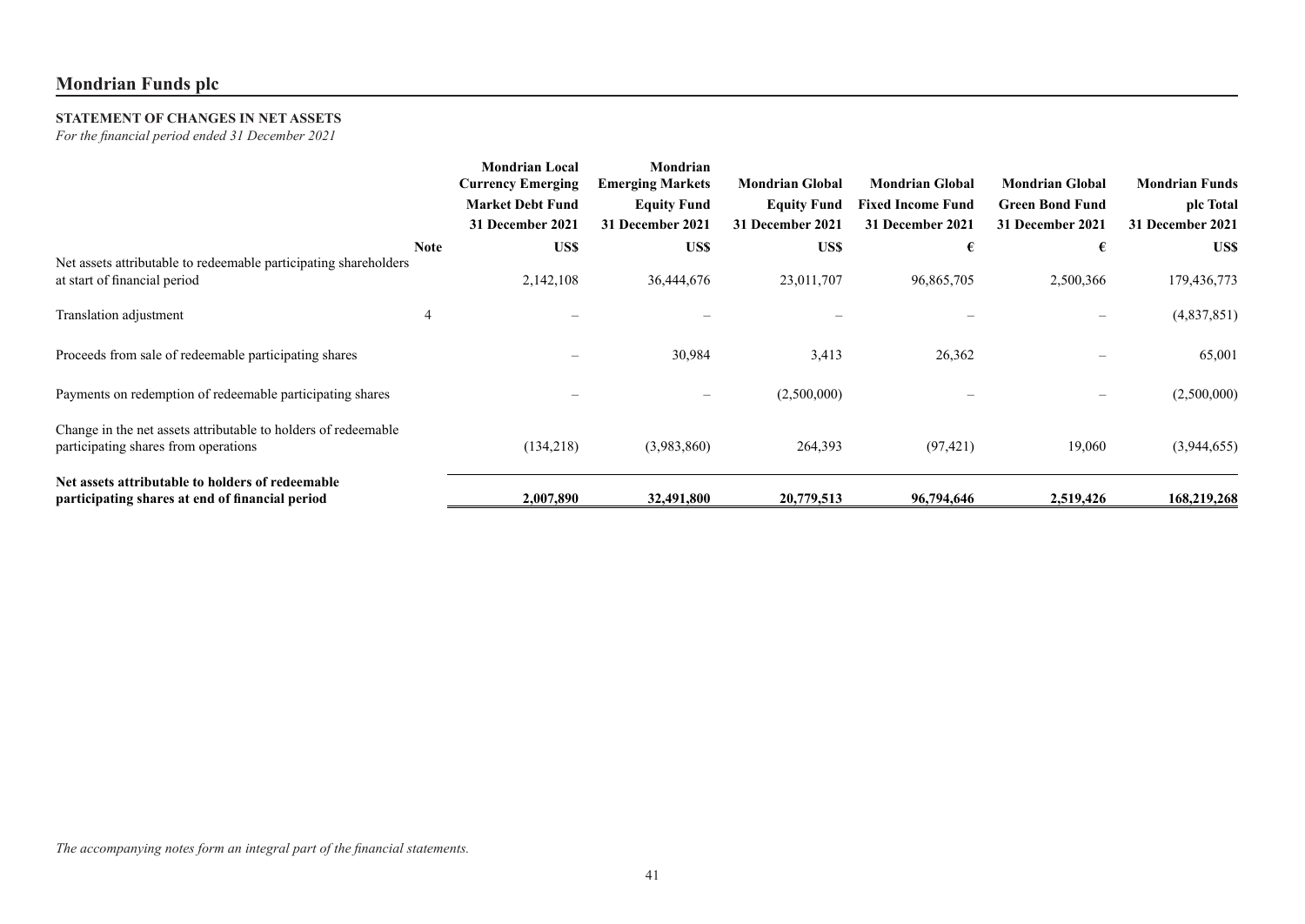# **STATEMENT OF CHANGES IN NET ASSETS**

*For the financial period ended 31 December 2020*

|                                                                                                        |             | Mondrian Local Mondrian Emerging<br><b>Currency Emerging</b><br><b>Markets Equity</b><br><b>Mondrian Global</b><br><b>Market Debt Fund</b><br>Fund*<br><b>Equity Fund</b> |                          | <b>Mondrian Global</b>   | <b>Fixed Income Fund Green Bond Fund**</b> | Mondrian Global Mondrian Funds plc<br>Total |                          |
|--------------------------------------------------------------------------------------------------------|-------------|---------------------------------------------------------------------------------------------------------------------------------------------------------------------------|--------------------------|--------------------------|--------------------------------------------|---------------------------------------------|--------------------------|
|                                                                                                        | <b>Note</b> | 31 December 2020<br>US\$                                                                                                                                                  | 31 December 2020<br>US\$ | 31 December 2020<br>US\$ | 31 December 2020                           | 31 December 2020                            | 31 December 2020<br>US\$ |
| Net assets attributable to redeemable participating shareholders<br>at start of financial period       |             | 2,027,719                                                                                                                                                                 | 27,575,932               | 5,081,100                | 87,842,803                                 |                                             | 133, 345, 398            |
| Translation adjustment                                                                                 | 4           |                                                                                                                                                                           |                          |                          |                                            |                                             | 9,608,099                |
| Proceeds from sale of redeemable participating shares                                                  |             |                                                                                                                                                                           |                          | 15,723,467               | 15,152,569                                 | 2,537,650                                   | 36,601,577               |
| Payments on redemption of redeemable participating shares                                              |             |                                                                                                                                                                           | (2,652,656)              | (2,167,655)              | (6,632)                                    | $\qquad \qquad$                             | (4,828,138)              |
| Change in the net assets attributable to holders of redeemable<br>participating shares from operations |             | 211,955                                                                                                                                                                   | 9,154,362                | 2,153,221                | 508,529                                    | 545                                         | 12,120,350               |
| Net assets attributable to holders of redeemable<br>participating shares at end of financial period    |             | 2,239,674                                                                                                                                                                 | 34,077,638               | 20,790,133               | 103,497,269                                | 2,538,195                                   | 186, 847, 286            |

\*Mondrian Focused Emerging Markets Equity Fund was renamed Mondrian Emerging Markets Equity Fund on 7 December 2020.

\*\*Mondrian Global Green Bond Fund commenced operations on 17 September 2020.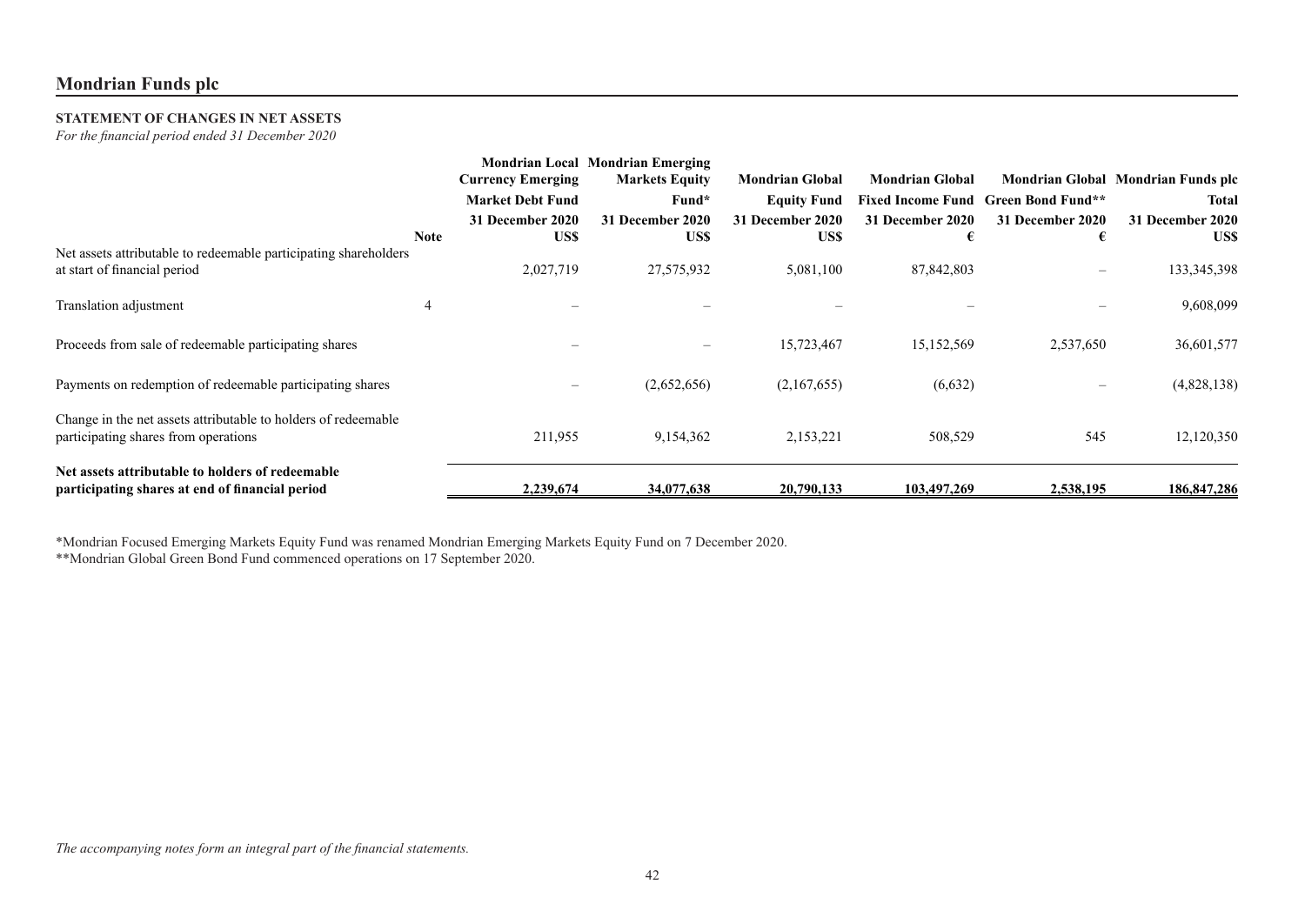# <span id="page-44-0"></span>**STATEMENT OF CASH FLOWS**

*For the financial period ended 31 December 2021*

|                                                                                                   | <b>Mondrian Local</b><br><b>Currency Emerging</b><br><b>Market Debt Fund</b><br>31 December 2021 | Mondrian<br><b>Emerging Markets</b><br><b>Equity Fund</b><br>31 December 2021 | <b>Mondrian Global</b><br><b>Equity Fund</b><br>31 December 2021 | <b>Mondrian Global</b><br><b>Fixed Income Fund</b><br>31 December 2021 | <b>Mondrian Global</b><br><b>Green Bond Fund</b><br>31 December 2021 | <b>Mondrian Funds</b><br>plc Total<br>31 December 2021 |
|---------------------------------------------------------------------------------------------------|--------------------------------------------------------------------------------------------------|-------------------------------------------------------------------------------|------------------------------------------------------------------|------------------------------------------------------------------------|----------------------------------------------------------------------|--------------------------------------------------------|
|                                                                                                   | US\$                                                                                             | US\$                                                                          | US\$                                                             | €                                                                      | €                                                                    | US\$                                                   |
| Cash flows from operating activities                                                              |                                                                                                  |                                                                               |                                                                  |                                                                        |                                                                      |                                                        |
| Change in net assets attributable to the holders of redeemable                                    |                                                                                                  |                                                                               |                                                                  |                                                                        |                                                                      |                                                        |
| participating shares from operations                                                              | (134,218)                                                                                        | (3,983,860)                                                                   | 264,393                                                          | (97, 421)                                                              | 19,060                                                               | (3,944,655)                                            |
| <b>Adjustments for:</b>                                                                           |                                                                                                  |                                                                               |                                                                  |                                                                        |                                                                      |                                                        |
| Net gain/(loss) on investments during the period                                                  | 189,512                                                                                          | 4,261,392                                                                     | (161,691)                                                        | (1,343,906)                                                            | (4,338)                                                              | 2,724,027                                              |
| Amortised expense                                                                                 | 4,017                                                                                            |                                                                               |                                                                  | 366,616                                                                | 10,971                                                               | 442,360                                                |
| Decrease/(increase) in debtors                                                                    | 6,490                                                                                            | (48, 846)                                                                     | 32,061                                                           | (108, 877)                                                             | (11, 449)                                                            | (149, 982)                                             |
| Increase/(decrease) in creditors and accrued expenses                                             | 2,670                                                                                            | (8, 859)                                                                      | (3,635)                                                          | 56,486                                                                 | (161)                                                                | 55,564                                                 |
| Cash flows generated from/(used in) from operating activities                                     | 68,471                                                                                           | 219,827                                                                       | 131,128                                                          | (1, 127, 102)                                                          | 14,083                                                               | (872, 686)                                             |
| <b>Cash flows from investing activities</b>                                                       |                                                                                                  |                                                                               |                                                                  |                                                                        |                                                                      |                                                        |
| Purchase of investments                                                                           | (357, 180)                                                                                       | (3,958,244)                                                                   | (4,796,192)                                                      | (4,919,043)                                                            | (251,399)                                                            | (15, 114, 019)                                         |
| Sale of investments                                                                               | 314,373                                                                                          | 3,829,825                                                                     | 7,124,115                                                        | 6,252,437                                                              | 211,854                                                              | 18,772,754                                             |
| Cash flows (used in)/generated from investing activities                                          | (42, 807)                                                                                        | (128, 419)                                                                    | 2,327,923                                                        | 1,333,394                                                              | (39, 545)                                                            | 3,658,735                                              |
| Cash flows from financing activities                                                              |                                                                                                  |                                                                               |                                                                  |                                                                        |                                                                      |                                                        |
| Proceeds from issue of redeemable shares                                                          |                                                                                                  | 30,984                                                                        | 3,413                                                            | 26,362                                                                 |                                                                      | 65,001                                                 |
| Payments from redemption of redeemable shares                                                     |                                                                                                  |                                                                               | (2,500,000)                                                      |                                                                        |                                                                      | (2,500,000)                                            |
| Cash flows generated from/(used in) from financing activities                                     |                                                                                                  | 30,984                                                                        | (2,496,587)                                                      | 26,362                                                                 |                                                                      | (2,434,999)                                            |
| Net increase/(decrease) in cash during the period                                                 | 25,664                                                                                           | 122,392                                                                       | (37, 536)                                                        | 232,654                                                                | (25, 462)                                                            | 351,050                                                |
| Cash and cash equivalents at beginning of period<br>Effect of exchange rates fluctuations on cash | 32,472                                                                                           | 127,261                                                                       | 136,993                                                          | 412,326                                                                | 38,384                                                               | 831,223<br>(26, 860)                                   |
| Cash and cash equivalents at end of period                                                        | 58.136                                                                                           | 249,653                                                                       | 99,457                                                           | 644,980                                                                | 12.922                                                               | 1,155,413                                              |
|                                                                                                   |                                                                                                  |                                                                               |                                                                  |                                                                        |                                                                      |                                                        |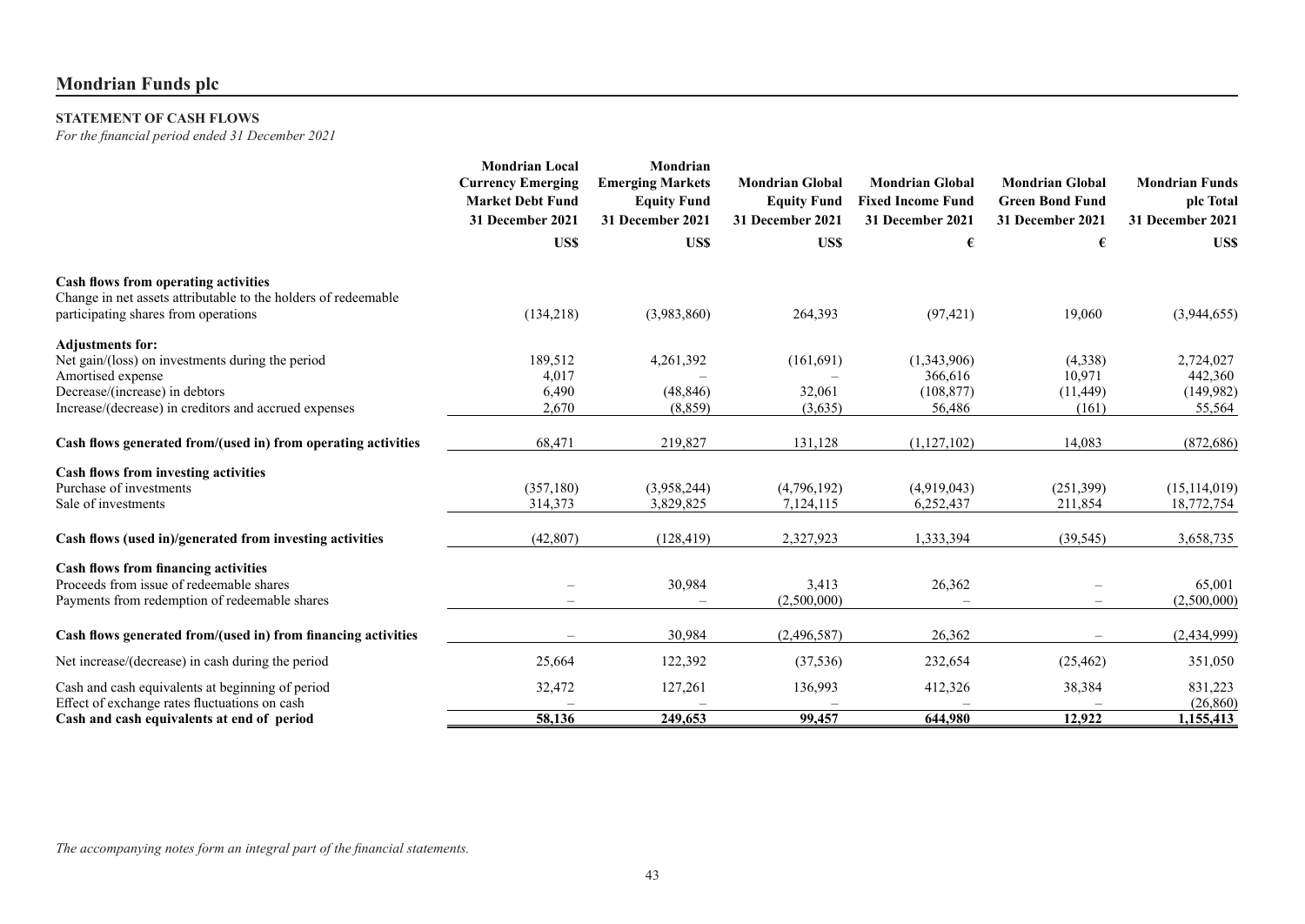# **STATEMENT OF CASH FLOWS**

*For the financial period ended 31 December 2020*

|                                                                                                        |                                                     | <b>Mondrian Local Mondrian Emerging</b> |                                              |                        |                                                         |                                                                        |
|--------------------------------------------------------------------------------------------------------|-----------------------------------------------------|-----------------------------------------|----------------------------------------------|------------------------|---------------------------------------------------------|------------------------------------------------------------------------|
|                                                                                                        | <b>Currency Emerging</b><br><b>Market Debt Fund</b> | <b>Markets Equity</b><br>Fund*          | <b>Mondrian Global</b><br><b>Equity Fund</b> | <b>Mondrian Global</b> | Fixed Income Fund Green Bond Fund**<br>31 December 2020 | Mondrian Global Mondrian Funds plc<br><b>Total</b><br>31 December 2020 |
|                                                                                                        | 31 December 2020                                    | 31 December 2020                        | 31 December 2020                             | 31 December 2020       |                                                         |                                                                        |
|                                                                                                        | US\$                                                | US\$                                    | US\$                                         |                        | €                                                       | <b>USS</b>                                                             |
| Cash flows from operating activities<br>Change in net assets attributable to the holders of redeemable |                                                     |                                         |                                              |                        |                                                         |                                                                        |
| participating shares from operations                                                                   | 211,955                                             | 9,154,362                               | 2,153,221                                    | 508,529                | 545                                                     | 12,120,350                                                             |
| <b>Adjustments for:</b>                                                                                |                                                     |                                         |                                              |                        |                                                         |                                                                        |
| Net (loss)/gain on investments during the period                                                       | (180, 733)                                          | (8,932,740)                             | (2,070,309)                                  | 3,201,072              | 3,432                                                   | (7,401,806)                                                            |
| Amortised expense                                                                                      | 5,687                                               |                                         |                                              | 244,914                | 5,974                                                   | 301,787                                                                |
| (Increase)/decrease in debtors                                                                         | (7,550)                                             | 18,439                                  | (30,514)                                     | (151, 054)             | (41,246)                                                | (246, 579)                                                             |
| Increase in creditors and accrued expenses                                                             | 3,574                                               | 30,084                                  | 24,681                                       | 80,246                 | 27,961                                                  | 186,046                                                                |
| Cash flows generated from/(used in) from operating activities                                          | 32,933                                              | 270,145                                 | 77,079                                       | 3,883,707              | (3, 334)                                                | 4,959,798                                                              |
| Cash flows from investing activities                                                                   |                                                     |                                         |                                              |                        |                                                         |                                                                        |
| Purchase of investments                                                                                | (599, 964)                                          | (5,607,629)                             | (15,397,976)                                 | (30, 288, 933)         | (2,757,284)                                             | (60, 606, 927)                                                         |
| Sale of investments                                                                                    | 497,812                                             | 7,500,295                               | 1,841,434                                    | 11,789,866             | 243,385                                                 | 24,041,262                                                             |
| Cash flows (used in)/generated from from investing activities                                          | (102, 152)                                          | 1,892,666                               | (13, 556, 542)                               | (18, 499, 067)         | (2,513,899)                                             | (36, 565, 665)                                                         |
| <b>Cash flows from financing activities</b>                                                            |                                                     |                                         |                                              |                        |                                                         |                                                                        |
| Proceeds from issue of redeemable shares                                                               |                                                     |                                         | 15,723,467                                   | 15,152,569             | 2,537,650                                               | 36,601,577                                                             |
| Payments from redemption of redeemable shares                                                          |                                                     | (2,652,656)                             | (2,167,655)                                  | (6,632)                |                                                         | (4,828,138)                                                            |
| Cash flows (used in)/generated from from financing activities                                          | $\overline{\phantom{0}}$                            | (2,652,656)                             | 13,555,812                                   | 15,145,937             | 2,537,650                                               | 31,773,439                                                             |
| Net (decrease)/increase in cash during the period                                                      | (69,219)                                            | (489, 845)                              | 76,349                                       | 530,577                | 20,417                                                  | 167,572                                                                |
| Cash and cash equivalents at beginning of period                                                       | 88,040                                              | 565,768                                 | 99,536                                       | 487,285                |                                                         | 1,300,638                                                              |
| Effect of exchange rates fluctuations on cash                                                          |                                                     |                                         |                                              |                        |                                                         | 72,807                                                                 |
| Cash and cash equivalents at end of period                                                             | 18,821                                              | 75,923                                  | 175,885                                      | 1,017,862              | 20,417                                                  | 1,541,017                                                              |

\*Mondrian Focused Emerging Markets Equity Fund was renamed Mondrian Emerging Markets Equity Fund on 7 December 2020.

\*\*Mondrian Global Green Bond Fund commenced operations on 17 September 2020.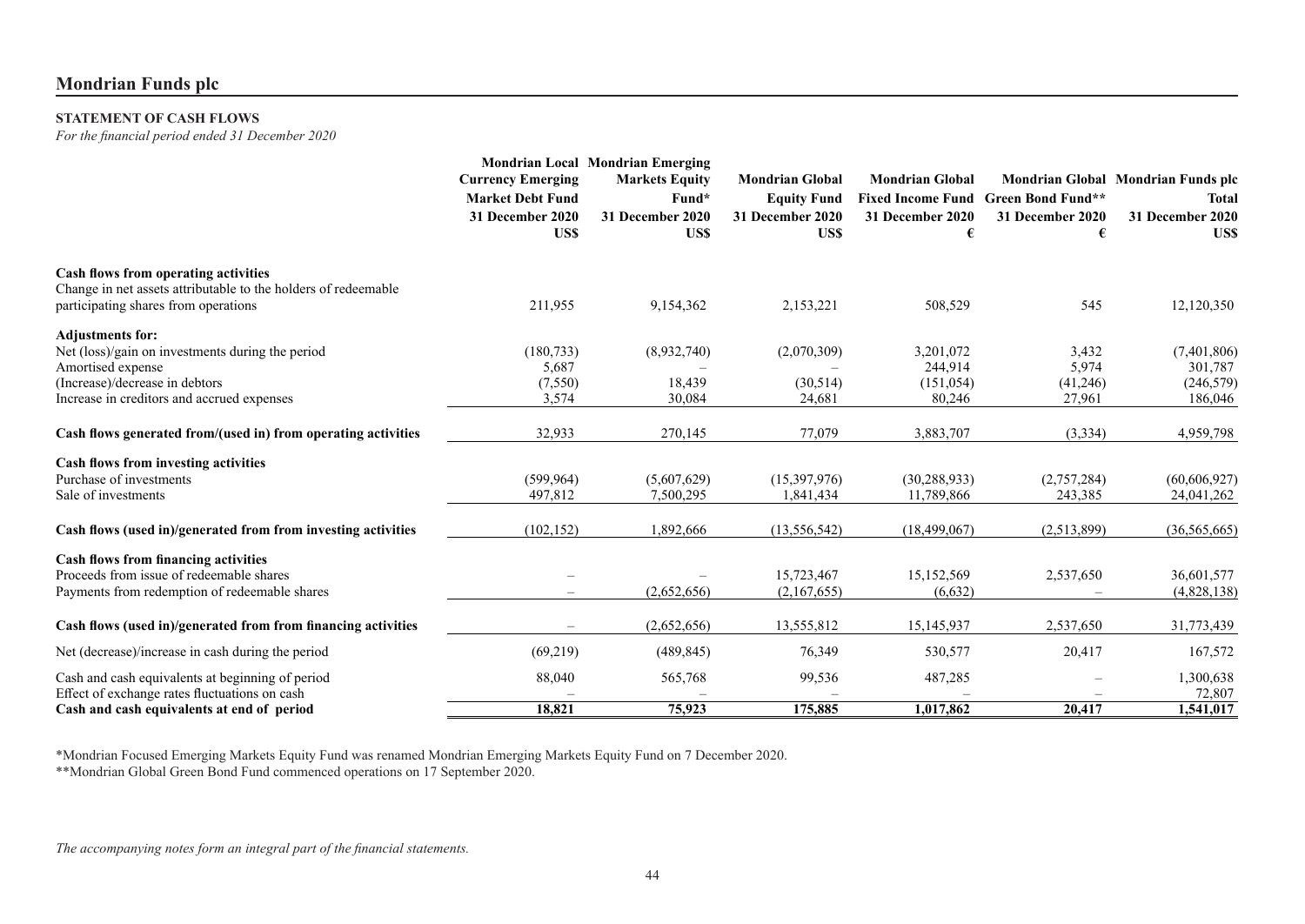## <span id="page-46-0"></span>**NOTES TO FINANCIAL STATEMENTS**

*For the financial period ended 31 December 2021*

#### **1. Organisation and Nature of Business**

Mondrian Funds plc (the "Company") is an umbrella investment company with variable capital and with segregated liability between Funds incorporated on 12 October 2010 under the laws of Ireland as a public limited company pursuant to the Companies Act 2014 and the European Communities (Undertakings for Collective Investment in Transferable Securities) Regulations 2011 (as amended) (the "UCITS Regulations") and the Central Bank (Supervision and Enforcement) Act 2013 (Section 48(1)) (Undertakings for Collective Investment in Transferable Securities) Regulations 2019, (the "Central Bank Regulations"). The Company has been authorised by the Central Bank of Ireland ("Central Bank") and the Central Bank Regulations as a UCITS Fund, with registration number 490105.

A separate portfolio of assets and liabilities will be maintained for each Fund and will be invested in accordance with the investment objective applicable to such Fund. The investment objective and policies for each Fund and all other relevant details in relation to such Fund will be formulated by the Directors at the time of creation of such Fund. There are currently five active Funds; Mondrian Local Currency Emerging Market Debt Fund, Mondrian Emerging Markets Equity Fund, Mondrian Global Equity Fund, Mondrian Global Fixed Income Fund and Mondrian Global Green Bond Fund (each a "Fund" or collectively the "Funds"), which commenced operations on ;16 December 2010, 26 May 2011, 30 December 2014, 23 November 2016 and 17 September 2020 respectively, when the first subscriptions were made.

The investment objective of Mondrian Local Currency Emerging Market Debt Fund is to achieve total return (high current income and longterm capital growth).

The investment objective of Mondrian Emerging Markets Equity Fund is to achieve long-term total return.

The investment objective of Mondrian Global Equity Fund is to achieve long-term total return.

The investment objective of Mondrian Global Fixed Income Fund is to generate current income consistent with the preservation of principal.

The investment objective of Mondrian Global Green Bond Fund is to generate returns consistent with the preservation of principal and the generation of income and capital growth over the long term with a focus on investment in green bonds.

#### **2. Principal Accounting Policies**

#### *Basis of Preparation*

The financial statements for the financial period ended 31 December 2021 are prepared under the requirements of IAS 34 "Interim Financial Reporting", the requirements of the UCITS Regulations and the Central Bank Regulations. These condensed interim financial statements should be read in conjunction with the most recent annual reports, which have been prepared in accordance with International Financial Reporting Standards as adopted in the European Union ("IFRS"), the requirements of the UCITS Regulations and the Central Bank UCITS Regulations.

The same accounting policies and methods of computation are followed in these interim condensed financial statements as compared with the annual audited set of financial statements prepared under IFRS. These condensed interim financial statements do not include all the information required for full annual financial statements prepared under IFRS.

A number of new standards, amendments to standards and interpretations are effective for annual periods beginning after 1 July 2021. None of these have a material effect on the financial statements of the Company.

The comparative figures are for the financial year ended 30 June 2021 (annual report and audited financial statements) and the financial period ended 31 December 2020 (interim unaudited report and condensed financial statements).

## **3. Foreign Currency**

#### *(a) Functional and presentation currency*

Items included in Mondrian Local Currency Emerging Market Debt Fund, Mondrian Emerging Markets Equity Fund and Mondrian Global Equity Fund are measured using the functional currency of the Funds i.e. United States dollar (or "US\$") (the "functional and presentation currency"). Items included in Mondrian Global Fixed Income Fund and Mondrian Global Green Bond Fund are measured using the functional currency of the Funds i.e. euro (or "€") (the "functional and presentation currency"). The Company has adopted US\$ as its presentation currency.

Where applicable the Company's results and financial position are translated from the Funds' presentation currency to the Company's presentation currency, as follows:

- (ii) assets and liabilities including net assets attributable to redeemable participating shareholders, are translated at the closing rate of 1 US\$  $= 60.8794$  (30 June 2021: 1US\$ =  $60.8432$ ) at each Statement of Financial Position date. Exchange differences arising between the rate of translation of subscriptions and redemptions are also attributed to redeemable participating shareholders; and
- (iii) income and expenses for Global Fixed Income Fund and Global Green Bond Fund's Statement of Comprehensive Income are translated at the average rate for period from 1 July 2021 to 31 December 2021 of 1 US\$ =  $60.8614$  (1 July 2020 to 31 December 2020: 1US\$ = €0.8473).

#### *(b) Transactions and balances*

Foreign currency transactions are translated into the functional currency using the exchange rates prevailing at the dates of the transactions. Foreign exchange gains and losses resulting from the settlement of such transactions and from the translation at financial period end exchange rates of transactions denominated in foreign currencies are recognised in the Statement of Comprehensive Income.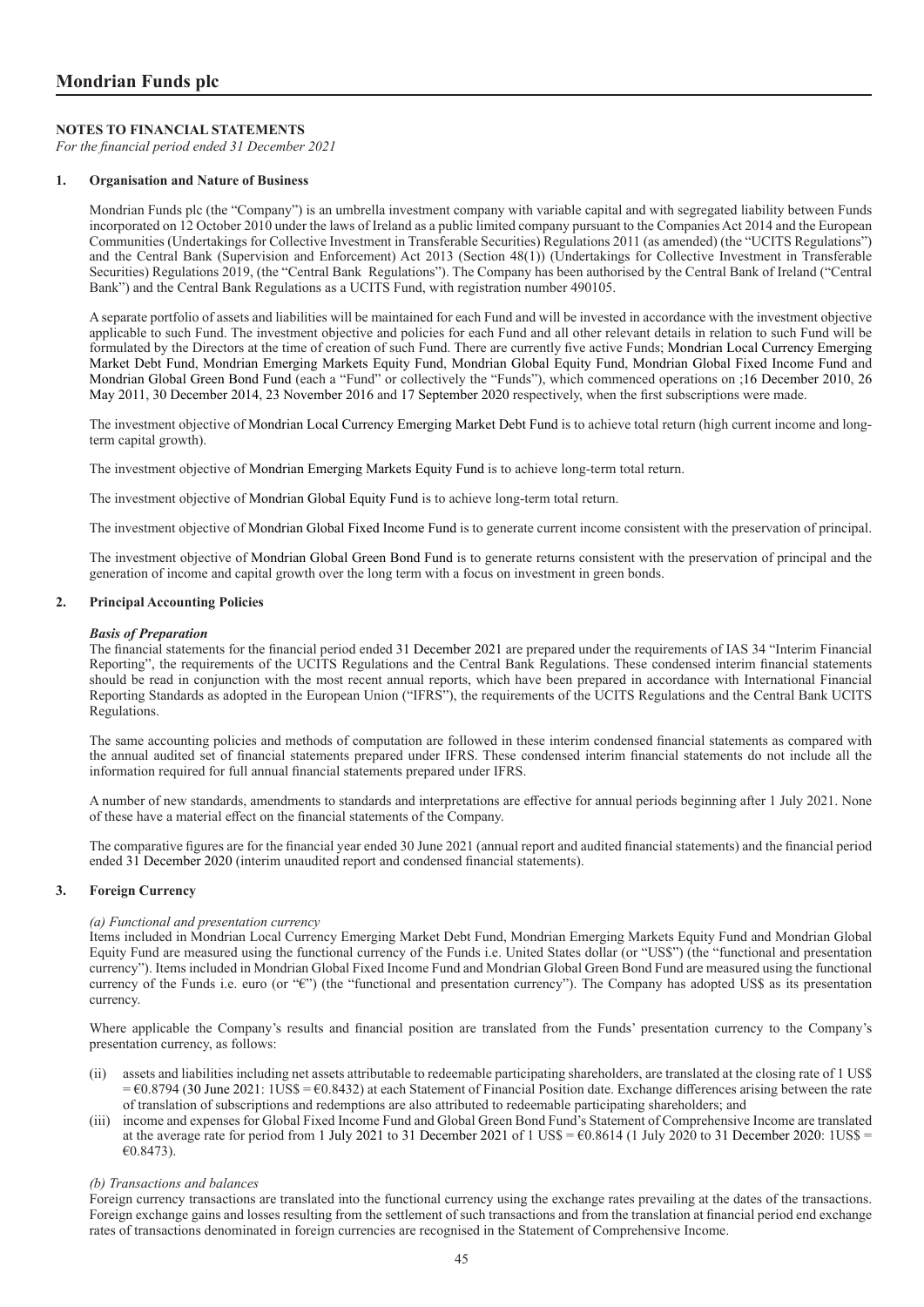*For the financial period ended 31 December 2021*

#### **4. Translation Adjustment**

The translation adjustment arises as a result of the difference between the closing exchange rate and the average exchange rate used to translate the movement in net assets attributable to holders of redeemable participating shares as at 31 December 2021. There is a notional loss of US\$4,837,851 (31 December 2020: US\$9,608,099) which is a notional adjustment in the Statement of Changes in Net Assets.

#### **5. Fees**

#### *Investment Management Fee*

The Investment Manager is entitled to receive from the Company an annual investment management fee for the Funds in respect of the Net Asset Value of the Fund. The following rates applied during the financial period:

| Fund                                              | Charge per annum |
|---------------------------------------------------|------------------|
| Mondrian Local Currency Emerging Market Debt Fund | $0.55\%$ *       |
| Mondrian Emerging Markets Equity Fund             | $0.70\%$         |
| Mondrian Global Equity Fund                       | $0.55\%$         |
| Mondrian Global Fixed Income Fund                 | 0.45%            |
| l Mondrian Global Green Bond Fund                 | $0.35\%$ .       |

The Directors are entitled to increase the Investment Management Fee up to a maximum of 1% per annum of the Net Asset Value of each Fund. Shareholders will be notified in writing in advance of any proposed increase of such fees up to such maximum.

During the financial period the Investment Manager earned a fee of US\$446,215 (31 December 2020: US\$396,587) of which US\$157,481 (30 June 2021: US\$86,550) was payable at the financial period end.

## *Administration Fee*

The Administrator is entitled to a minimum monthly fee of US\$5,000 per Fund. The following rates applied during the financial period:

| Net Asset Value                    | Charge per annum |
|------------------------------------|------------------|
| $\vert$ Up to US\$125 million      | 5 basis points   |
| US\$125 million to US\$250 million | 4 basis points   |
| US\$250 million and above          | 3 basis points   |

During the financial period the Administrator earned a fee of US\$179,385 (31 December 2020: US\$138,614) of which US\$58,993 (30 June 2021: US\$50,480) was payable at the financial period end.

## *Custody Fee*

During the financial period the Depositary earned a fee of US\$51,890 (31 December 2020: US\$76,715) of which US\$23,156 (30 June 2021: US\$17,319) was payable at the financial period end.

#### *Depositary Fee*

The Depositary is entitled to a minimum monthly fee of US\$1,250 per Fund. The following rates applied during the financial period:

| Net Asset Value                    | Charge per annum  |
|------------------------------------|-------------------|
| $\vert$ Up to US\$125 million      | 1.75 basis points |
| US\$125 million to US\$250 million | 1.50 basis points |
| US\$250 million and above          | 1.25 basis points |

During the financial period, the Depositary earned a fee of US\$40,060 (31 December 2020: US\$36,486) of which US\$13,589 (30 June 2021: US\$13,640) was payable at the financial period end.

#### *Fund Expenses Rebate*

The maximum Administrative expenses of the fund will be capped at the following rates based on the average monthly Net Asset Value of each Fund.

| Fund                                                 | Charge per annum |
|------------------------------------------------------|------------------|
| Mondrian Local Currency Emerging Market Debt Fund    | 0.20%            |
| Mondrian Emerging Markets Equity Fund                | 0.25%            |
| Mondrian Global Equity Fund                          | 0.15%            |
| Mondrian Global Fixed Income Fund (Unhedged classes) | $0.10\%$         |
| Mondrian Global Fixed Income Fund (Hedged classes)   | 0.145%           |
| Mondrian Global Green Bond Fund (Unhedged classes)   | $0.10\%$         |
| Mondrian Global Green Bond Fund (Hedged classes)     | 0.145%           |

The Company expects to evaluate this cap on an annual basis. This cap does not apply to or include the Investment Management fee, transaction related expenses and any non-recurring expenses.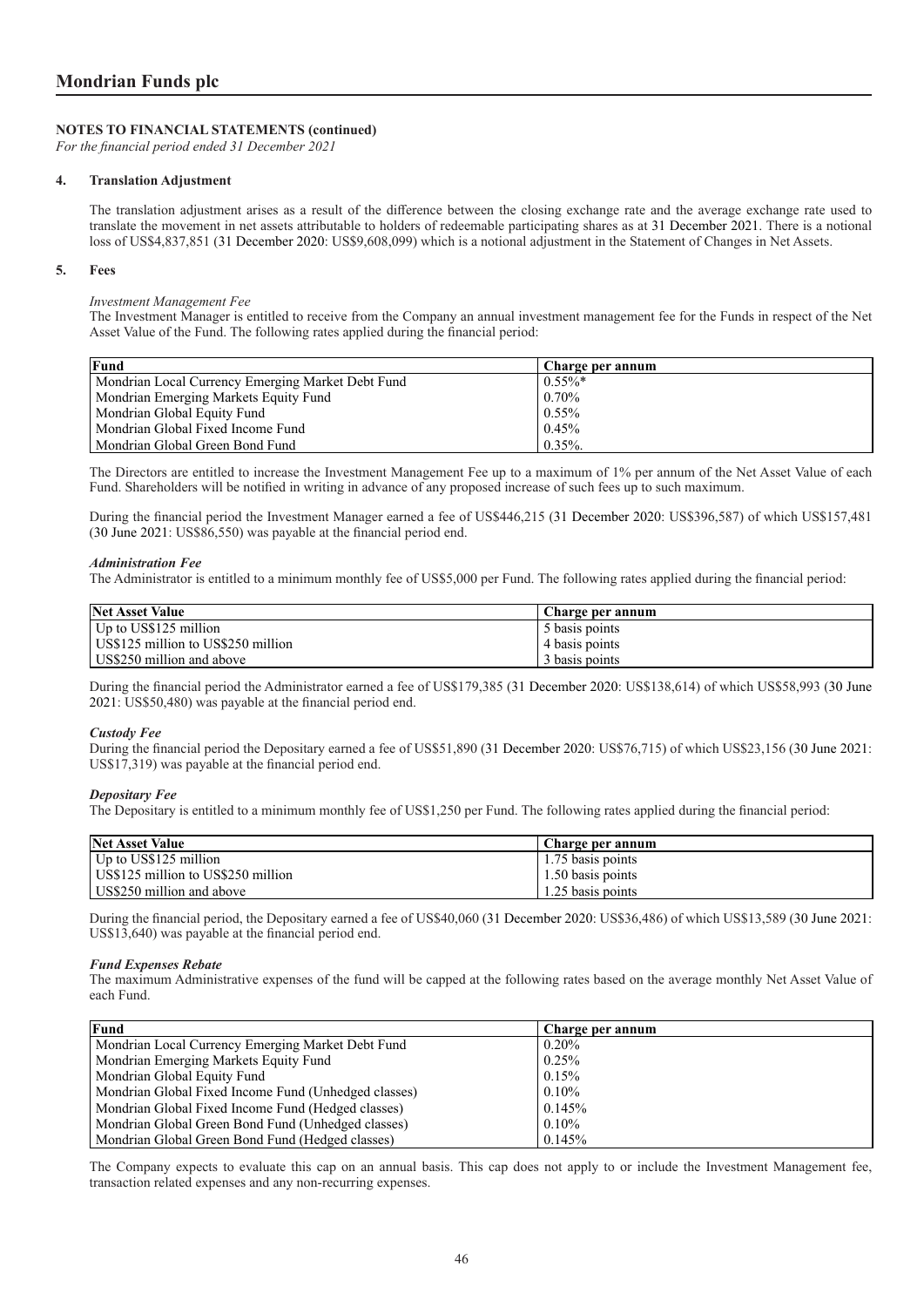*For the financial period ended 31 December 2021*

# **5. Fees (continued)**

## *Fund Expenses Rebate (continued)*

The Administrative expenses accrue daily and are payable monthly in arrears. Administrative expenses are the ordinary and recurring expenses relating to the operation and administration of the Company and each Fund including, without limitation, the fees and expenses of the Depositary, the fees and expenses of the Administrator and the routine legal, audit, tax return preparation, accounting and regulatory filing fees related to each Fund and the ongoing offering of Shares as set out in the Supplement for each Fund.

The rebates and amounts reimbursable to the Funds are as follows:

|                                                   | Period ended<br>31 December | Due at 31<br><b>December</b> | <b>Period ended</b><br>31 December | Due at 30        |
|---------------------------------------------------|-----------------------------|------------------------------|------------------------------------|------------------|
|                                                   | 2021                        | 2021                         | 2020                               | <b>June 2021</b> |
| <b>Mondrian Fund Expense Rebate</b>               | US\$                        | US\$                         | US\$                               | US\$             |
| Mondrian Local Currency Emerging Market Debt Fund | 48,452                      | 9,352                        | 45,034                             | 12,876           |
| Mondrian Emerging Markets Equity Fund             | 44,594                      | 7.194                        | 89,000                             | 1,958            |
| Mondrian Global Equity Fund                       | 40.880                      | 5.824                        | 36,299                             | 13,332           |
|                                                   | €                           | €                            | €                                  | €                |
| Mondrian Global Fixed Income Fund                 | 82,176                      | 32,385                       | 71,892                             | 28,198           |
| Mondrian Global Green Bond Fund                   | 37,767                      | 6.327                        | 24,934                             | (2,666)          |

#### *Other Expenses*

Other expenses during the financial period ended 31 December 2021 were as follows:

|                            | Mondrian                                           | Mondrian |                                       |
|----------------------------|----------------------------------------------------|----------|---------------------------------------|
|                            | <b>Local Currency</b>                              | Emerging |                                       |
|                            | <b>Emerging Market</b>                             |          | <b>Markets Equity Mondrian Global</b> |
|                            | <b>Debt Fund</b>                                   | Fund     | <b>Equity Fund</b>                    |
|                            | 31 December 2021 31 December 2021 31 December 2021 |          |                                       |
|                            | US\$                                               | US\$     | US\$                                  |
| Legal fees                 | 1,885                                              | 7,352    | 2,652                                 |
| Professional services fees | 1,502                                              | 5,549    | 1,264                                 |
| Directors insurance        | (20)                                               | (700)    | (199)                                 |
| Reporting fees             | 788                                                | 788      | 788                                   |
| Other expenses             | 1,841                                              | 1.964    | 1,591                                 |
|                            | 5,996                                              | 14,953   | 6,096                                 |

|                            | <b>Mondrian Global</b> |                                                    |           |
|----------------------------|------------------------|----------------------------------------------------|-----------|
|                            |                        | Fixed Income Mondrian Global Mondrian Funds        |           |
|                            |                        | <b>Fund Green Bond Fund</b>                        | plc Total |
|                            |                        | 31 December 2021 31 December 2021 31 December 2021 |           |
|                            |                        |                                                    | US\$      |
| Legal fees                 | 22.533                 | 2,787                                              | 41,283    |
| Professional services fees | 13.220                 | 289                                                | 23,998    |
| Directors insurance        | (1,088)                | (58)                                               | (2,249)   |
| Reporting fees             | 699                    | 532                                                | 3,793     |
| Other expenses             | 5,187                  | 572                                                | 12,081    |
|                            | 40,551                 | 4.122                                              | 78,906    |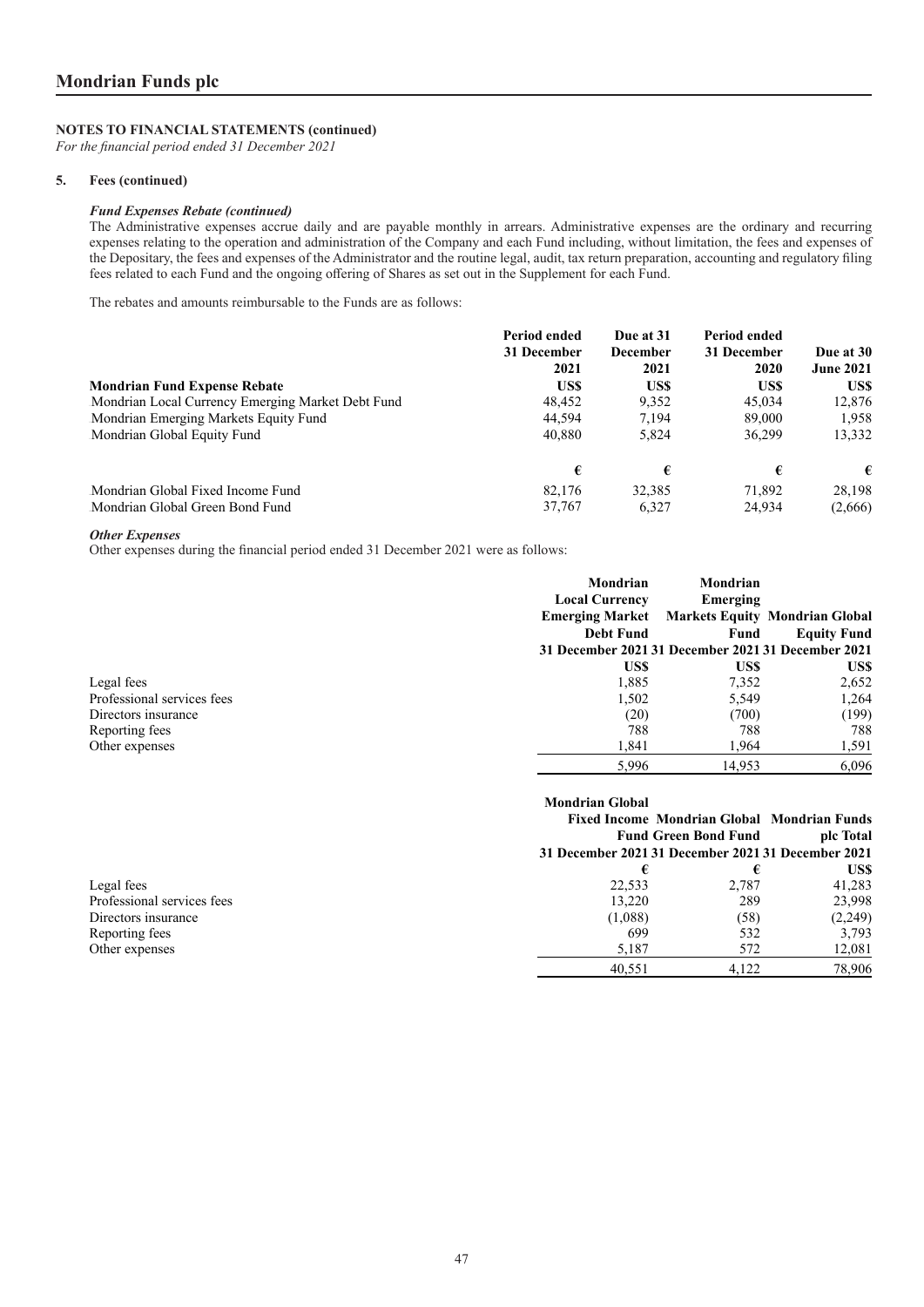*For the financial period ended 31 December 2021*

# **5. Fees (continued)**

#### *Other Expenses (continued)*

Other expenses during the financial period ended 30 December 2020 were as follows:

|                            | Mondrian                                           | Mondrian |                                       |
|----------------------------|----------------------------------------------------|----------|---------------------------------------|
|                            | <b>Local Currency</b>                              | Emerging |                                       |
|                            | <b>Emerging Market</b>                             |          | <b>Markets Equity Mondrian Global</b> |
|                            | <b>Debt Fund</b>                                   | Fund     | <b>Equity Fund</b>                    |
|                            | 31 December 2020 31 December 2020 31 December 2020 |          |                                       |
|                            | US\$                                               | US\$     | US\$                                  |
| Legal fees                 | 179                                                | 2.902    | 300                                   |
| Professional services fees | 112                                                | 10.845   | 898                                   |
| Directors insurance        | 64                                                 | 2.046    | 117                                   |
| Reporting fees             | 788                                                | 788      | 787                                   |
| Other expenses             | 492                                                | 4,306    | 778                                   |
|                            | 1,635                                              | 20,887   | 2,880                                 |

|                            | <b>Mondrian Global</b><br>Fixed Income Mondrian Global Mondrian Funds<br><b>Fund Green Bond Fund</b><br>31 December 2020 31 December 2020 31 December 2020 |       | plc Total |  |
|----------------------------|------------------------------------------------------------------------------------------------------------------------------------------------------------|-------|-----------|--|
|                            |                                                                                                                                                            |       | US\$      |  |
| Legal fees                 | 6,256                                                                                                                                                      | 116   | 10,901    |  |
| Professional services fees | 24.182                                                                                                                                                     | 441   | 40,916    |  |
| Directors insurance        | 2,278                                                                                                                                                      | 177   | 5,124     |  |
| Reporting fees             | 699                                                                                                                                                        | 1.941 | 5,479     |  |
| Other expenses             | 6,768                                                                                                                                                      | 136   | 13,724    |  |
|                            | 40,183                                                                                                                                                     | 2.811 | 76,144    |  |

# **6. Dividends Declared**

There were no dividends declared during the financial period ended 31 December 2021 or the financial period ended 31 December 2020.

# **7. Cash and Cash Equivalents**

All cash and cash equivalents are held with the Northern Trust Company.

# **8. Exchange Rates**

The exchange rates to US dollars (US\$) used as at 31 December 2021 were as follows:

| Argentine peso (ARS)                                                                   | 102.69170   | Euro (EUR)              | 0.87935      | Philippine peso (PHP)    | 50.99250 |
|----------------------------------------------------------------------------------------|-------------|-------------------------|--------------|--------------------------|----------|
| Australian dollar (AUD)                                                                | 1.37542     | Hong Kong dollar (HKD)  | 7.79630      | Polish zloty (PLN)       | 4.03040  |
| Brazilian real (BRL)                                                                   | 5.57000     | Hungary forint (HUF)    | 324.09870    | Russian ruble (RUB)      | 75.00625 |
| British pound sterling (GBP)                                                           | 0.73831     | Indian rupee (INR)      | 74.33565     | Singapore dollar (SGD)   | 1.34815  |
| Chilean peso (CLP)                                                                     | 852.00000   | Indonesian rupiah (IDR) | 14,252.50000 | South African rand (ZAR) | 15.96000 |
| Chinese yuan (offshore) (CNY)                                                          | 6.37335     | Japanese yen (JYP)      | 115.15500    | Swedish kroner (SEK)     | 9.05385  |
| Chinese yuan (renminbi) (CNH)                                                          | 6.35905     | Korean won (KRW)        | 1,188.75000  | Taiwan dollar (TWD)      | 27.66700 |
| Colombian peso (COP)                                                                   | 4,070.00000 | Malaysian ringgit (MYR) | 4.16600      | Thai baht (THB)          | 33.40500 |
| Czech Republic koruna (CZK)                                                            | 21.85190    | Mexican peso (MXN)      | 20.46500     | Turkish lira (TRY)       | 13.27975 |
| Danish kroner (DKK)                                                                    | 6.54025     | Peruvian sol (PEN)      | 3.99075      | UAE dirham (AED)         | 3.673050 |
| The exchange rates to euro ( $\epsilon$ ) used as at 31 December 2021 were as follows: |             |                         |              |                          |          |
| Australian dollar (AUS)                                                                | 1.56413     | Mexican peso (MXN)      | 23.27282     | Swedish kroner (SEK)     | 10.29605 |
| Japanese yen (JPY)                                                                     | 130.95438   | Singapore dollar (SGD)  | 1.53312      | US dollar (USD)          | 1.13720  |
|                                                                                        |             |                         |              |                          |          |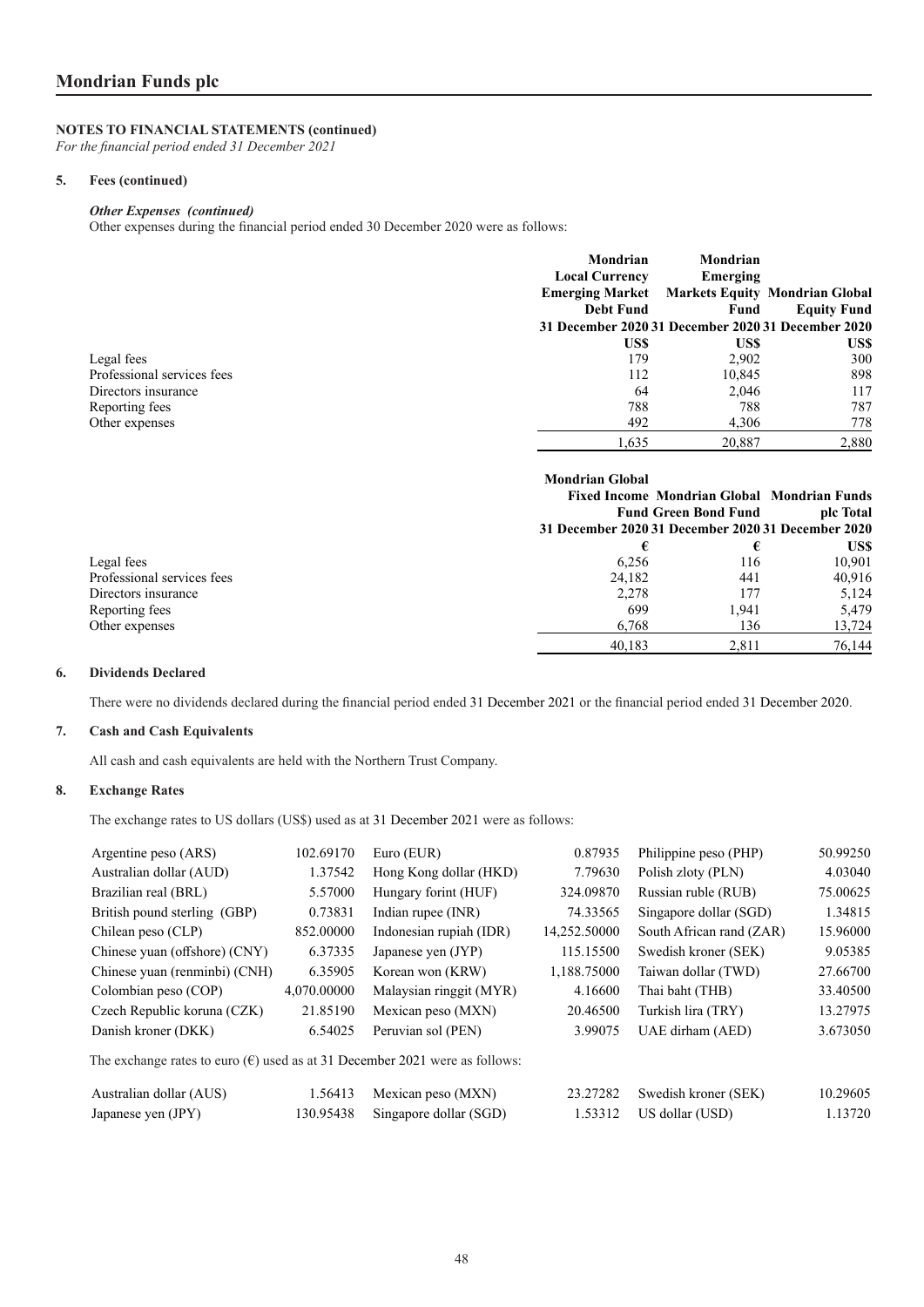*For the financial period ended 31 December 2021*

#### **8. Exchange Rates (continued)**

The exchange rates to US dollars (US\$) used as at 30 June 2021 were as follows:

| Argentine peso (ARS)                                                               | 95.72620    | Euro (EUR)              | 0.84324      | Philippine peso (PHP)    | 48.81500 |
|------------------------------------------------------------------------------------|-------------|-------------------------|--------------|--------------------------|----------|
| Australian dollar (AUD)                                                            | 1.33200     | Hong Kong dollar (HKD)  | 7.76585      | Polish zloty (PLN)       | 3.80700  |
| Brazilian real (BRL)                                                               | 5.01785     | Hungary forint (HUF)    | 296.00305    | Russian ruble (RUB)      | 73.05375 |
| British pound sterling (GBP)                                                       | 0.72388     | Indian rupee (INR)      | 74.33000     | Singapore dollar (SGD)   | 1.34420  |
| Chilean peso (CLP)                                                                 | 728.11000   | Indonesian rupiah (IDR) | 14,500.00000 | South African rand (ZAR) | 14.27875 |
| Chinese yuan (offshore) (CNY)                                                      | 6.46145     | Japanese yen (JYP)      | 110.99000    | Swedish kroner (SEK)     | 8.55215  |
| Chinese yuan (renminbi) (CNH)                                                      | 6.46085     | Korean won (KRW)        | 1,126.15000  | Taiwan dollar (TWD)      | 27.86250 |
| Colombian peso (COP)                                                               | 3,734.00000 | Malaysian ringgit (MYR) | 4.15150      | Thai baht (THB)          | 32.05000 |
| Czech Republic koruna (CZK)                                                        | 21.50855    | Mexican peso (MXN)      | 19.91050     | Turkish lira (TRY)       | 8.68750  |
| Danish kroner (DKK)                                                                | 6.27055     | Peruvian sol (PEN)      | 3.83250      | UAE dirham (AED)         | 3.67315  |
| The exchange rates to euro ( $\epsilon$ ) used as at 30 June 2021 were as follows: |             |                         |              |                          |          |
| Australian dollar (AUS)                                                            | 1.57962     | Mexican peso (MXN)      | 23.61187     | Swedish kroner (SEK)     | 10.14200 |
| Japanese yen (JPY)                                                                 | 131.62311   | Singapore dollar (SGD)  | 1.59409      | US dollar (USD)          | 1.18590  |

#### **9. Shareholders' Funds**

The authorised share capital of the Company is two Subscriber Shares of  $\epsilon$ 1 each and 1,000,000,000,000 Shares of no par value initially designated as unclassified shares.

The Subscriber Shares entitle the holders to attend and vote at general meetings of the Company but do not entitle the holders to participate in the profits or assets of the Company except for a return of capital on a winding-up.

There is currently one Class of Share in issue, Class A, in each of the following Funds: Mondrian Local Currency Emerging Market Debt Fund, Mondrian Emerging Markets Equity Fund and Mondrian Global Equity Fund, all of which are denominated in US\$, the base currency of the Funds. There are currently three Classes of Shares in issue in Mondrian Global Fixed Income Fund; Class EUR Hedged and Class EUR Unhedged denominated in €, and Class USD Unhedged denominated in US\$. There are currently four Classes of Shares in issue in Mondrian Global Green Bond Fund; Class EUR Unhedged and Class EUR Hedged denominated in €, Class USD Hedged and Class USD Unhedged denominated in US\$. All classes of shares carry the right to receive notice of, attend and vote at any general meeting of the relevant Fund. The holders are entitled to receive all dividends declared and paid by the relevant Fund. Upon winding up, the holders are entitled to a return of capital based on the current Net Asset Value per share of the Fund.

Movements in redeemable participating shares during the financial period ended 31 December 2021 were as follows:

|                                          | <b>Shares</b> in<br><b>Issue at</b> | <b>Shares</b><br>Issued | <b>Shares</b><br><b>Redeemed</b> | <b>Shares</b> in<br><b>Issue at</b> | NAV per<br><b>Share</b> | <b>Net Assets at</b> |
|------------------------------------------|-------------------------------------|-------------------------|----------------------------------|-------------------------------------|-------------------------|----------------------|
|                                          | beginning of                        | during                  | during                           | 31 December                         | 31 December             | 31 December          |
|                                          | the Period                          | the Period              | the Period                       | 2021                                | 2021                    | 2021                 |
| <b>Mondrian Local Currency Emerging</b>  |                                     |                         |                                  |                                     |                         |                      |
| <b>Market Debt Fund</b>                  |                                     |                         |                                  |                                     |                         |                      |
| Class A                                  | 200,000                             |                         |                                  | 200,000                             | \$10.0394               | \$2,007,890          |
| <b>Mondrian Emerging Markets Equity</b>  |                                     |                         |                                  |                                     |                         |                      |
| Fund                                     |                                     |                         |                                  |                                     |                         |                      |
| Class $A^*$                              | 2,729,858                           | 2,457                   |                                  | 2,732,315                           | \$11.8917               | \$32,491,800         |
| <b>Mondrian Global Equity Fund</b>       |                                     |                         |                                  |                                     |                         |                      |
| Class $A^*$                              | 1,360,356                           | 203                     | (150,718)                        | 1,209,841                           | \$17.1754               | \$20,779,513         |
| <b>Mondrian Global Fixed Income Fund</b> |                                     |                         |                                  |                                     |                         |                      |
| Class EUR Hedged                         | 7,156,805                           | 2,449                   | $\overline{\phantom{0}}$         | 7,159,254                           | €10.6908                | €76,538,130          |
| Class EUR Unhedged*                      | 855                                 |                         |                                  | 855                                 | €9.7749                 | €8,361               |
| Class USD Unhedged*                      | 2,410,808                           |                         |                                  | 2,410,808                           | \$9.5512                | \$23,026,205         |
| <b>Mondrian Global Green Bond Fund</b>   |                                     |                         |                                  |                                     |                         |                      |
| Class EUR Hedged                         | 63,364                              |                         |                                  | 63,364                              | €9.7245                 | €616,180             |
| Class EUR Unhedged*                      | 63,364                              |                         | $\qquad \qquad$                  | 63,364                              | €9.8957                 | €627,025             |
| Class USD Hedged                         | 75,000                              |                         |                                  | 75,000                              | \$9.8202                | \$736,515            |
| Class USD Unhedged*                      | 75,000                              |                         |                                  | 75,000                              | \$9.5307                | \$714,803            |

\*Unhedged share classes.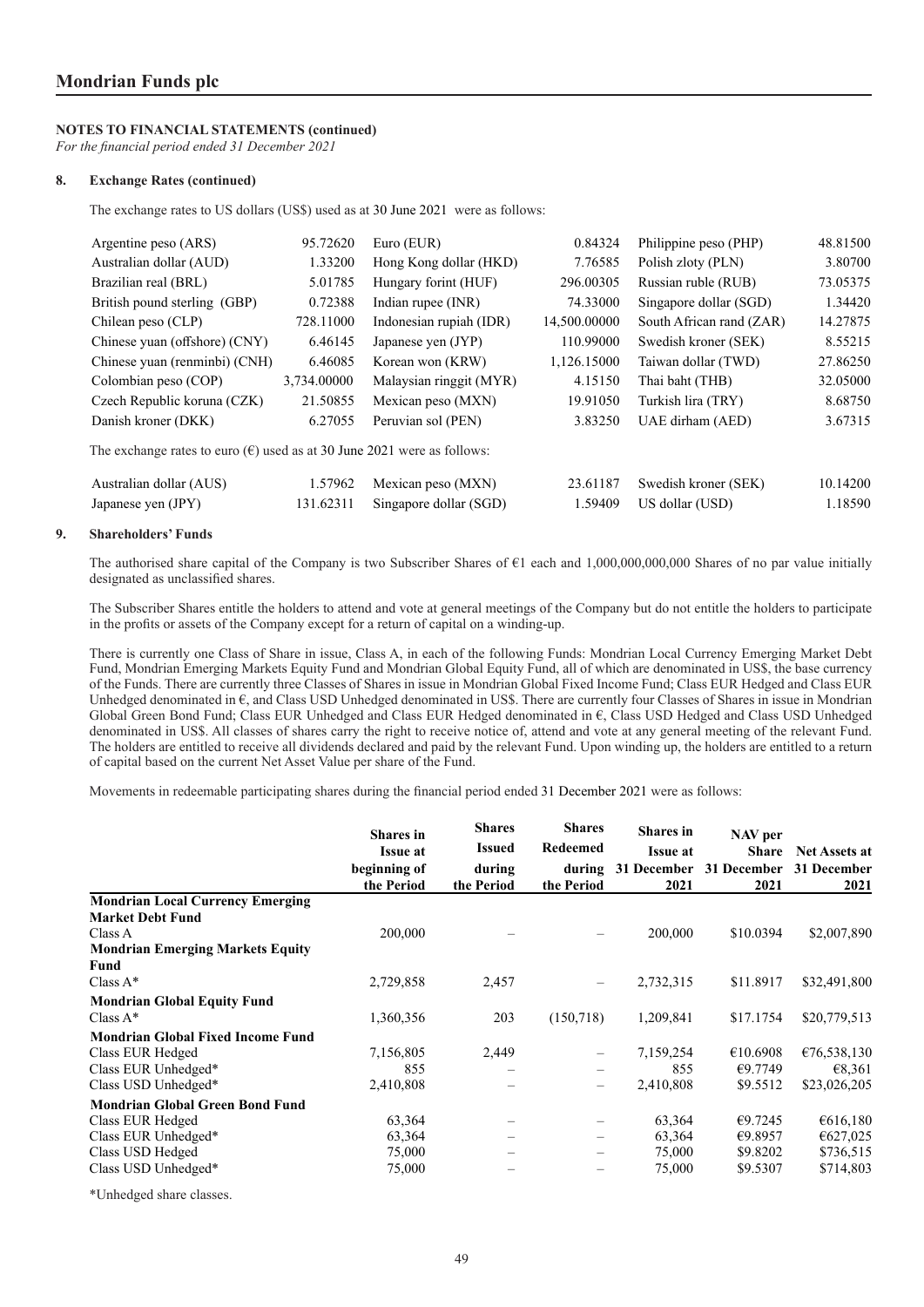*For the financial period ended 31 December 2021*

#### **9. Shareholders' Funds (continued)**

Movements in redeemable participating shares during the financial year ended 30 June 2021 were as follows:

|                                           | <b>Shares</b> in | <b>Shares</b> | <b>Shares</b>   |                     |                     |                      |
|-------------------------------------------|------------------|---------------|-----------------|---------------------|---------------------|----------------------|
|                                           | <b>Issue at</b>  | Issued        | <b>Redeemed</b> | <b>Shares</b> in    | NAV per             |                      |
|                                           | beginning of     | during        | during          | <b>Issue at</b>     | Share               | <b>Net Assets at</b> |
|                                           | the Year         | the Year      | the Year        | <b>30 June 2021</b> | <b>30 June 2021</b> | <b>30 June 2021</b>  |
| <b>Mondrian Local Currency Emerging</b>   |                  |               |                 |                     |                     |                      |
| <b>Market Debt Fund</b>                   |                  |               |                 |                     |                     |                      |
| Class A                                   | 200,000          |               |                 | 200,000             | \$10.7105           | \$2,142,108          |
| <b>Mondrian Emerging Markets Equity</b>   |                  |               |                 |                     |                     |                      |
| Fund                                      |                  |               |                 |                     |                     |                      |
| Class $A^*$                               | 2,981,256        | 5,513         | (256,911)       | 2,729,858           | \$13.3504           | \$36,444,676         |
| <b>Mondrian Global Equity Fund</b>        |                  |               |                 |                     |                     |                      |
| Class $A^*$                               | 388,783          | 1,360,428     | (388, 855)      | 1,360,356           | \$16.9159           | \$23,011,707         |
| <b>Mondrian Global Fixed Income Fund</b>  |                  |               |                 |                     |                     |                      |
| Class EUR Hedged                          | 7,992,502        | 3,265         | (838,962)       | 7,156,805           | €10.7438            | €76,891,272          |
| Class EUR Unhedged*,**                    |                  | 855           |                 | 855                 | €9.6381             | €8,244               |
| Class USD Unhedged*,**                    |                  | 2,410,808     |                 | 2,410,808           | \$9.8216            | \$23,677,904         |
| <b>Mondrian Global Green Bond Fund***</b> |                  |               |                 |                     |                     |                      |
| Class EUR Hedged                          |                  | 63,364        |                 | 63,364              | €9.8120             | €621,720             |
| Class EUR Unhedged*                       |                  | 63,364        |                 | 63,364              | €9.8837             | €626,268             |
| Class USD Hedged                          |                  | 75,000        |                 | 75,000              | \$9.8758            | \$740,682            |
| Class USD Unhedged*                       |                  | 75,000        |                 | 75,000              | \$9.9268            | \$744,513            |

\*Unhedged share classes.

\*\*Class EUR Unhedged and Class USD Unhedged were launched on 03 November 2020.

\*\*\*Mondrian Green Bond Fund commenced operations on 17 September 2020.

#### **10. Research Costs**

The MiFID II delegated acts covering research payment accounts came into effect in January 2018. This delegated act sets out the final structure and rules concerning research consumption and payment to be used by EU member states when implementing MiFID II. The Investment Manager does not operate a research payment account for the discharge of research expenses. For the financial period ended 31 December 2021 all research was paid directly by the Investment Manager.

#### **11. Taxation**

The Company will not be liable to tax in respect of its income and gains, other than on the occurrence of a chargeable event. A chargeable event includes any distribution to shareholders or any redemption or transfer of shares.

Following legislative changes in the Finance Act 2006, the holding of shares at the end of a relevant period will, in respect of Irish resident investors, also constitute a chargeable event. To the extent that any tax issues arise on such a chargeable event, such tax will be allowed as a credit against any tax payable on the subsequent encashment, redemption, cancellation or transfer of the relevant shares.

A relevant period is defined as a period of eight years beginning with the acquisition of a share by a shareholder and each subsequent period of eight years beginning immediately after the preceding relevant period.

No tax will arise on the Company on the occurrence of a chargeable event in respect of:

- (ii) a shareholder who is not Irish tax resident and not ordinarily tax resident in Ireland at the time of the chargeable event, provided the necessary signed statutory declarations are held by the Company; or
- (iii) certain exempted Irish tax resident shareholders who have provided the Company with the necessary signed statutory declarations.

There were no chargeable events during the financial period under review.

In the absence of an appropriate declaration, the Company will be liable to Irish tax on the occurrence of a chargeable event and the Company reserves its right to withhold such taxes from shareholders. Capital gains, dividends and interest received may be subject to withholding taxes imposed by the country of origin and such taxes may not be recoverable by the Company or its shareholders.

#### **12. Related Party Transactions**

The following transactions with related parties were entered into during the financial period by the Company in the ordinary course of business and on normal commercial terms:

• Mondrian Investment Partners Limited, as Investment Manager, earned a fee of US\$446,215 (31 December 2020: US\$396,587) of which US\$157,481 (30 June 2021: US\$86,550) was payable at the financial period end.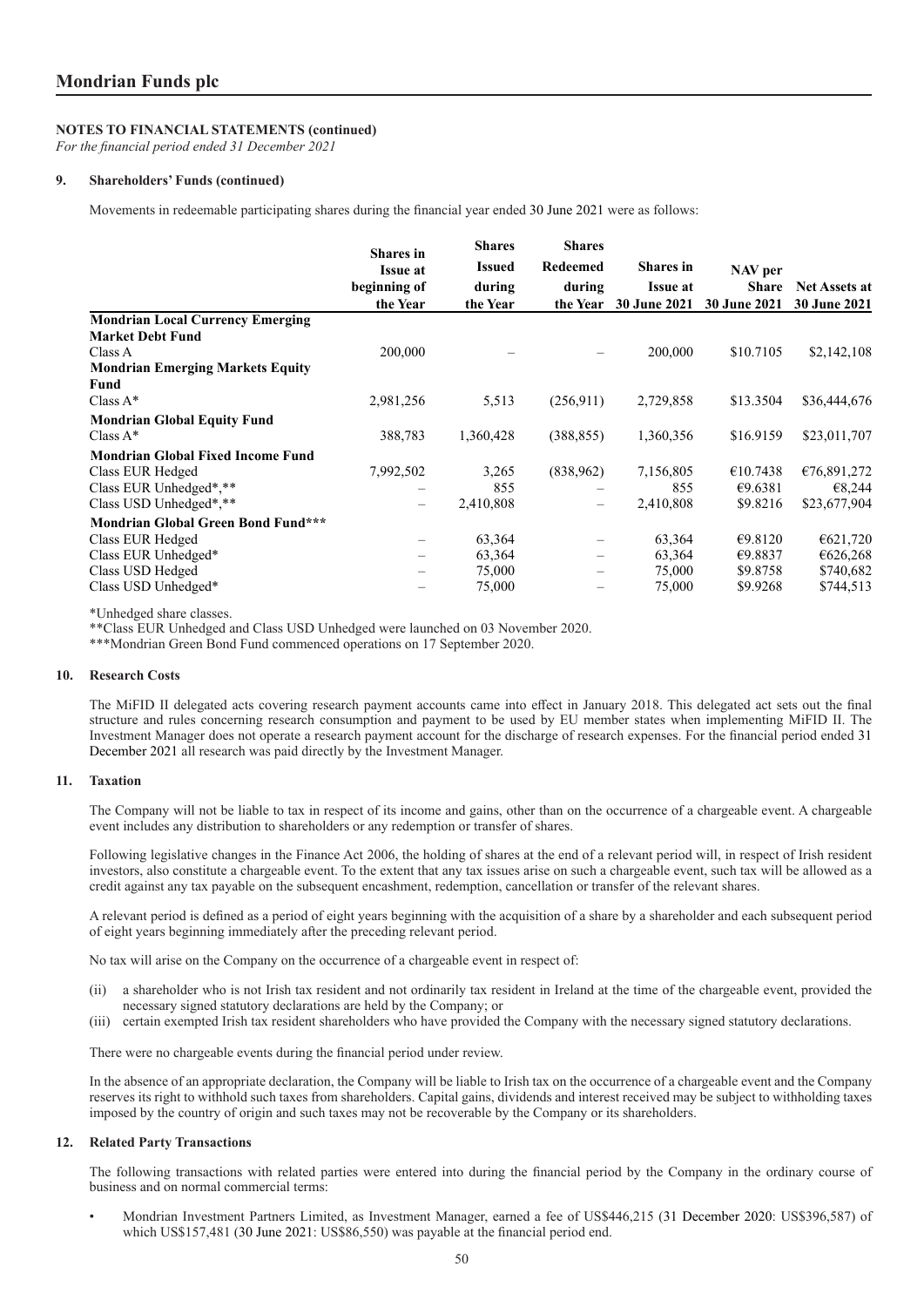*For the financial period ended 31 December 2021*

#### **12. Related Party Transactions (continued)**

- Rebate values incurred and reimbursable to each of the four Mondrian Funds from Mondrian Investment Partners Limited, for the current and prior financial period, are set out in note 5. These are as a result of a cap on Administrative expenses.
- As at 31 December 2021 Mondrian Investment Partners Limited held 200,000 (30 June 2021: 200,000) Shares in Mondrian Local Currency Emerging Market Debt Fund, Nil (30 June 2021: Nil) Shares in Mondrian Global Equity Fund, 1,855 (30 June 2021: 1,855) shares in Mondrian Global Fixed Income Fund and 276,727 (30 June 2021: 276,727) shares in Mondrian Global Green Bond Fund.
- During the financial period ended 31 December 2021, employees of Mondrian Investment Partners Limited held Shares in Mondrian Emerging Markets Equity Fund and Mondrian Global Equity Fund.
- Kevin O'Brien and Bronwyn Wright, as Directors, earned a fee of US\$29,595 (31 December 2020: US\$29,175) of which US\$503 (30 June 2021: US\$243) was payable at the financial period end. Jason Menegakis and Warren Shirvell did not earn a fee.
- Directors Warren Shirvell and Jason Menegakis are both employees of the Investment Manager.
- Details of fees paid to the Administrator, Depositary and Custodian are disclosed in note 5 of these financial statements.
- Cash and bank balances are held with The Northern Trust Company during the financial period. Details of bank interest paid are disclosed in the Statement of Comprehensive Income on page 39 .

## **13. Fair Value Measurement**

IFRS 13 requires the Company to classify fair value measurements using a fair value hierarchy that reflects the significance of the inputs used in making the measurements. The fair value hierarchy has the following levels:

- Quoted prices for identical investments in active markets (Level 1).
- Quoted prices for similar investments in active markets; quoted prices for identical or similar investments in markets that are active; and model-derived valuations whose significant value drivers are observable (Level 2).
- Significant inputs to the valuation model that are unobservable (Level 3).

Broadly, the framework requires fair value to be determined based on the exchange price that would be received for an asset or paid to transfer a liability (an exit price) in the principal or most advantageous market for the asset or liability in an orderly transaction between market participants.

For financial assets and liabilities, fair value is the price received to sell an asset or paid to transfer a liability in an orderly transaction with a market participant at the measurement date. In the absence of active markets for the identical assets and liabilities, such measurements involve developing assumptions based on market observable data and, in the absence of such data, internal information that is consistent with what market participants would use in a hypothetical transaction that occurs at measurement date.

The determination of what constitutes observable requires significant judgement by the Company. Observable inputs reflect market data obtained from independent sources, while unobservable inputs reflect market assumptions. Preference is given to observable inputs.

The tables below analyse within the fair value hierarchy the Funds' financial assets and liabilities (by class) measured at fair value at 31 December 2021 and 30 June 2021:

#### **Mondrian Local Currency Emerging Market Debt Fund**

| Asset and Liabilities at Fair Value as of 31 December 2021 |                |         |           |
|------------------------------------------------------------|----------------|---------|-----------|
| <b>Level 1</b>                                             | <b>Level 2</b> | Level 3 | Total     |
| US\$                                                       | US\$           | US\$    | US\$      |
|                                                            |                |         |           |
|                                                            | 1,932,729      |         | 1,932,729 |
|                                                            | 8,512          |         | 8,512     |
|                                                            | 1,941,241      |         | 1,941,241 |
|                                                            |                |         |           |
|                                                            |                |         |           |
|                                                            | (8,343)        |         | (8,343)   |
|                                                            | (8,343)        |         | (8,343)   |
|                                                            |                |         |           |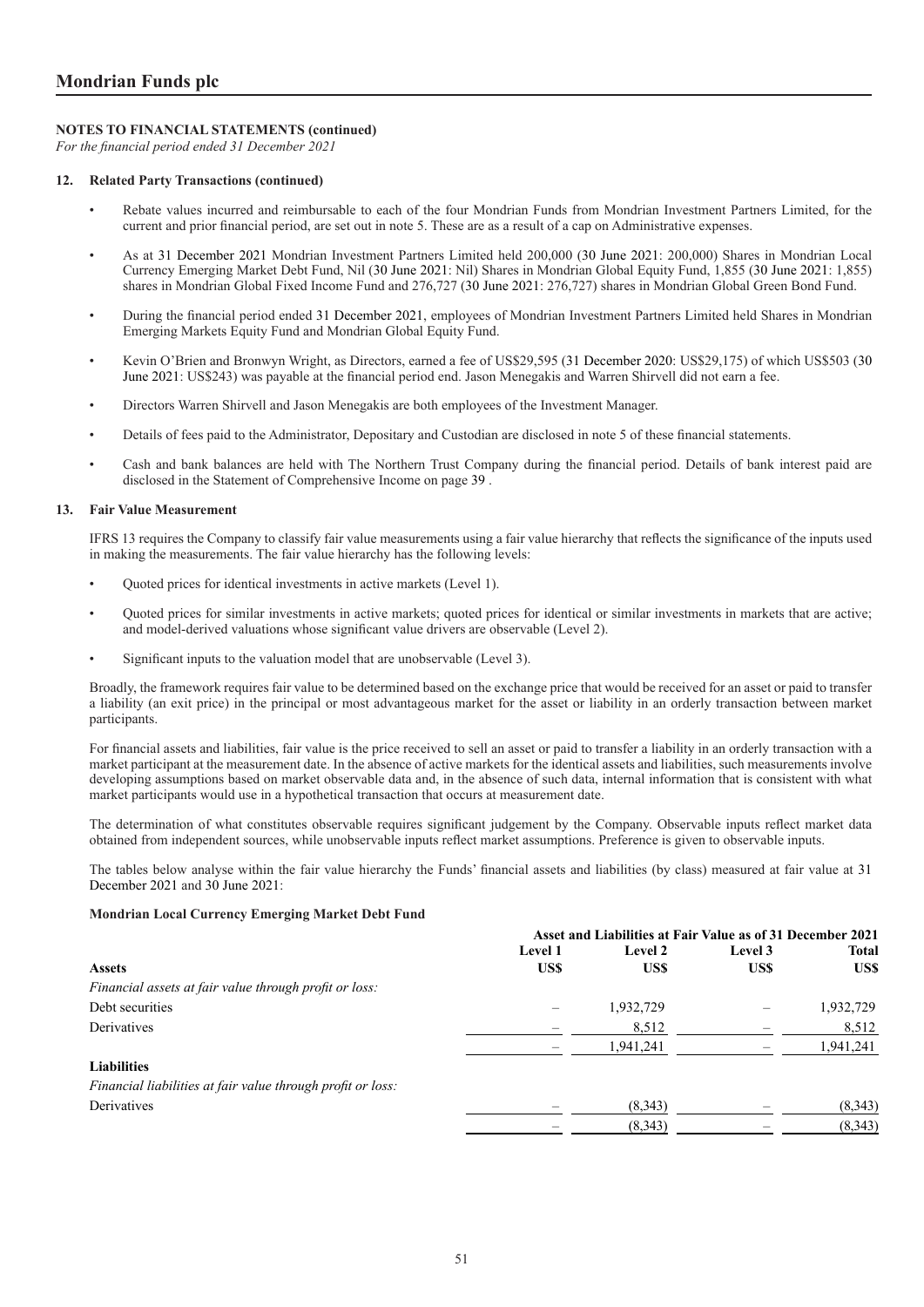*For the financial period ended 31 December 2021*

# **13. Fair Value Measurement (continued)**

# **Mondrian Local Currency Emerging Market Debt Fund (continued)**

|                                                             | Asset and Liabilities at Fair Value as of 30 June 2021 |                |                |              |
|-------------------------------------------------------------|--------------------------------------------------------|----------------|----------------|--------------|
|                                                             | <b>Level 1</b>                                         | <b>Level 2</b> | <b>Level 3</b> | <b>Total</b> |
| <b>Assets</b>                                               | US\$                                                   | US\$           | US\$           | US\$         |
| Financial assets at fair value through profit or loss:      |                                                        |                |                |              |
| Debt securities                                             |                                                        | 2,083,543      |                | 2,083,543    |
| Derivatives                                                 |                                                        | 6,500          |                | 6,500        |
|                                                             |                                                        | 2,090,043      |                | 2,090,043    |
| <b>Liabilities</b>                                          |                                                        |                |                |              |
| Financial liabilities at fair value through profit or loss: |                                                        |                |                |              |
| Derivatives                                                 |                                                        | (6,423)        |                | (6,423)      |
|                                                             |                                                        | (6,423)        |                | (6,423)      |

# **Mondrian Emerging Markets Equity Fund**

|                                                        |                | Asset and Liabilities at Fair Value as of 31 December 2021 |                          |              |
|--------------------------------------------------------|----------------|------------------------------------------------------------|--------------------------|--------------|
|                                                        | <b>Level 1</b> | Level 2                                                    | <b>Level</b> 3           | Total        |
| <b>Assets</b>                                          | USS            | USS                                                        | USS                      | US\$         |
| Financial assets at fair value through profit or loss: |                |                                                            |                          |              |
| Equities                                               | 32, 163, 224   | $\overline{\phantom{m}}$                                   | $\overline{\phantom{m}}$ | 32, 163, 224 |
|                                                        | 32, 163, 224   | $\overline{\phantom{0}}$                                   | $\qquad \qquad$          | 32, 163, 224 |

|                                                        |                | Asset and Liabilities at Fair Value as of 30 June 2021 |                          |            |
|--------------------------------------------------------|----------------|--------------------------------------------------------|--------------------------|------------|
|                                                        | <b>Level 1</b> | <b>Level 2</b>                                         | <b>Level</b> 3           | Total      |
| <b>Assets</b>                                          | USS            | US\$                                                   | US\$                     | US\$       |
| Financial assets at fair value through profit or loss: |                |                                                        |                          |            |
| Equities                                               | 36, 399, 326   | $\overline{\phantom{0}}$                               | $\overline{\phantom{m}}$ | 36,399,326 |
|                                                        | 36,399,326     |                                                        | $\overline{\phantom{0}}$ | 36,399,326 |

# **Mondrian Global Equity Fund**

|                                                        |                | Asset and Liabilities at Fair Value as of 31 December 2021 |                          |            |
|--------------------------------------------------------|----------------|------------------------------------------------------------|--------------------------|------------|
|                                                        | <b>Level 1</b> | <b>Level 2</b>                                             | <b>Level 3</b>           | Total      |
| <b>Assets</b>                                          | USS            | US\$                                                       | US\$                     | US\$       |
| Financial assets at fair value through profit or loss: |                |                                                            |                          |            |
| Equities                                               | 20.719.867     | $\overline{\phantom{0}}$                                   | $\overline{\phantom{0}}$ | 20,719,867 |
|                                                        | 20,719,867     | —                                                          | —                        | 20,719,867 |

|                                                        | Asset and Liabilities at Fair Value as of 30 June 2021 |                |                          |              |  |
|--------------------------------------------------------|--------------------------------------------------------|----------------|--------------------------|--------------|--|
|                                                        | <b>Level 1</b>                                         | <b>Level 2</b> | Level 3                  | <b>Total</b> |  |
| <b>Assets</b>                                          | USS                                                    | USS            | US\$                     | US\$         |  |
| Financial assets at fair value through profit or loss: |                                                        |                |                          |              |  |
| Equities                                               | 22,865,615                                             | —              | $\overline{\phantom{m}}$ | 22,865,615   |  |
|                                                        | 22,865,615                                             | –              | $\overline{\phantom{a}}$ | 22,865,615   |  |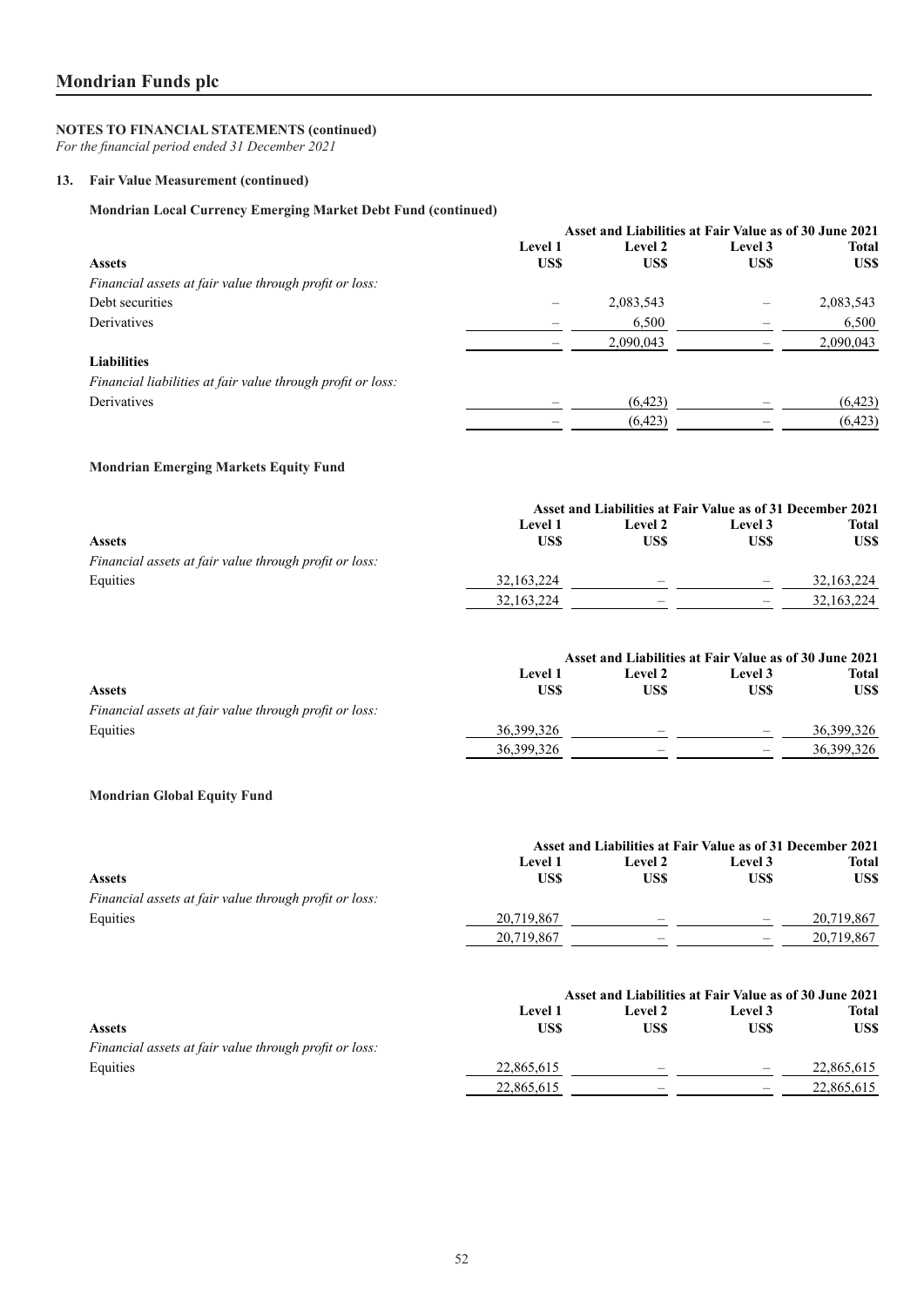# **NOTES TO FINANCIAL STATEMENTS (continued)**

*For the financial period ended 31 December 2021*

# **13. Fair Value Measurement (continued)**

# **Mondrian Global Fixed Income Fund**

|                                                             | Asset and Liabilities at Fair Value as of 31 December 2021 |             |         |              |
|-------------------------------------------------------------|------------------------------------------------------------|-------------|---------|--------------|
|                                                             | <b>Level 1</b>                                             | Level 2     | Level 3 | <b>Total</b> |
| <b>Assets</b>                                               | €                                                          | €           | €       | €            |
| Financial assets at fair value through profit or loss:      |                                                            |             |         |              |
| Debt securities                                             |                                                            | 96,514,382  |         | 96,514,382   |
| Derivatives                                                 |                                                            | 290,335     |         | 290,335      |
|                                                             |                                                            | 96,804,717  |         | 96,804,717   |
| <b>Liabilities</b>                                          |                                                            |             |         |              |
| Financial liabilities at fair value through profit or loss: |                                                            |             |         |              |
| Derivatives                                                 |                                                            | (1,099,583) |         | (1,099,583)  |
|                                                             |                                                            | (1,099,583) |         | (1,099,583)  |

|                                                             | Asset and Liabilities at Fair Value as of 30 June 2021 |                |         |              |
|-------------------------------------------------------------|--------------------------------------------------------|----------------|---------|--------------|
|                                                             | Level 1                                                | <b>Level 2</b> | Level 3 | <b>Total</b> |
| <b>Assets</b>                                               | €                                                      | €              | €       | €            |
| Financial assets at fair value through profit or loss:      |                                                        |                |         |              |
| Debt securities                                             |                                                        | 96,781,367     |         | 96,781,367   |
| <b>Derivatives</b>                                          |                                                        | 430,442        |         | 430,442      |
|                                                             |                                                        | 97,211,809     |         | 97,211,809   |
| <b>Liabilities</b>                                          |                                                        |                |         |              |
| Financial liabilities at fair value through profit or loss: |                                                        |                |         |              |
| Derivatives                                                 |                                                        | (1,150,571)    |         | (1,150,571)  |
|                                                             |                                                        | (1,150,571)    |         | (1,150,571)  |

# **Mondrian Global Green Bond Fund**

|                                                             | Asset and Liabilities at Fair Value as of 31 December 2021 |                |         |           |
|-------------------------------------------------------------|------------------------------------------------------------|----------------|---------|-----------|
|                                                             | <b>Level 1</b>                                             | <b>Level 2</b> | Level 3 | Total     |
| <b>Assets</b>                                               | €                                                          | €              | €       | €         |
| Financial assets at fair value through profit or loss:      |                                                            |                |         |           |
| Debt securities                                             |                                                            | 2,481,710      |         | 2,481,710 |
| Derivatives                                                 |                                                            | 18,703         |         | 18,703    |
|                                                             |                                                            | 2,500,413      |         | 2,500,413 |
| <b>Liabilities</b>                                          |                                                            |                |         |           |
| Financial liabilities at fair value through profit or loss: |                                                            |                |         |           |
| Derivatives                                                 |                                                            | (7,042)        |         | (7,042)   |
|                                                             |                                                            | (7,042)        |         | (7,042)   |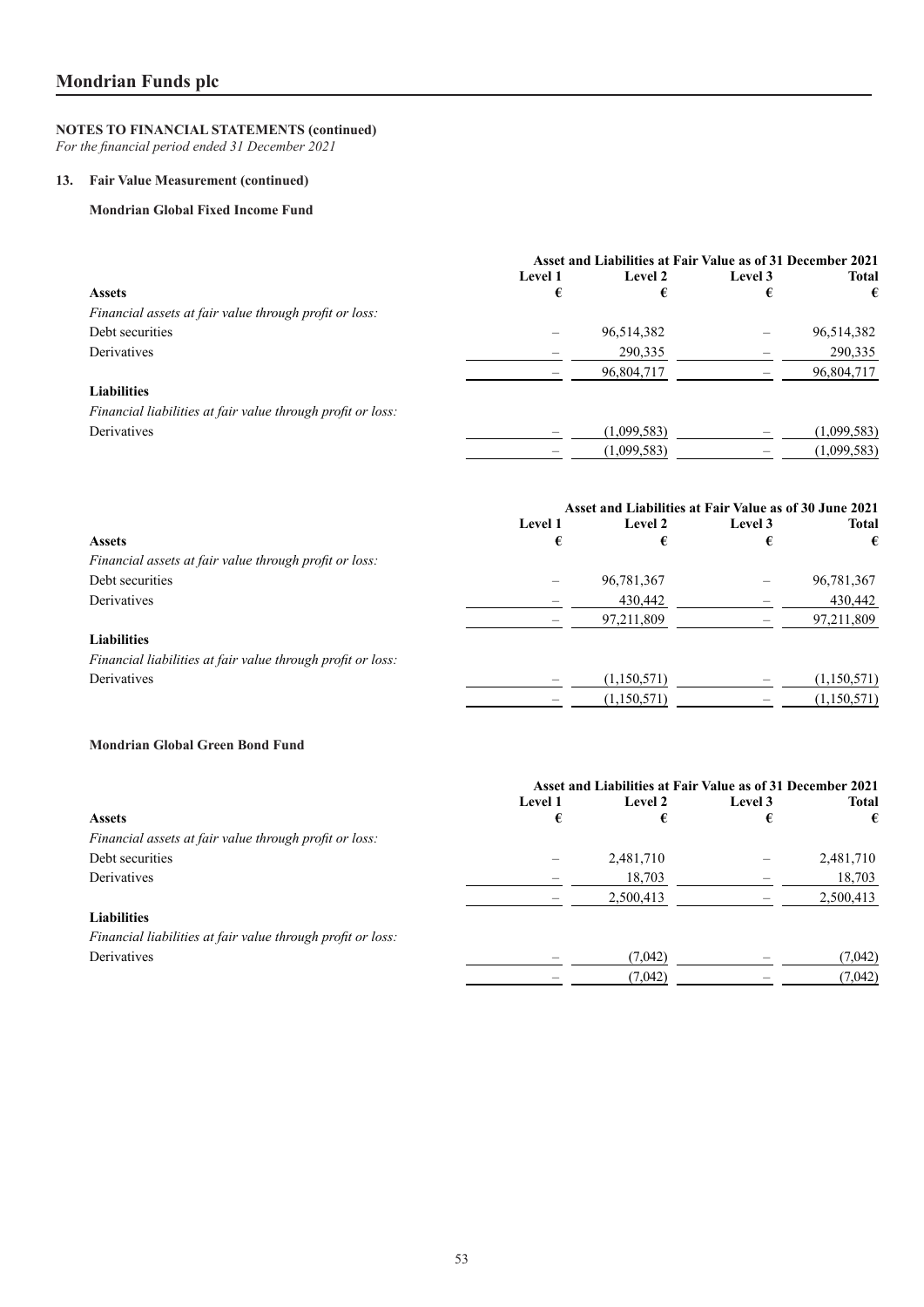*For the financial period ended 31 December 2021*

#### **13. Fair Value Measurement (continued)**

#### **Mondrian Global Green Bond Fund (continued)**

|                                                             | Asset and Liabilities at Fair Value as of 30 June 2021 |           |         |              |
|-------------------------------------------------------------|--------------------------------------------------------|-----------|---------|--------------|
|                                                             | <b>Level 1</b>                                         | Level 2   | Level 3 | <b>Total</b> |
| <b>Assets</b>                                               | €                                                      | €         | €       | €            |
| Financial assets at fair value through profit or loss:      |                                                        |           |         |              |
| Debt securities                                             |                                                        | 2,452,278 |         | 2,452,278    |
| Derivatives                                                 |                                                        | 16,006    |         | 16,006       |
|                                                             |                                                        | 2,468,284 |         | 2,468,284    |
| <b>Liabilities</b>                                          |                                                        |           |         |              |
| Financial liabilities at fair value through profit or loss: |                                                        |           |         |              |
| Derivatives                                                 |                                                        | (7, 825)  |         | (7, 825)     |
|                                                             |                                                        | (7, 825)  |         | (7, 825)     |

#### *Assets and liabilities not carried at fair value but for which fair value is disclosed*

The financial assets and liabilities not measured at fair value are short-term financial assets, short-term financial liabilities and net assets attributable to holders of redeemable participating shares whose carrying amounts approximate fair value. Cash and cash equivalents are categorised as Level 1 and all other financial assets and liabilities not measured at fair value through profit or loss are categorised as Level 2 in the fair value hierarchy. There were no transfers between levels during the financial period (30 June 2021: none).

#### **14 Audit Fees**

Fees and expenses payable to the statutory auditors, Deloitte, amounting to US\$33,031 (31 December 2020: US\$33,873), were earned in respect of the financial period, of which US\$33,826 (30 June 2021: US\$67,651) was payable at the financial year end, which entirely relates to the audit of the financial statements of the Company. There were no fees and expenses paid in respect of other assurance, tax advisory or non-audit services provided by the auditors for the financial year ended 31 December 2021.

#### **15. Efficient Portfolio Management**

The Company may use spot and forward foreign currency contracts for efficient portfolio management. These are used for the purpose of hedging against currency risk. Open forward foreign currency contracts for the financial period ended 31 December 2021 are shown in the Portfolio Statements.

## **16. Net Asset Value per Share**

|                                                          | <b>Net Asset Value</b> | <b>Shares</b> in<br>Issue | NAV per<br><b>Share</b> |
|----------------------------------------------------------|------------------------|---------------------------|-------------------------|
| <b>Mondrian Local Currency Emerging Market Debt Fund</b> |                        |                           |                         |
| Class A                                                  |                        |                           |                         |
| 31 December 2021                                         | <b>US\$2,007,890</b>   | 200,000                   | <b>US\$10.0394</b>      |
| 30 June 2021                                             | <b>US\$2,142,108</b>   | 200,000                   | <b>US\$10.7105</b>      |
| 30 June 2020                                             | US\$2,027,719          | 200,000                   | <b>US\$10.1386</b>      |
| <b>Mondrian Emerging Markets Equity Fund</b>             |                        |                           |                         |
| Class A                                                  |                        |                           |                         |
| 31 December 2021                                         | US\$32,491,800         | 2,732,315                 | <b>US\$11.8917</b>      |
| 30 June 2021                                             | US\$36,444,676         | 2,729,858                 | <b>US\$13.3504</b>      |
| 30 June 2020                                             | US\$27,575,932         | 2,981,256                 | <b>US\$9.2498</b>       |
| <b>Mondrian Global Equity Fund</b>                       |                        |                           |                         |
| Class A                                                  |                        |                           |                         |
| 31 December 2021                                         | US\$20,779,513         | 1,209,841                 | <b>US\$17.1754</b>      |
| 30 June 2021                                             | US\$23,011,707         | 1,360,356                 | <b>US\$16.9159</b>      |
| 30 June 2020                                             | <b>US\$5,081,100</b>   | 388,783                   | <b>US\$13.0692</b>      |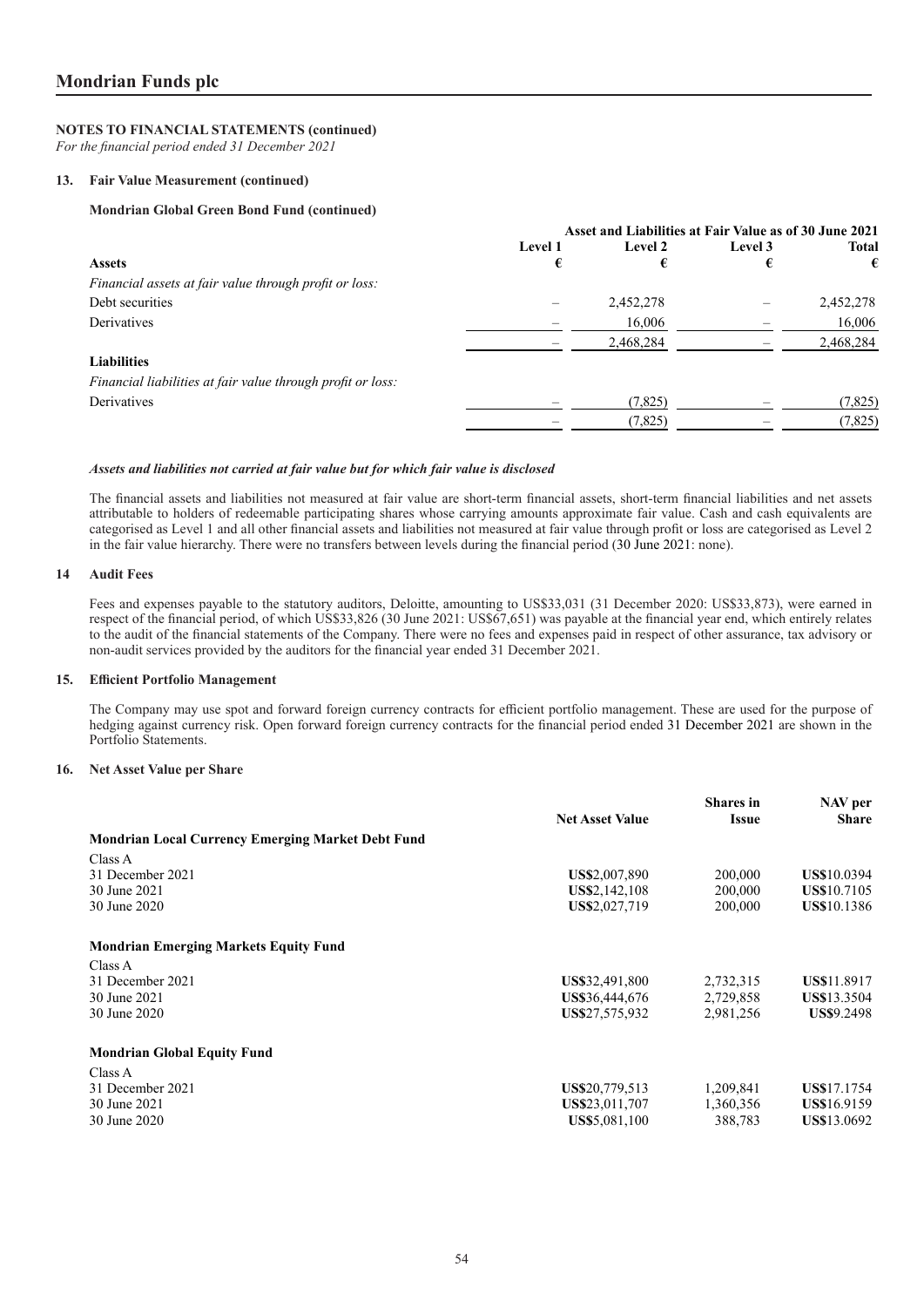*For the financial period ended 31 December 2021*

## **16. Net Asset Value per Share (continued)**

|                                          | <b>Net Asset Value</b> | <b>Shares</b> in<br><b>Issue</b> | NAV per<br><b>Share</b> |
|------------------------------------------|------------------------|----------------------------------|-------------------------|
| <b>Mondrian Global Fixed Income Fund</b> |                        |                                  |                         |
| Class EUR Hedged                         |                        |                                  |                         |
| 31 December 2021                         | €76,538,130            | 7,159,254                        | €10.6908                |
| 30 June 2021                             | €76,891,272            | 7,156,805                        | €10.7438                |
| 30 June 2020                             | €87,842,803            | 7,992,502                        | €10.9907                |
| Class EUR Unhedged*                      |                        |                                  |                         |
| 31 December 2021                         | €8,361                 | 855                              | €9.7749                 |
| 30 June 2021                             | €8,244                 | 855                              | €9.6381                 |
| Class USD Unhedged*                      |                        |                                  |                         |
| 31 December 2021                         | US\$23,026,205         | 2,410,808                        | US\$9.5512              |
| 30 June 2021                             | US\$23,677,904         | 2,410,808                        | <b>US\$9.8216</b>       |
| <b>Mondrian Global Green Bond Fund**</b> |                        |                                  |                         |
| Class EUR Hedged                         |                        |                                  |                         |
| 31 December 2021                         | €616,180               | 63,364                           | €9.7245                 |
| 30 June 2021                             | €621,720               | 63,364                           | €9.8120                 |
| Class EUR Unhedged                       |                        |                                  |                         |
| 31 December 2021                         | €627,025               | 63,364                           | €9.8957                 |
| 30 June 2021                             | €626,268               | 63,364                           | €9.8837                 |
| Class USD Hedged                         |                        |                                  |                         |
| 31 December 2021                         | <b>US\$736,515</b>     | 75,000                           | <b>US\$9.8202</b>       |
| 30 June 2021                             | <b>US\$740,682</b>     | 75,000                           | <b>US\$9.8758</b>       |
| Class USD Unhedged                       |                        |                                  |                         |
| 31 December 2021                         | <b>US\$714,803</b>     | 75,000                           | <b>US\$9.5307</b>       |
| 30 June 2021                             | <b>US\$744,513</b>     | 75,000                           | <b>US\$9.9268</b>       |

\*Mondrian Global Fixed Income Fund – Class EUR Unhedged and Class USD Unhedged were launched on 03 November 2020. \*\*Mondrian Global Green Bond Fund commenced operations on 17 September 2020.

## **17. Soft Commission Arrangements**

There have been no soft commission payments relating to any Fund during the financial period ended 31 December 2021 or the financial year ended 30 June 2021.

#### **18. Transactions with Connected Persons**

Persons are considered to be related if one person has the ability to control the other party or exercise significant influence over the other person in making financial or operational decisions.

Any transaction carried out with a UCITS by a management company or Depositary to the UCITS, the delegates or sub-delegates of the management company or Depositary, and any associated or group of such a management company, Depositary, delegate or sub-delegate ("connected persons") must be carried out as if negotiated at arm's length. Transactions must be in the best interests of the Shareholders.

The Directors are satisfied that there are arrangements (evidenced by written procedures) in place, to ensure that the obligations set out in Regulation 43(1) of the Central Bank Regulations are applied to all transactions with connected persons, and are satisfied that transactions with connected persons entered into during the financial period complied with the obligations set out in Regulation 43(1) of the Central Bank Regulations.

## **19. Segregated Liability**

The Company has segregated liability between Funds pursuant to the provisions of the Investment Funds, Companies and Miscellaneous Provisions Act, 2005. The assets of any individual Fund are not exposed to the liabilities of other Funds within the Company. However, there is no guarantee that such segregation would be upheld in a foreign jurisdiction.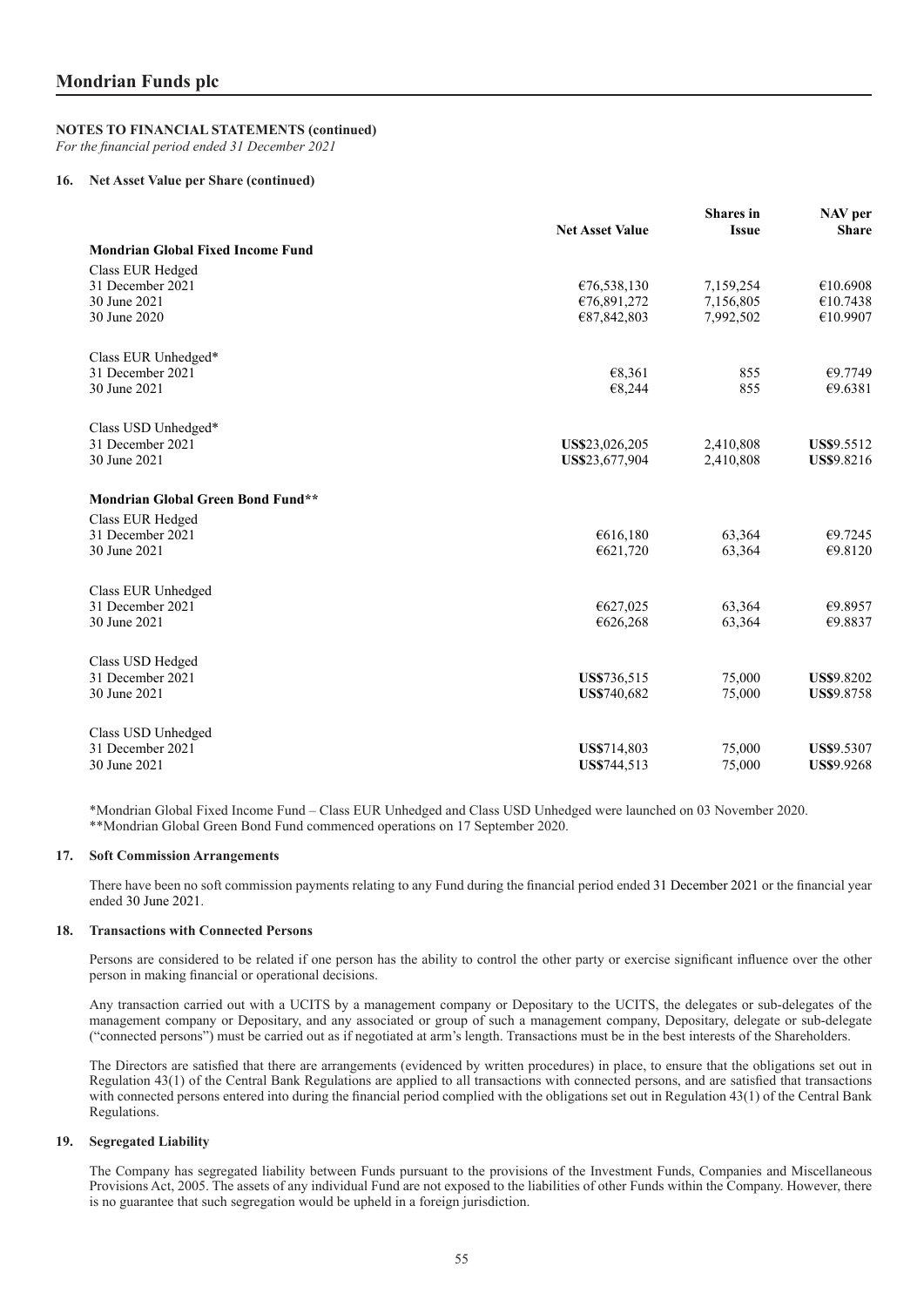*For the financial period ended 31 December 2021*

## **20. Significant Events During the Period**

#### **COVID-19**

Since the start of COVID-19 pandemic in January 2020, there have been approximately 180 million cases worldwide, as of 30 December 2021. There is still a great amount of uncertainty surrounding the virus, with record number of cases being recorded in numerous regions. Additionally, the emergence of COVID-19 variants have had far reaching consequences, with announcement of further lockdowns and travel restrictions to curb the spread. While the final fiscal ramifications of the pandemic are still unknown, there have been many advances made to curb and control outbreaks, which has meant that any jurisdictions are able to proceed with their "phased returns" to ease lockdowns and reopen their economies. Thanks to vaccination efforts the global economic outlook is much more optimistic than this time last year, with the IMF predicting global growth of 6% for 2021 and 4.4% in 2022.

On 9 December 2021 an updated Prospectus was filed to address the requirements of the Regulation (EU) 2020/852 of the European Parliament and of the Council of 18 June 2020 on the establishment of a framework to facilitate sustainable investment, and amending Regulation (EU) 2019/2088 ("Taxonomy Regulation") updates.

There were no other significant events during the financial period which require disclosure in the financial statements.

#### **21. Subsequent Events**

The COVID-19 outbreak has caused extensive disruption to businesses and economic activities globally. The uncertainty and instability described above in note 20 continues post financial period end.

Following the Central Bank review of the implementation of Consultation Paper 86 ("CP86") and the introduction of additional substance requirements for internally managed investment companies such as the Company, the Board of Directors took the decision to appoint an external UCITS management company and to move the Company away from its internally managed status. The Board of Directors conducted a search for an appropriate service provider and decided to appoint KBA Consulting Management Limited as UCITS management company for the Company, subject to regulatory approval. With the necessary legal and regulatory work having been undertaken and Central Bank approval received, the process was completed on 01 February 2022. As part of the transition, KB Associates resigned as provider of designated person services to the Company/ effective the same date. An updated Prospectus for the Company and Supplements for the Funds were issued on 1 February 2022 to reflect the change.

On 25 January 2022 KBA announced that, subject to regulatory approval, it will become a member of the Waystone Group.

There were no other events subsequent to the financial period end which impact on the Financial Statements for the financial period ended 31 December 2021.

## **22. Approval of the Financial Statements**

The Board of Directors authorised the financial statements for issue on 24 February 2022.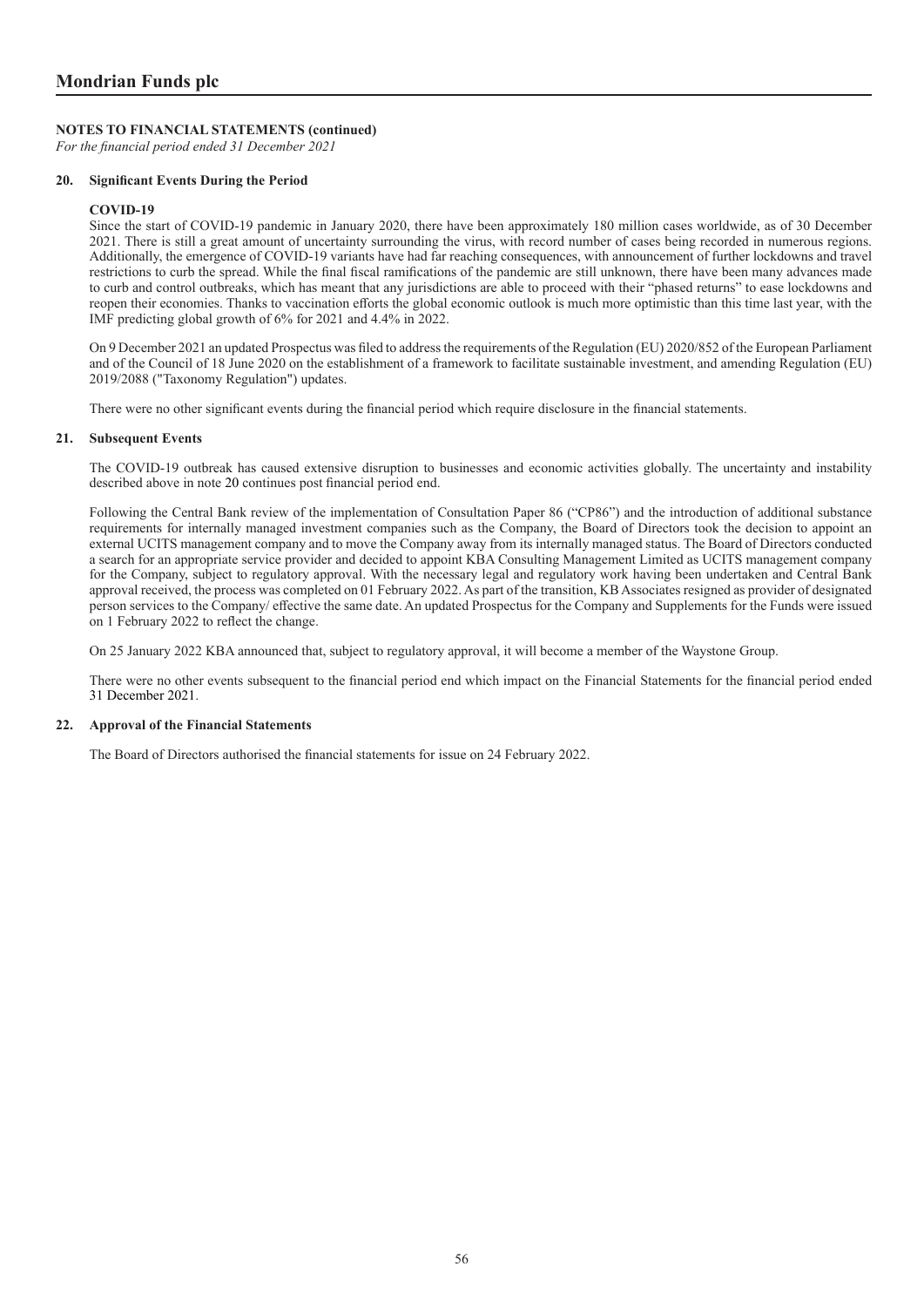# <span id="page-58-0"></span>**APPENDIX 1: SUPPLEMENTARY INFORMATION (UNAUDITED)**

*For the financial period ended 31 December 2021*

## **Securities Financing Transactions Regulation**

The Securities Financing Transactions Regulation, as published by the European Securities and Markets Authority, aims to improve the transparency of the securities financing markets. Disclosures regarding exposure to Securities Financing Transactions (SFTs) will be required on all report and accounts published after 13 January 2017. During the financial period ended 31 December 2021, none of the Funds entered into any Securities Financing Transactions.

#### **Shareholder Rights Directive II – Disclosure of Portfolio Turnover Rate and Portfolio Turnover Costs**

Under Shareholder Rights Directive II ("SRD II"), Mondrian Funds plc is required to disclose the Portfolio Turnover Rate ("PTR") and Portfolio Turnover Costs ("PTC") associated with the Funds. These values are produced for the financial period ended 31 December 2021.

| Fund                                              | <b>PTR</b> | <b>PTC</b> |
|---------------------------------------------------|------------|------------|
| Mondrian Local Currency Emerging Market Debt Fund | 32.44%     | $0.00\%$   |
| Mondrian Emerging Markets Equity Fund             | 22.38%     | $0.01\%$   |
| Mondrian Global Equity Fund                       | 54.21%     | $0.00\%$   |
| Mondrian Global Fixed Income Fund                 | 11.48%     | $0.00\%$   |
| Mondrian Global Green Bond Fund                   | 18.32%     | $0.03\%$   |

PTR has been calculated by taking either the total amount of new securities purchased or the total amount of securities sold for the Fund (whichever is less) over the financial period, divided by the weighted average net asset value of the fund.

PTC has been calculated by taking transaction costs incurred during the financial period divided by the weighted average net asset value of the Fund over the financial period multiplied by 100.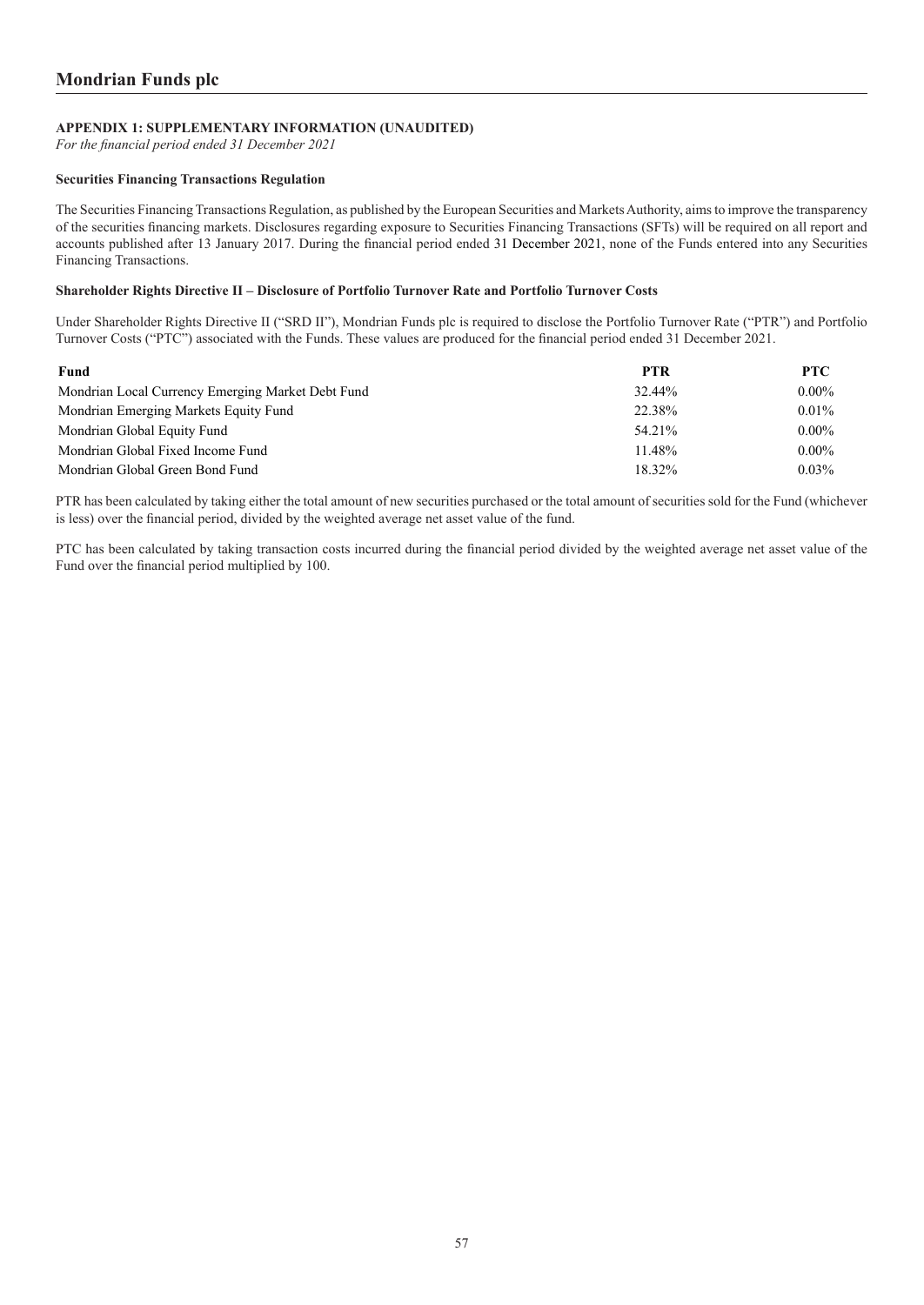## <span id="page-59-0"></span>**APPENDIX 2: DISCLOSURE UNDER THE EU TAXONOMY REGULATION AND THE SFDR (UNAUDITED)** *For the financial period ended 31 December 2021*

# **Mondrian Global Fixed Income Fund, Mondrian Emerging Markets Equity Fund, Mondrian Local Currency Emerging Markets Debt Fund, Mondrian Global Equity Fund (the "Article 6 Funds")**

The Article 6 Funds consider Environmental, Social, and Corporate Governance (ESG) factors as part of their broader analysis of individual issuers including with regards to sustainability risk assessment. However the Article 6 Funds do not promote any specific environmental or social characteristics as part of their investment strategy.

The investments underlying the Article 6 Funds do not take into account the EU criteria for environmentally sustainable economic activities.

# **Mondrian Global Green Bond Fund (the "Fund")**

EU Taxonomy Regulation means Regulation EU 2020/852 of the European Parliament and of the Council of 18 June 2020 on the establishment of a framework to facilitate sustainable investment, and amending Regulation (EU) 2019/2088.

SFDR means Regulation (EU) 2019/2088 of the European Parliament and of the Council of 27 November 2019 on sustainability-related disclosures in the financial services sector.

Under the EU Taxonomy Regulation, the Fund is required to disclose how and to what extent the investments underlying the Fund are invested in environmentally sustainable economic activities and how those underlying investments contribute to the environmental objectives of climate change mitigation and / or climate change adaptation.

The regulatory technical standards (RTS) giving the detailed content and presentation of this disclosure information are not available as at the date of these accounts and are scheduled to be effective from 1 January 2023. These disclosures will be subject to change once those RTS are in force.

As outlined in Article 10 of the EU Taxonomy Regulation, certain investments underlying this Fund contribute to climate change mitigation because they:

- (a) generate, transmit, store, distribute or use renewable energy in line with Directive (EU) 2018/2001, including through the use of innovative technology with a potential for significant future savings or through necessary reinforcement or extension of the grid;
- (b) improve energy efficiency, except for power generation activities as referred to in Article 19(3); and
- (c) increase clean or climate-neutral mobility,

## **(EU Taxonomy-aligned assets)**

The Fund's EU Taxonomy-aligned assets are in the following economic activities:

- Electricity generation using solar photovoltaic technology
- Electricity generation from wind power
- Electricity generation from hydropower
- Transmission and distribution of electricity
- Passenger interurban rail transport
- Infrastructure enabling low-carbon road transport and public transport
- Construction, extension and operation of water collection, treatment and supply systems
- Renewal of water collection, treatment and supply systems
- Construction, extension and operation of waste water collection and treatment
- Renewal of waste water collection and treatment

With respect to investments in non-sovereign bonds, which make up approximately 78% of the Fund's invested securities as of 31 December 2021, the Fund had an estimated 46% of net asset value of non-sovereign bonds in EU Taxonomy-aligned assets as of 31 December 2021. Of this 46%, the majority is in activities which contribute substantially to climate change mitigation, there is a moderate amount in transitional activities and none in enabling activities. These figures and proportions are estimated as at the date of these accounts and may change over time.

With respect to investments in sovereign bonds, which make up approximately 22% of the Fund's invested securities as of 31 December 2021, there is currently insufficient data on the economic activities underlying those investments available to the Fund to satisfy the EU Taxonomy Regulation disclosure requirements for 1 January 2022. Until those RTS are available and in force, the Fund's investment manager (the Investment Manager) considers that the Fund is not currently in a position to establish or specify the proportion of underlying investments in sovereign bonds that are in environmentally sustainable activities under the EU Taxonomy Regulation or details on the proportion of enabling and transitional activities, and therefore the Investment Manager has assumed for the purposes of calculating the proportion of EU Taxonomy-aligned assets, that investments in sovereign bonds are not EU Taxonomy-aligned.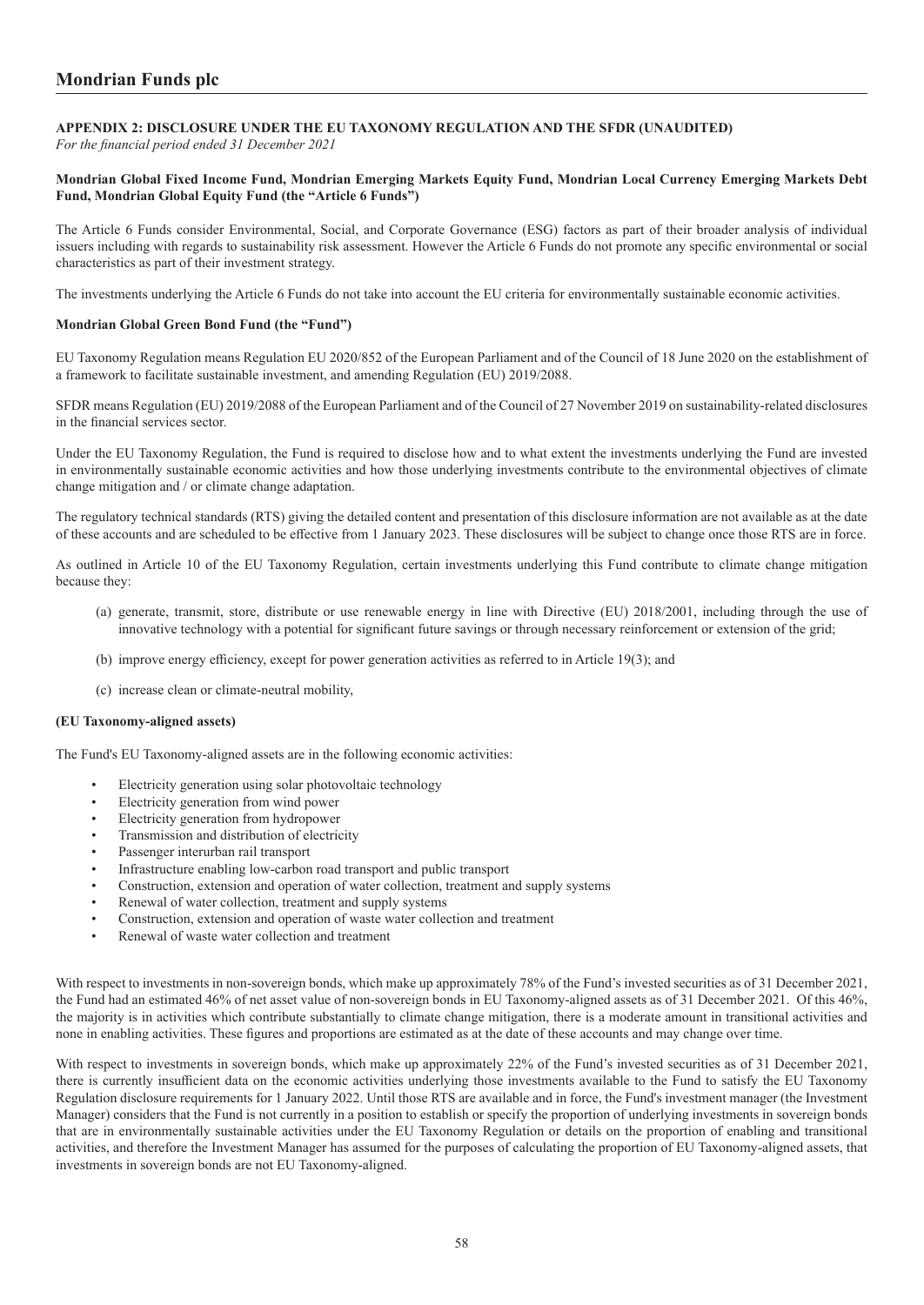## **APPENDIX 2: DISCLOSURE UNDER THE EU TAXONOMY REGULATION AND THE SFDR (UNAUDITED) (continued)** *For the financial period ended 31 December 2021*

# **Mondrian Global Green Bond Fund (the "Fund") (continued)**

The RTS are currently scheduled to be effective from 1 January 2023 and contain periodic reporting disclosure templates addressing all required disclosures under the SFDR and the EU Taxonomy Regulation. The Fund expects to update the proportion of assets of the Fund that are EU Taxonomy-aligned at this time and may be able to specify the proportion of underlying investments in sovereign bonds that are in environmentally sustainable activities.

## **SFDR Article 11 (1) Disclosure: Comparison between the overall sustainability-related impact of the Fund with the impacts of the Index through sustainability indicators**

The question responded to from the RTS draft template periodic disclosure for Article 9 financial products is as follows: How did this financial product perform compared to the reference sustainable benchmark?

Please note: We do not currently have data to perform the Investment Manager's Green Bond Analysis (as defined below) on the reference benchmark or the broad market index, and therefore we are not able to compare the Fund's alignment with the sustainable investment objective as compared to the reference benchmark and the broad market index using quantitative metrics. Therefore we have provided the qualitative analysis below.

The RTS are scheduled to be effective from 1 January 2023 and the Fund expects to be able to update this disclosure once the more detailed periodic disclosure templates of the RTS are finalised.

## 1. How does the reference benchmark differ from a broad market index?

The investment performance of each share class of the Fund will be measured over a full market cycle of approximately five years by comparing the total return of each share class relative to the Bloomberg Barclays MSCI Green Bond Index (the Index) hedged or unhedged in Euro or US Dollar terms as the case may be. The Index is a multi-currency benchmark that includes local currency debt markets tracked by the Bloomberg Barclays Global Aggregate Index. The Index includes investment-grade and fixed-rate bonds only. The Index does not have a 1-year minimum time to maturity and holds bonds until final maturity.

The Index differs from a broad market index as eligibility for inclusion in the Index is limited to securities classified as green bonds using clearly defined rules for determining inclusion. The Index aims to provide sufficient transparency on the use of proceeds for eligible securities and to present an investment universe that is generally regarded as green. The Index universe is evaluated and defined independently from issuers in order to add a layer of integrity beyond self-labelled designations that have not benefited from independent scrutiny thus avoiding green-washing. Both self-labelled green bonds and unlabelled bonds will be evaluated using the Index's criteria set out above for potential index inclusion.

More details regarding the Index are available on the index provider's website at https://www.msci.com.

2. How did this financial product perform with regard to the sustainability indicators to determine the alignment of the reference benchmark with the sustainable investment objective?

## Alignment of the Index with the Sustainable Investment Objective

The Index aligns with the objective of the Fund as it includes only fixed income securities in which the proceeds will be exclusively and formally applied to projects or activities that promote climate or other environmental sustainability purposes through their use of proceeds. The Index provider carries out independent evaluation of securities along four dimensions (use of proceeds, project evaluation, management of proceeds, and reporting) to determine index eligibility. These eligibility criteria reflect the core elements of the Green Bond Principles, a set of principles published by a consortium of banks. To be classified as a green bond for Index inclusion purposes, a security's use of proceeds must first fall within at least one of six MSCI defined eligible environmental categories: alternative energy, energy efficiency, pollution prevention and control, sustainable water, green buildings, and climate adaptation. General-purpose bonds are eligible if 90% of the issuer's activities (as measured by revenues) fall within one or more of the eligible MSCI environmental categories. Further, an eligible green bond's prospectus or supporting documentation must clearly identify the specific criteria and process for determining eligible projects or investments, and a formal process to ringfence net proceeds must be disclosed in the bond prospectus or supporting documentation. At issuance, the issuer must either report on eligible projects or state its commitment to report within one year of issuance. Reporting will be monitored and bonds can be removed if the issuer fails to report at least annually, or if annual reporting indicates that over 10% of proceeds had been used for ineligible projects.

The Investment Manager considers material ESG factors (including Sustainability Risks) as an integrated part of the investment process of the Fund. At the outset, Sustainability Risks are inherently considered in defining the investable universe of the Fund as the Investment Manager ensures that at least 75% of the bonds that the Fund invests in are green bonds using the Green Bond Analysis (as defined below). The Fund invests in bond markets that best compensate for inflation and sovereign credit risks, measured by a market's Prospective Real Yield (PRY), which is defined by the Investment Manager as the 10-year government bond yield less the Investment Manager's inflation forecast and sovereign credit adjustment. The Investment Manager's approach to integration of ESG considerations in the investment process is consistent for both sovereigns and corporate credits in the explicit incorporation of ESG factors into an issuer's proprietary credit rating.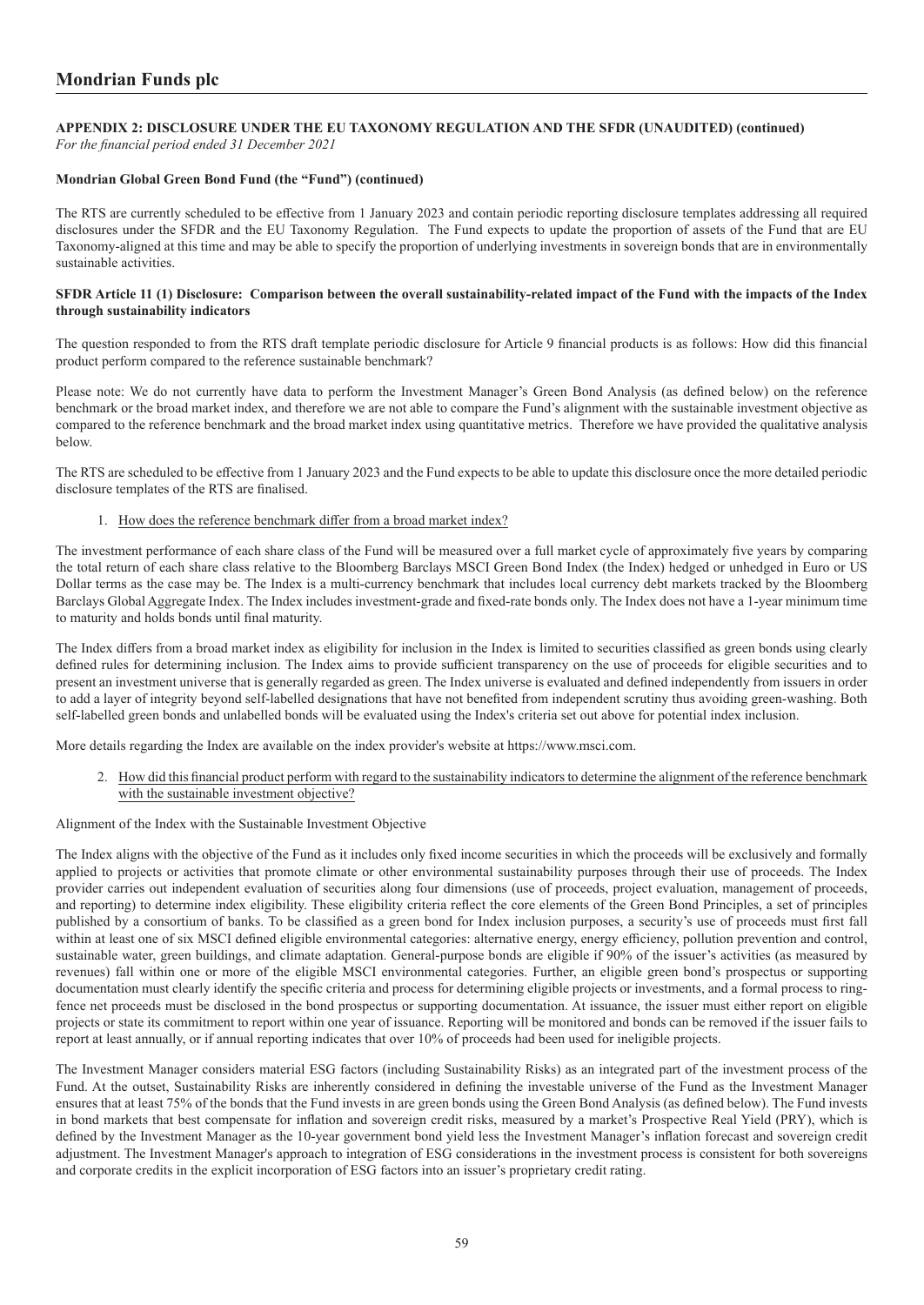# **APPENDIX 2: DISCLOSURE UNDER THE EU TAXONOMY REGULATION AND THE SFDR (UNAUDITED) (continued)** *For the financial period ended 31 December 2021*

## **SFDR Article 11 (1) Disclosure: Comparison between the overall sustainability-related impact of the Fund with the impacts of the Index through sustainability indicators (continued)**

Sovereign bonds: ESG risk factors form a critical and distinct facet of the Investment Manager's sovereign credit risk analysis. The Investment Manager's ESG assessments synthesize numerous quantitative measures produced by international research bodies into an overall ESG score for each sovereign. Sovereign credit analysis is an integral part of the Investment Manager's top-down investment process. This analysis includes ESG factors, which ultimately inform the sovereign credit adjustment. The weaker the overall credit assessment, the higher the sovereign credit adjustment, resulting in a greater PRY premium required to drive an allocation. Other things equal, a sovereign with elevated ESG risks will typically receive a lower allocation within the portfolio.

Corporate bonds: The Investment Manager's credit process necessitates that all corporate bond issuers undergo corporate credit analysis culminating in an internal credit rating before being placed on the Investment Manager's buy list. In determining the Investment Manager's corporate credit rating, all material factors that could influence credit quality are analysed as part of the research process. Each factor is assigned a credit rating which contributes to the overall company or issuer level credit rating. The Investment Manager believes that ESG concerns must be included in this process, otherwise the analysis overlooks a critical component of credit risk. Therefore an ESG rating is assigned as an integral part of the Investment Manager's corporate credit analysis. The forward looking sensitivity analysis component of the Investment Manager's credit research is used to quantify the impact of material credit risks on the credit rating over the investment time horizon. This therefore provides a method to quantify the impact of ESG risks over the short, medium and longer term.

The result of the Investment Manager's integrated approach is that, much like any other risk incorporated into a bond valuation, the presence of ESG based risks need not preclude investment, provided they are adequately reflected in the market price.

The Investment Manager's approach to selecting investments for the Fund is based on its extensive experience in global fixed–income. The Investment Manager conducts fundamental research on a global basis, and it is through this effort that attractive debt markets are selected for investment. The core of this fundamental research effort is a value oriented prospective real-yield approach which looks at today's yield in each market and subtracts from it forecasted inflation for the next two years to identify value as a forward-looking potential real-yield. Comparisons of the values of different possible investments are then made. The higher the prospective real-yield the higher the relative allocation and conversely the lower the prospective real yield the lower the allocation or even a zero allocation. The Investment Manager's prospective real-yield framework has been integral in the track-records of its fixed income products including both developed and emerging market strategies. This remains as a key part of the Fund's green bond strategy.

# Sustainability Indicators

The Investment Manager will continue to carry out an analysis on each bond under consideration for the Fund to ensure it meets stringent internal criteria for investment by the Fund. The determination of what constitutes a green bond will continue to be made independently by the Investment Manager as a result of its fundamental analysis (Green Bond Analysis). Green Bond Analysis considers the use of proceeds, green bond framework, impact assessment and reporting. This analysis begins with obtaining a clear understanding of how the proceeds from each green bond under consideration are directed. The quality and clarity of an issuer's green bond framework is considered and is expected to address all information on green bonds, with clear details on allowable use of proceeds, the process for project evaluation and selection, management of proceeds and reporting. Impact assessment determines what broad environmental categories the portfolio of an issuer is invested in and the tangible impact their portfolio is having on the environment, and the quality of reporting of an issuer is considered in terms of how it compares to peers in the region and sector.

To assist the Investment Manager in its determination, the Investment Manager may use one or more independent research services to provide information and evaluations, and the analysis is further supplemented by engagement with issuers. Security selection will continue to be limited to only those green bonds that have successfully undergone the Green Bond Analysis. The Investment Manager expects to evaluate the exposure of the Fund as a whole to green bond characteristics both prior to purchase for the Fund and on an ongoing basis thereafter.

At the Fund level, the percentage allocation to green bonds will continue to be monitored. At the individual bond level, holdings will continue to be monitored to ensure they retain their green characteristics including but not limited to analysis of use of proceeds, impact reporting and continuing eligibility for green bond criteria. This ongoing analysis will continue to be applied consistently across holdings and recorded in a standardised format. The Investment Manager will continue to review the green credentials of the specific bonds on an ongoing basis. Therefore, any evaluation of an issuer of a debt security with respect to its green credentials, including the information provided by an independent research service, is necessarily subjective and may or may not align with investors' own analyses, priorities and values.

As of 31 December 2021, 100% of the Fund was invested in green bonds as determined by the Investment Manager's Green Bond Analysis.

3. How did this financial product perform compared with the reference benchmark?

In terms of sustainability metrics, the Fund consisted of 100% green bonds as determined by the Investment Manager's Green Bond Analysis as of 31 December 2021.